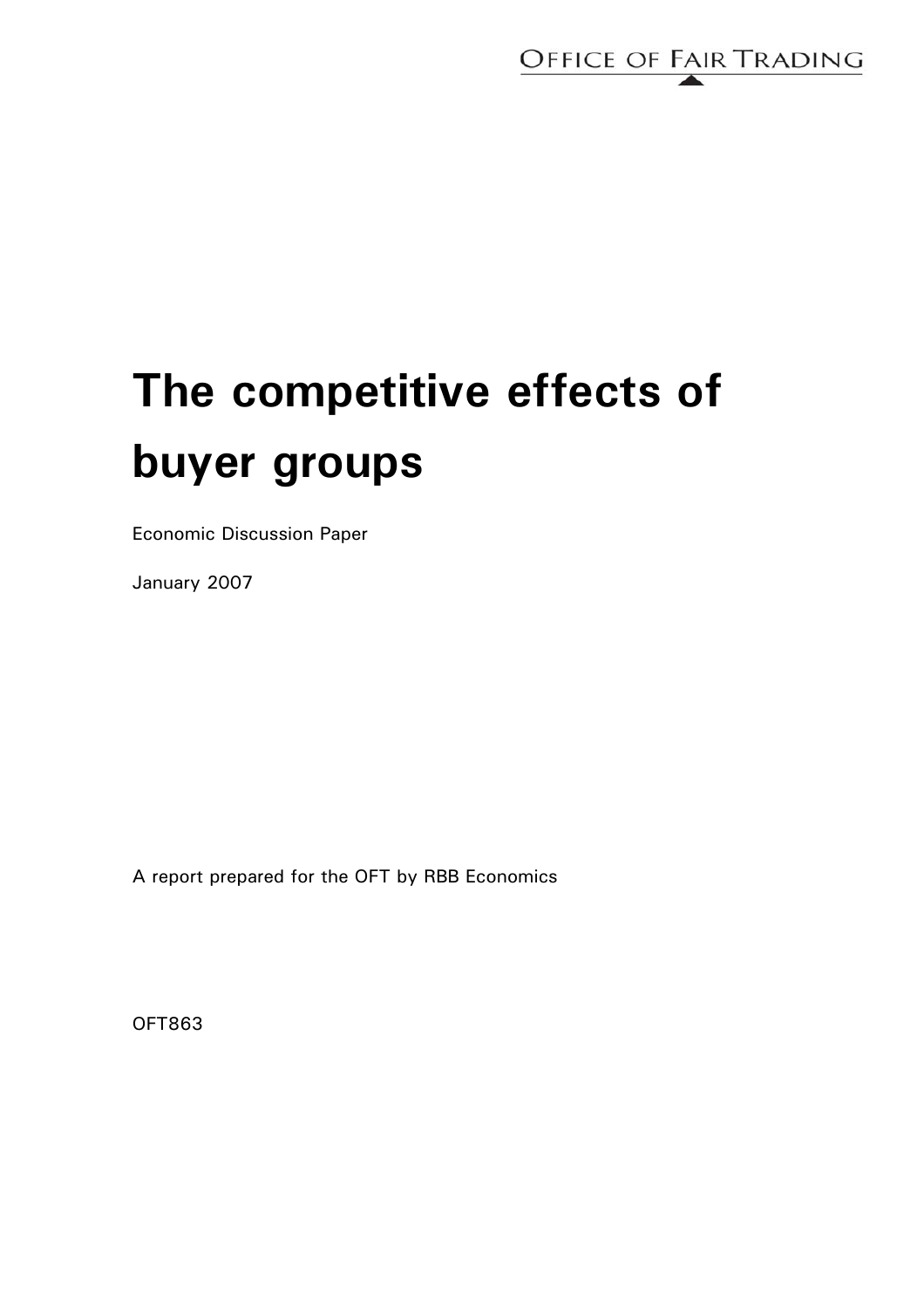#### **FOREWORD**

This report was commissioned by the Office of Fair Trading (OFT) from RBB Economics. They were asked to prepare a report laying out clearly the effect of cooperation between purchasers upon price, product diversity, quality, technological improvement or other factors.

Any views expressed in this report are those of RBB Economics and do not necessarily reflect the views of the OFT nor the legal position under existing competition law which the OFT applies in exercise of its competition law enforcement functions.

This report is part of the OFT's Economic Discussion Paper series, and is intended to inform current discussion within the competition policy community in the UK about cooperation between purchasers. If you would like to comment on the paper, please write to me, Amelia Fletcher, at the address below. The OFT welcomes suggestions for future research topics on all aspects of UK competition and consumer policy.

Dr Amelia Fletcher Chief Economist Office of Fair Trading Fleetbank House 2-6 Salisbury Square London EC4Y 8JX

[amelia.fletcher@oft.gsi.gov.uk](mailto:amelia.fletcher@oft.gsi.gov.uk)

#### **Getting further copies**

Copies of this paper and other economic research papers are available from:

#### [http://www.oft.gov.uk](http://www.oft.gov.uk/Business/Economic+research/completed.htm)

You can also order printed copies of most OFT publications free of charge on 0800 389 3158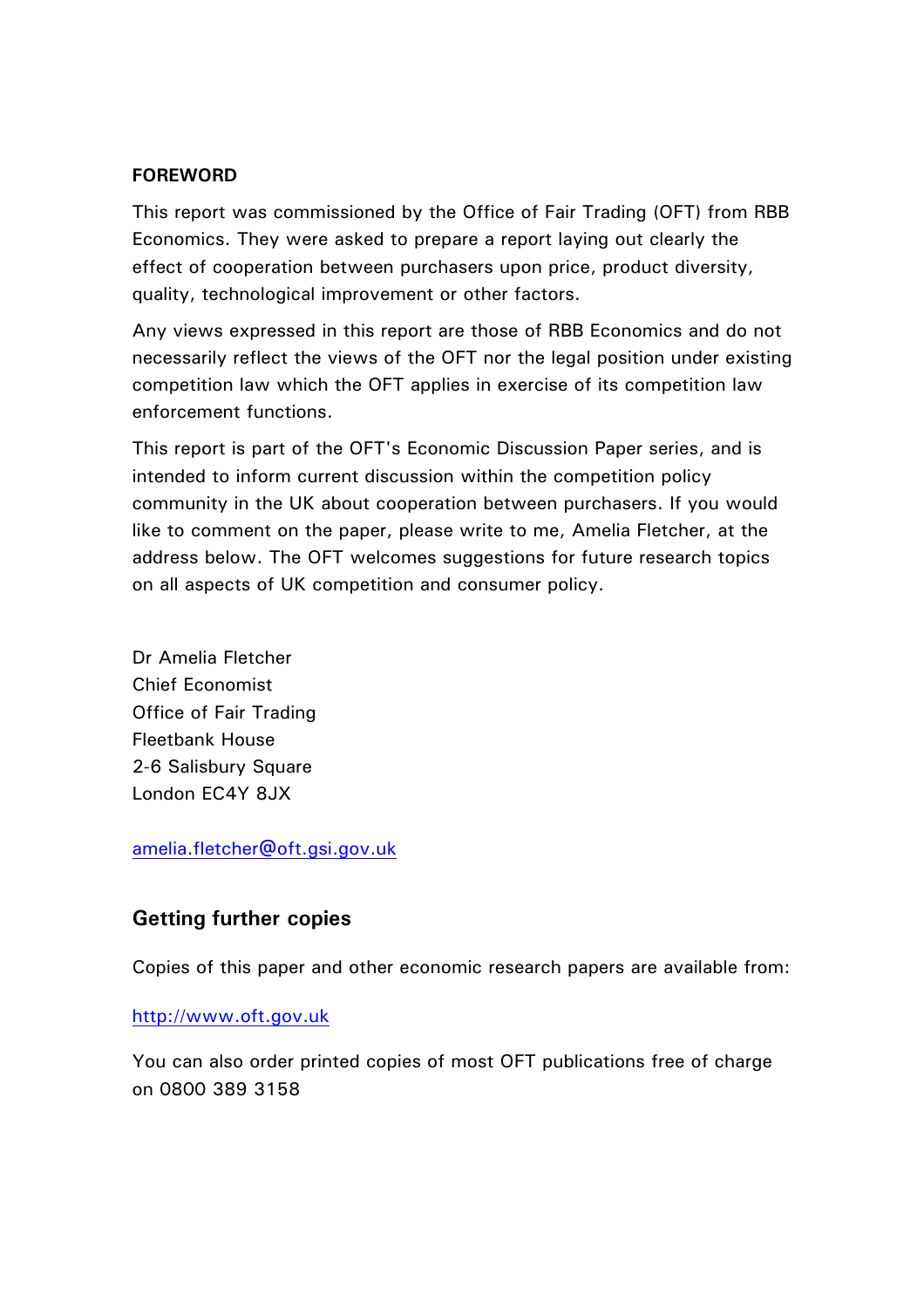#### **Authors of the report**

Adrian Majumdar

Leslie Neubecker

Ugur Akgun

Markus Baldauf

Acknowledgements:

We are particularly grateful to David Ruck whose many helpful suggestions have substantially improved this report. We are also grateful to Roman Inderst and Stephen Davies for informative comments and discussions.

RBB Economics The Connection 198 High Holborn London WC1V 7BD

Telephone +44 20 7421 2410 Fax  $+442074212411$ Email [london@rbbecon.com](mailto:london@rbbecon.com)

#### **© Crown copyright 2007**

This publication (excluding the OFT logo) may be reproduced free of charge in any format or medium provided that it is reproduced accurately and not used in a misleading context. The material must be acknowledged as crown copyright and the title of the publication specified.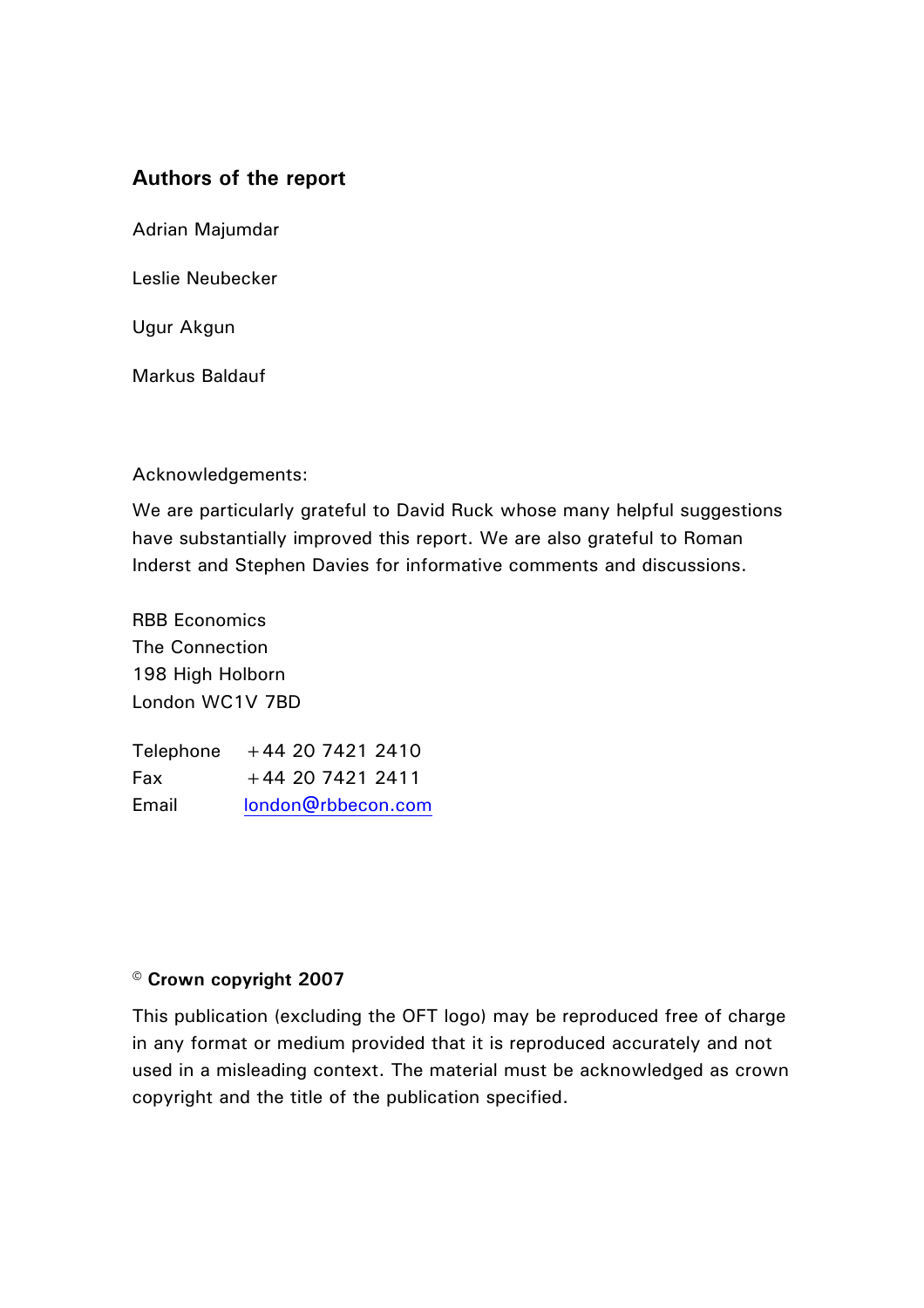# **CONTENTS**

# *Chapter/Annexe Page*

| 1              | Overview                                               | 2   |
|----------------|--------------------------------------------------------|-----|
| 2 <sup>1</sup> | Buyer group structures and activities                  | 32  |
| 3              | Strategies to secure better terms of supply            | 37  |
| 4              | Issues in pass through                                 | 59  |
| 5.             | The impact of buyer groups on competition among group  |     |
|                | members in the downstream market                       | 62  |
| 6.             | Strategic behaviour by buying groups to harm the terms |     |
|                | of supply for other buyers                             | 73  |
| 7              | Other possible concerns relating to buyer groups       | 96  |
|                | A What is required for collusion? A brief review.      | 111 |
| B.             | References                                             | 117 |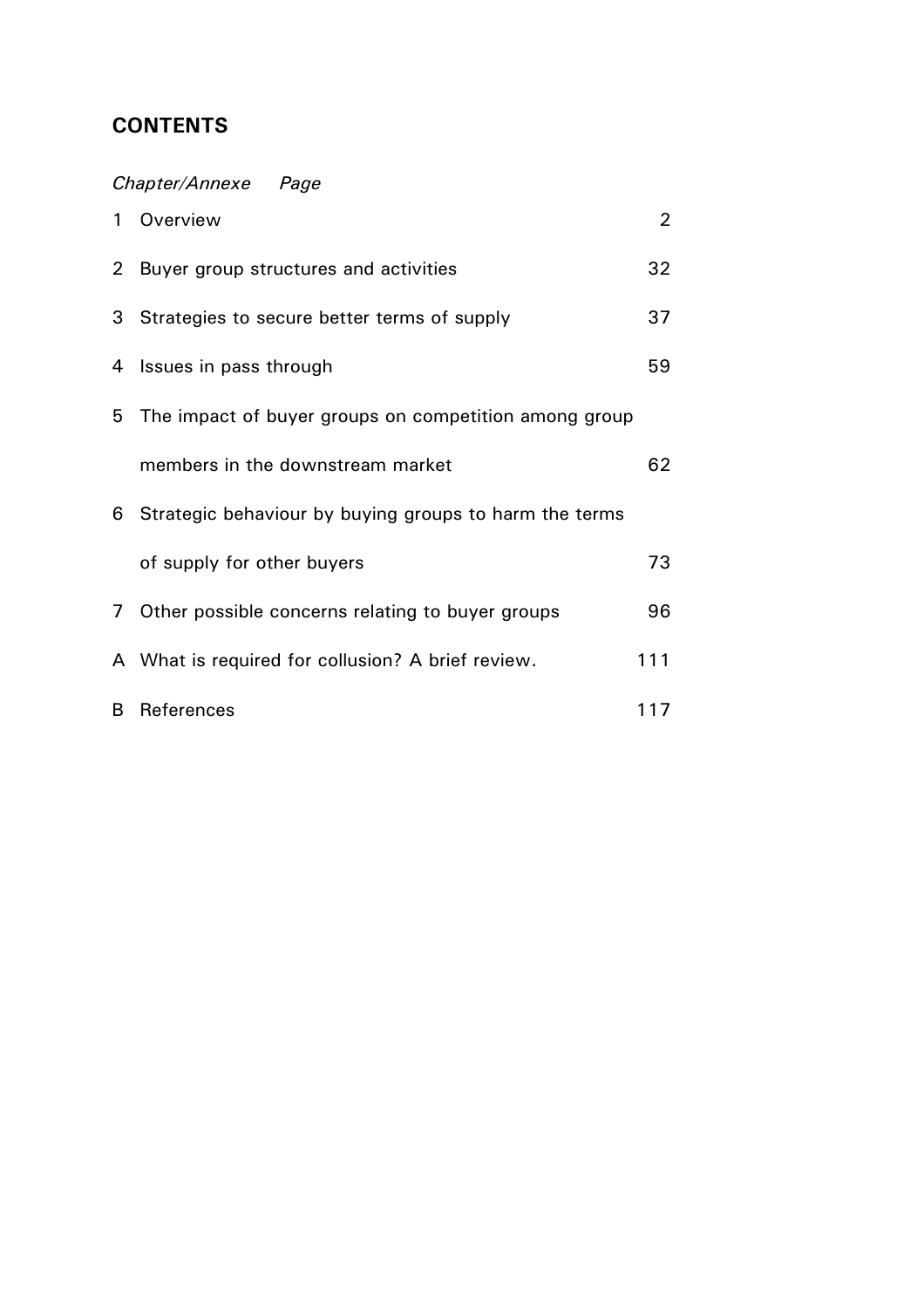# <span id="page-4-0"></span>**1 OVERVIEW**

## **Introduction**

- 1.1 The OFT commissioned RBB Economics to write a report on the competitive effects of buyer groups. The issue of cooperation between purchasers of goods is not subject to the same unanimity of view on cooperation between sellers of goods. On the one hand, jointpurchasing can offer significant cost savings which may be passed on to consumers. On the other hand such cooperation can have potential anticompetitive effects on the upstream and/or downstream markets involved. Competition Authorities need to distinguish between efficiency enhancing cooperation and cooperation which, on balance, harms competition and consumers.
- 1.2 The main aim of this report is to describe the situations in which a buyer group operating in an intermediate market is likely to benefit or harm the competitive process. In intermediate markets buyer groups are active at two levels of the supply chain. At the upstream level, the buyer group procures inputs. At the downstream level, the members of the buyer group also sell on the input to end customers (or transform the input into a product which is then sold on to end customers).
- 1.3 In particular, we address three questions:
	- how do buyer groups obtain better terms of supply for their members and under what conditions are these passed on to end customers?
	- when is a buyer group likely to harm downstream competition directly by leading to collusion or otherwise dampening rivalry in the downstream market?
	- when is a buyer group likely to harm downstream competition indirectly through influencing upstream suppliers to offer worse terms to rivals of the buying group, which in turn become less effective competitive constraints in the downstream market?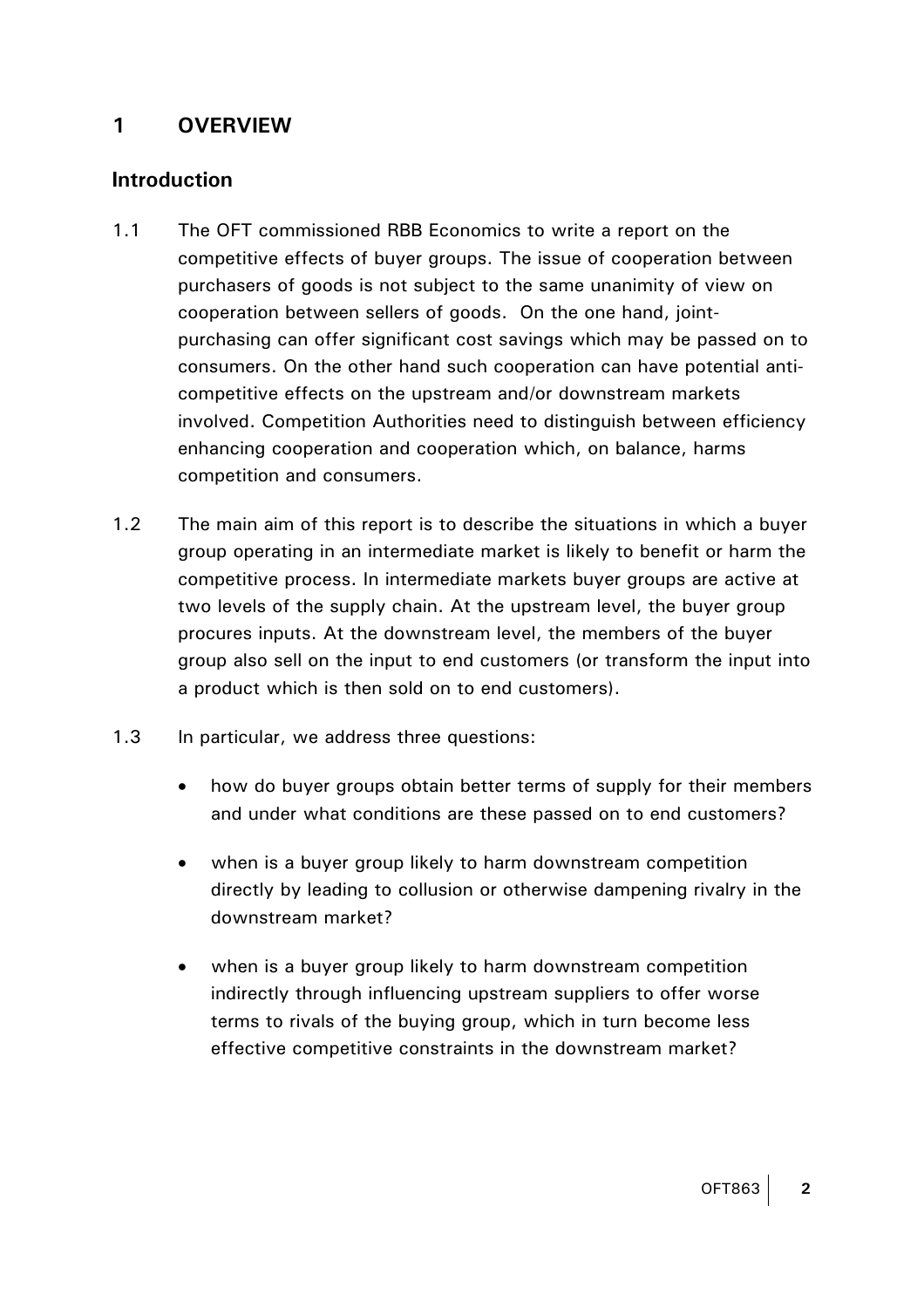- 1.4 We provide a framework in which the competitive effects (both beneficial and adverse) of buying groups can be assessed, focussing largely (but not exclusively) on intermediate markets. In many cases, our analysis carries over to the analysis of behaviour by individual buyers in intermediate markets as well. Unless otherwise stated, we assume that members of buyer groups are not vertically integrated with either suppliers in the upstream market or end customers in the downstream market.
- 1.5 In the following sections, we summarise our analysis of:
	- buyer group structures and activities;
	- possible definitions of buyer power;
	- situations in which buyer power is more likely to be beneficial;
	- theories of competitive harm relating to buyer power;
	- implications for market definition; and
	- safe harbours, initial screens and a framework for the analysis of more complex cases.

#### **Buyer group structures and activities**

- 1.6 There are several possible buyer agreements that might be termed 'buyer groups', ranging from a loosely structured cooperative of atomistic buyers to a joint venture among buyers. Some groups have relatively open membership criteria, while others are closed to new members. Terms for members can be identical ('symmetric') or non-identical ('asymmetric'). The governance of a buyer group can be 'democratic', dominated by one or a few members, or run by a third party.
- 1.7 Different buyer group structures may impact on the likelihood of anticompetitive effects. For example, buyer groups that are genuinely open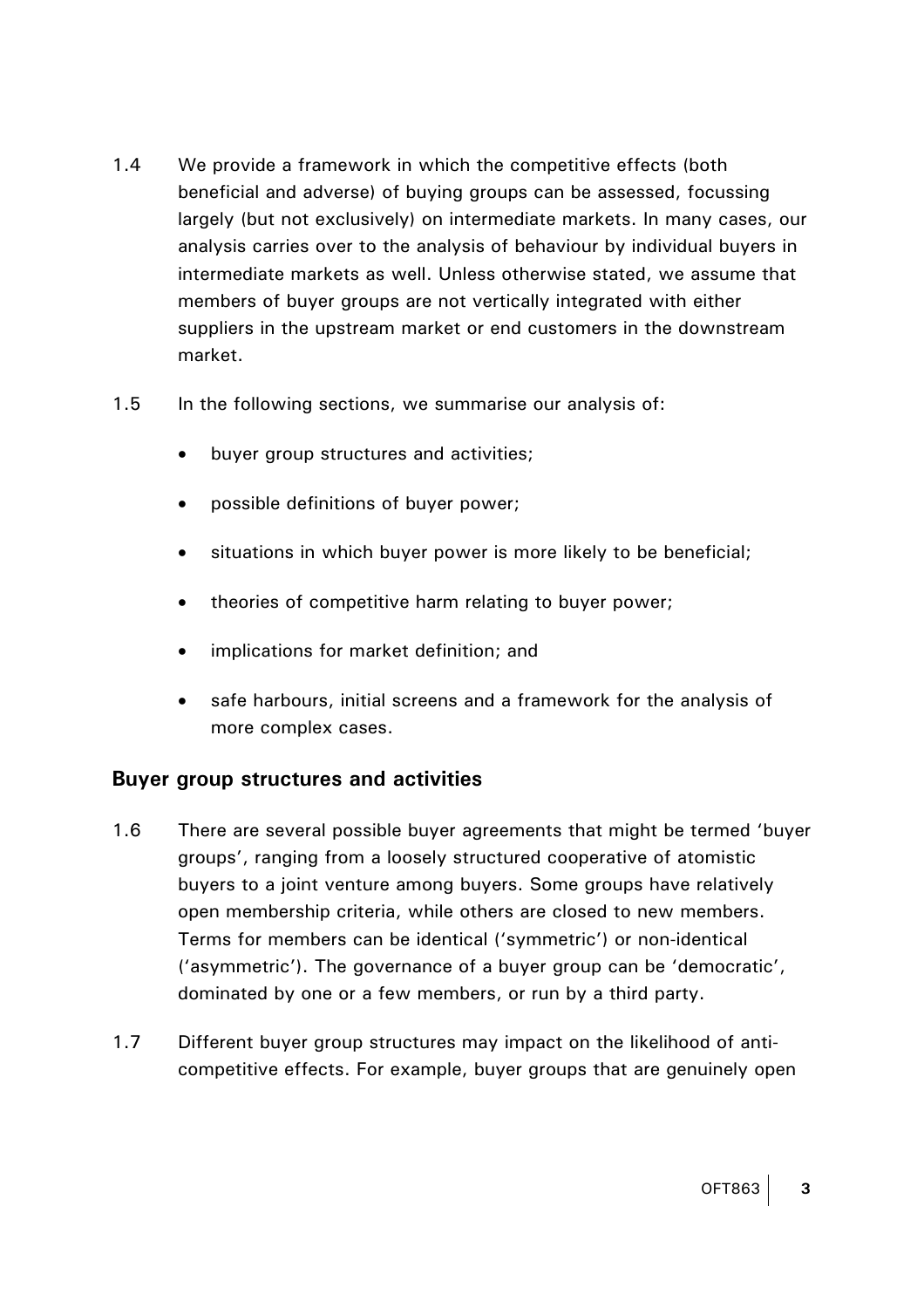tend to give less cause for concern (we expand on this point and provide further examples in their relevant contexts below).

- 1.8 It is also helpful to distinguish between the degree of interaction between the buying group and its suppliers. At the 'passive' end of the spectrum, a buyer group might aggregate its members' purchases so as to secure volume discounts (or other benefits available from bulk buying) against a pre-existing pricing schedule. An example would be where a supplier offers an identical price list across the UK, where rebates are available for large orders. Independent 'local' distributors purchasing from the supplier may pay the highest price, while national chains may obtain large discounts. A buyer group of 'local' distributors might then be formed which pools the purchases of many independent distributors across the UK to secure similar buying terms to the national chains.
- 1.9 Buyer groups which form to take advantage of better terms available for bulk buying, but which have no material influence on those terms, are most unlikely to harm competition among their suppliers.
- 1.10 At the 'active' end of the spectrum, buyer groups may bargain on behalf of their members. Rather than simply taking a supplier's terms of business as given, the buying group would seek to influence these terms in favour of its members. The more influence the buyer group has over its suppliers' terms of business, the greater its ability to impact on the competitive process (either beneficially or harmfully).
- 1.11 Chapter 2 provides further details on possible buyer group structures and their activities.

#### **Possible definitions of buyer power**

1.12 By way of background to the rest of the report, it is helpful to contrast 'buyer power' and 'market power'. Competition authorities typically refer to market power as the ability of a seller profitably to sustain prices above competitive levels (or to sustain quality or innovation below competitive levels).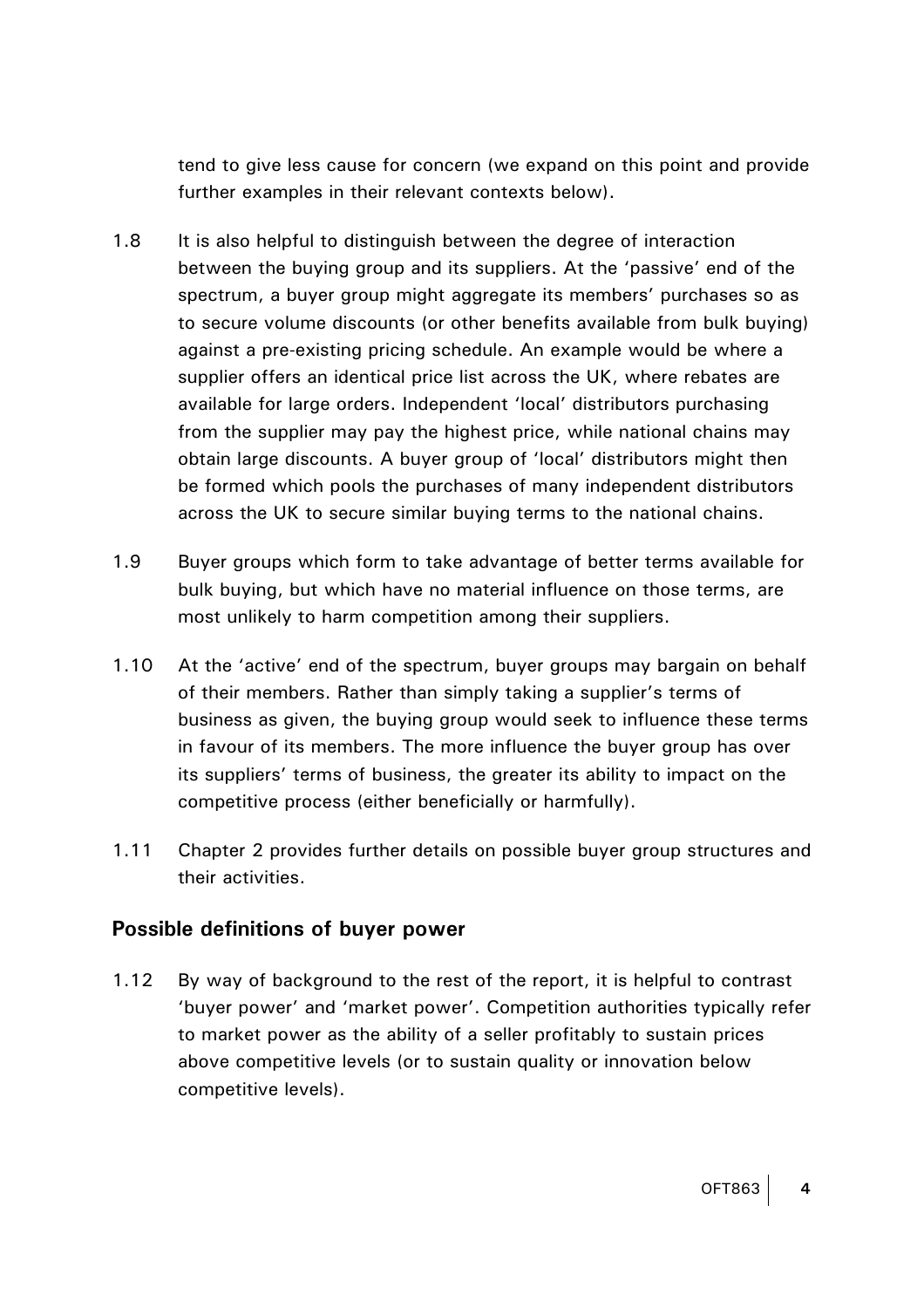- <span id="page-7-1"></span><span id="page-7-0"></span>1.13 While several possible definitions of buyer power have been proposed in policy circles, recently a consensus appears to have emerged that buyer power relates primarily (although not always) to the strength of a buyer in negotiations with sellers. $<sup>1</sup>$  $<sup>1</sup>$  $<sup>1</sup>$ </sup>
- 1.14 The bargaining framework is helpful for several reasons. First, in negotiated deals the terms of supply will depend on the bargaining strength of each side. This captures the extreme cases where either the supplier or the buying group is so powerful that it can make a 'take it or leave it' offer, as well as intermediate cases where both parties have some degree of bargaining power.
- 1.15 Second, a bargaining approach allows for a rich discussion in which a powerful buyer group (or individual buyer) can:
	- generate efficiencies which increase the size of the bargaining pie;
	- act strategically to improve its bargaining strength (as we discuss below, this could be through improving the profit sharing rule, improving the buyer's fallback option or deteriorating the supplier's fallback option<sup>[2](#page-7-1)</sup>);
	- act strategically to influence the behaviour of the supplier in a way that harms competition (a less desirable way for buyer groups to increase the size of the available bargaining pie).
- 1.16 An alternative definition of buyer power is 'monopsony power'. This occurs where a large buyer purchases fewer units so as to obtain lower

<sup>1</sup> See, for example, the OECD competition committee round table on buyer power and the contributions by OECD members to that debate, summarised in OECD (1998). The OFT and the EC Commission refer to buyer power in a bargaining framework at OFT (2004a), paragraph 6.2 and EC (2004a), paragraph 64.

<sup>2</sup> A similar schema has been used by Inderst and Shaffer (2006).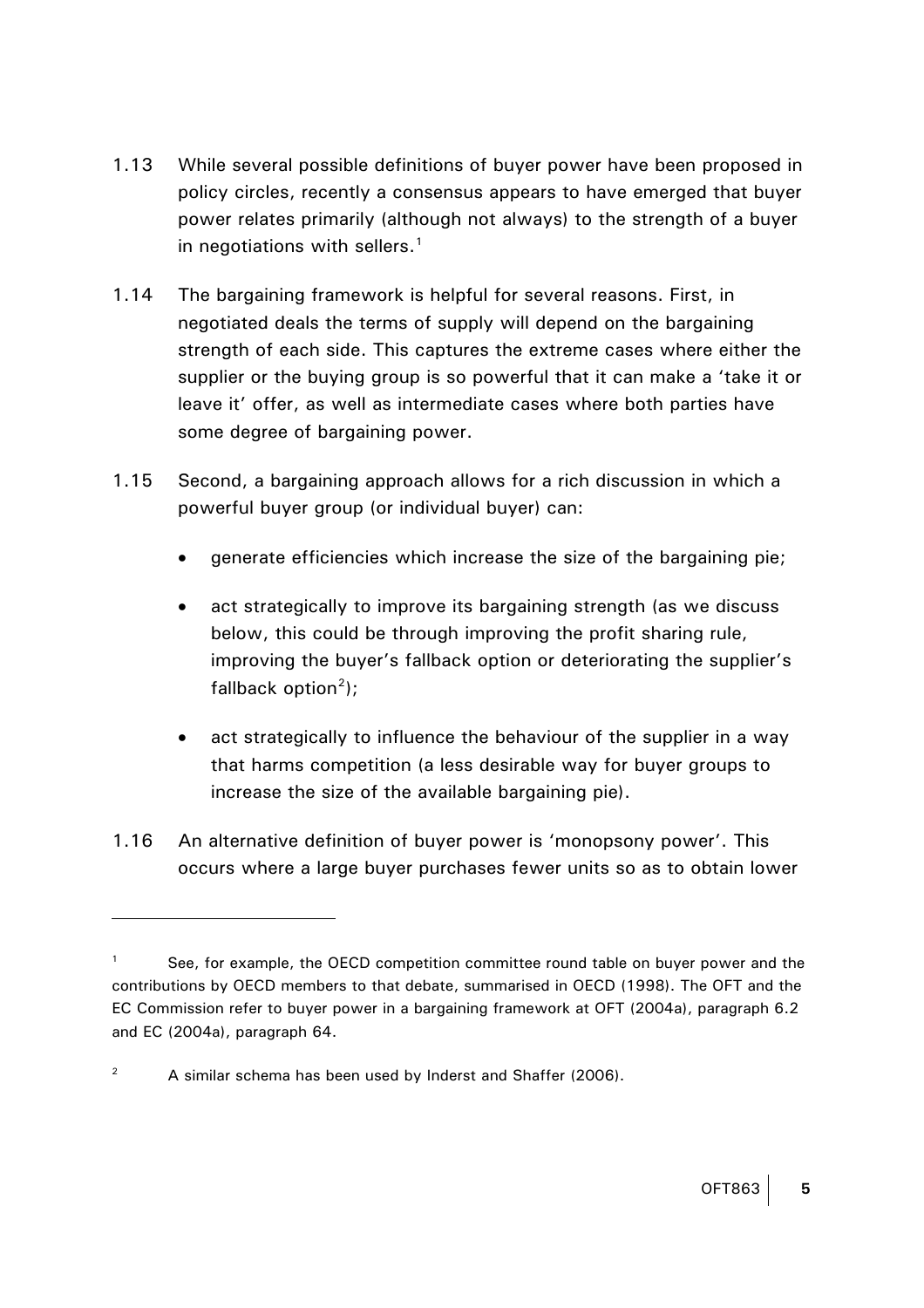<span id="page-8-0"></span>prices on all units it purchases. In Chapter 3, we explain that the monopsony model relies on a situation where, as more purchases are made, the purchasing price rises for all units. In our experience, intermediate markets are rarely characterised by this condition. It is more common for input prices to decline as purchases increase. Further, the monopsony model assumes that bargaining does not take place, yet intermediate markets are often characterised by negotiated terms of supply. Nevertheless, monopsony effects may occur in certain commodity markets where there is a uniform input price. $3$ 

#### **Degrees of buyer power**

- 1.17 A firm can have market power without being dominant, as dominance requires a firm to have substantial market power.<sup>[4](#page-8-0)</sup> Similarly, a buyer group can have buyer power without necessarily being powerful enough to harm competition.
- 1.18 In most competition cases buyer power is analysed in the context of competitive constraints, i.e. whether the buyer's side of the market is able to resist attempts by a firm to raise (quality adjusted) prices. It is important to distinguish between the degree of buyer power necessary to act as a competitive constraint and the higher degree of power required to give rise to the prospect of harm to upstream competition. Thus we refer to 'substantial buyer power' as the ability of a buyer group (although not necessarily the incentive) to harm competition among its suppliers.
- 1.19 The key to substantial buyer power, as we describe in the next section, is how dependent important suppliers are on the buyer in question.

<sup>3</sup> Cost raising strategies based on 'strategic overbuying' (see below) are more relevant in a setting where monopsony power is feasible.

<sup>4</sup> See, for example, OFT (2004a) at 2.9.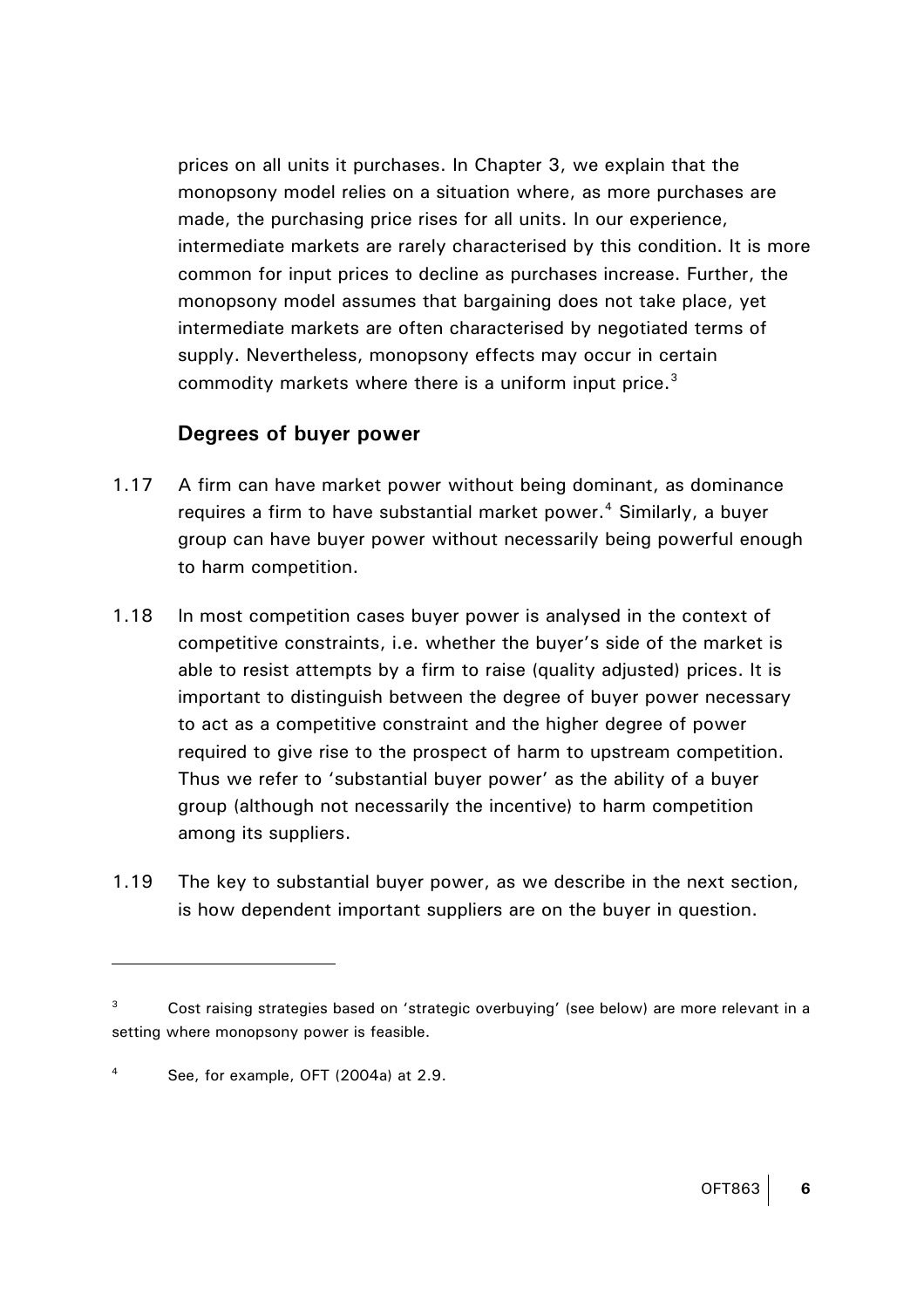#### **Substantial buyer power**

- 1.20 In order for a buyer group to have substantial buyer power, the buyer group would, to a considerable extent, be able to dictate industry terms of supply. Substantial buyer power is likely to require both of the following conditions to apply.
- 1.21 First, the buyer group has a credible threat to switch purchases to alternative suppliers, sponsor new entry, or self supply without incurring substantial sunk costs.
- 1.22 Second, the buyer group is the 'gateway' to market, e.g. because a failure to deal with the buyer group would mean that (a) the supplier must access end customers through highly inferior sales channels or (b) the supplier forgoes substantial economies of scale or network effects. Indicators that a buyer group is the 'gateway' to the downstream market might be that:
	- the buyer group accounts for a large share of purchases in the relevant upstream market as a whole, or in an important sales channel (where sales channels are highly differentiated).
	- there would be sufficient barriers to entry and expansion in the downstream market to prevent upstream suppliers circumventing the buyer group by sponsoring alternative distributors and distribution channels or by forward integration.
	- other buyers (or buyer groups) operating in the upstream market are substantially smaller than the buying group.
- 1.23 Notice that the focus of the above definition is on the position of buyers with respect to the supply side of the upstream market. An individual supplier could be heavily dependent on the buyer group, but that would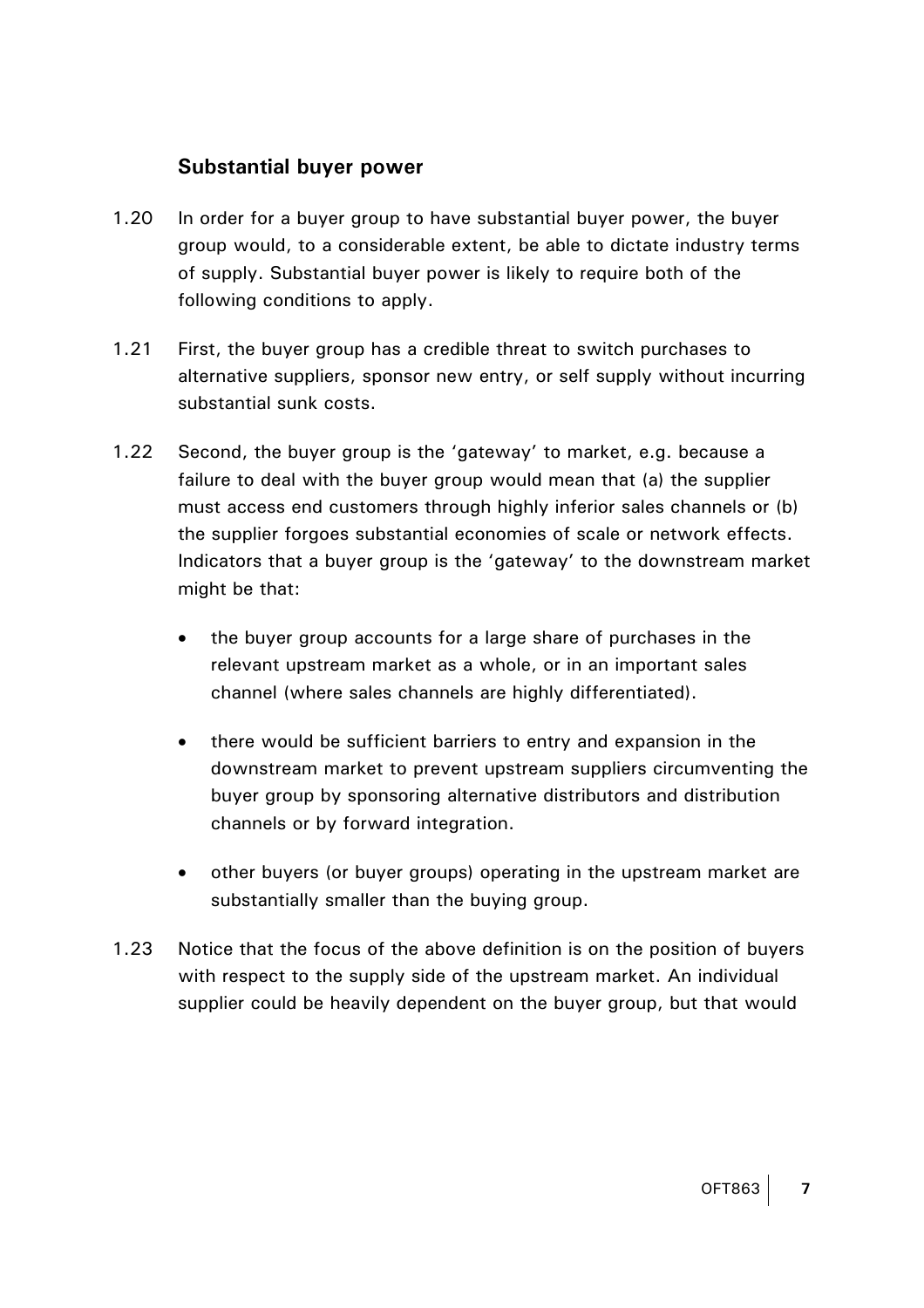<span id="page-10-0"></span>not necessarily mean that the buyer group had substantial buyer power.<sup>[5](#page-10-0)</sup> Only if the supplier in question was of particular importance in the upstream market (e.g. through ownership of the most popular brand) would its individual dependence on the buyer group be consistent with a market wide effect.

- 1.24 Other things being equal, the wider the coverage of the buyer group in the upstream market, the greater the risk that the buyer group could be in a position to engage in harmful strategic effects in relation to its suppliers. Further, where several buyer groups and/or large buyers have strong bargaining positions with their suppliers and pursue a similar policy with their suppliers, this may give rise to a substantial cumulative effect on the supply side of the market.
- 1.25 Where a buyer group simply pools its members' volumes to obtain bulk discounts from a given price list (without negotiating with the supplier or otherwise affecting its list prices), such a buyer group would not be likely to exert substantial buyer power.

#### **Situations in which buyer power is more likely to be beneficial**

- 1.26 As noted above, our principal focus is on intermediate markets where members of the buying group not only procure inputs but also sell on these goods (or convert them into products that are then sold on) to final consumers (or 'end customers') in the downstream market.
- 1.27 The OFT states that: 'In general, buyer power is beneficial in two circumstances:

<sup>5</sup> A small supplier that relied on just one buyer group for nearly all of its sales might be 'financially vulnerable' or 'economically dependent' on that group and, as a result, have a very weak bargaining position. However, there may be several other suppliers of similar products that have much greater bargaining strength with the group in question such that the buyer group would not have substantial buyer power in the relevant market. See Chapter 7 for a discussion of economic dependency.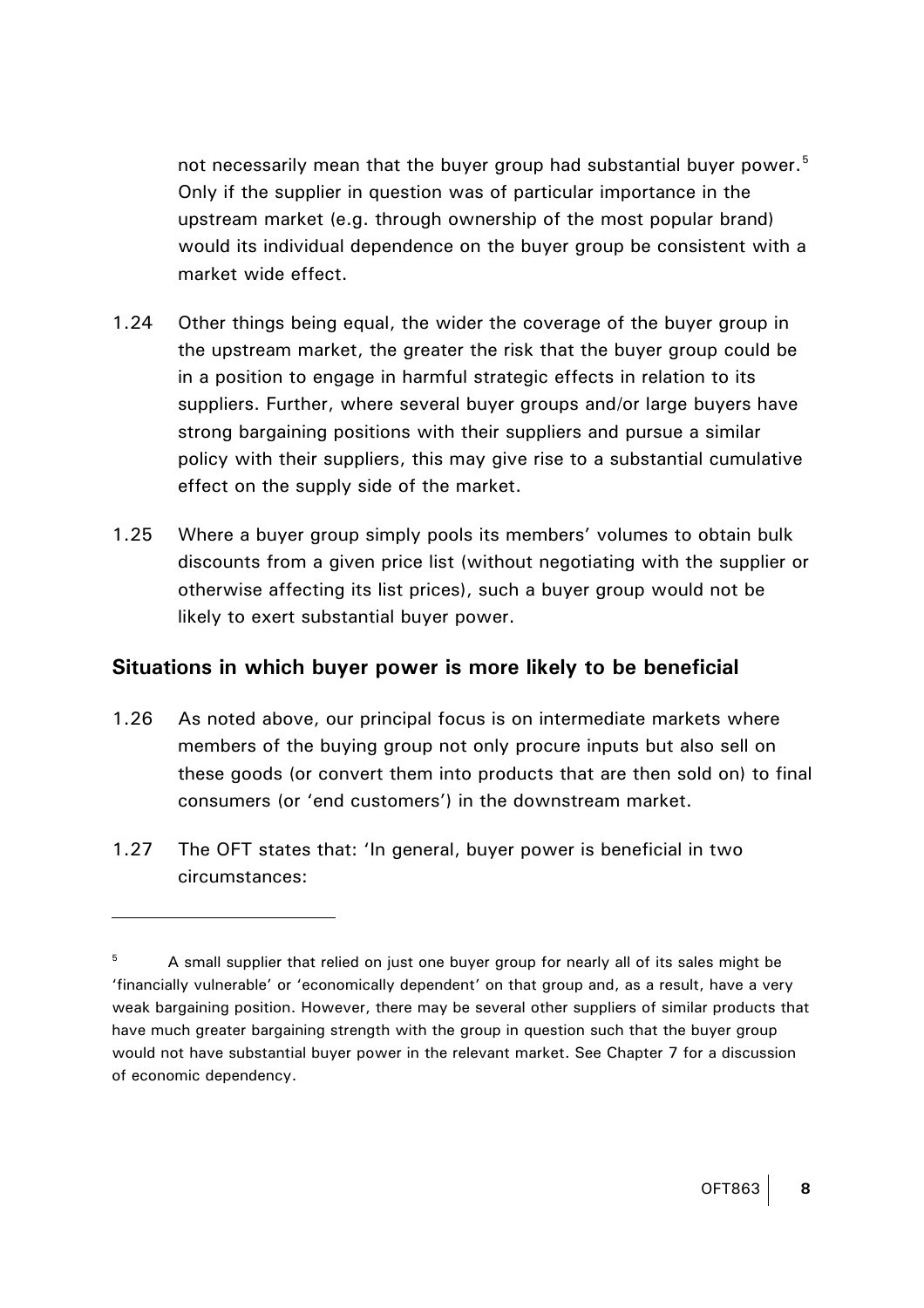- <span id="page-11-0"></span>when there are large efficiency gains that result from the factors (e.g. size) that give the buyer its power and these are passed on to the final consumers (e.g. through downstream competition), and
- when it exerts downward pressure on a supplier's prices and the lower prices are passed on to the final consumer.'<sup>[6](#page-11-0)</sup>
- 1.28 We address these issues in the next two sections.

# **Securing efficiencies, lower prices and better terms of supply**

- 1.29 In our view, most buyer groups are established primarily to pursue better terms of supply for their members (often as a reaction to the ability of larger buyers to secure better terms of supply). Buyer groups may obtain better terms of supply for their members in several ways.
- 1.30 First, buyer groups may generate supply chain efficiencies. For example, buyer groups may reduce transaction costs when dealing with suppliers (e.g. where it is more efficient for the supplier to deal with the buyer group than with each individual member) and may provide security or coordination of demand that allows suppliers to benefit from economies of scale or scope.
- 1.31 Second, buyer groups may intensify competition among suppliers through improving the credible threat to switch to rival suppliers (including new entrants) and through facilitating the use of competitive tenders in procurement. Both these factors improve the buyer's fallback option or 'threat point'.
- 1.32 Third, a buyer group may improve the credible threat to withhold an important source of demand or to deny access to an important route to market (e.g. that would be key to allowing the supplier to obtain

<sup>6</sup> OFT (2004a), paragraph 6.4.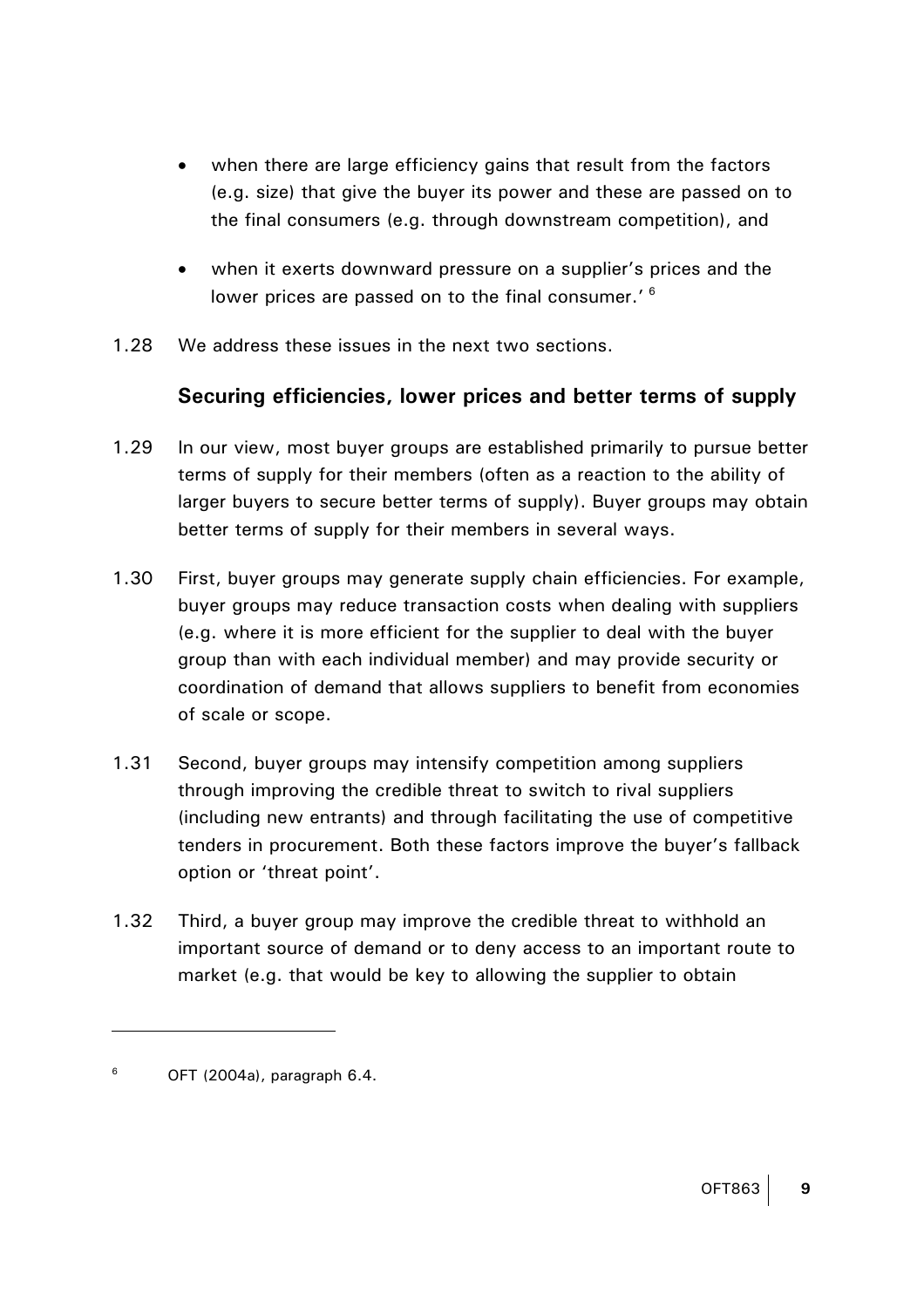economies of scale or scope) by increasing the coverage of buying activities with respect to the market (or an important sales channel).

- <span id="page-12-0"></span>1.33 Fourth, an additional benefit (available in a negotiating environment) is to influence the profit sharing rule (i.e. for a given bargaining pie, the buyer group may allow its members to obtain a larger share of that pie). This might be achieved through generating superior information on the supplier's cost or providing scope for a sophisticated procurement team (e.g. with a reputation for being 'tough').
- 1.34 Chapter 3 discusses these points in more detail.<sup>[7](#page-12-0)</sup>

# **Pass through**

- 1.35 As the OFT notes, beneficial buyer power is not simply about securing better terms for suppliers, it also involves pass through to final consumers.<sup>[8](#page-12-0)</sup>
- 1.36 Where final consumers exert buyer power to obtain better terms of supply, there is no issue of pass through. A buyer group among final consumers would typically be beneficial (unless there is a 'rent shifting' effect, explained below).
- 1.37 In intermediate markets, the implications for pass through depend on the type of benefit secured by the buyer group for its members, as the following examples explain:

<sup>7</sup> The endnote to Chapter 3 also summarises the reasons provided in the economic literature for why a price setting supplier (i.e. one that does not negotiate with its buyers) would offer discounts to larger buyers. These reasons include 'limit pricing' to prevent larger buyers sponsoring new entry; suppliers being unable to observe large buyers and so incentivising them to reveal themselves; strategic behaviour by buyers to withhold demand so as to undermine upstream supplier collusion; and strategic behaviour by suppliers to create asymmetries that make downstream collusion less likely.

<sup>8</sup> OFT (2004a), paragraph 6.4.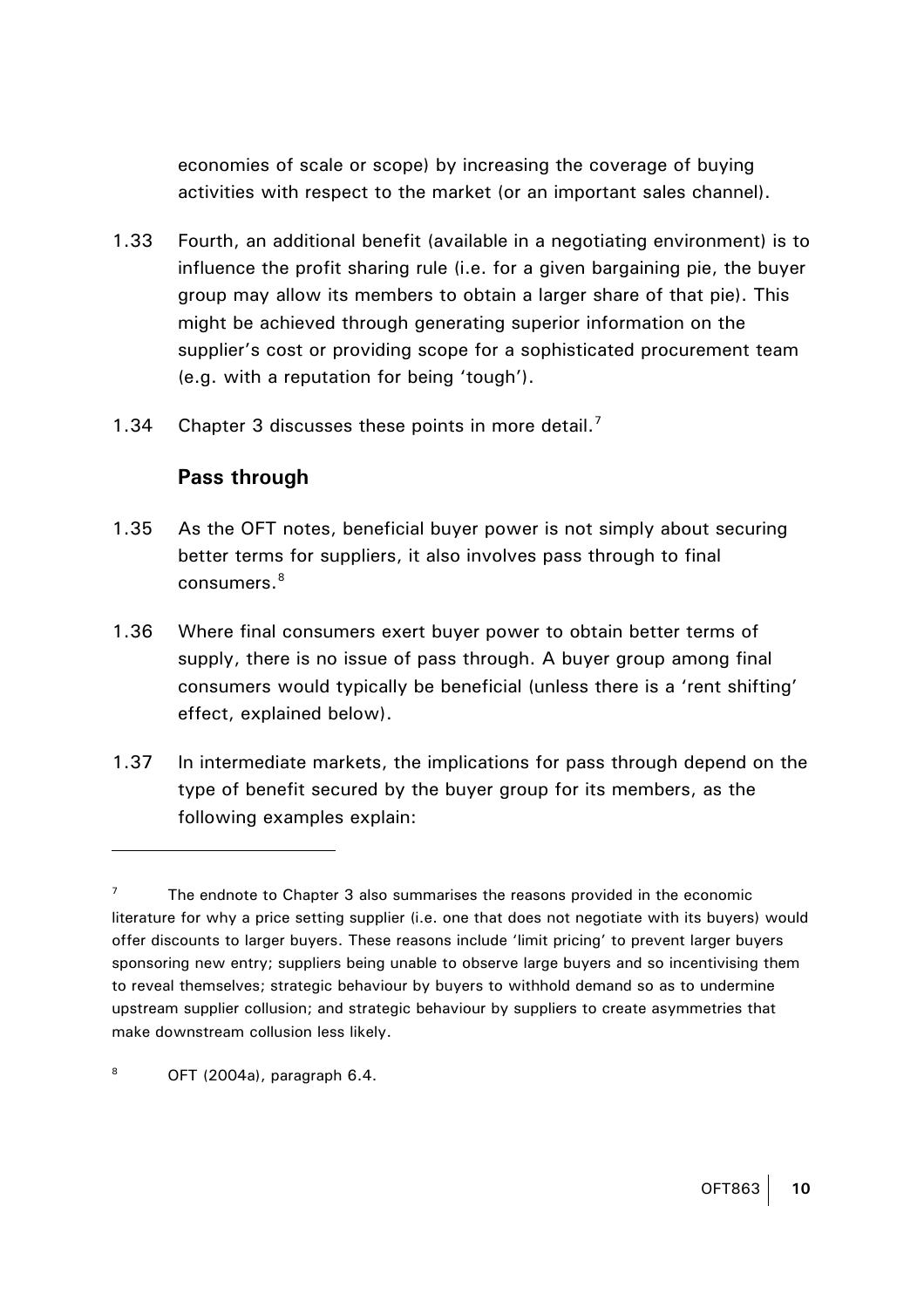- <span id="page-13-0"></span>• Where a buyer group lowers the input price (for a given quality) this leads to a reduction in the marginal cost of production in the downstream market. Given that the buyer group does not further restrict downstream competition, some degree of pass through is likely (depending on the contribution of the input to the marginal cost of production);
- Where buyer groups lead to efficiencies which expand demand or provide the appropriate framework for investments, such efficiencies would also be expected to benefit end customers through increasing output (or quality) downstream; and
- Where buyer groups secure reduced fixed payments ('fixed' in the sense that they do not vary with the volume supplied), these are less likely to be passed on  $-$  especially in the short term.<sup>[9](#page-13-0)</sup> However, fixed cost savings may be passed on in the following situations: (a) over the longer term (where a reduction in fixed costs translates into a reduction in long run marginal cost, e.g. lower fixed costs may allow more firms to operate profitably in the downstream market), (b) where intense competitive pressure downstream ensures that fixed cost savings are passed on through non price factors (e.g. investment in the customer base), and (c) where buyer group members negotiate with their end customers in the downstream market (providing scope for end customers to obtain a share of the buyer group's fixed cost savings).
- 1.38 Where pass through is likely, there is a fundamental difference between a horizontal agreement between firms to enhance market power (e.g. to

<sup>9</sup> Where bargains are 'efficient', the negotiation is not only over the input price but also a fixed fee. Thus, the input price may already be at marginal cost (so as to maximise the size of the bargaining pie) and an increase in a buyer group's bargaining strength could result only in a reduced fixed payment to the supplier. (Lump sum transfers are usually considered to be welfare neutral, although this need not be the case if society places a different value on how the supplier and the buyer would have invested the amount.)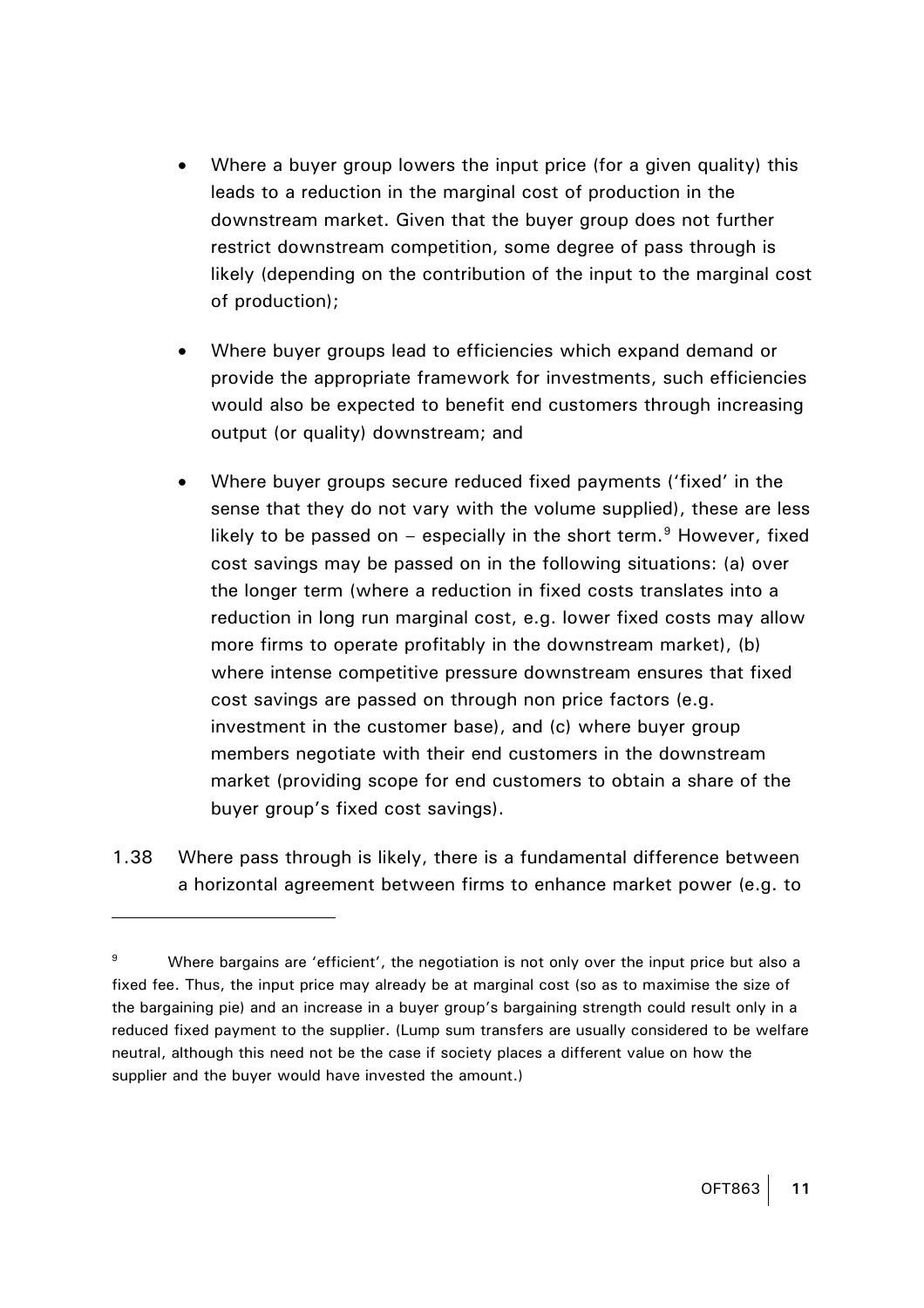charge higher prices) and a horizontal agreement between firms to enhance buyer power (e.g. to obtain lower prices). In the former case, the enhancement of market power would usually be bad and rarely be beneficial. In the latter case, where pass through occurs, final consumers may gain either directly (where they form the buyer group themselves) or indirectly (where lower input prices are passed on downstream). Thus, where the group demonstrably obtains better terms and passes on a substantial share of these gains to end customers, the case for intervention is weak.

- 1.39 However, where the buyer group obtains better terms of supply but also directly enhances the market power of its members in the downstream market (see below for how this might occur), theory indicates that the market power effect is likely to dominate unless competitive constraints on the members of the buying group in the downstream market are only marginally reduced or the efficiency gains are very large.
- 1.40 Pass through is discussed further in Chapter 4.

#### **Theories of competitive harm relating to buyer power**

1.41 There are three main concerns as regards the adverse impact of buyer power exercised by buyer groups: direct effects on downstream competition; indirect effects on downstream competition; and rent shifting. We discuss these in turn.

#### **Directly reducing downstream competition**

- 1.42 The buyer group might directly harm downstream competition where members of the group have a weaker incentive to compete with each other when they face each other in downstream markets.
- 1.43 The impact of the buyer group on restricting downstream competition cannot be greater than if all the members of the buyer group were to merge. Indeed, the impact would typically be weaker due to the need for the buyer group to coordinate its downstream activities. Thus, concerns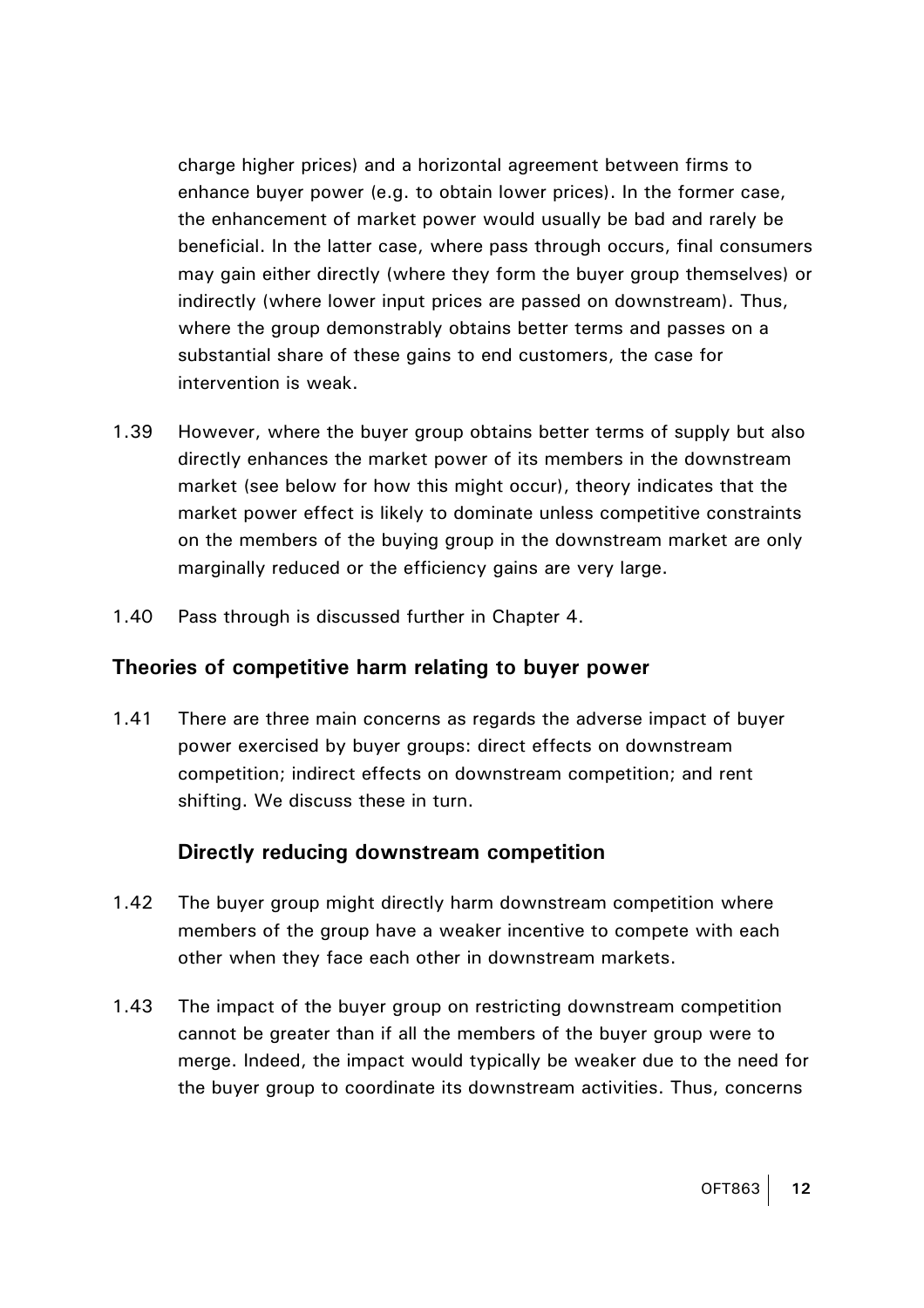<span id="page-15-0"></span>that downstream competition is restricted are unlikely where members of the buyer group (a) have a small combined share of any downstream market or (b) do not compete with each other in any downstream market. (We discuss safe harbours below.)

- 1.44 Where concerns of direct harm to downstream competition are feasible, these are likely to relate to the following three factors: explicit collusion, tacit collusion and 'reduced rivalry'. We discuss these in turn.
- 1.45 First, the buying group could be just a façade to hide explicit collusion in the downstream market. For example, the European Commission came to this view in relation to a Spanish Tobacco cartel, where purchasing quotas were, in effect, market share targets in the downstream market.<sup>[10](#page-15-0)</sup>
- 1.46 Second (and more speculatively), there could be an increased likelihood of tacit collusion in the downstream market among members of the buying group. The scope for tacit collusion could be enhanced where the buyer group facilitates alignment on a collusive strategy or internal stability of the collusive group (i.e. the detection and punishment of deviants to the collusive agreement).
- 1.47 For example, the buying group may impact on the scope for a stable collusive scheme through: $11$

<sup>10</sup> EC (2004b), discussed further in Chapter 5.

<sup>&</sup>lt;sup>11</sup> These draw on the 'check list' features commonly associated with collusion (see for example Church and Ware, 2000). While a check list approach can be helpful in ruling out the scope for collusion, it is not sufficient simply to 'tick the boxes' to determine that collusion is likely. For example, it would not be appropriate to assert that, just because the buyer group increases symmetry of costs, collusion is significantly more likely (see Chapter 5).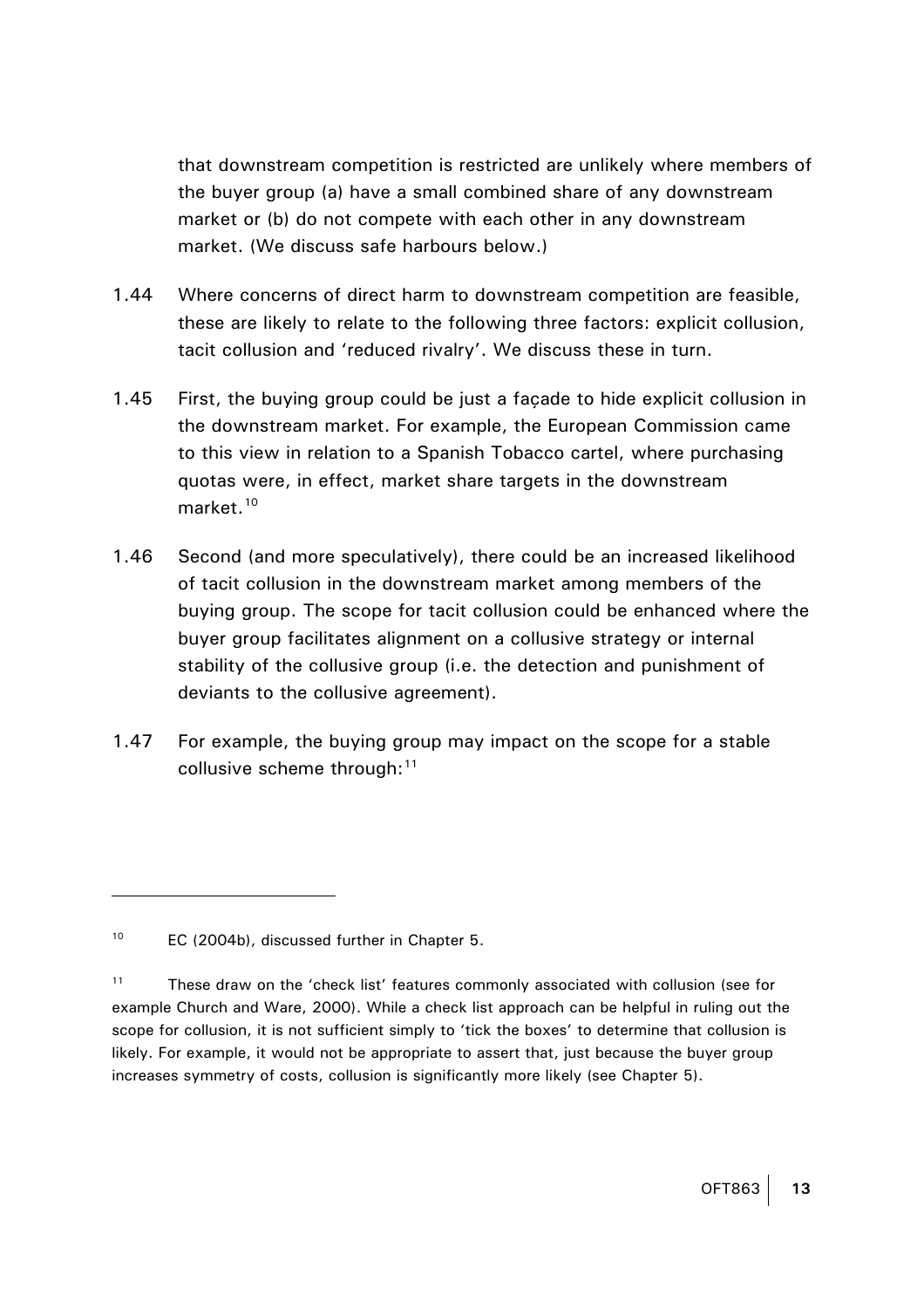- <span id="page-16-0"></span>• The nature of the agreement (e.g. is there an agreement on purchasing quantities that, in effect, is an agreement to withhold output in the downstream market?);
- Increased contact and information exchange (e.g. where a buyer group pools its purchases, are sufficient steps taken to conceal sensitive information on individual orders? Does the information facilitate the detection and punishment of deviants to a collusive agreement?);
- Symmetry (e.g. do the members of buying group obtain identical terms for an input which accounts for a large share of variable costs in the downstream markets in which members of the buying group compete?);
- Standardisation (e.g. does the purchasing strategy reduce the number of dimensions of downstream competition on which a collusive group must agree?)
- Closed membership (e.g. this may prevent expansion by 'mavericks' or allow for a credible threat to throw a deviant out of the group).
- 1.48 Where evidence of explicit downstream collusion occurs the buyer group is, of course, anti-competitive. However, establishing compelling evidence that the buyer group facilitates tacit collusion may well be difficult. $12$
- 1.49 Finally, downstream competition might be dampened where although there is no explicit or tacit collusion – there is a 'reduction in rivalry'. For example, it might be argued that obtaining lower costs via a buyer group

 $12$  Tacit collusion is difficult to demonstrate. There is a direct parallel with determining coordinated effects in merger analysis. See for example the decision of the CFI in *Airtours* (CFI, 2002).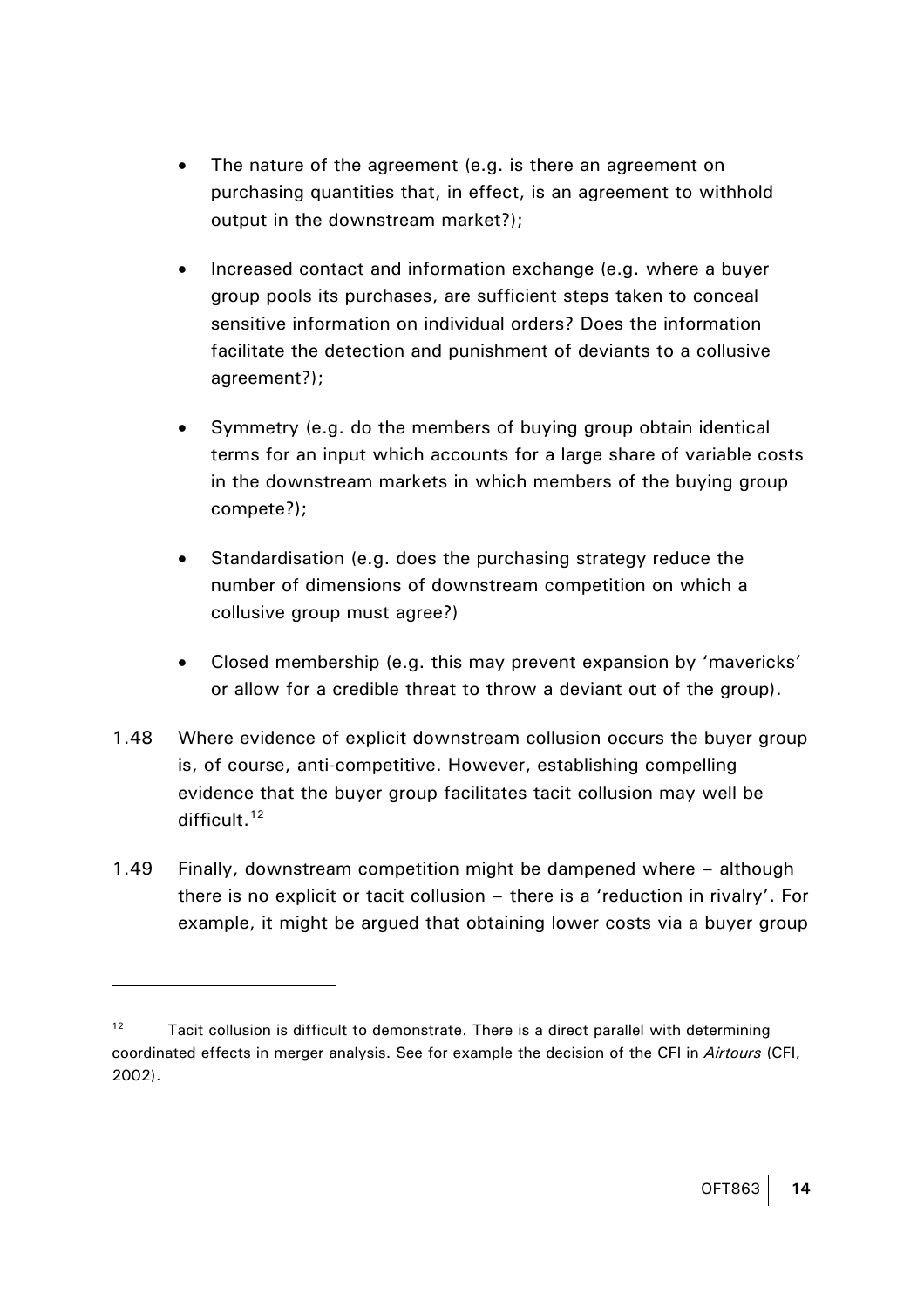is the 'easy option' and the pursuit of efficiencies through organic growth would have been better.

- 1.50 On the other hand, for some buyers obtaining efficiencies through organic growth might not be feasible or could be feasible only through investments to grow market share that are not likely due to the financial fragility of each individual buyer. In that case, lower costs obtained as a member of a buyer group could be the springboard for organic growth and enhanced competition.
- 1.51 A related argument is that the wider the coverage of the buyer group, the greater the risk of 'rigidifying' the market. The fear here might be that the group brings the majority of procurement under the aegis of a single buying group this could damage innovation by reducing the incentives for buyers to seek out better procurement practices so as to steal a march on their rivals.
- 1.52 On the other hand, if the buyer group delivers its members better terms of supply then the preceding argument amounts to suggesting that these short term gains come at the expense of longer term innovation (a proposition that could be hard to prove). Further, the preceding concern is diminished where members of the buying group face effective downstream competition from firms outside of the buying group. In that case, in order to remain competitive in the downstream market (with firms that potentially employ different procurement strategies to the buying group), members would be keen to pursue the most efficient procurement practices themselves. Indeed, it may be that the buyer group facilitates the adoption of such practices (e.g. by disseminating information on 'best practice' or through helping smaller buyers pool R&D into procurement).
- 1.53 In short, concerns about reductions in rivalry must be assessed on a case by case basis, although (as with explicit and tacit collusion), concerns are unlikely to be warranted where members of the buyer group have a small combined share of any downstream market or do not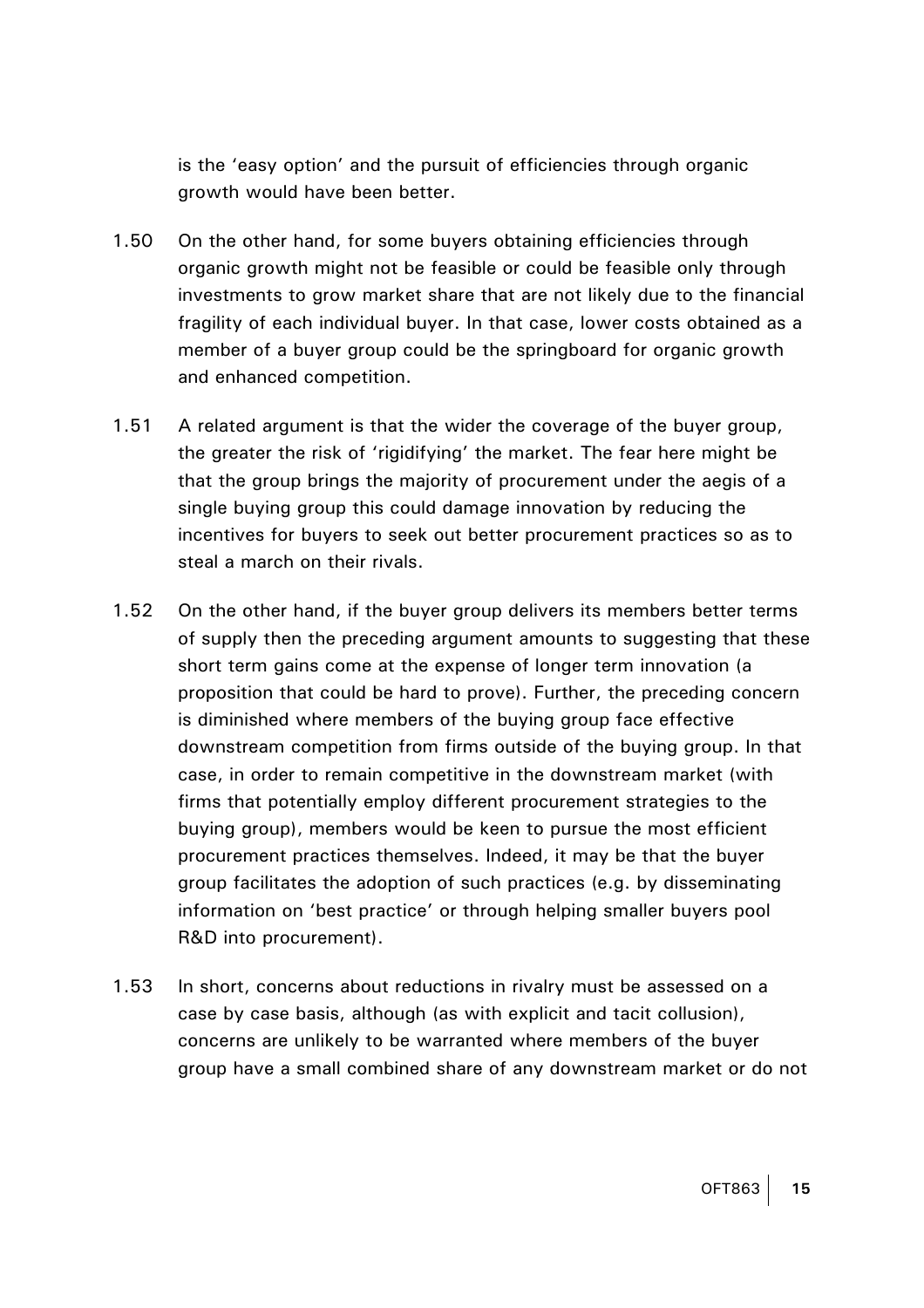compete with each other in any downstream market. These issues are discussed in Chapter 5.

# **Indirect harm to downstream competition by adversely affecting the terms of supply for rival buyers**

- 1.54 The buyer group might indirectly harm downstream competition via its actions in the upstream market. For example, the buyer group could harm upstream competition so as to harm downstream competition. (For this discussion, we assume that the buyer group does not have a direct impact on harming competition in the downstream market, i.e. it does not give rise to the collusive behaviour or reduction in rivalry described in the previous section.)
- 1.55 A buyer group may deteriorate the terms of supply for rival buyers (i.e. buyers outside of the buying group) by raising the input costs of other buyers – known as raising rivals' costs – or by adopting strategies to reduce benefits available to rivals.
- 1.56 For example, a buyer group could raise the costs of rival buyers by striking a (near) exclusive supply deal with the supplier of a key input, thereby ensuring that rival buyers obtain no (or insufficient) access to that input. Another way to raise rivals' costs would be to bid up the price of an important input – this could be attractive where rival buyers are more dependent on that input than the buyer group. A buyer group could, for example, reduce rivals' benefits by inducing a supplier to adopt a technology, quality level or means of delivery more favourable to the group members and less favourable to rival buyers.
- 1.57 If, as a result of any of the strategies above, rival firms become substantially weaker competitive constraints in the downstream market, this may enhance the ability of members of the buyer group to charge higher prices (for a given quality) in the downstream market and thereby harm end customers.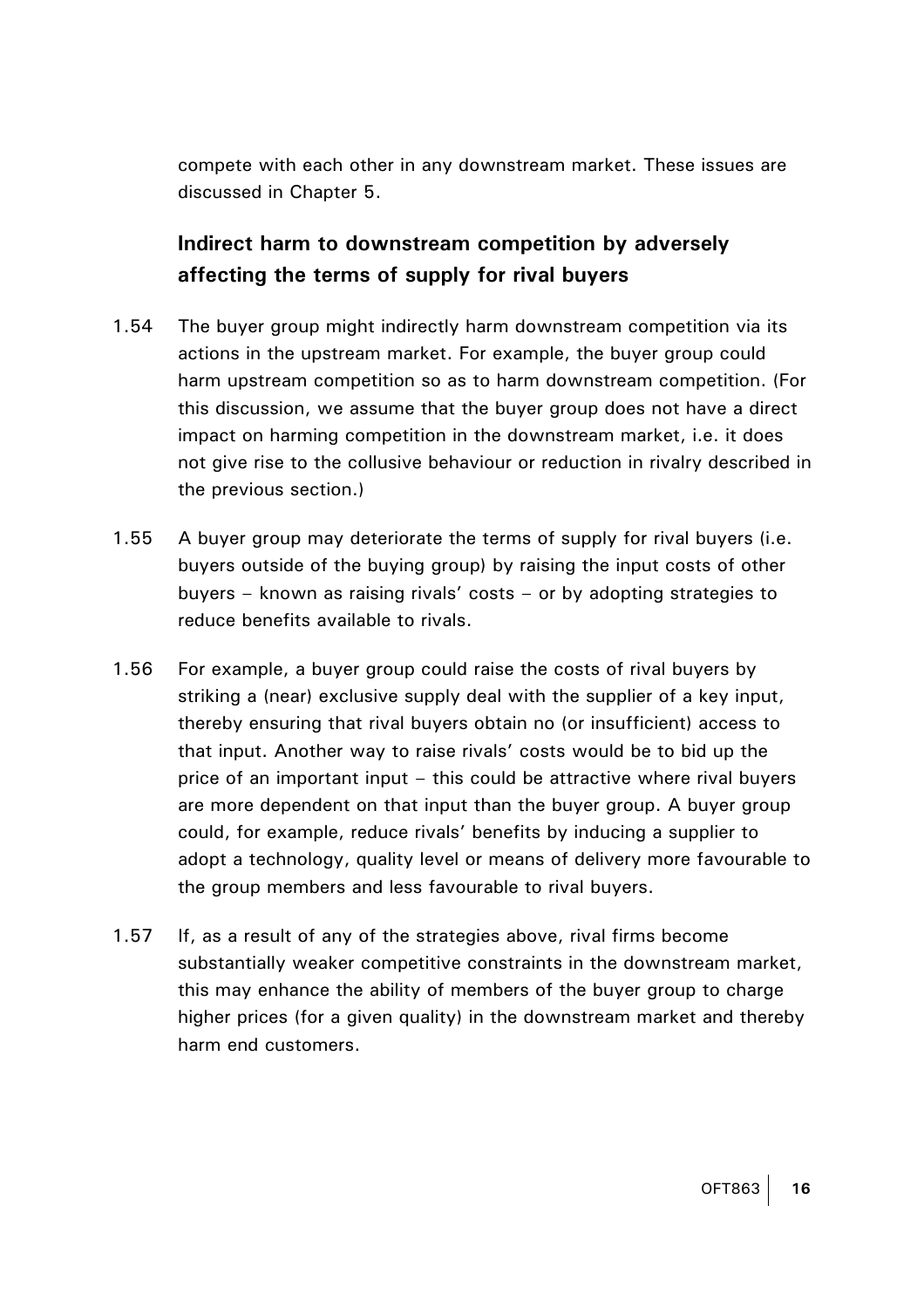- <span id="page-19-0"></span>1.58 However, the following principles are important to bear in mind when considering these theories. First, buyer groups generally do not have an incentive to harm upstream competition because that would harm their own interests.<sup>[13](#page-19-0)</sup> This is a fundamental point. Cost raising strategies are credible causes for concern primarily where (a) rival buyers suffer substantially greater harm than that incurred by the buyer group and (b) profitability in the downstream market is determined more by relative levels of costs than absolute levels of cost.
- 1.59 Second, buyer groups may face problems in meeting the potentially divergent demands of their members with the effect that cost raising strategies are harder to achieve for buyer groups than they would be for individual purchasers with substantial buyer power.
- 1.60 Third, where buyer groups secure better terms of supply for their own members, theories of 'indirect harm' are much less likely to give rise to harm to end customers (see next section).

## **Indirect harm to downstream competition via waterbed effects**

- 1.61 The preceding point (that indirect harm is unlikely where buyer groups secure better terms for their members) is best explained in relation to the 'waterbed effect'. This is the idea that a powerful buyer (or buyer group) secures lower prices for itself and, as a result, other buyers end up paying higher input prices.
- 1.62 While waterbed effects have been asserted in recent competition cases, the difficulty with finding support for waterbed theories is twofold.<sup>[14](#page-19-0)</sup>

 $13$  We have assumed that the buyer group does not include vertically integrated buyers. A vertically integrated member of a buying group might have an incentive to harm competition in the upstream market to weaken the competition faced by the upstream business of the integrated firm.

 $14$  The UK Competition Commission countenanced waterbed effects in mergers in the grocery and private health care sectors (see CC 2000 and CC 2003). In addition, the waterbed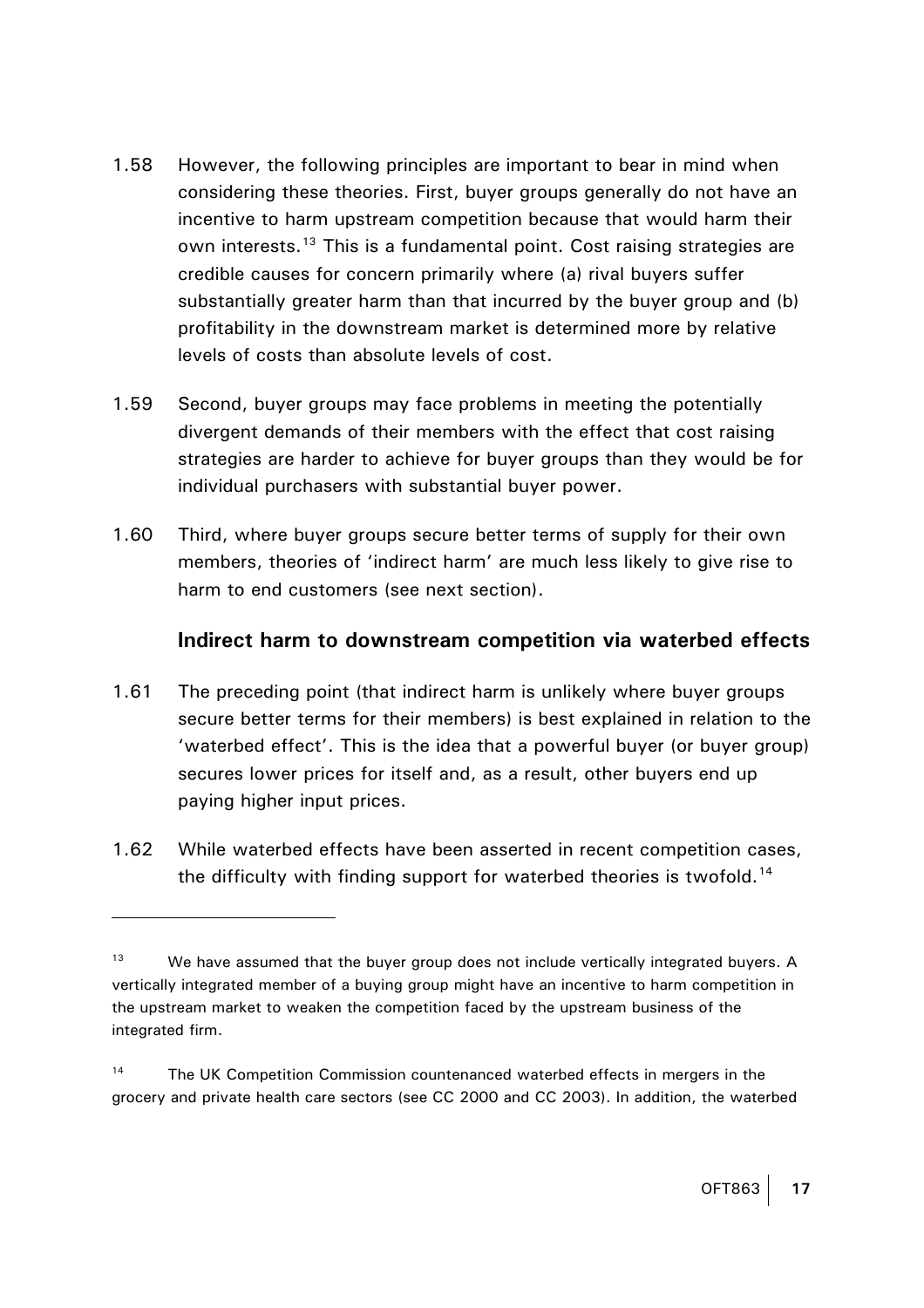<span id="page-20-0"></span>First, if a supplier could profitably charge higher prices, why is it not already doing so? Second, if the buyer group obtains lower prices from a supplier, then (other things being equal) its members become more competitive in the downstream market. As a result, group members would win sales from  $-$  and hence reduce input demand placed by  $-$  rival buyers. Since demand from rival buyers declines, the supplier would often have a reduced incentive and ability to charge them more than before.

- 1.63 Nevertheless, waterbed effects may occur in certain circumstances. The key is to explain why a shift in demand away from rival buyers in favour of the buyer group (as a result of the better terms of supply obtained by the latter) leads to higher prices for rival buyers. In theory, such an effect could arise (a) where rival buyers offer suppliers less scope to benefit from scale economies or (b) where rival buyers now have a weaker credible threat to switch to rival suppliers (allowing an incumbent supplier to charge them more than before).<sup>[15](#page-20-0)</sup>
- 1.64 Waterbed effects (if feasible) are less likely to be harmful than other theories of raising rivals' costs because the buyer group's lower input prices may ultimately benefit end customers.

#### **Raising rivals' costs and reducing rivals' benefits checklist**

1.65 The following questions are likely to be important in developing a coherent, fact-based story of harm to competition based on cost raising or benefit reducing strategies imposed by a buyer group.

effect is implicitly referred to in the European Commission's Guidelines on the applicability of Article 81 of the EC Treaty to horizontal cooperation agreements (EC 2001, paragraph 126) and in particular 135.

<sup>15</sup> Theories are discussed in Chapter 6. See also Majumdar (2005) and Inderst (2006).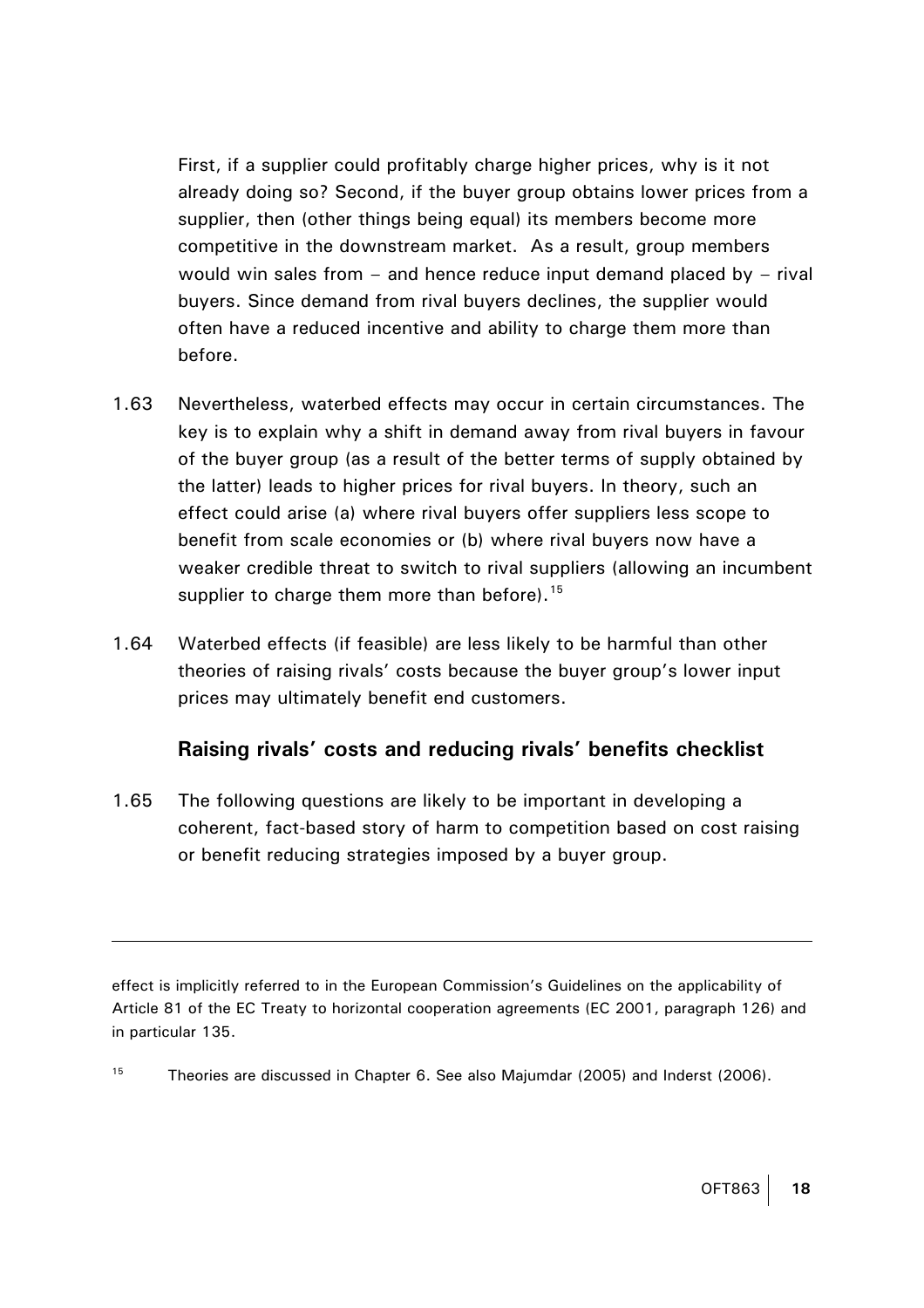- Does the buyer group collectively have substantial buyer power so as to be in a position to impose terms on suppliers? Does the buyer group have monopsony power (e.g. in a market where all buyers pay the same price and where increased purchases bid up that price)?
- How does the buyer group cause rival buyers to suffer worse terms of supply? Is this through striking an exclusive deal with a supplier of a key input, bidding up the price of a key input that matters more for rival buyers than the buying group, or inducing upstream suppliers to meet a delivery, quality or technology standard that is more compatible with the needs of the buyer group than rival buyers?
- Are rival buyers disproportionately harmed (i.e. if both the buyer group and rival buyers suffer worse terms of supply, are rival buyers harmed much more than members of the buyer group)? For example, is the input in question of greater importance to rivals than it is to members of the buyer group? If not, this raises the question: 'why would the buying group harm itself just as much as its rivals?' This question must be addressed in order to develop a coherent theory of harm.
- What is the nature of the buying group? Is it closed? An open buying group that allowed each member to benefit from the same terms would mean that rival buyers are less likely to be disadvantaged, as they could join the group to obtain the same terms as existing members.
- How important is the input in question in terms of downstream marginal cost? If it accounts for a small share of marginal costs, the overall impact on rival buyers is small.
- How important as competitive constraints are rivals in the downstream market(s) in which they compete with members of the group? Would the likely adverse shift in buying terms for rivals be likely to weaken their effectiveness as downstream competitors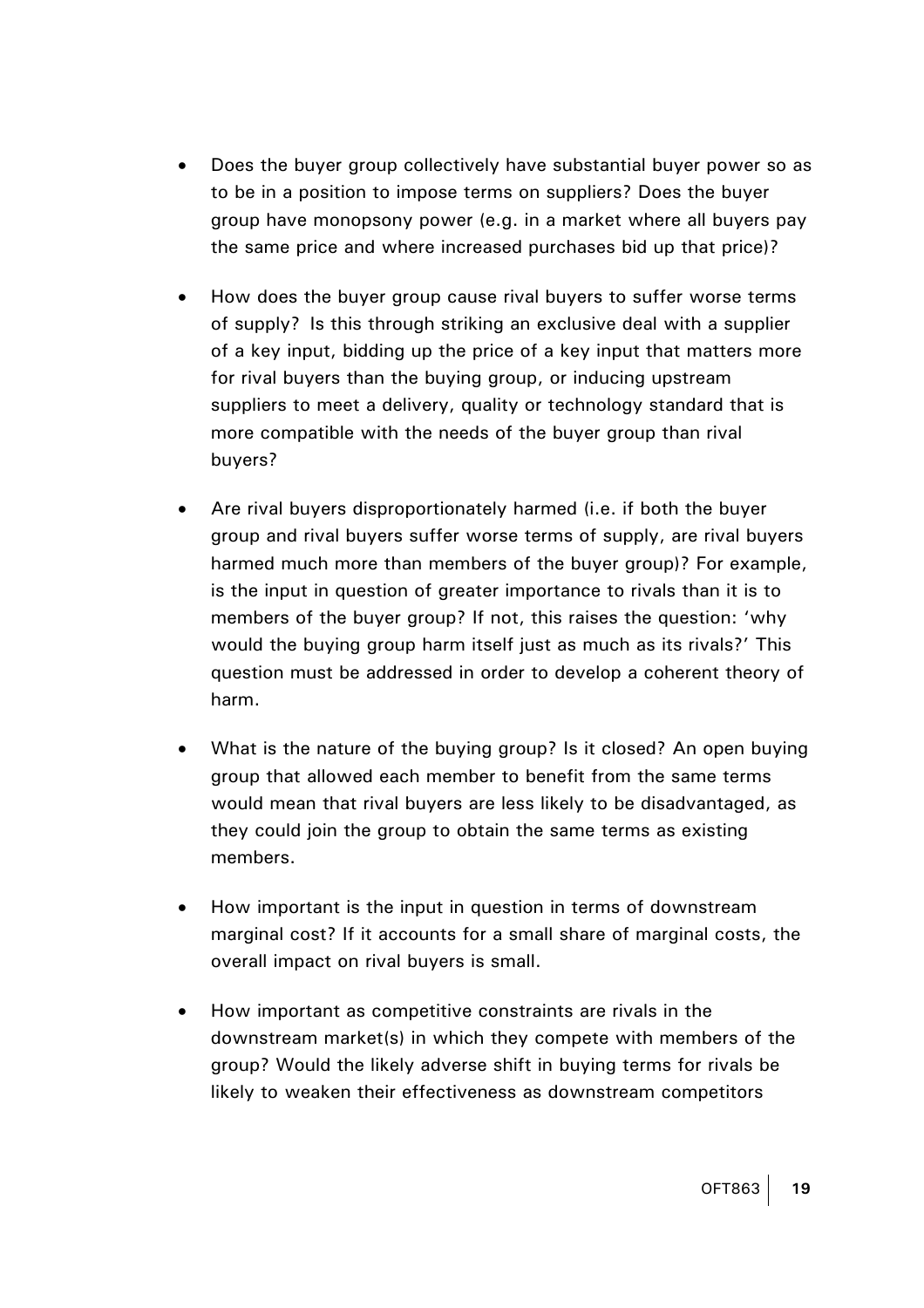substantially? Are other competitive constraints (e.g. new entry) weak?

- Would end customers pay more as a result of the buyer group activities? Probably not if the buyer group secured substantially lower input prices and the indirect effect on downstream competition from outsiders was only weak.
- 1.66 These issues are discussed further in Chapter 6.

## **'Rent sharing' agreements**

- 1.67 Where buyer groups have substantial market power, they might be in a position to 'collude' with a supplier to harm competition. The spoils from such 'vertical collusion' would then be shared between the buyer group and the supplier, hence the term 'rent sharing'.
- 1.68 The best example of a powerful buyer engaging in vertical collusion relates to the Toys 'R' Us case in the US. Here, a 'gatekeeper' toys retailer (Toys 'R' Us) facilitated collusion among at least seven major toy manufacturers, who agreed not to supply certain toys to discounters. This agreement was brokered and monitored by Toys 'R' Us.
- 1.69 The agreement stunted the growth by discounters and thereby substantially reduced the pressure on Toys 'R' Us to lower prices on popular toys. Some of the resulting incremental profit gained by Toys 'R' Us was presumably shared with the toy manufacturers to compensate them for lost sales through discount retailers. Manufacturers would also have gained from reduced upstream competition. Chapter 6 provides further details.

# **'Rent shifting' effects**

1.70 The theories of harm discussed above relate to harm to the end customers served by the members of the buying group. However, a buyer group may harm buyers and their end customers in a different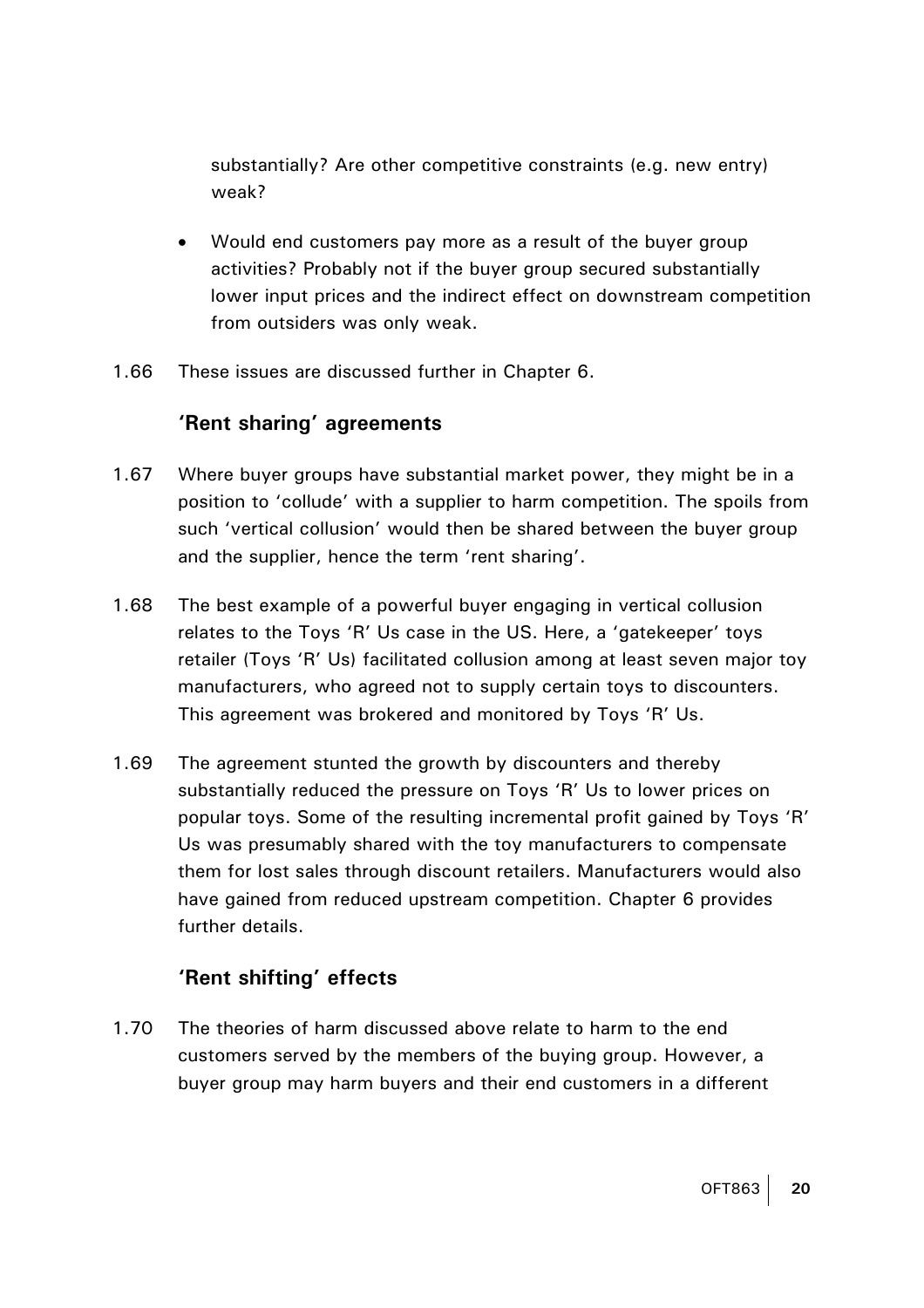downstream market (i.e. one where members of the buyer group do not operate), through affecting competition among their suppliers.

- 1.71 Suppose there are two manufacturers serving upstream markets A and B. In the largest market, A, there is a buyer group that is the 'gateway' to the downstream market, such that if one manufacturer does not deal with the buyer group it fails to operate at an efficient scale. Further, suppose that if a manufacturer fails to operate at an efficient scale in market A, it will also be inefficient when serving the smaller market B.
- 1.72 In this scenario, even if a buyer group's purchases are large enough to allow both manufacturers to operate at an efficient scale in markets A and B, the group may choose to deal exclusively with just one manufacturer. By so doing, the buyer group would ensure that the chosen manufacturer would earn more profits in market B (since the other manufacturer would operate at an inefficient level in market B). This would allow the buyer group to demand an additional payment from its chosen manufacturer that allows it to gain some of that manufacturer's profits earned in market B. In this way profits are 'shifted' from the B market (where the buyer group does not operate) to the A market (where the buyer group exists). Hence the term rent shifting. Buyers in market B suffer because had the buyer group dealt with both manufacturers in market A, competition in market B would have been more intense.

#### **Other theories of harm**

- 1.73 Other theories of harm arising from powerful buyers or buyer groups are often voiced. In our view, to be credible competition concerns, the following assertions would need to be linked to the theories explained above. Some other concerns, while legitimate from a theoretical perspective, appear to be issues of making (difficult) judgements about 'economic welfare' as opposed to rectifying competition concerns. We also note concerns which are somewhat speculative.
- 1.74 Consider, for example, the following claims: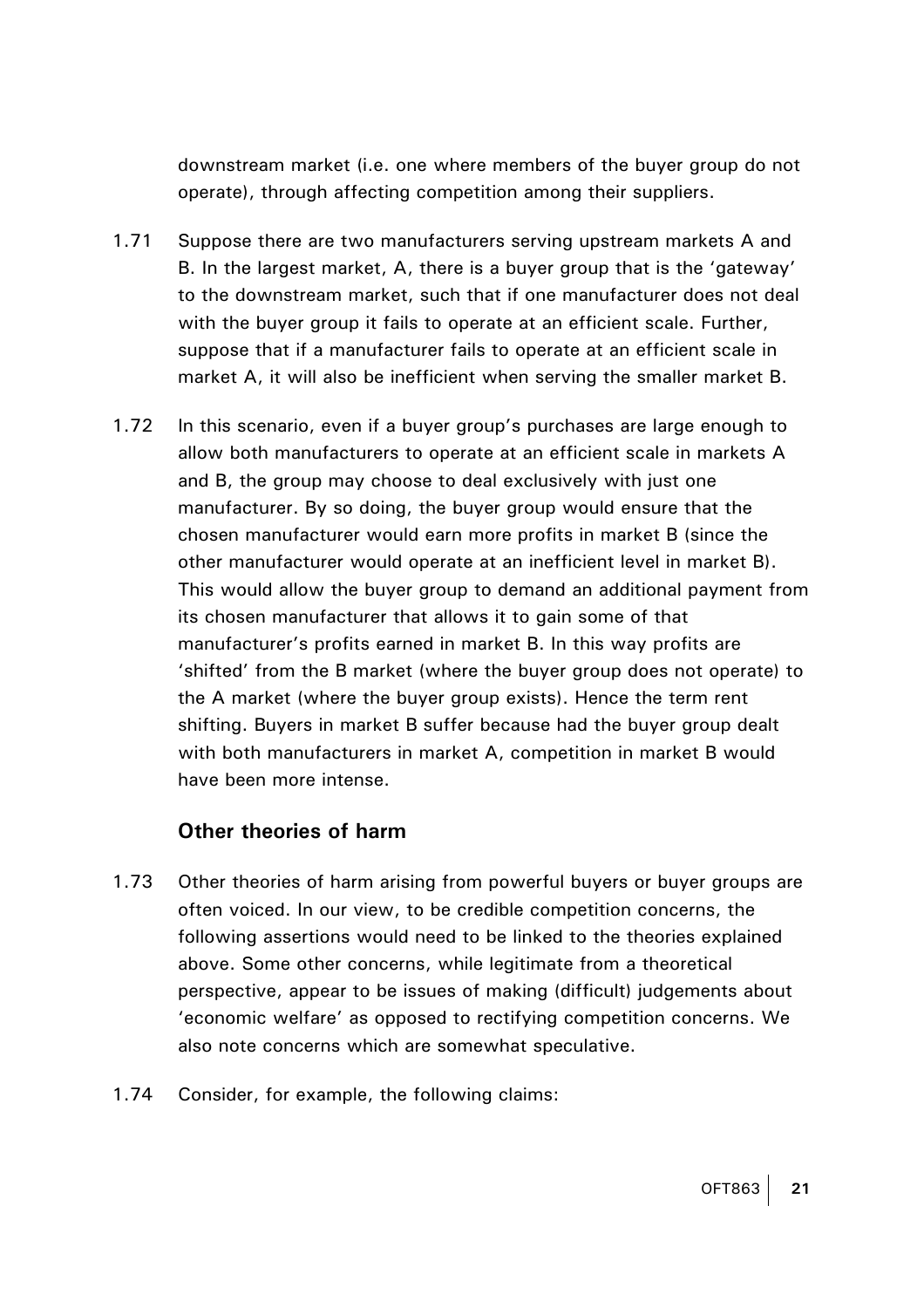• **Buyer group demands for better terms of supply adversely impact on supplier profitability leading to reduced investment, innovation and increased concentration at the upstream level where some suppliers exit the market.** As explained above, for such theories to be credible, we must answer the question: 'why would the buyer group harm competition among its suppliers if that would lead to higher prices, lower quality goods, or less innovative products?' We therefore consider that credible theories of harm will usually draw on the theories discussed above. For example, a buyer group would have a greater incentive to harm innovation if, for example, the new process in question would primarily benefit the buyer group's rivals.

A buyer group may be well placed to extract better terms from small suppliers, particularly those that are locked-in to supplying the buyer group. However, whether this harms innovation in the market as a whole depends *inter alia* on whether suppliers of similar products with strong bargaining positions (e.g. larger suppliers) would continue to innovate, whether small suppliers would anticipate their reliance on the buyer group and protect themselves contractually from future attempts by the group to negotiate better terms of supply, and whether the buyer group itself would have the incentive to allow innovation to suffer.

Further, we acknowledge that in theory a powerful buyer group may profitably prevent innovation even without a raising rivals' costs (or reducing rivals' benefits) motive. For example, it may be that the innovation would primarily benefit end customers in different markets such that the buyer group's willingness to pay for the innovation is less than the social value of the innovation. If the supplier is unable to 'make up the difference' from the remaining beneficiaries of the innovation (perhaps because they wish to free ride on payments made by others) then the innovation does not take place. However, whether this is a competition concern is an entirely different matter.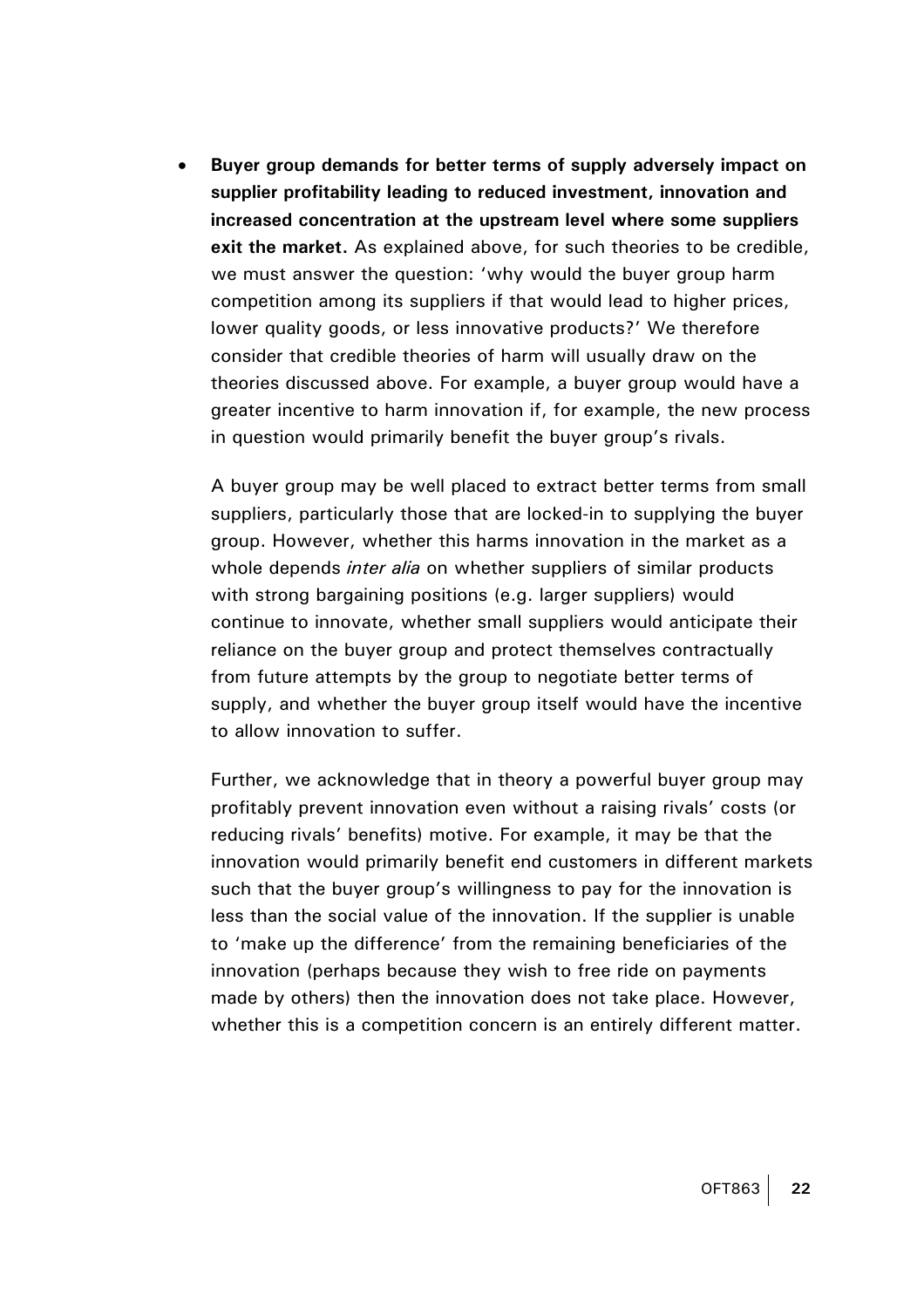- <span id="page-25-0"></span>• **Buyer groups demand more similar terms of supply leading to reduced upstream product variety and diversity.** As above, we need to address the question: 'Why would a buyer group have an incentive to harm upstream product variety and diversity where these features are valued highly by end customers?' As with the discussion on innovation above, buyer groups may not support the optimum level of diversity from society's point of view. However, for this to be a competition concern would usually require the decision to damage diversity to be linked to reducing a rival's ability to compete. $16$
- **Buyer groups induce harmful supplier counterstrategies.** These refer to strategies undertaken by suppliers in response to increased buyer power. For example, it is sometimes asserted that increases in buyer power will lead to harmful supplier mergers. Such a theory is not appealing. First, rational buyer groups would take into account likely supplier reactions. Second, if supplier mergers are anti-competitive, the authorities would presumably block them! Nevertheless, some harmful counterstrategies are credible (e.g. as regards resource misallocation in auctions<sup>[17](#page-25-0)</sup>).
- **Harmful 'spiral effects'.** Occasionally assertions are made that buyer power creates further buyer power. As applied to buyer groups the

<sup>&</sup>lt;sup>16</sup> Absent good evidence of this exclusionary motive, judging whether the buyer group has harmed welfare by affecting diversity would be difficult, as it would require very detailed information on consumer preferences. Further, where downstream competition is effective, markets would typically respond to consumer desires for more (or less) diversity. See Chapter 7.

 $17$  In theory, even where rational buyer groups anticipate harmful supplier counterstrategies, end customers may still suffer in certain specific circumstances. An example is where a supplier increases the reserve price in response to the formation of a buyer group in an auction. While the buyer group may be better off, there could still be a welfare loss where there is a reduced chance of the auctioned good being sold. (The seller might trade off a higher reserve price for a lower chance of selling the good.)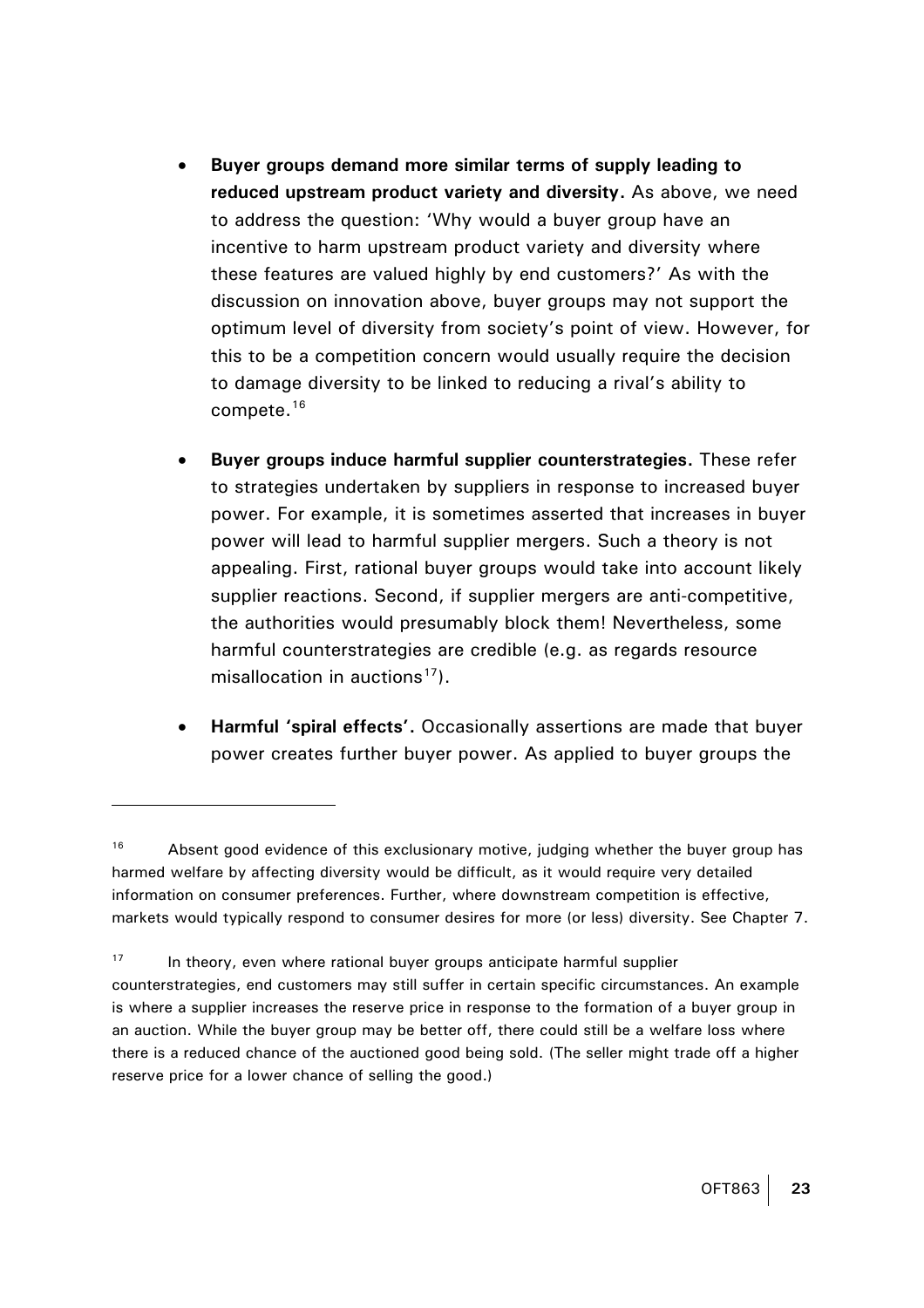argument would be that, if size endows a buyer group with the scope to negotiate larger discounts, that in turn might allow the members of the buyer group to grow further (such that the group negotiates even larger discounts). Eventually, so the argument goes, this process could mean that other firms are driven from the market. However, intervention to 'nip in the bud' growth of the buyer group would greatly risk penalising firms that pursue efficiencies, which is an integral part of the competitive process. For example, if members of the buyer group grow share by passing through the lower input prices obtained from being part of the group, this is beneficial for consumers (unless pass through is at demonstrably predatory levels). Further, scope for supplier counterstrategies to end the 'spiral' would need to be considered, e.g. whether suppliers had the incentive and ability to ensure that rival buyers remained in the market.

1.75 We have noted above that theories exist which demonstrate how a buying group could, in theory, harm 'economic welfare' without necessarily harming competition in the sense that competitive constraints are not materially affected by the buyer group. For example, we noted how a buyer group could fail to generate the optimum level of innovation or diversity from society's point of view, simply through the pursuit of better value for money for its members but without any object or effect of harming competition. We note that intervention in such cases would move beyond the correction of adverse competitive effects towards greater 'micro management' of particular industries (i.e. a degree of intervention beyond the scope of this report).

#### **Implications for market definition**

1.76 We now consider some screening steps useful for analysing the competitive effects of buyer groups. The starting point is usually to consider the relevant market in which a buyer group operates. (This also allows us to apply the safe harbours discussed in the next section.) Our previous discussions on substantial buyer power and potential theories of harm have the following implications for market definition.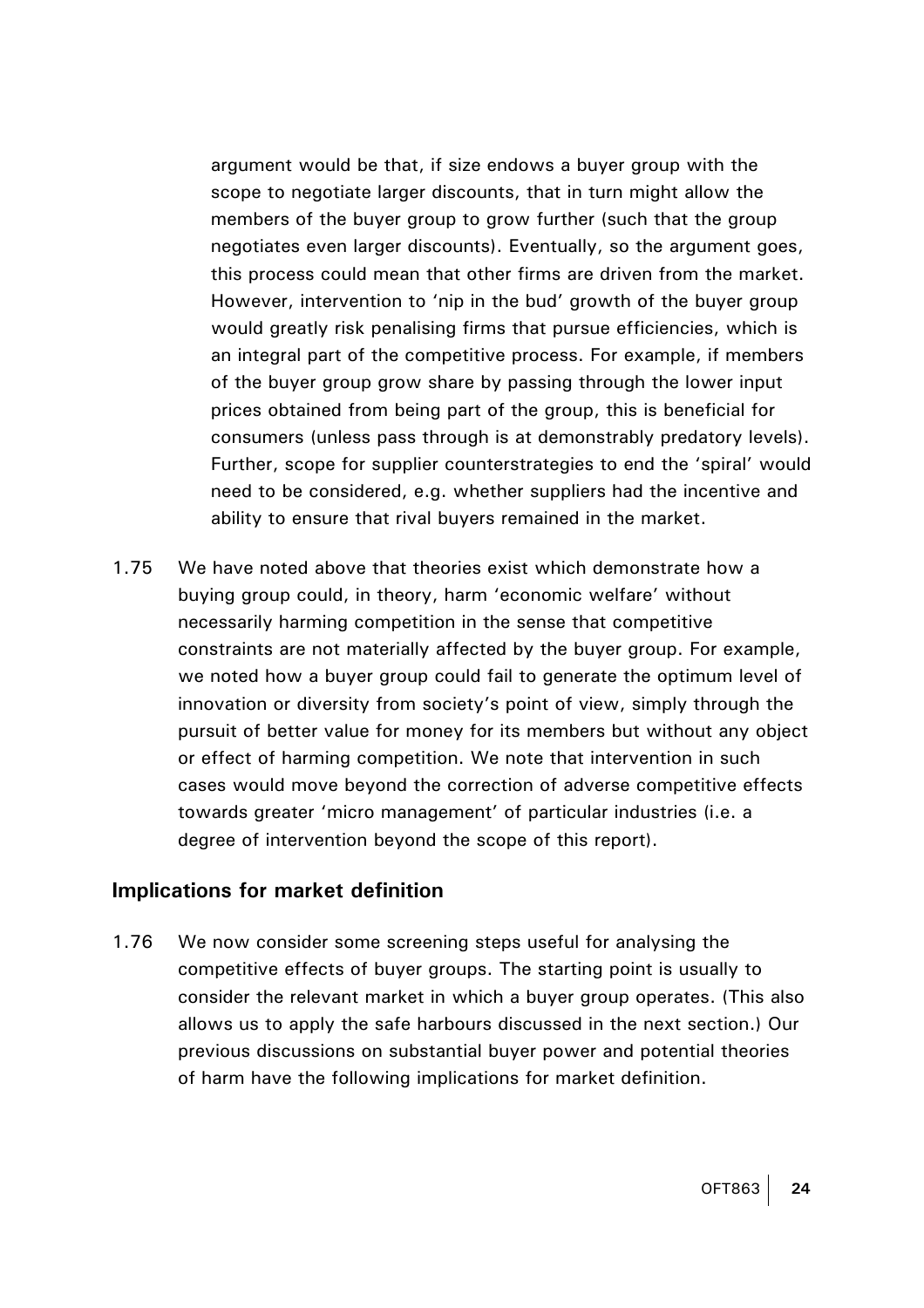- <span id="page-27-0"></span>1.77 We would not advocate turning the hypothetical monopolist test on its head and attempting to define a market by applying a 'hypothetical buyer group test', i.e. asking whether a hypothetical buyer group could profitably sustain prices below competitive levels. This is because if an upstream supplier is forced to price below competitive levels this might well imply that the supplier would not earn a normal profit over the long term and so would be better off leaving the industry.<sup>[18](#page-27-0)</sup>
- 1.78 Ultimately, market definition should provide an appropriate framework for analysing competitive effects. For example, if the question is: 'does the buyer group have buyer power?', it is sensible to define the upstream market on the basis of the standard hypothetical monopolist test and then ask whether, within that market, the buyer group in question has buyer power (and, if so, to what degree).
- 1.79 If the question is: 'Does the buyer group harm downstream competition directly by leading to collusion in the downstream market?', it is appropriate to define the downstream market in the standard way, by applying the hypothetical monopolist test, to see if members of the buyer group cover a sufficiently large share of the downstream market for collusion to be sustainable.
- 1.80 If the question is: 'Does the buyer group harm downstream competition indirectly through influencing upstream suppliers to offer worse terms to rivals of the buying group, which in turn become less effective competitive constraints in the downstream market?', we can use the standard hypothetical monopolist test to define both the downstream

 $18$  We note, however, that prices can be sustained below competitive levels where monopsony power is feasible (see Chapter 3). The European Commission suggests that the procurement market could be defined by examining a 'supplier's reaction to a small but lasting price *decrease*' (EC, 2001), paragraph 120. The guideline does not explicitly state that the price decrease is below competitive levels, although arguably this is implicit from the analogy drawn with the standard approach to market definition (which considers the ability of a hypothetical monopolist profitably to sustain prices above competitive levels).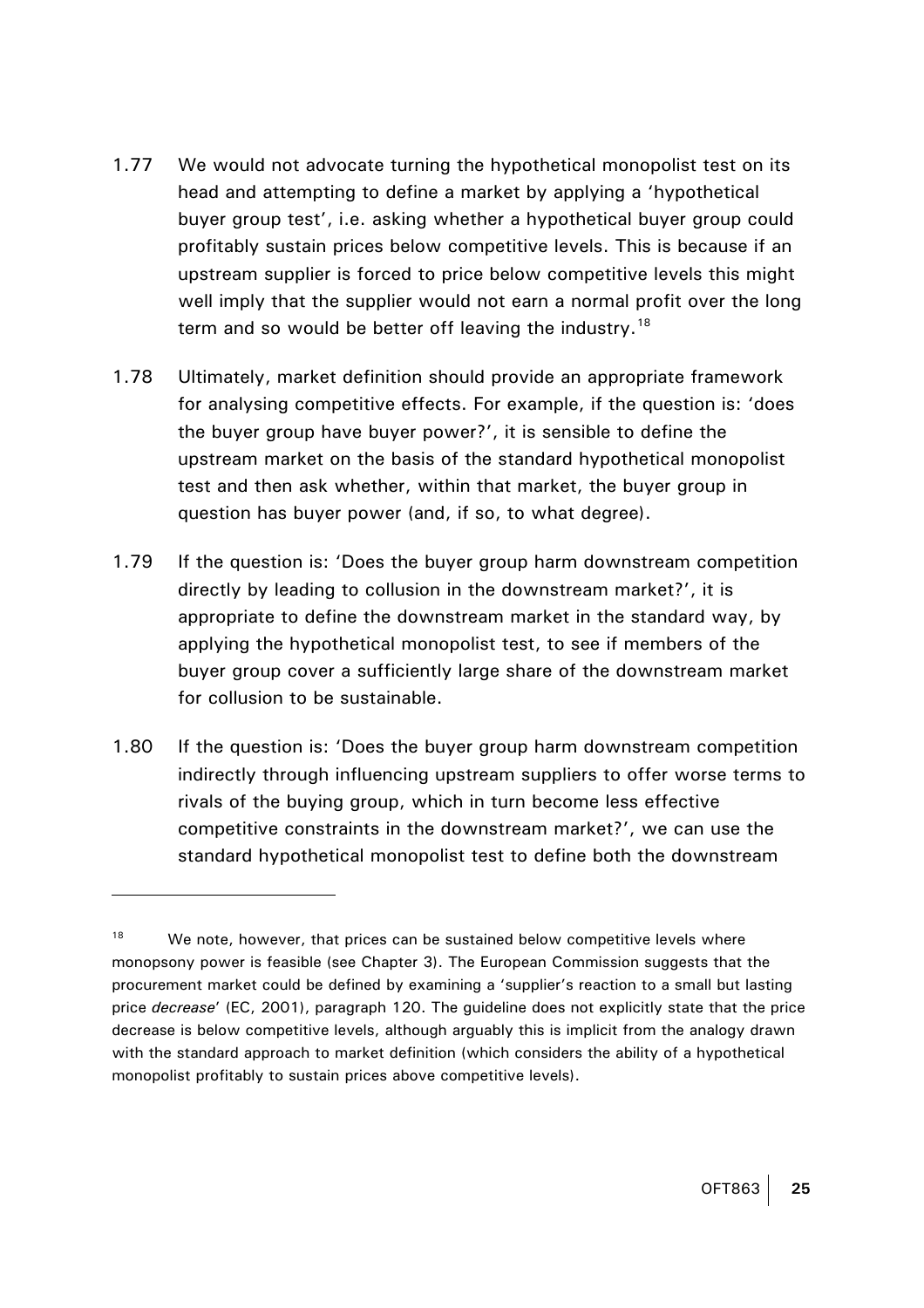<span id="page-28-0"></span>market (where the ultimate harm is alleged to take place) and the upstream market (to see whether competition among suppliers is affected by the buyer group).

1.81 We acknowledge, of course, that buying decisions influence market definition in that the key question is how buyers would react to attempts by a hypothetical monopolist profitably to sustain higher prices.<sup>[19](#page-28-0)</sup> Further, with assessments of competitive effects where vertical issues are important, the upstream market is not usually defined independently of the downstream market because the upstream market is affected by the derived demand from the downstream market. However, in neither case does a 'hypothetical buyer group test' seem directly relevant to defining the relevant market.<sup>[20](#page-28-0)</sup>

# **Safe harbours, initial screens and a framework for the analysis of more complex cases**

1.82 In this section, we draw on the preceding analysis to identify safe harbours which identify when harm to competition is unlikely. We then summarise the main issues to be addressed in more complex cases.

#### **Market share safe harbours**

 $\overline{a}$ 

1.83 In the European Commission's Guidelines on the applicability of Article 81, the Commission distinguishes between purchasing and selling markets and defines a general safe harbour for buying agreements that

 $19$  Also, issues such as whether sellers are locked-in to dealing with certain buyers may impact on both the bargaining strength of the buyer as well as how the relevant market should be defined (e.g. to include or exclude captive sales).

<sup>&</sup>lt;sup>20</sup> The question of how suppliers would react to attempts by the buyer group to lower prices from current levels is useful in the sense that it helps to assess the relative bargaining power of the parties concerned.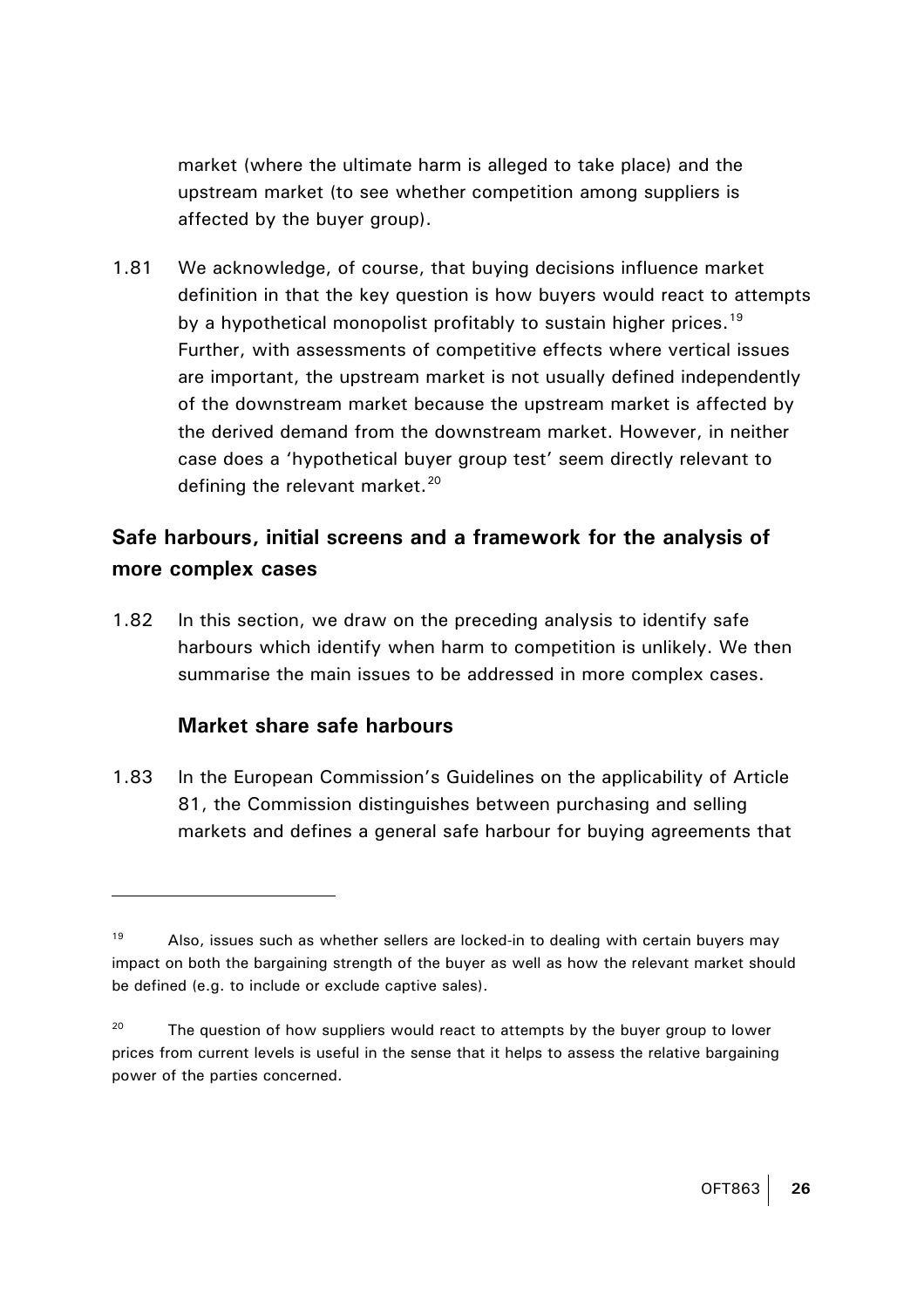have a market share of at most 15% on both upstream and downstream markets.<sup>[21](#page-29-0)</sup>

- <span id="page-29-0"></span>1.84 Ultimately it is up to the OFT to decide on the appropriate safe harbour for determining when a buyer group is unlikely to give rise to anticompetitive effects. However, we consider that there is scope to increase the safe harbour employed for the share on the downstream market to 25%. This would be more consistent with merger analysis: the buying group agreement can be no worse for competition than a merger of its members. $^{22}$  $^{22}$  $^{22}$  Indeed, typically a buyer group will be far less effective than a merger at harming competition due to the difficulties of coordinating the behaviour of each member.
- 1.85 The safe harbour for the share of purchases in the upstream market could also be higher. We have argued that indirect harmful effects arising from strategic buying group behaviour are unlikely unless the buying group is a 'gatekeeper' to the market as a whole (or at least to an important sales channel where sales channels are highly differentiated). A mere 15% of purchases seems too low to give rise to a realistic prospect of gatekeeper effects.<sup>[23](#page-29-0)</sup> (However, if several buyers and buyer

 $21$  The Commission is not entirely clear how relevant upstream market is defined. In our view, upstream market should be defined in the usual way (i.e. according to the hypothetical monopolist test) as we explained above.

<sup>&</sup>lt;sup>22</sup> It is a generally agreed principle that where firms have a combined market share below 25%, a merger between them is highly unlikely to lead to unilateral anti-competitive effects. This principle has been reflected in Recital 32 of the ECMR. If the members of the buyer group do not overlap in any downstream market (i.e. produce close substitutes for each other's downstream products) this would also point to the absence of direct effects on any downstream market.

 $23$  In this regard it is interesting to note that the DOJ and the FTC point to safe harbours that have been defined in Healthcare Statement 7. If the following two conditions are satisfied the Agencies would not challenge any joint purchasing arrangement among health care providers. The first condition is that purchases account for less than 35% of the total sales on the relevant market. (Buyer power is presumed not to be substantial below this level.) The second is that the cost of the products and services purchased by the group jointly accounts for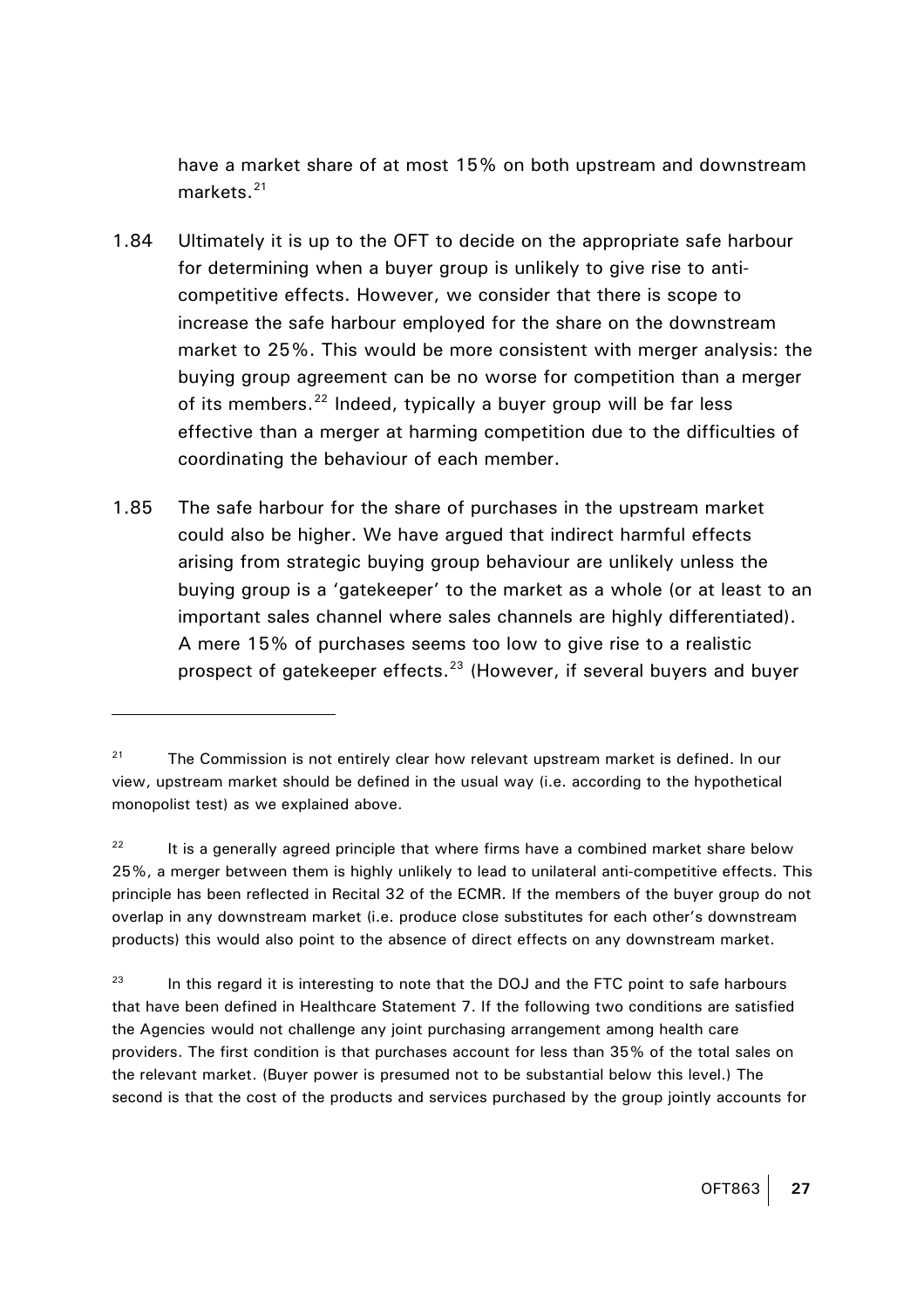groups all operate similar procurement policies then, despite their small shares as individual buyers, a cumulative harmful effect may arise from their similar purchasing behaviour.)

#### **Additional possible screens**

- 1.86 Where downstream competition is unlikely to be directly harmed by the buyer group (e.g. due to the low combined downstream share of buyer group members, a low increment in downstream share that would arise if buyer group members merged, and/or low entry barriers to the downstream market) and the buyer group's share of purchases in the upstream market is moderate (e.g. less than 30%), upstream competition is unlikely to be affected where:
	- the buyer group takes advantage of better terms available for bulk buying but has no material influence on those terms (e.g. the buyer group does not bargain on behalf of its members but simply obtains discounts against a pre-determined price list);
	- the buyer group is 'open' (i.e. there are no substantial hurdles to joining the group) and terms are identical for all members (so that rival buyers would not suffer from worse terms of supply as they could simply join the group).

#### **More complex cases**

 $\overline{a}$ 

1.87 Where safe harbours and initial screens are not helpful in dismissing cases, further analysis is required.

less than 20 percent of the total revenues from all products or services sold by each competing participant. (This is a proxy for the importance of the input as a share of the downstream selling price – a low share being considered unlikely to facilitate collusion.) See Statements of Antitrust Enforcement Policy in Health Care, Issued by the U.S. Department of Justice and the Federal Trade Commission, August 1996.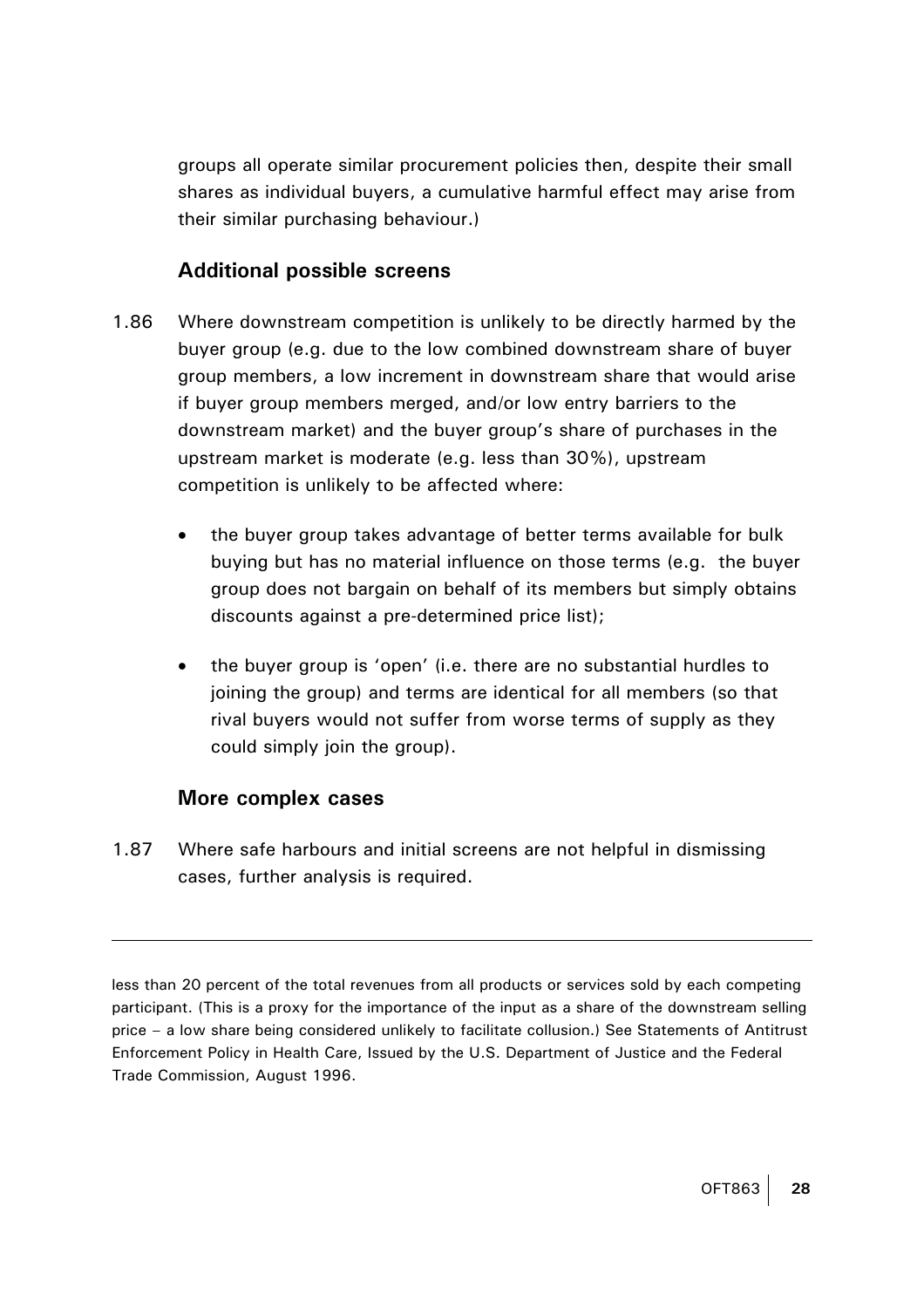- 1.88 While it is true that concerns are greater as the coverage of the buyer group widens, we are not convinced that sensible market share thresholds or other rules can be devised which predict likely harmful effects due, for example, for the need to assess the ease of new entry in both the upstream and downstream markets. Ultimately, therefore, a case by case analysis is required.
- 1.89 To ease the case by case analysis it would be helpful to set out general principles. For example, the authorities might state the following views:
	- most buyer groups are formed to pursue better terms of supply for their members and any intervention against buyer groups would be mindful of not dampening this pro-competitive motive for buyer agreements; and
	- most buyer groups tend not to harm competition among their suppliers either because they have insufficient ability (because they do not have substantial buyer power) and/or insufficient incentives (i.e. to do so would typically be against their own interests).
- 1.90 Additional steps in the case by case assessment have been summarised above and are set out in the table below (which also provides a road map to the remainder of this report).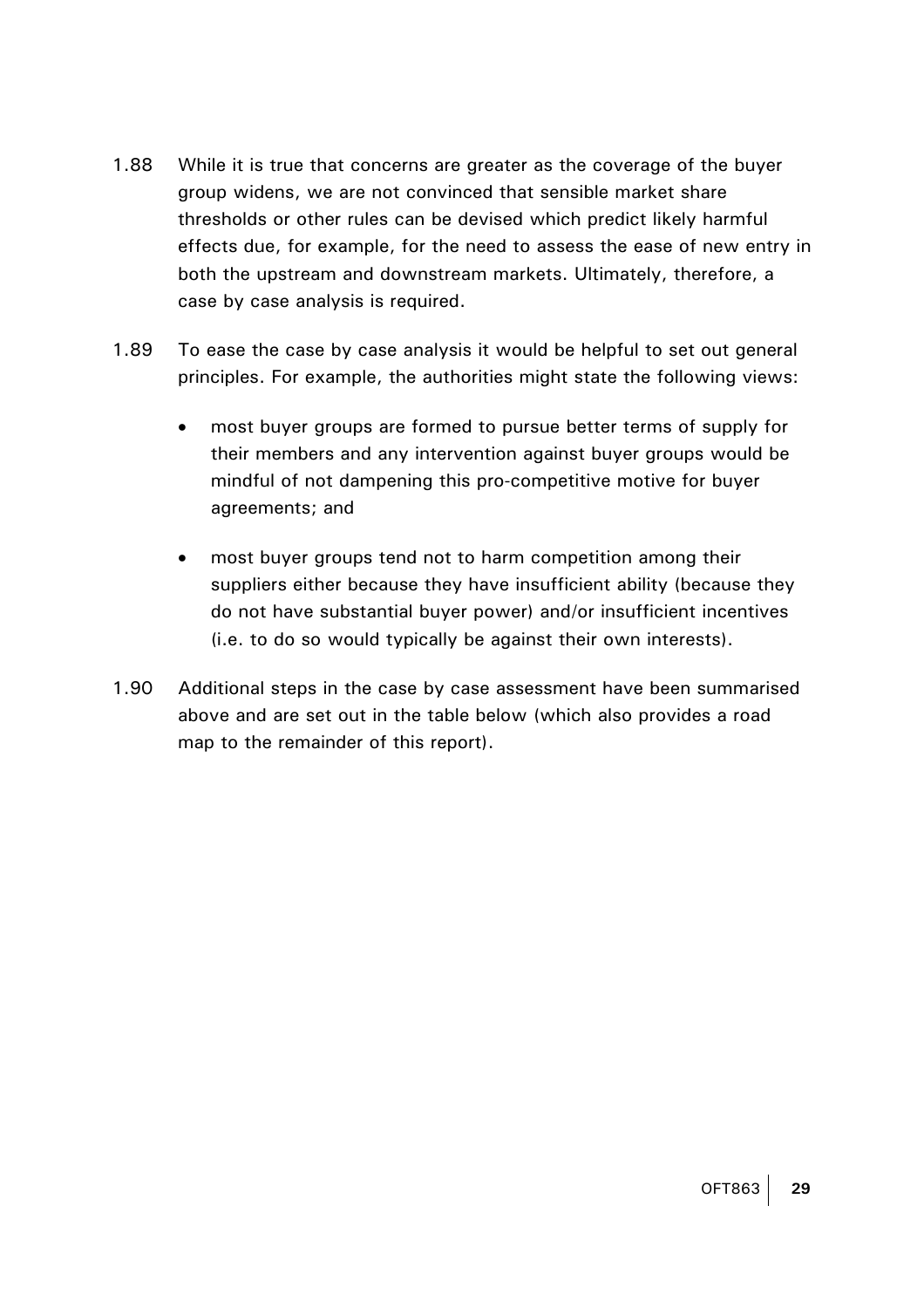| <b>Analytical Step</b> | <b>Issues</b>                           | <b>Relevant Chapter</b> |
|------------------------|-----------------------------------------|-------------------------|
| Assess the degree of   | Market definition                       | Overview                |
| buyer power            | Substantial market power?               |                         |
|                        | Monopsony power?                        |                         |
|                        | Safe harbours passed?                   |                         |
| Understand nature of   | Spectrum from atomistic buyer           | Chapter 2               |
| buying group           | cooperative to purchasing joint venture |                         |
| structure and          | Openness of membership                  |                         |
| activities             | Symmetry of terms                       |                         |
|                        | Provision of information, marketing     |                         |
|                        | and/or other services                   |                         |
|                        | Pooling of purchases                    |                         |
|                        | Negotiation on behalf of members        |                         |
| Understand how the     | Supply chain efficiencies               | Chapter 3               |
| buyer group secures    | Increasing upstream competition         |                         |
| better terms for its   | Weakening the supplier's fallback       |                         |
| members.               | option                                  |                         |
|                        | Influencing the profit sharing rule     |                         |
|                        | Exerting monopsony power                |                         |
| Assess potential pro-  | Lower input prices                      | Chapter 4               |
| competitive effects:   | Demand expansion                        |                         |
| what is the scope for  | Fixed cost savings                      |                         |
| pass through?          |                                         |                         |
| Assess scope for       | <b>Explicit collusion</b>               | Chapter 5               |
| direct restriction of  | <b>Tacit collusion</b>                  |                         |
| downstream             | Other reductions in rivalry             |                         |
| competition between    |                                         |                         |
| members of the buyer   |                                         |                         |
| group                  |                                         |                         |
| Assess scope for       | Input foreclosure                       | Chapter 6               |
| indirect effects on    | <b>Waterbed Effects</b>                 |                         |
| downstream             | Refusal to purchase                     |                         |
| competition            | Rent sharing ('vertical collusion')     |                         |
|                        | Rent shifting                           |                         |

# **Table: Overall framework and guide to the remainder of the report**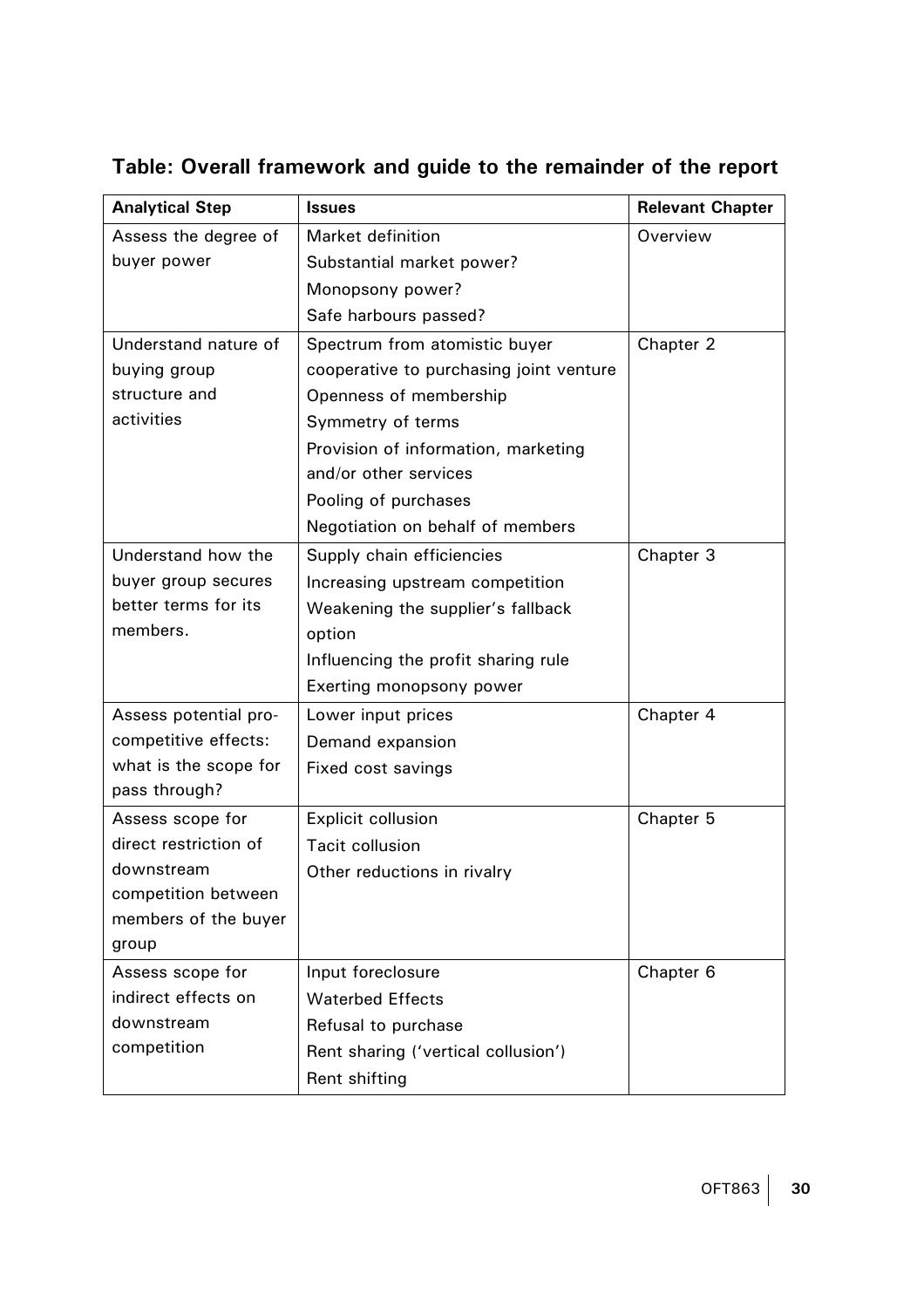| Consider other     | Reduced investment, innovation and    | Chapter 7 |
|--------------------|---------------------------------------|-----------|
| potential concerns | increased concentration at the        |           |
|                    | upstream level                        |           |
|                    | Reduced product variety and diversity |           |
|                    | Harmful supplier counterstrategies    |           |
|                    | Adverse resource allocation           |           |
|                    | Harmful 'spiral effects'              |           |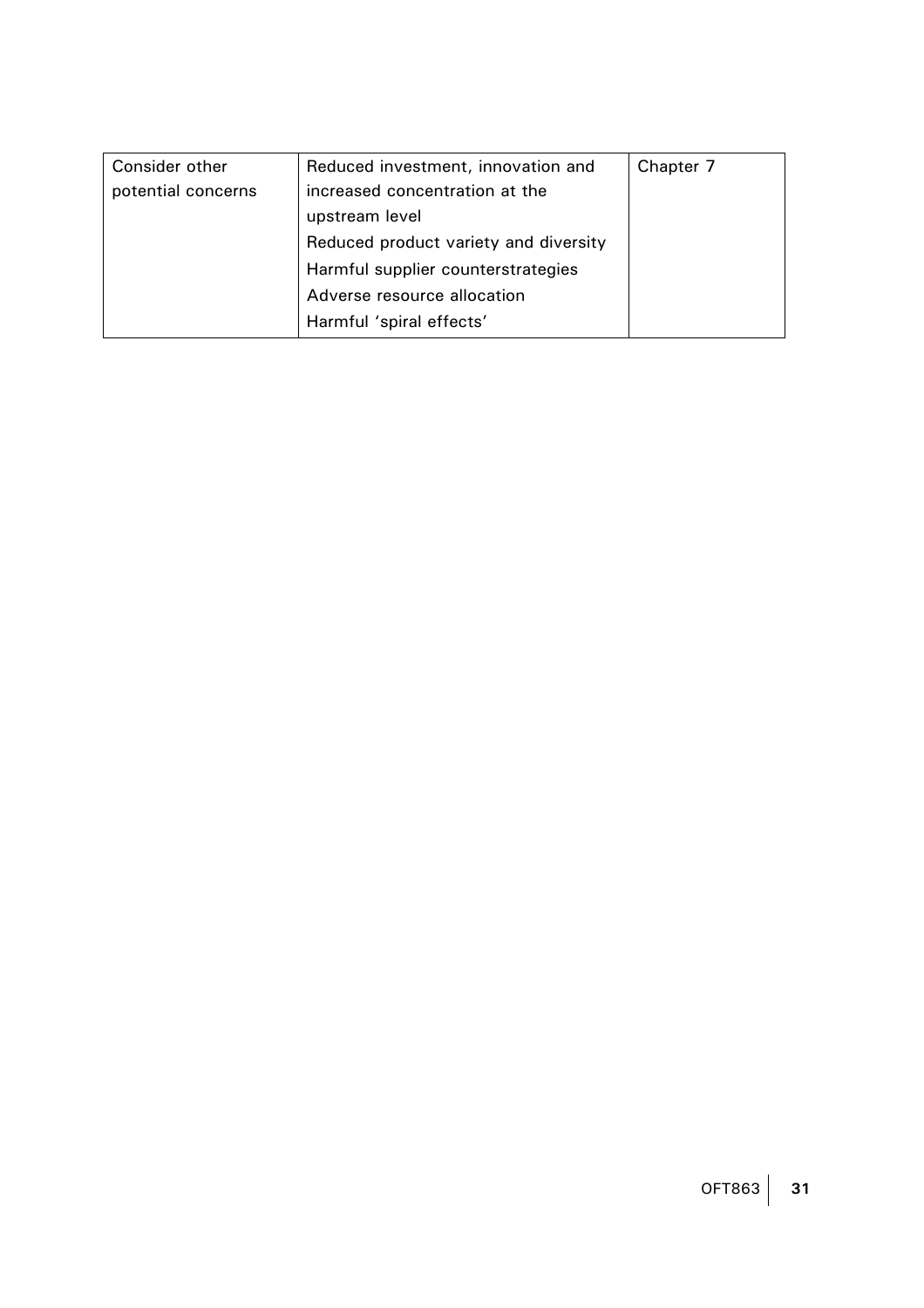# <span id="page-34-1"></span><span id="page-34-0"></span>**2 BUYER GROUP STRUCTURES AND ACTIVITIES**

2.1 In this chapter we provide a brief description of types of buyer groups and their activities. The chapter is purely descriptive in the sense that we do not discuss how these structures and activities may impact on the likelihood of anti-competitive effects. That analysis is presented in forthcoming chapters as this allows us to match examples of buyer groups more closely with their relevant contexts.

#### **Buyer group structures**

- 2.2 Buyer groups typically use the combined purchasing power of their members to obtain volume or negotiated discounts on goods and services for use or resale. These groups may also secure better terms for their members (relative to the position of each member acting unilaterally) on product quality, availability and delivery. Such groups can be found in a variety of industries including agriculture, consumer goods (e.g. among grocery retailers or electrical goods retailers), financial services, health care, pharmaceuticals, industrial products, telecommunications and utilities.  $24$
- 2.3 Buyer groups occur in many formats and there seems to be little uniformity in the set-up used by different organisations and no clear taxonomy appears in the economics literature. For example, buyer groups could cover the following wide array of membership structures:
	- **Cooperatives of 'atomistic' buyers.** Perhaps the most common type of buying group (especially in the agricultural sector) is a cooperative of buyers. Typically each individual member is small relative to the size of total purchases in the market hence we use the term

<sup>&</sup>lt;sup>24</sup> See Clarke *et al* (2002) for a discussion of buyer groups in France, Germany, Spain and the UK and Chae and Heidhues (2004) for further examples of buyer groups, with a US focus.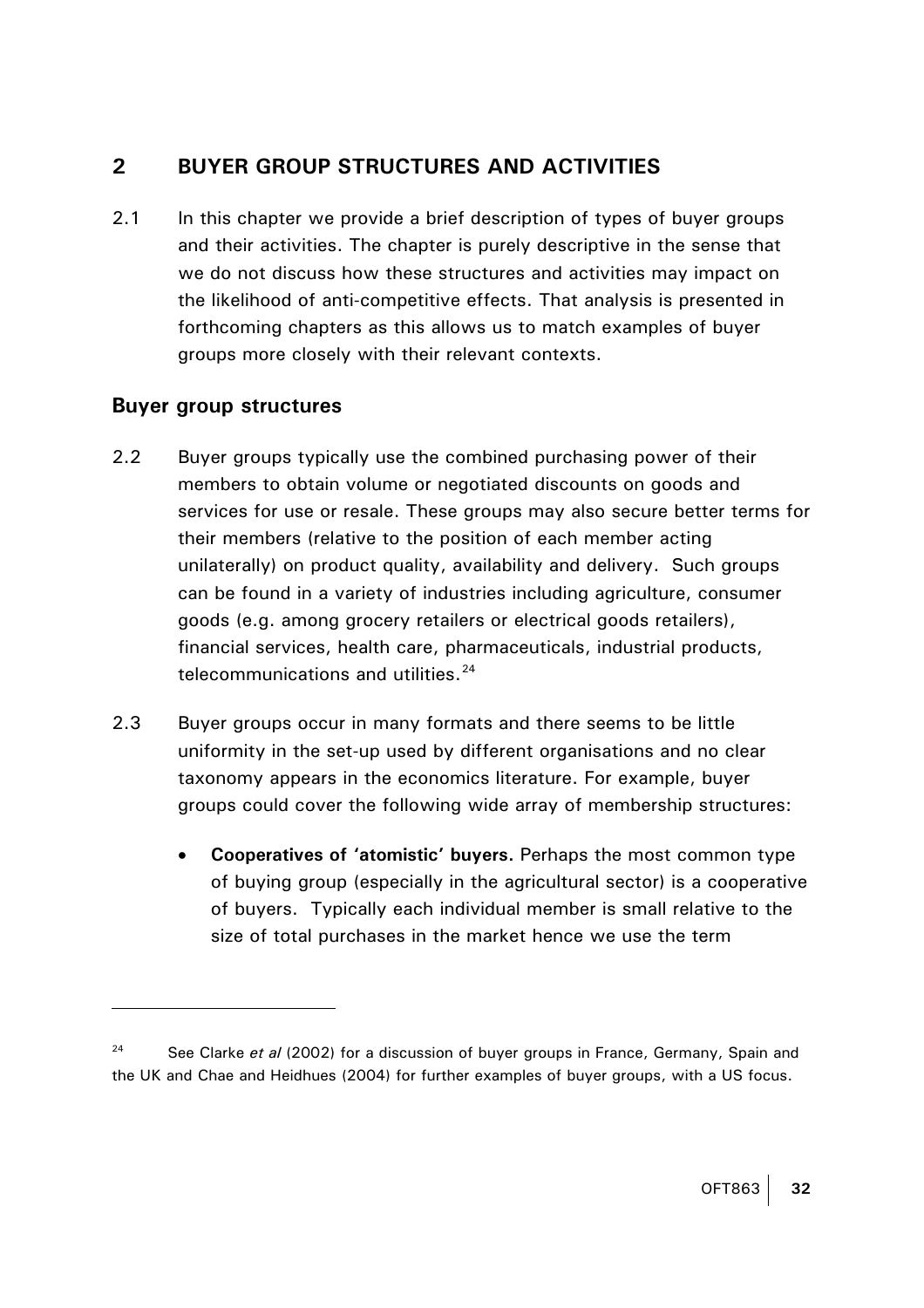'atomistic'. Power is often 'democratic' as opposed to centrally controlled.

- <span id="page-35-0"></span>• **First party governed centrally controlled buying clubs.** These clubs are established by a founder member (or founding group) that governs the organisation. The founder might be a large buyer or a group of buyers. The leader would be responsible for the day-to-day operations regarding purchases. The creator of the buyer group asks for a membership fee from the buyers who want to join the group. In return for this fee the members get access to the conditions of purchase obtained by the buyer group. In some cases, there is no membership fee but the founder takes a share of the cost savings that the buyer makes. $25$
- **Third party governed centrally controlled buying clubs.** These are much the same as described above, other than that the control lies with an outsider that is not a buyer (or seller) of the product or service involved. The third party is sometimes referred to as a procurement service provider (PSP). Examples include buyer groups in the US that obtain health insurance on behalf of their members.
- **Joint ventures.** Buying groups may be, in effect, joint ventures between buyers. (Joint ventures sometimes include suppliers as well, although such 'integrated' buyer groups are beyond the scope of this report.) For example, large national grocery chains (or national buyer groups) may combine to create European wide buyer groups that can be thought of as procurement joint ventures designed to obtain better terms from European suppliers.<sup>[26](#page-35-0)</sup>

<sup>25</sup> For example, as noted in Clarke *et al* (2002), the French food buying group Promodès has independent affiliated firms such as Prisunic.

 $26$  Examples of European wide grocery buyer groups are provided in Dobson and Waterson (1999) and Clarke *et al* (2002). The latter authors note that the European wide groups have not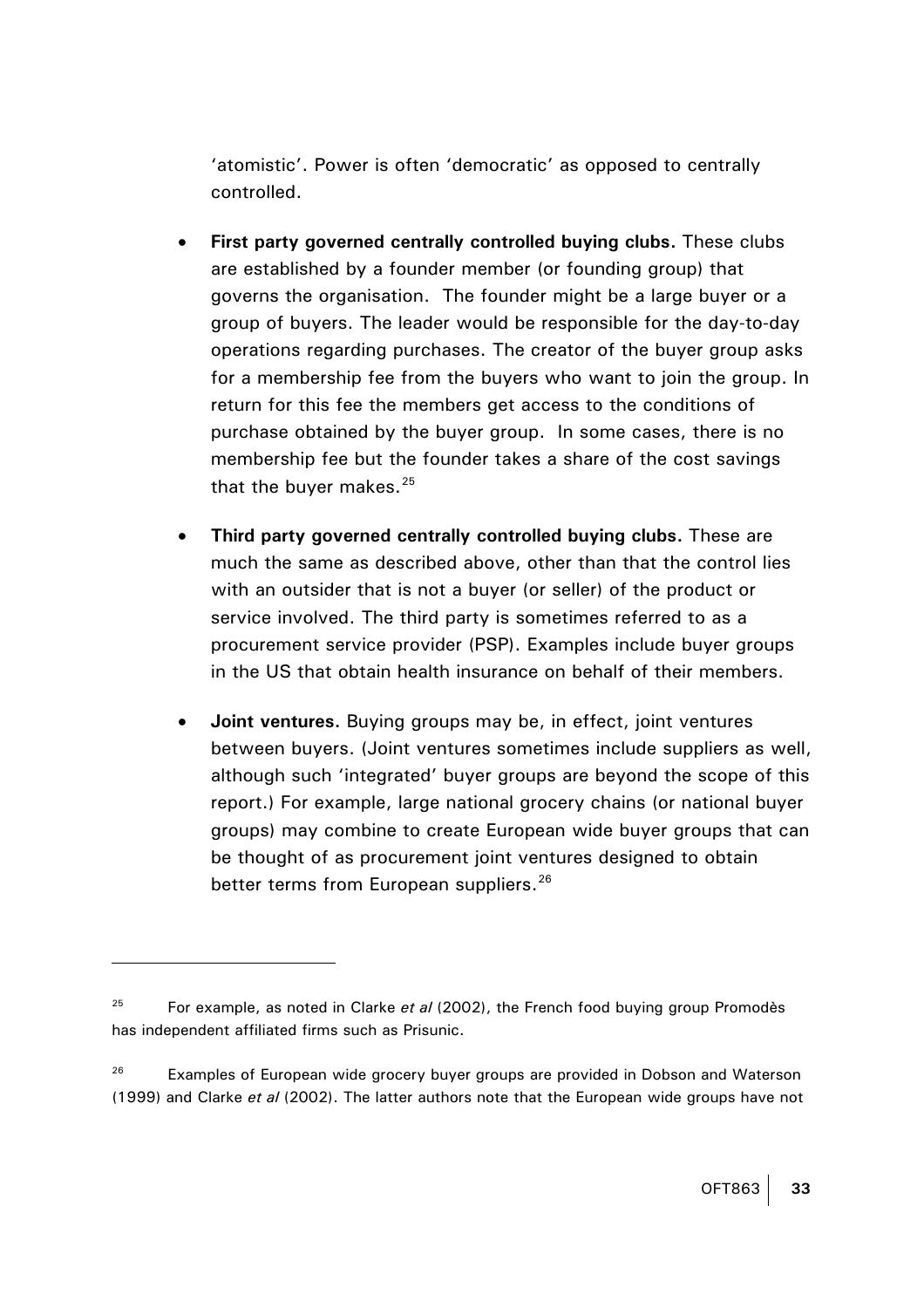- <span id="page-36-0"></span>• **Groups of groups.** Sometimes buying groups form to aggregate the purchases of other buying groups. For example, some national European food buying groups have minimum turnover requirements for new members. Smaller 'local' firms sometimes form a buying group to meet the turnover threshold required to join the national buying group.
- **'Super-buying groups'**. These relate to buying groups uniting distributors of a wide range of diverse products.<sup>[27](#page-36-0)</sup>
- **Contract specific consortia.** In some cases a buying group may be formed specifically to meet the requirements of a single contract. For example, sometimes a multi-buyer consortium is formed by a number of buyers for the purpose of negotiating a high value contract that runs for a number of years. The activity of the consortium is restricted to the negotiation of the contract.
- **Symbol groups.** A symbol group differs from a buying group due to the former's control on certain downstream activities. Not only does a symbol group aggregate its members' purchases to obtain better terms of supply but also it requires members to operate under the symbol group facia. As a result they must meet certain requirements for unity of style and product offering (although they tend to retain their own financial autonomy). Symbol groups offer marketing support for their members.<sup>[28](#page-36-0)</sup>

had a substantial impact probably due to the difficulty of meeting the diversity of preferences of their members.

 $\overline{a}$ 

<sup>27</sup> Clarke *et al* (2002) note, referring to super-buying groups formed in France in the mid-1980s, that most of these groups collapsed due to the diversity of preferences of their members.

28 Clarke *et al*, (2002), p158. SPAR is an example of a symbol group. SPAR is an international retail food chain that represents the wholesale buying and retail marketing function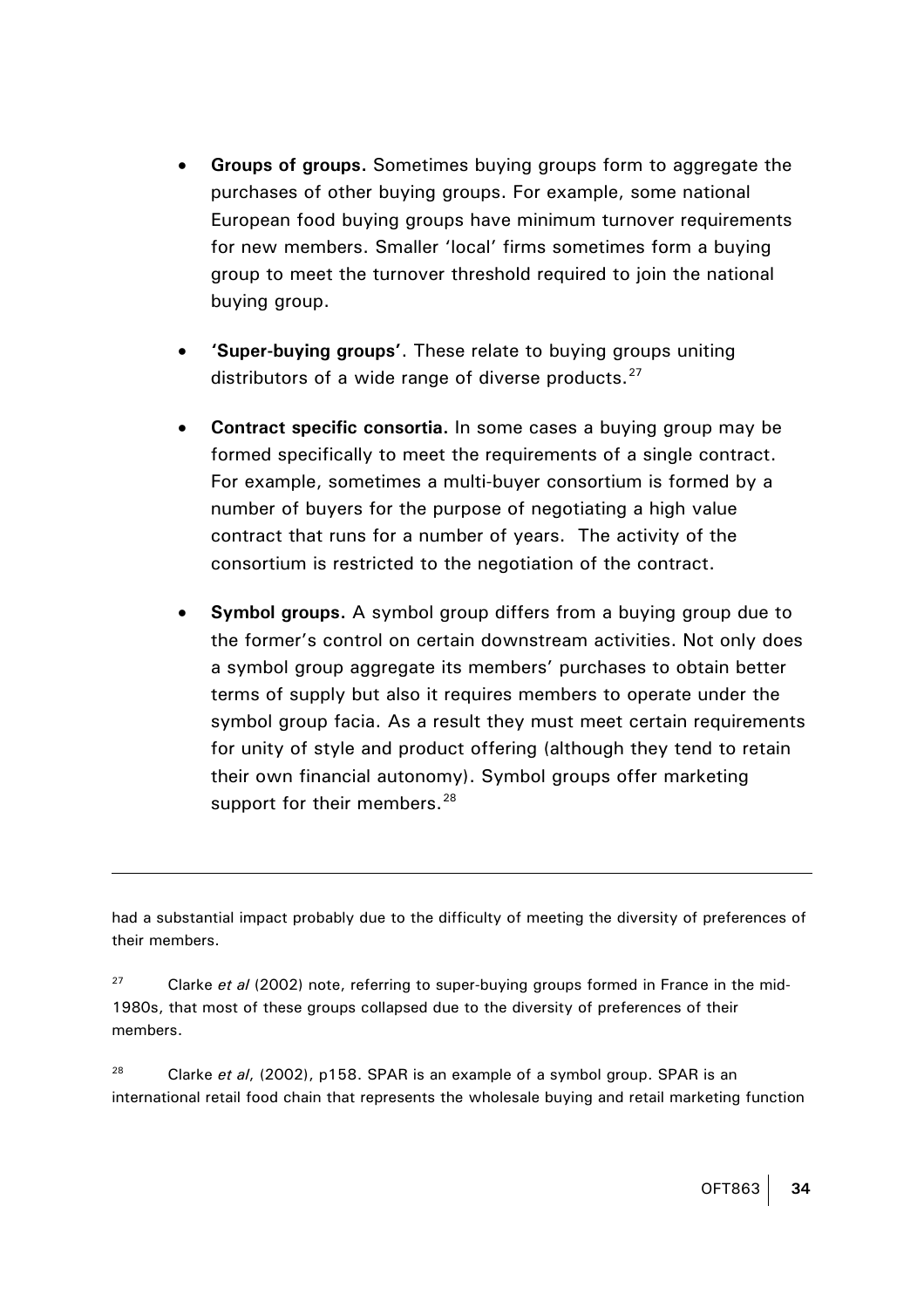- <span id="page-37-0"></span>2.4 Buying groups have different degrees of openness for their membership structures. Buyer groups may have 'open' membership where there are some (easily met) criteria for joining, or more 'closed' structures where membership is determined by strict rules (e.g. minimum turnover requirements) or the decision of just one (or a few) members of the group.
- 2.5 It is also important to note that a buyer group may obtain either 'symmetric' or 'asymmetric' terms for its members. In the former case, each buyer within the group obtains the same terms as other buyers in the group. In the latter case (i.e. asymmetric), terms may differ among buyers in the group. Asymmetric terms may be important in inducing larger buyers to join (e.g. where they wish to maintain a differential with smaller buyers in the group – perhaps in recognition of the greater volumes they contribute) or where suppliers have different costs of supplying members of the group.

#### **Buyer group activities**

 $\overline{a}$ 

2.6 In this section we set out three types of buyer group activity – providing information, pooling volumes and negotiating on behalf of members.

# **Providing information**

2.7 In some cases the buyer group acts only as a central source of information for its members. For example, a 'catalog hub' provides a platform where producers' offers are listed.<sup>[29](#page-37-0)</sup> Where purchases are

for its independent retailers. SPAR represents 16,000 stores in 30 countries collectively. See for example [http://www.spar.co.uk/retailer\\_information/](http://www.spar.co.uk/retailer_information/) (last opened on 15 March 2006).

 $29$  A catalog hub is a platform which facilitates the exchange of information between buyers and sellers. In principle, catalog hubs could be established by buyers, sellers, or both. A catalog hub is therefore at the limit of the set of structures that might be termed a 'buyer group'. When established by buyers, catalog hubs may require listing fees from the suppliers to cover operational expenses of providing the service.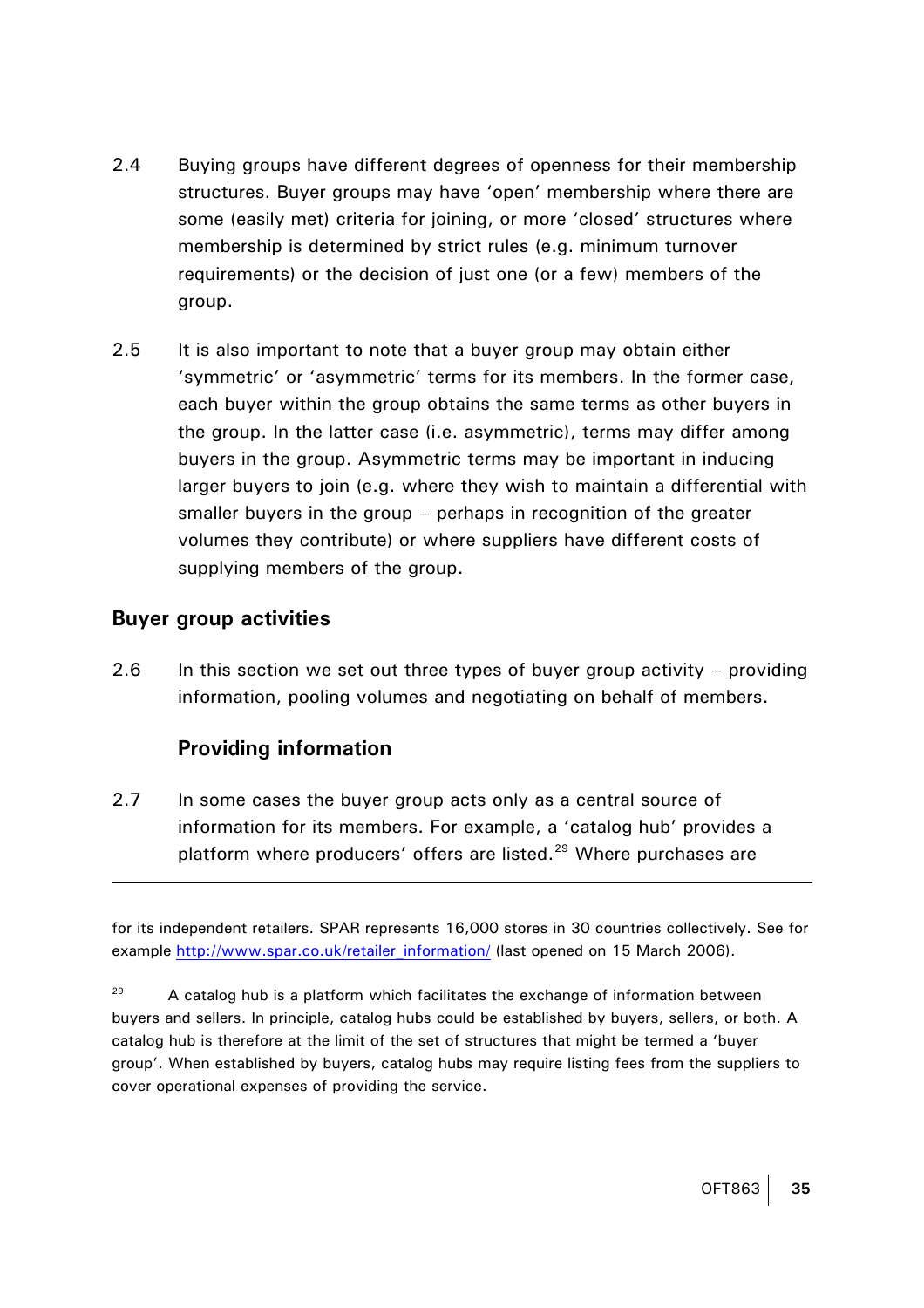organised through a catalog hub, there is no pooling of volumes or bargaining over the price. In other words, buyers purchase at the prices posted unilaterally by the suppliers and purchase agreements are bilaterally determined between individual buyers and sellers (as opposed to the hub and the sellers).

# **Pooling volumes**

2.8 Some buyer groups pool the purchases of their members to obtain volume discounts (where the discount schedule is determined unilaterally by the supplier).

# **Negotiating**

2.9 More generally, buyer groups might be expected to negotiate on behalf of their members. This provides greater scope for the group to enhance its members' profitability (both through pro- and anti-competitive means).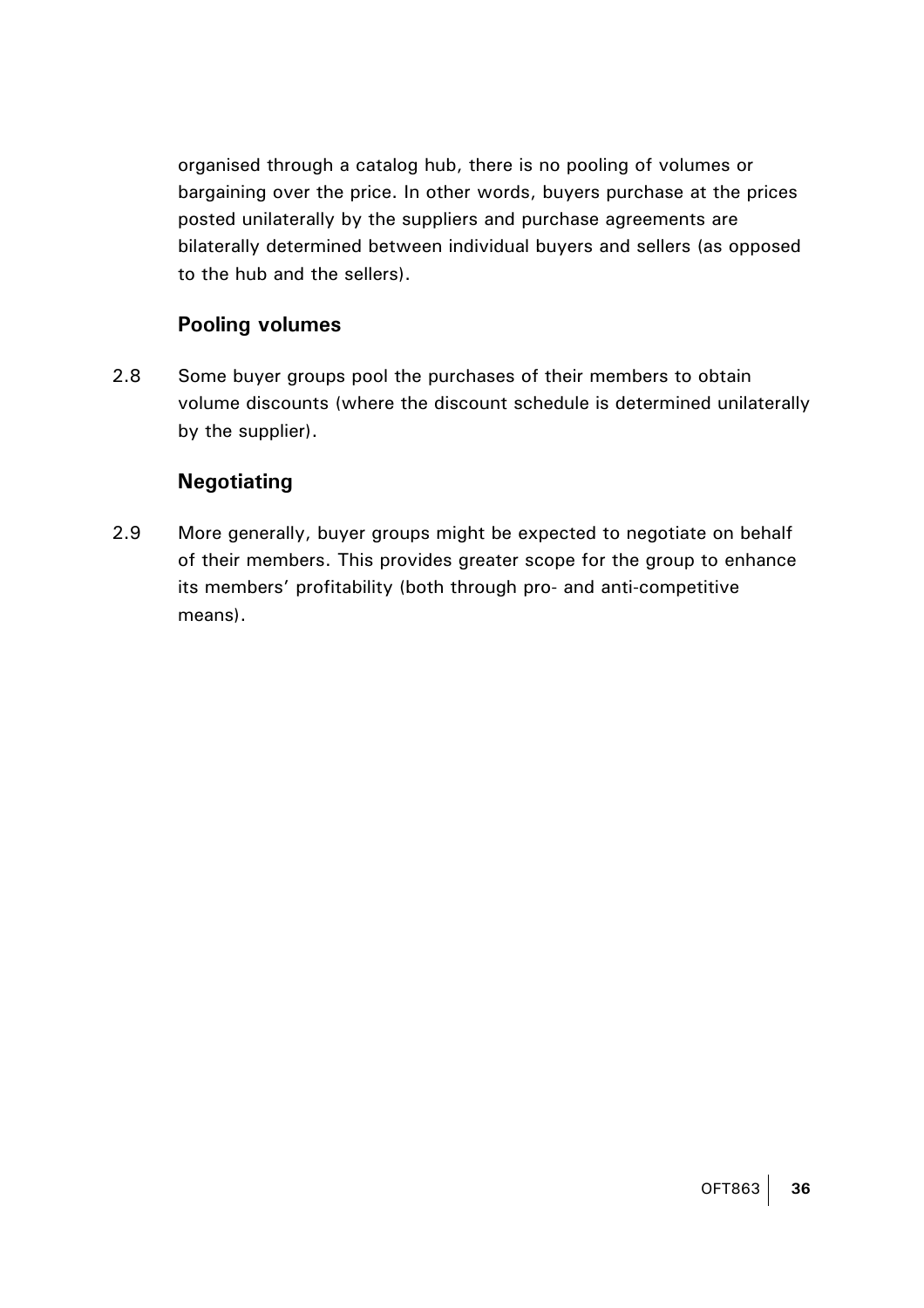# **3 STRATEGIES TO SECURE BETTER TERMS OF SUPPLY**

## **Introduction**

- 3.1 In this chapter we consider ways in which a buying group may secure better terms for its members than they otherwise would have obtained. Buyer groups can obtain better terms through:
	- obtaining volume discounts
	- generating supply chain efficiencies
	- improving competition among suppliers
	- weakening the supplier's outside option
	- influencing the profit sharing rule
	- exerting 'monopsony' power
- 3.2 Buyer groups may also improve profitability for their members through harming downstream competition. These issues are discussed in Chapters 5 - 7.

## **Obtaining volume discounts**

3.3 Buyer groups may pool the purchases of their members to obtain volume discounts. Reasons cited in the economics literature for why pricesetting suppliers offer volume discounts are summarised at the endnote to this chapter

## **Generating supply chain efficiencies**

3.4 In this section we describe supply chain efficiencies that could arise as a result of the formation of a buying group. A relationship between a buying group and a supplier is a vertical relationship. It follows that the same types of efficiencies that are discussed in relation to vertical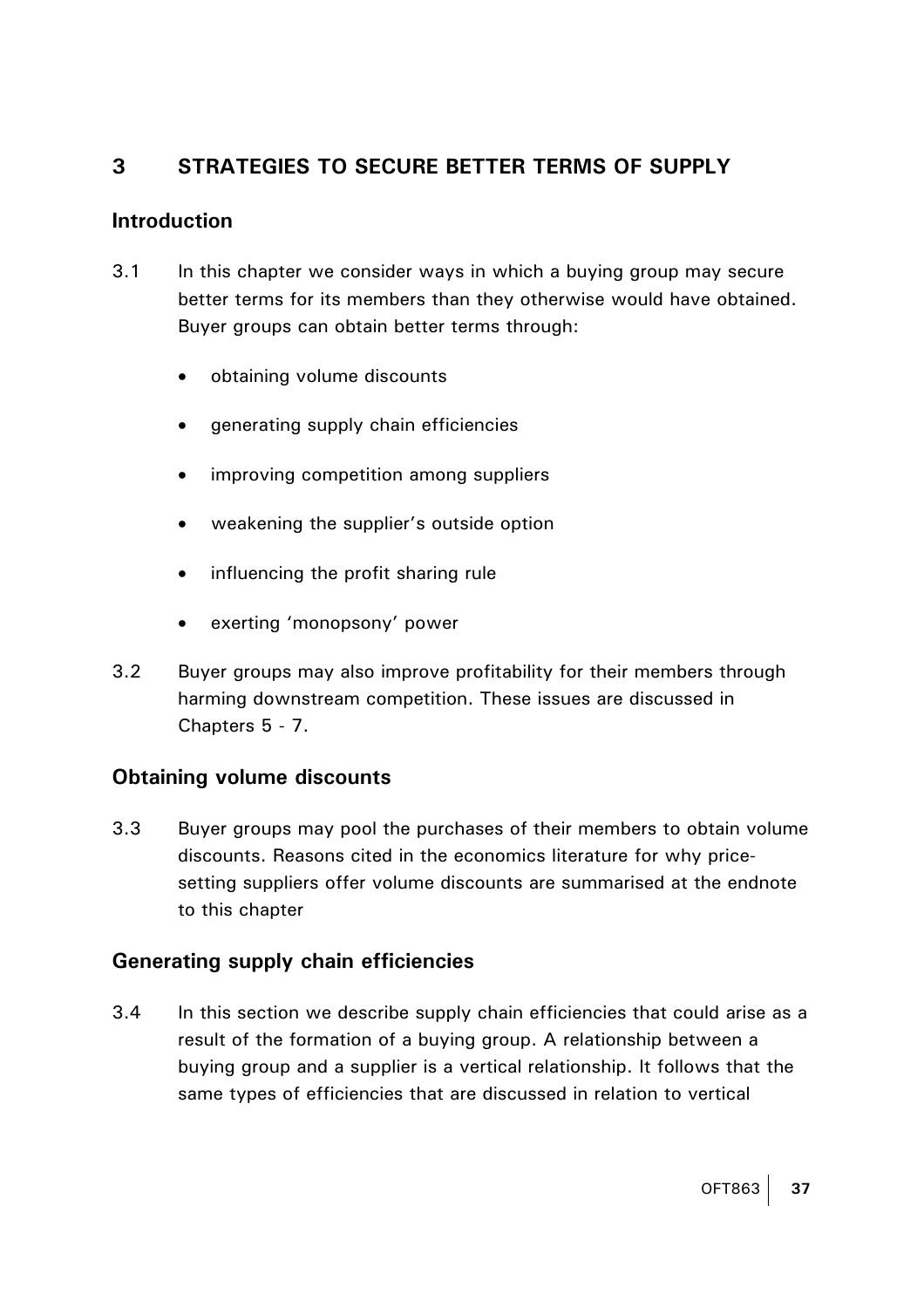agreements and vertical mergers potentially apply in relation to buying groups.[30](#page-40-0)

- <span id="page-40-0"></span>3.5 Broadly speaking, supply chain efficiencies lead to lower production costs, market expansion or 'dynamic' effects, such as greater long term investments. There are many ways to categorise efficiencies in a vertical relationship, in this report we distinguish between the following:
	- reducing transaction costs;
	- increasing productive efficiency;
	- increasing pricing efficiency;
	- market expansion;
	- providing the appropriate framework for long term investment.
- 3.6 We discuss these in turn.

 $\overline{a}$ 

## **Reducing transaction costs**

3.7 All contractual relationships are subject to transaction costs. This includes the difficulties of writing contracts to cover unforeseen events (contingencies), as well as monitoring and enforcing the contracts. Where contracting is straightforward, suppliers are less likely to be deterred from dealing with several buyers. However, where contracting is costly, a supplier may prefer to deal with fewer buyers (other things equal).

 $30$  For a wider discussion of efficiencies in a vertical setting, see DG Enterprise and Industry (2005).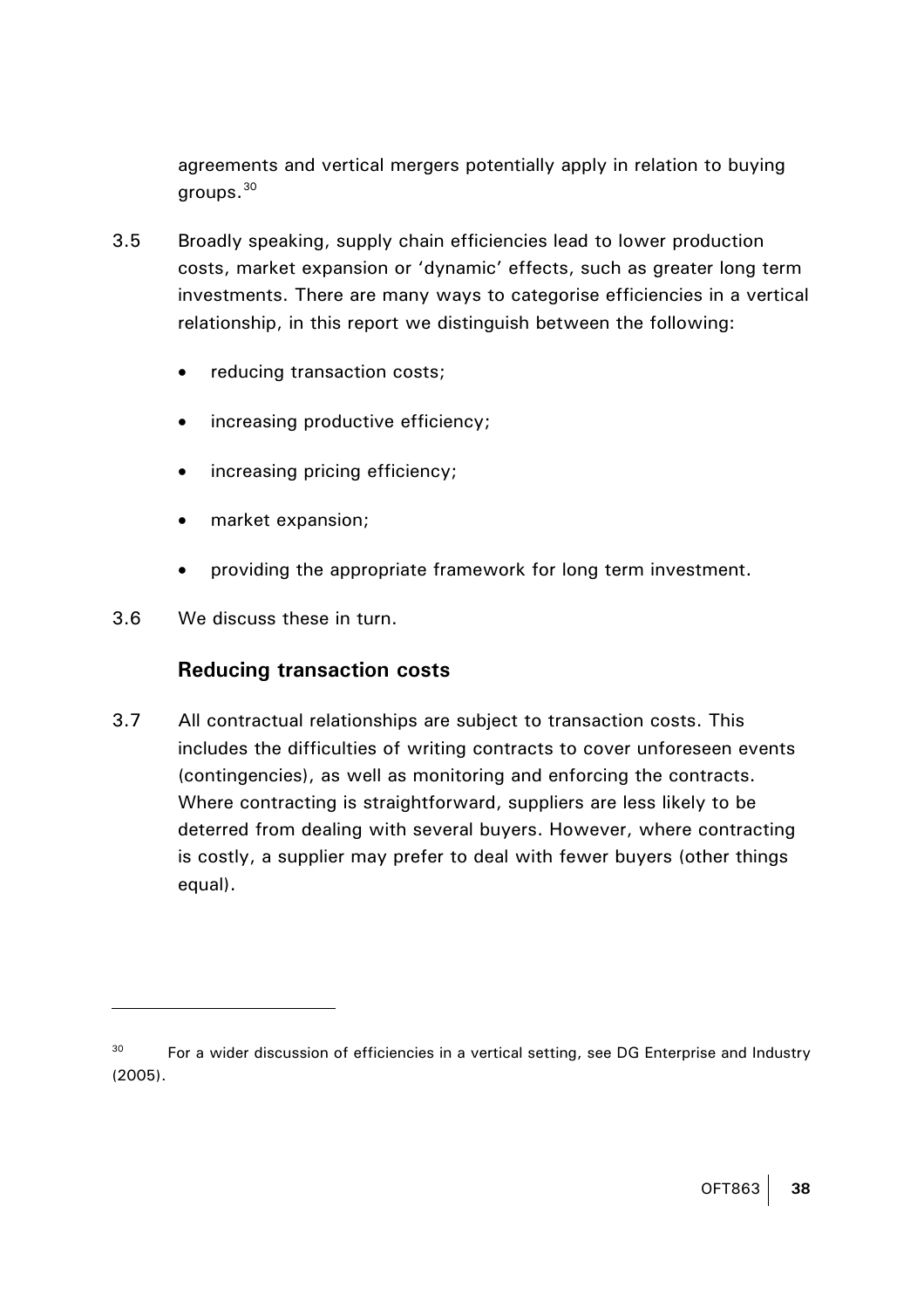- <span id="page-41-0"></span>3.8 Buying groups may reduce transaction costs by (a) providing suppliers with information on the available sources of demand and (b) providing buyers with information on sources of supply. This reduces search costs.
- 3.9 Buying groups can also reduce transaction costs by reducing the number of contracts required to achieve a given amount of trades. For example, suppose that the buying group acts as a single point of contact between the supplier and buyers, this reduces the contracting effort undertaken by the supplier.
- 3.10 Of course, simply acting as a point of contact is not sufficient to resolve contracting problems. If the buyer group acts as the representative of its members<sup>[31](#page-41-0)</sup>, contracting issues may well remain between the buyer group and its members. Thus, in order to solve transaction costs, the buyer group must be better placed than the supplier to contract with its members. This could be the case for the following reasons.
- 3.11 First, the communication within the group may be more efficient than the communication with each group member and the upstream firm. This might be the case if the buyer group acts repeatedly for its members such that the buyer group has greater information about its members than would the supplier.
- 3.12 Second, the rules of membership for a group may mean that a member cedes some authority to the 'group'. Where contracts are incomplete (i.e. do not cover every contingency), a body with authority may be required to make a decision on an issue that is not covered by the contract. Members of a buying group may be more willing to surrender some authority to the 'group' (where the latter has a given decision making process such as a voting mechanism or a governing body) than

 $31$  To see that it may be efficient to have the 'group' acting as a representative of the interests of its members, note that if there are n members of a group, then each member makes just one agreement with the 'group' as a whole, rather than  $(n - 1)$  bilateral agreements with the remaining members.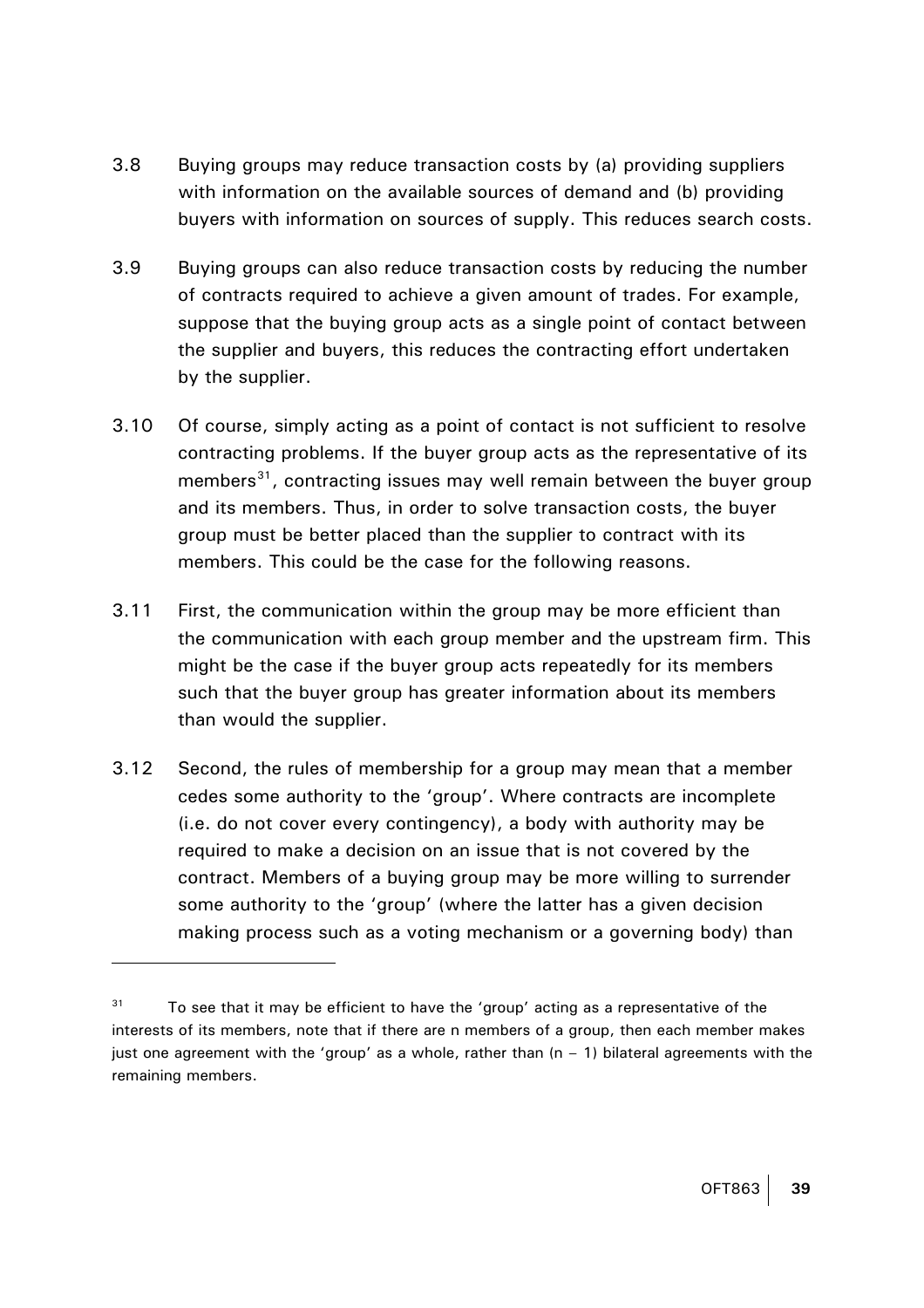<span id="page-42-0"></span>to a supplier. In turn, the group would be in a position to represent its members and thereby avoid the need for suppliers to contract individually with each of its members.

- 3.13 Third, the group might have existing structures in place, such as an umbrella agreement that can be modified at little cost to be suitable for dealing with the supplier in question.
- 3.14 Transaction cost savings can be dramatic. In the US, the FTC and the DOJ jointly published a report about health care and competition in which they discuss the significance of group purchasing organisations (GPOs).[32](#page-42-0) A GPO is an entity that concludes contracts with manufacturers of medical products and services on behalf of hospitals. The report refers to studies on the elimination of wasteful administrative duplication that estimate the hospitals' cost savings achieved by employing GPO to \$155,000 per hospital.

# **Improving productive efficiency**

- 3.15 Buyer groups may allow for more efficient use of inputs or productive assets, e.g. through suppliers being better able to exploit economies of scope or scale or through demand assurance.
- 3.16 First, consider how a buyer group may generate economies of scale and scope. If supplying a downstream firm involves some delivery specific fixed costs there is scope for decreasing these costs through coordinated purchasing.
- 3.17 Consider a hypothetical example. Suppose that three buyers located close to each other demand the same input. Delivery is expensive and so buyers prefer to take one large drop, once a quarter. Suppose that ideally their supplier would deliver their input needs at the same time (to

 $32$  Federal Trade Commission and the Department of Justice (2004), page 43.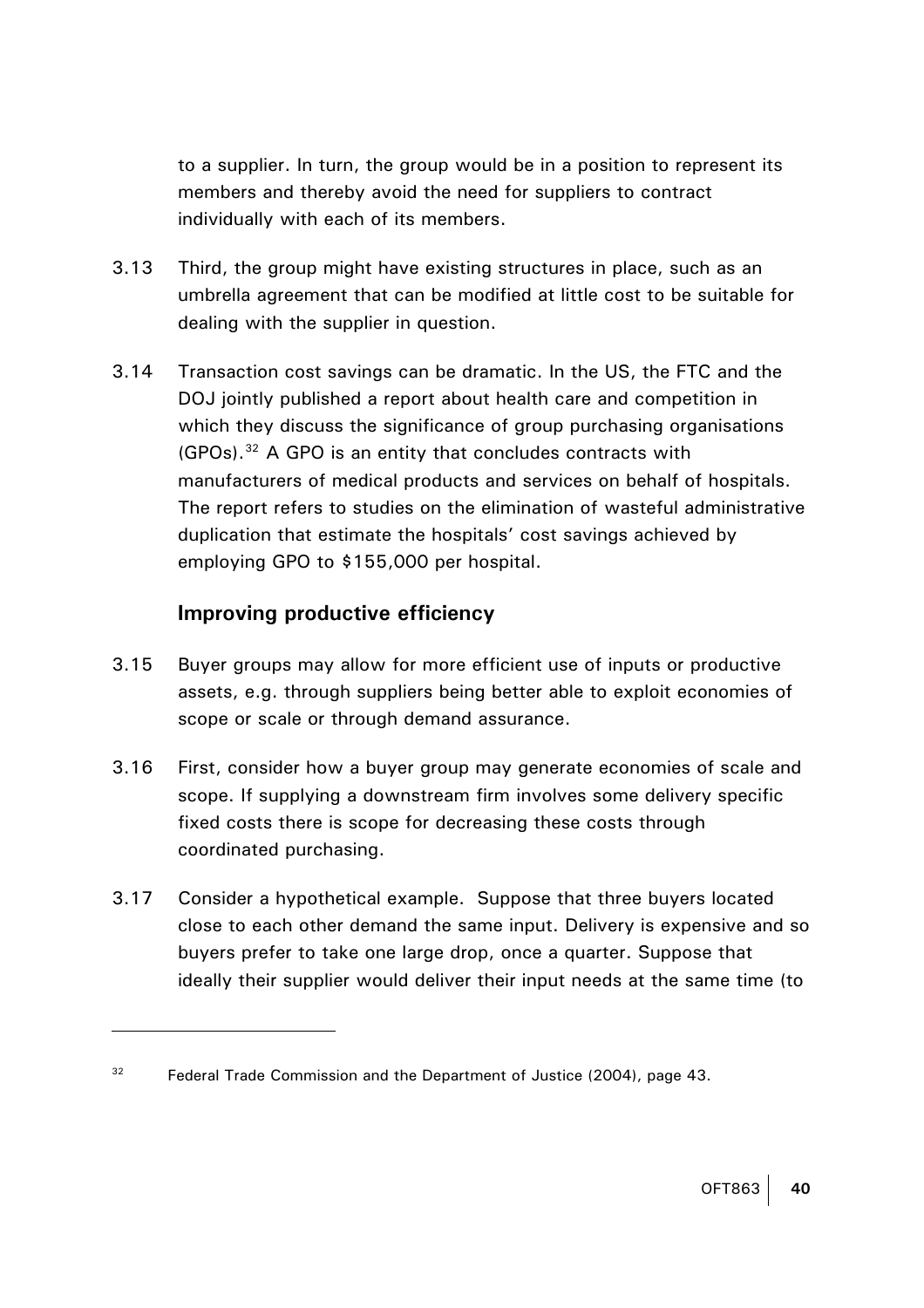avoid duplicating transport costs). If the buyers agree to coordinate their delivery times, this efficiency saving can be achieved.

- <span id="page-43-0"></span>3.18 Further, suppose also that there is a chance that one buyer runs out of inputs and requires an expensive 'top up' delivery. Usually, if one buyer runs out of its inputs, one of the others has some spare stock. By sharing the same storage facility, this reduces the number of 'top up' deliveries that are required.
- 3.19 Second, suppose that in order to achieve an efficient scale for production (or indeed to invest or innovate), a supplier wishes to be assured a minimum quantity of purchases. Buyers acting individually may not be in a position to guarantee sufficient output for a supplier to risk sinking substantial funds in investment. A supplier would then have to contract with several individual buyers to achieve an efficient scale of production.
- 3.20 However, a buying group may be in a position to solve the preceding problem and thereby facilitate investment. The group could, for example, provide a large source of demand where it both provides a single contact point and acts as a guarantor for the demand of its members. (We discuss this further below in the section on sponsoring entry.)
- 3.21 Finally, consider another (less obvious) example of an efficiency –pooling information in a common value auction. In a common value auction, the value of the item depends on a factor which is the same for all bidders, but is not precisely known at the time of the sale (examples of common value auctions are bidding for an unknown amount of oil in a tract or bidding for an object of art, whose resale price is unknown). In such an auction, rational bidders shade their bids to account for the fact that winning implies having the highest estimate of the item's value which is likely to exceed the true value. $33$  Since the members of the buyer group

<sup>33</sup> See, for example, Klemperer (2003).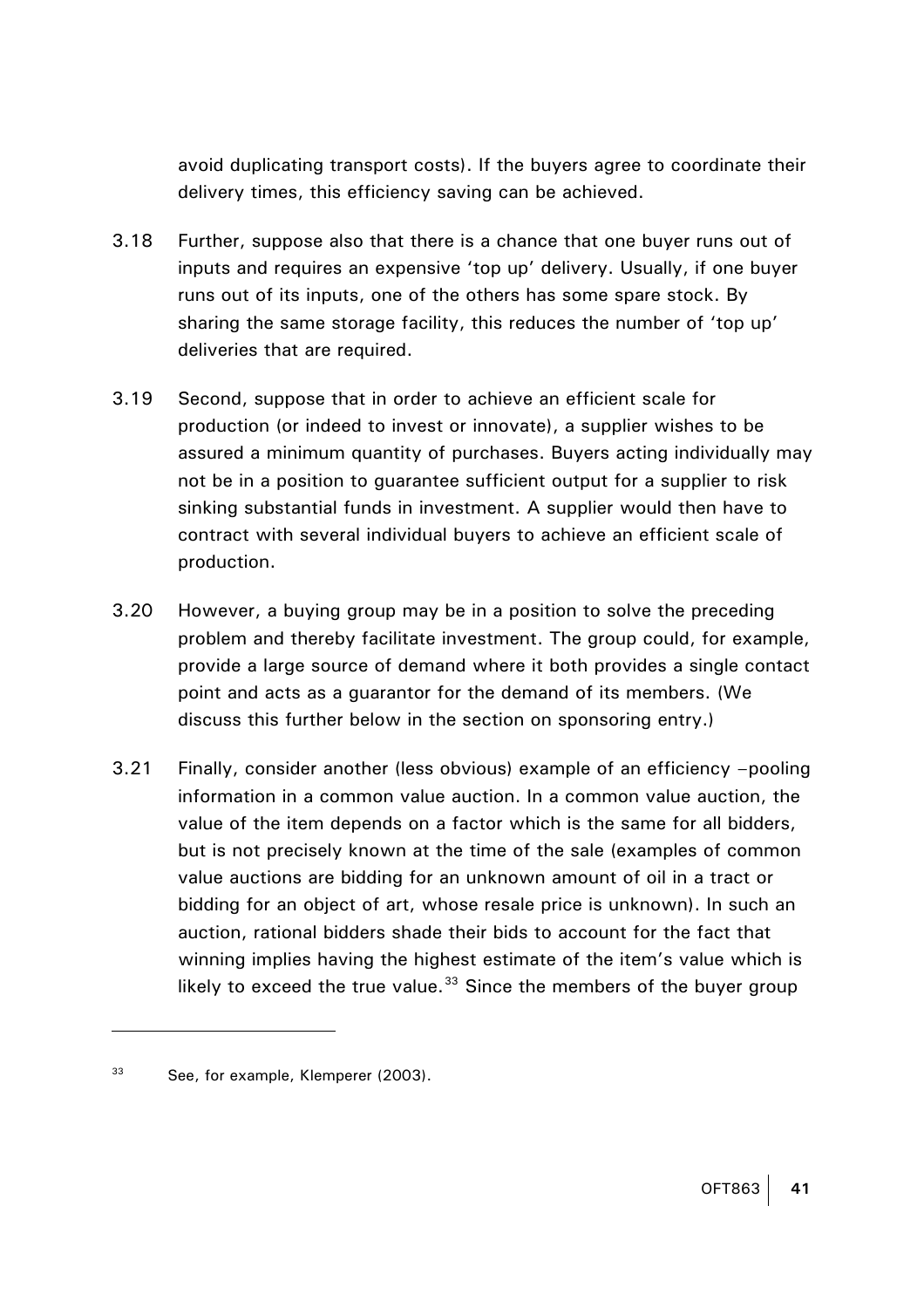can pool their information, they might well be able to gain a more precise estimate of the true value. Hence, they will shade their bid less.

- <span id="page-44-0"></span>3.22 An additional effect arises from the reduction in the number of bidders. On the one hand, having the highest estimate of many implies that the estimate is likely to exceed the item's true value to a larger extent. Therefore, bidders shade their bids more if the number of bidders is large. On the other hand, increased competition among a large number of bidders suggest that each one submits a higher bid to gain the item. The net effect of a reduction in the number of bidders by the formation of a buyer group is hence ambiguous.
- 3.23 The net impact of reduced bid shading due to the common value of the item might or might not offset the lower price which arises from reduced competition among bidders. The effect on the seller's revenue is thus not clear cut.<sup>[34](#page-44-0)</sup> If information pooling within a buying group leads to more trades taking place, it increases both the buyers' and seller's surplus. $35$

# **Increasing pricing efficiency**

 $\overline{a}$ 

3.24 In this section we consider how buying groups can increase pricing efficiency by allowing for more efficient pricing terms.<sup>[36](#page-44-0)</sup>

<sup>&</sup>lt;sup>34</sup> Consequently, the seller's revenue might increase (Krishna, Morgan, 1997) or decrease (Mares, Shor, 2003).

 $35$  Brock and Smith (1983) demonstrate this efficiency gain in a stylised model of an offshore petroleum lease auction. Here, joint bidding increases the probability that economically viable tracks will be leased.

 $36$  Complex contracts need not always be used to benefit consumers – by allowing for a richer contracting structure, harmful effects may become more possible as well. See, for example, the debate on the ambiguous welfare consequences of slotting allowances (see Federal Trade Commission, 2001) and Rey *et al* (2005) which is discussed further in Chapter 6.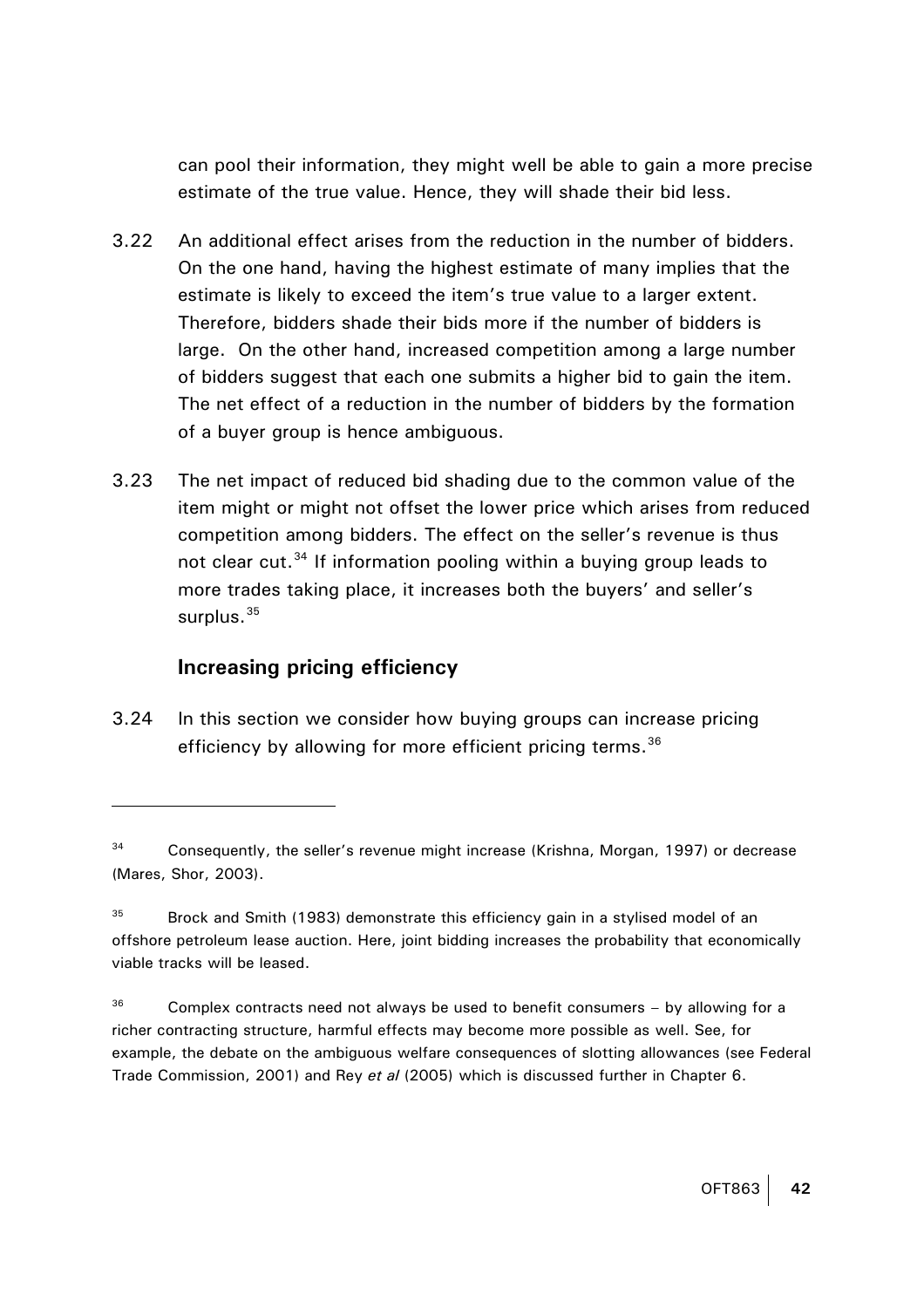- <span id="page-45-0"></span>3.25 In intermediate markets a problem may arise where both the upstream and the downstream firms charge a mark up over marginal cost. The downstream firm's marginal cost is the true marginal cost of the input plus its supplier's mark up. The downstream firm adds a further mark up and so the price is higher than if the upstream firm had supplied at the true marginal cost (i.e. added no mark up).  $37$
- 3.26 In contrast, with efficient bargaining, the upstream firm would sell to the downstream buyer at marginal cost and take its share of the downstream profit with a fixed fee.
- 3.27 Where there are several buyers, it may be too costly for a supplier to engage in efficient bargaining with each individual buyer. For example, a supplier may be willing to bargain only with buyers above a certain size, while smaller buyers pay the list price.
- 3.28 To overcome this problem, a buyer group may then negotiate on behalf of its members to obtain a lower input price in exchange for paying a fixed fee. The buyer group would then have to recover the fixed fee from its members (but if they were already paying a membership fee, this additional charge may not be costly to implement).<sup>[38](#page-45-0)</sup>

 $37$  Double marginalisation arises where competition in the downstream market is imperfect (in the sense that setting prices above marginal cost is profitable) and where a wholesaler's payment is determined simply by the list price multiplied by the units purchased by its retailer (there are no discounts or fixed fees). In this case the wholesale price has two purposes: first, to increase the available profit; second, to distribute those profits upstream. The price cannot achieve both objectives optimally. Since the wholesaler wants a mark up on marginal cost to make a profit, price is too high at each level of the supply chain. For a discussion of the double marginalisation problem see Tirole (1988).

<sup>&</sup>lt;sup>38</sup> Marvel and Yang (2006) assume, in a Hotelling setting, that the creation of a Group Purchasing Organisation (GPO) allows suppliers to use non-linear tariffs. As a result, suppliers compete not just for the marginal consumer but also inframarginal consumers and so competition is intensified, lowering prices for consumers.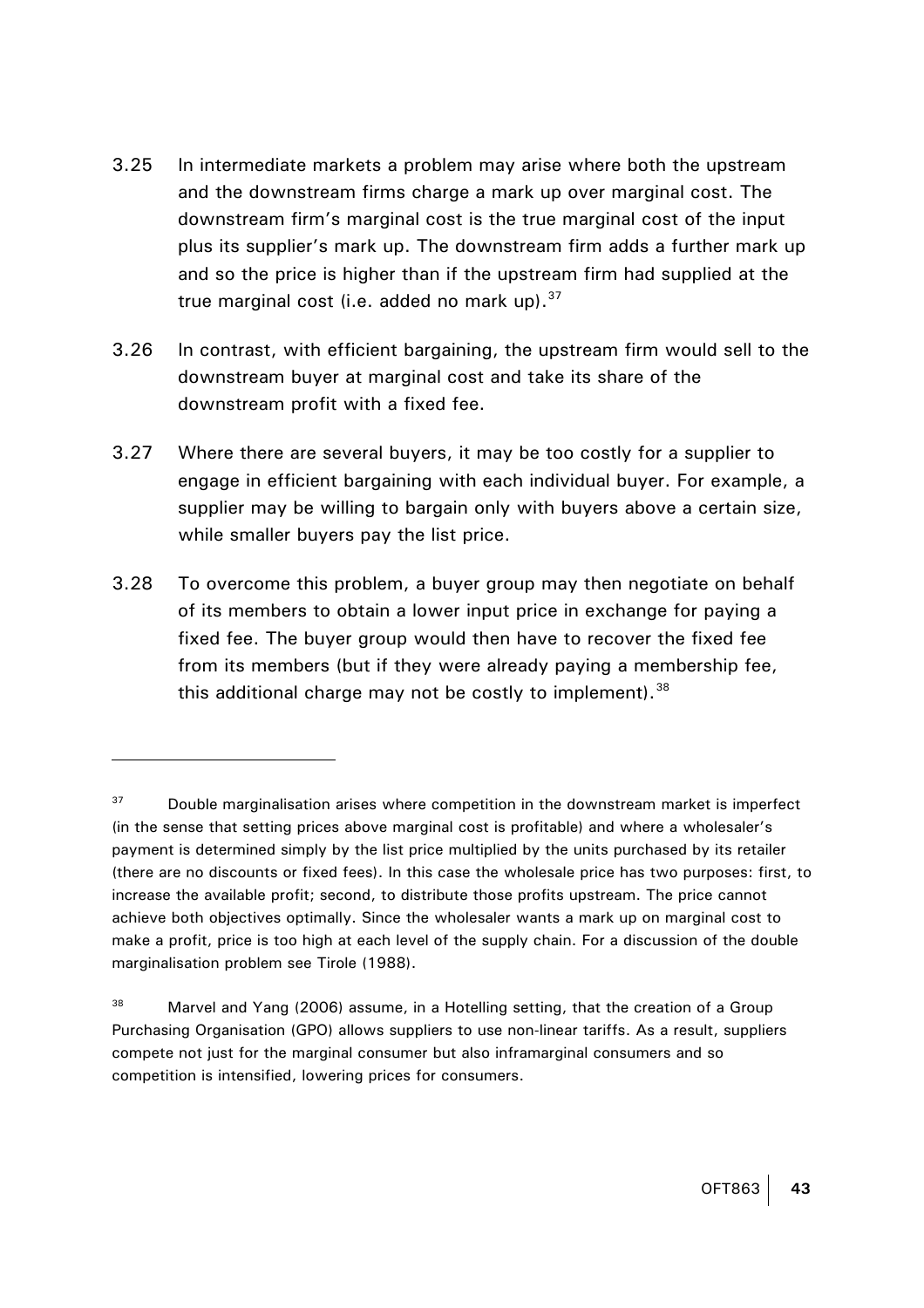#### **Market expansion**

 $\overline{a}$ 

- <span id="page-46-0"></span>3.29 In the same way that a buying group can act as a guarantor of demand that allows a supplier to achieve economies of scale, the buying group may also sponsor other investments made by suppliers.
- 3.30 For example, suppose that buyers must make a contribution to the supplier's investment before that investment would proceed. In this case, an individual buyer may seek to 'free-ride' on the contribution of others. Provided that, once the investment has been made, free-riders cannot practically be excluded from the benefits of the supplier's investment, each buyer acting individually would have the incentive not to contribute to the investment being made.
- 3.31 As a result, the supplier might curtail its investment plans, leaving buyers as a whole worse off than they otherwise would have been.
- 3.32 A buyer group may solve the problem by, for example, coordinating and monitoring the contributions of its members to the supplier's investment. It might also strike an exclusive deal on behalf of its members to ensure that free-riders could not gain from the investment.

# **Providing a framework for long term investment**

- 3.33 By a similar argument to that employed in the previous section, buying groups can provide a framework for long term investment.
- 3.34 For example, to recover a large investment might require assured sales over the long term, and so suppliers might prefer to deal with 'blue chip' buyers that are unlikely to go out of business. A buying group may be viewed as less risky than any individual member.<sup>[39](#page-46-0)</sup>

 $39$  This might be because the buying group is more diversified. Output of individual firms could be quite volatile (e.g. due to frequent entry and exit), while the output of the group as a whole could be more stable.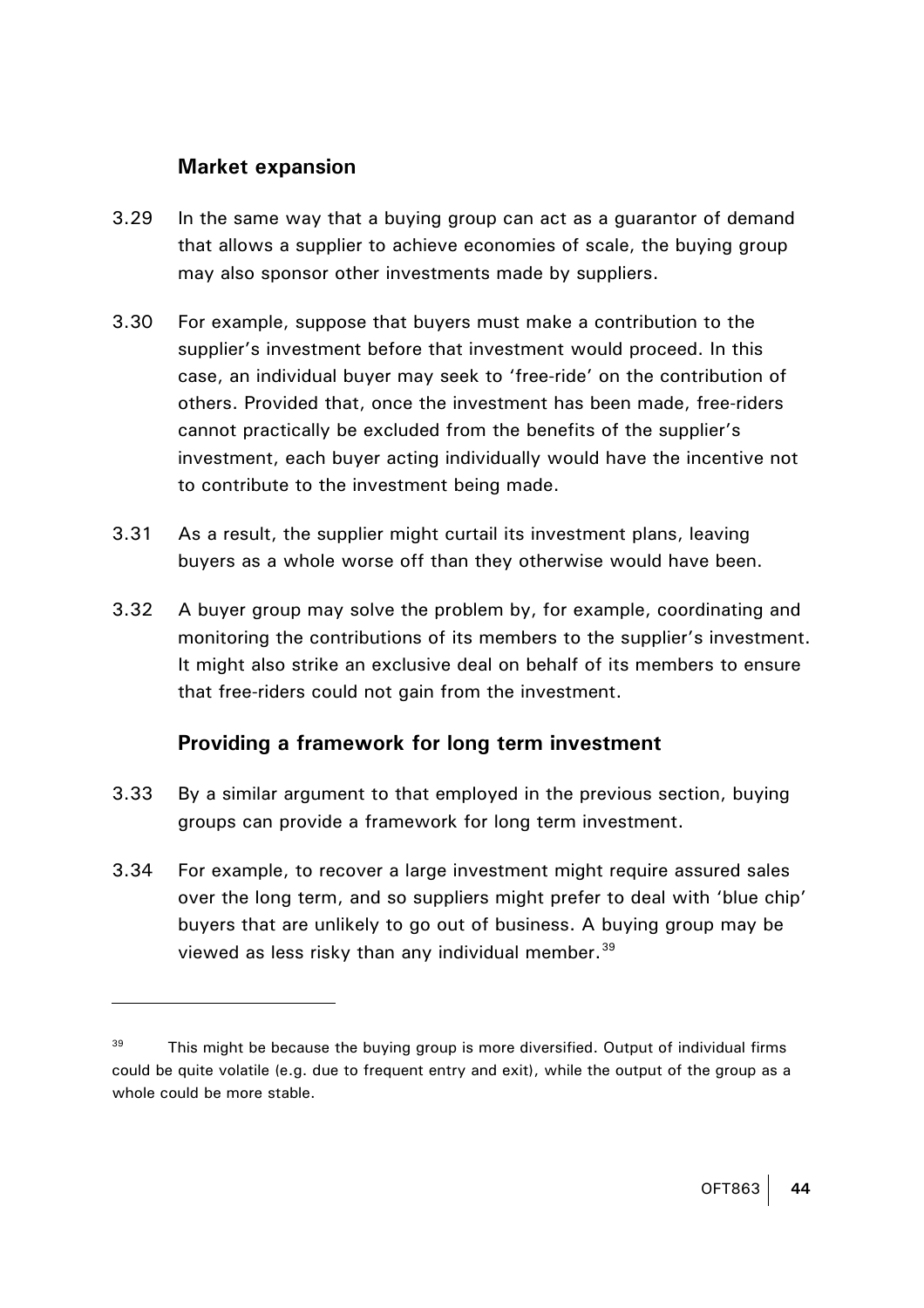- <span id="page-47-0"></span>3.35 Contractual issues are also important in providing an appropriate framework for investment. With commodity products, contracting is more straightforward and so even a 'loosely' structured buyer group might facilitate investment. However, where complex, large scale investments are involved, a more tightly structured buyer group may be required, such as a joint venture between buyers.
- 3.36 With long term, specific investments contractual problems may be so acute that the buying group and the supplier cannot agree a contract that leads to investment (or innovation). In this case, the buyer joint venture may be extended to include the supplier as well. This is analogous to the need for a vertically integrated solution to solve the 'hold up' problem.<sup>[40](#page-47-0)</sup>
- 3.37 Sometimes it is argued that increased bargaining strength means that suppliers earn less than before and so are less likely to make investments. However, in general, buyers would be expected to realise this. If the investment by the supplier were important, a buying group would limit its ex post bargaining power (e.g. through writing an ex ante contract). Put differently, buyers may gain from lowering their share of the bargaining pie, if, as a result, the size of the bargaining pie is much  $lareaer.<sup>41</sup>$  $lareaer.<sup>41</sup>$  $lareaer.<sup>41</sup>$

 $40$  The hold up problem arises, for example, where party A requires a specific investment to be made by party B. The 'asset specificity' means that once B has made the investment, it has no resale value (i.e. it is useful only for A). This means that B would like a contract *ex ante* to guarantee that A will contribute to the costs of the investment. (Once B has already made the investment, its bargaining position with A is weaker and so *ex post* B might not be able to recover its costs.) However, A might be reluctant to commit to financing B's investment. For example, it may be difficult to verify its quality to a third party in the event of a contractual dispute. In this case, contracting could be so difficult that the parties need to form a joint venture so as to internalise the risks of opportunistic behaviour.

<sup>41</sup> For example, in Chen (2003), a dominant downstream firm limits its buyer power to discourage a monopoly supplier from selling too much through a competitive fringe. In Inderst and Wey (2003), buyers limit their buyer power to ensure suppliers introduce a beneficial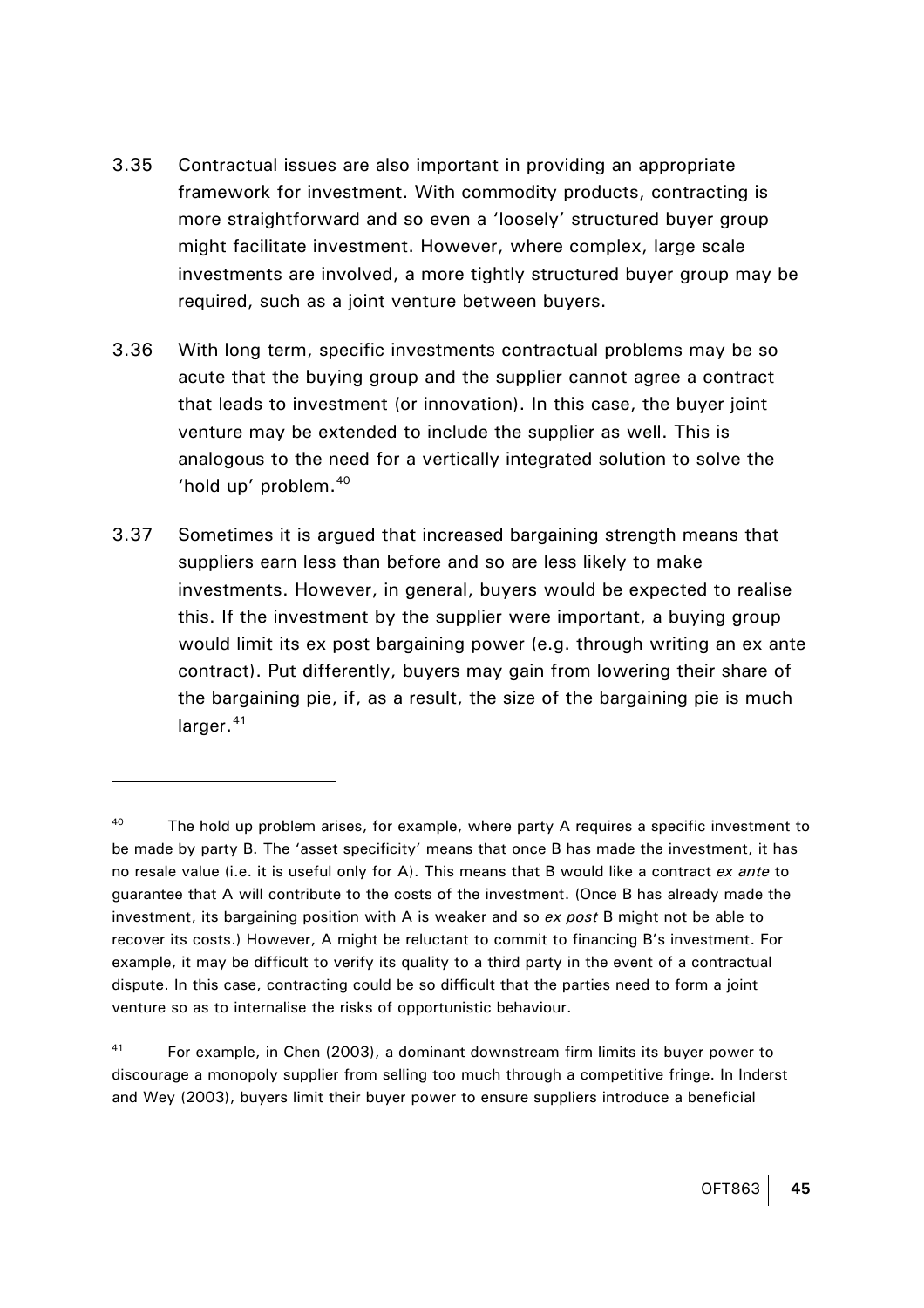#### <span id="page-48-0"></span>**Increasing competition among suppliers**

 $\overline{a}$ 

- 3.38 In this section we describe strategies that improve the buyer's bargaining strength through increasing the buyer's fallback option (or 'threat point').
- 3.39 Buyer groups may increase competition among their suppliers through making it easier to switch to alternative suppliers (including sponsoring new entry) or through pooling demand to intensify bidding among suppliers. $42$
- 3.40 By increasing competition among their suppliers, buyer groups could benefit innovation by 'keeping suppliers on their toes'. For example, where such competition keeps profits low, suppliers may have a greater incentive to 'escape competition' by innovating (e.g. because a successful innovation by one supplier would put it in a stronger bargaining position with the buyer group).  $43$

technology. In a setting of competing vertical chains, Milliou, Petrakis and Vettas (2004) note how a downstream firm might limit its power to the benefit of consumers.

<sup>42</sup> While competition policy cases deliver many examples to support the view that buyer power requires choice (i.e. ease of switching between alternative sources of supply), empirical evidence in the academic literature is limited. Two studies support the view that having a choice of supplier is more important in determining lower prices than size *per se*, see Ellison and Snyder (2001) and Sorensen (2003). (Earlier studies focused only on buyer concentration but not the scope for switching. These are discussed in Ruffle (2005), who notes that several 'SCP' cross sectional studies and one time series study have identified that price-cost margins for sellers decline (controlling for supplier concentration) as the industries to which they sell become more concentrated.)

<sup>43</sup> The idea of innovation to 'escape' competition was discussed by Arrow (who called it a 'displacement effect') and formalised in Aghion *et al* (2001). Inderst and Wey (2005) and Inderst and Wey (forthcoming) show how a powerful buyer (or buyer group) could benefit innovation. They make a related point in that the focus should not be on the reduction on total supplier profits caused by the buyer group but on the incentive to innovate to improve profits compared to what would be earned without innovation.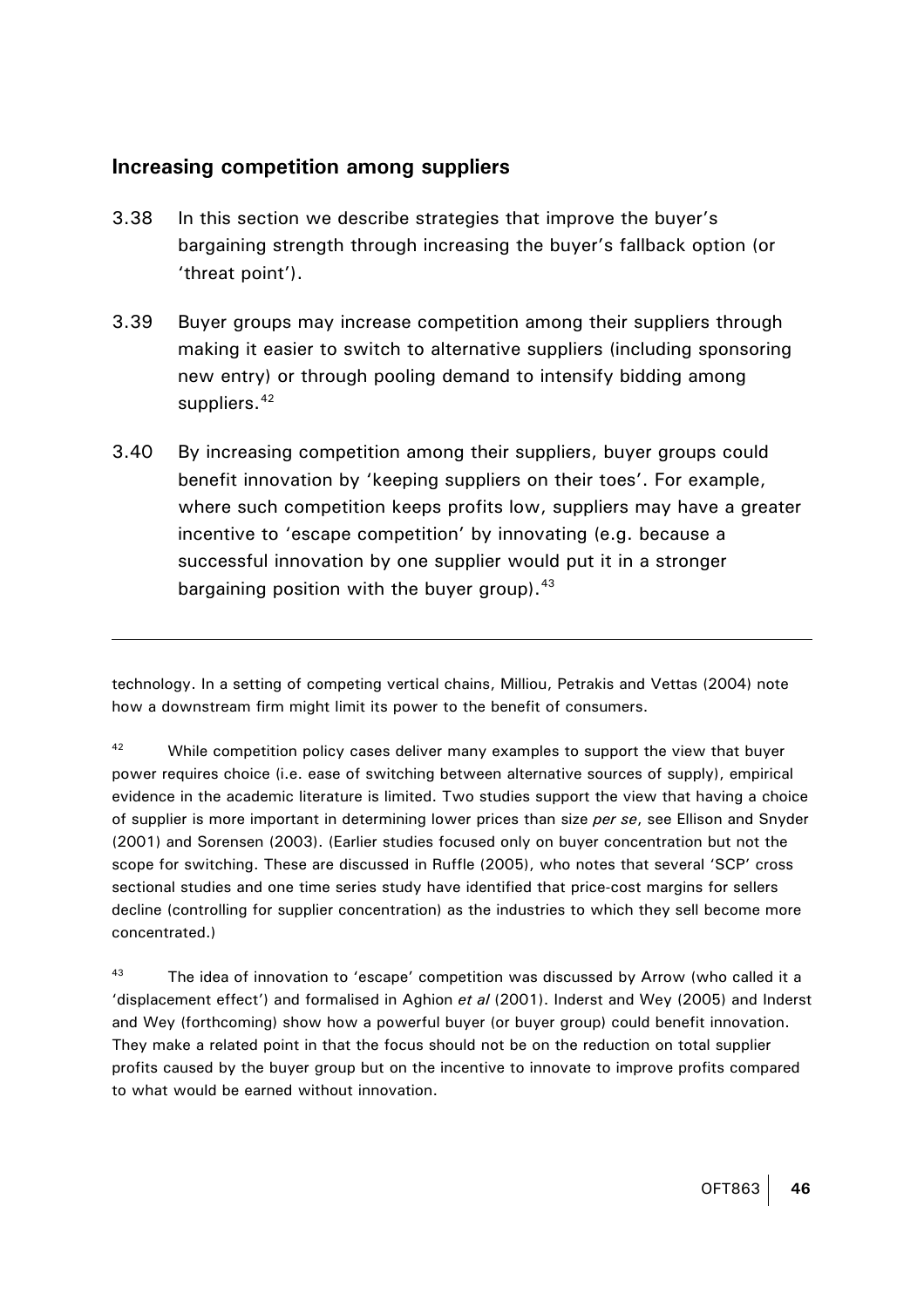# **Reducing switching costs**

- <span id="page-49-0"></span>3.41 Buyer groups may reduce switching costs where there are economies of scale in switching. This might arise through costs savings in, for example:
	- maintaining a specialist procurement team;
	- searching for alternative suppliers;
	- monitoring the quality of the products of rival suppliers;
	- trialling and testing new suppliers; and
	- solving 'coordination failures' (as noted above in the discussion of guaranteeing demand or preventing free riding).

#### **Sponsoring new entry**

- 3.42 Where buyer groups solve 'coordination failures' that would otherwise have occurred, they may facilitate new entry.
- 3.43 For example, it may be that if buyers purchased together as a group, they could sponsor the entry of an efficient new entrant. However, when acting individually, each buyer may be ineffective in sponsoring entry and/or subject to the 'divide and rule' tactics employed by incumbent suppliers.<sup>[44](#page-49-0)</sup>

<sup>44</sup> See Rasmusen, Ramsey, Wiley (1991) and Segal and Whinston (2000). The idea is that if enough buyers could coordinate, they could sponsor the entry of an efficient rival. However, buyers acting alone cannot offer the rival sufficient demand to achieve economies of scale and so new entry does not materialise. In the same strand of literature, Fumagalli and Motta (2006) show that efficient entry is more likely if the number of buyers is small since then each of them accounts for a significant share of demand. In the same way a buyer group may find it easier to sponsor new entry since its pooled demand is more likely to allow a new competitor to cover the cost of entry.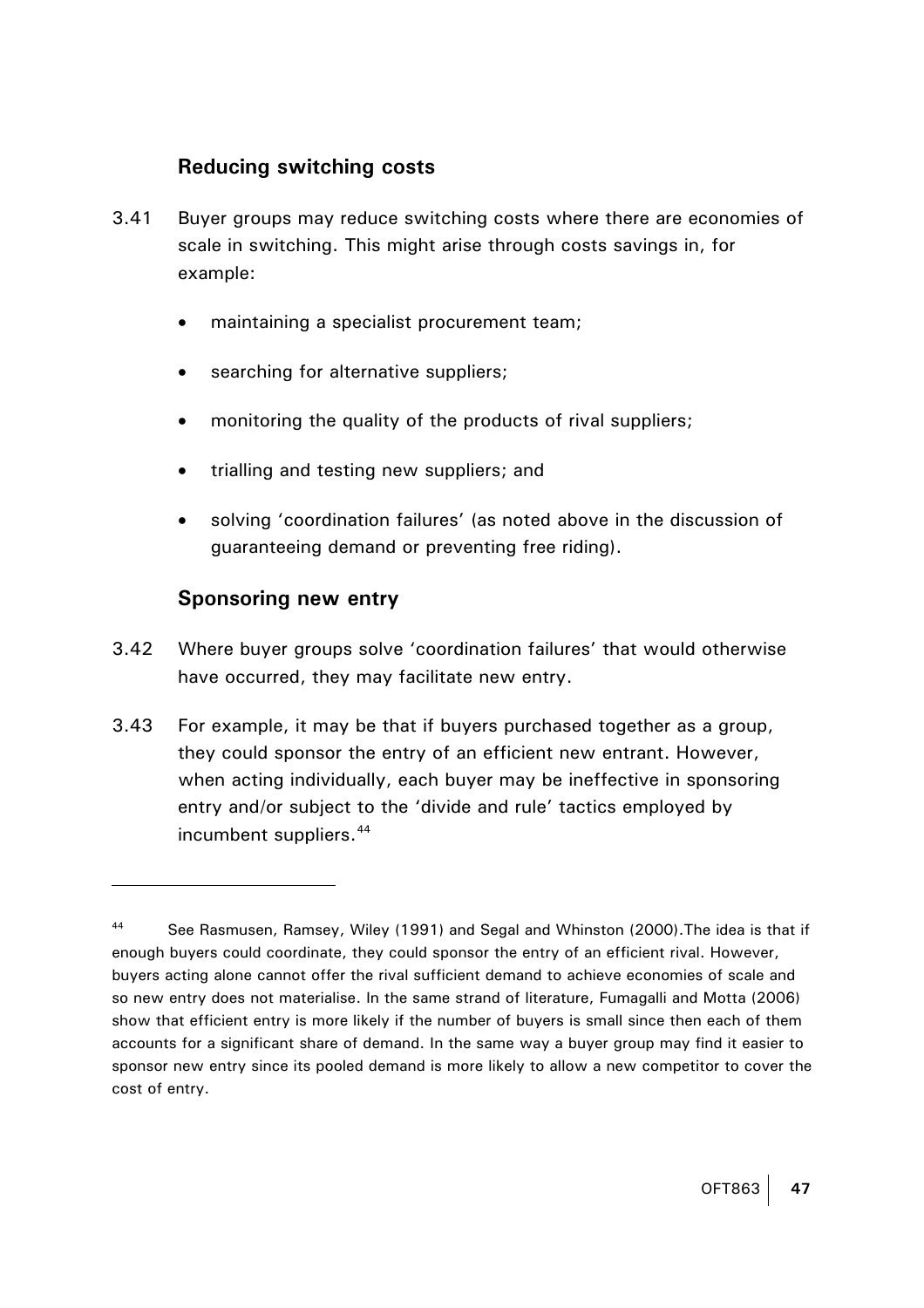- <span id="page-50-0"></span>3.44 Having said this, the buyer group would not necessarily underwrite new entry. Instead, it may use its enhanced threat to sponsor entry to obtain lower prices because the incumbent supplier must now pay greater compensation to them for not dealing with the entrant.
- 3.45 Further, in intermediate markets, the analysis of foreclosure is not straightforward. The nature of downstream competition can both facilitate and hinder the ease of foreclosure.<sup>45</sup>

#### **Facilitating competitive tendering**

- 3.46 Where there are fixed costs involved in establishing competitive tenders, a buyer group may pool demand to allow for such a tender to take place. Competitive tenders can intensify competition where there are sufficient credible bidders (i.e. able to meet the buying group's needs) that are not capacity constrained.
- 3.47 Further, a buyer group may allow its members to pool their demand such that contracts are larger and less frequent. In this scenario, supplier collusion is less likely. Intuitively, cheating becomes more profitable

 $45$  Fumagalli and Motta (forthcoming) argue that divide and rule strategies may fail in intermediate markets where the new entrant can target a buyer with low prices and where that buyer finds it profitable to pass on lower prices to consumers so as to expand demand for the entrant's product sufficiently to allow the entrant to obtain an efficient scale. This effect is stronger if products are more homogeneous since then a lower price allows the downstream firm to 'steal' a larger amount of sales from locked-in competitors. The buyer's ability to expand demand depends upon a high input price paid by other buyers locked in to the incumbent. On the other hand, Simpson and Wickelgreen (2001) argue that intermediate markets may facilitate (harmful) exclusion where the supplier can create a prisoner's dilemma (if one buyer sponsors entry, the other gains in the next period – each buyer is better off dealing with the incumbent and waiting for the other to sponsor entry with the result that neither sponsors entry).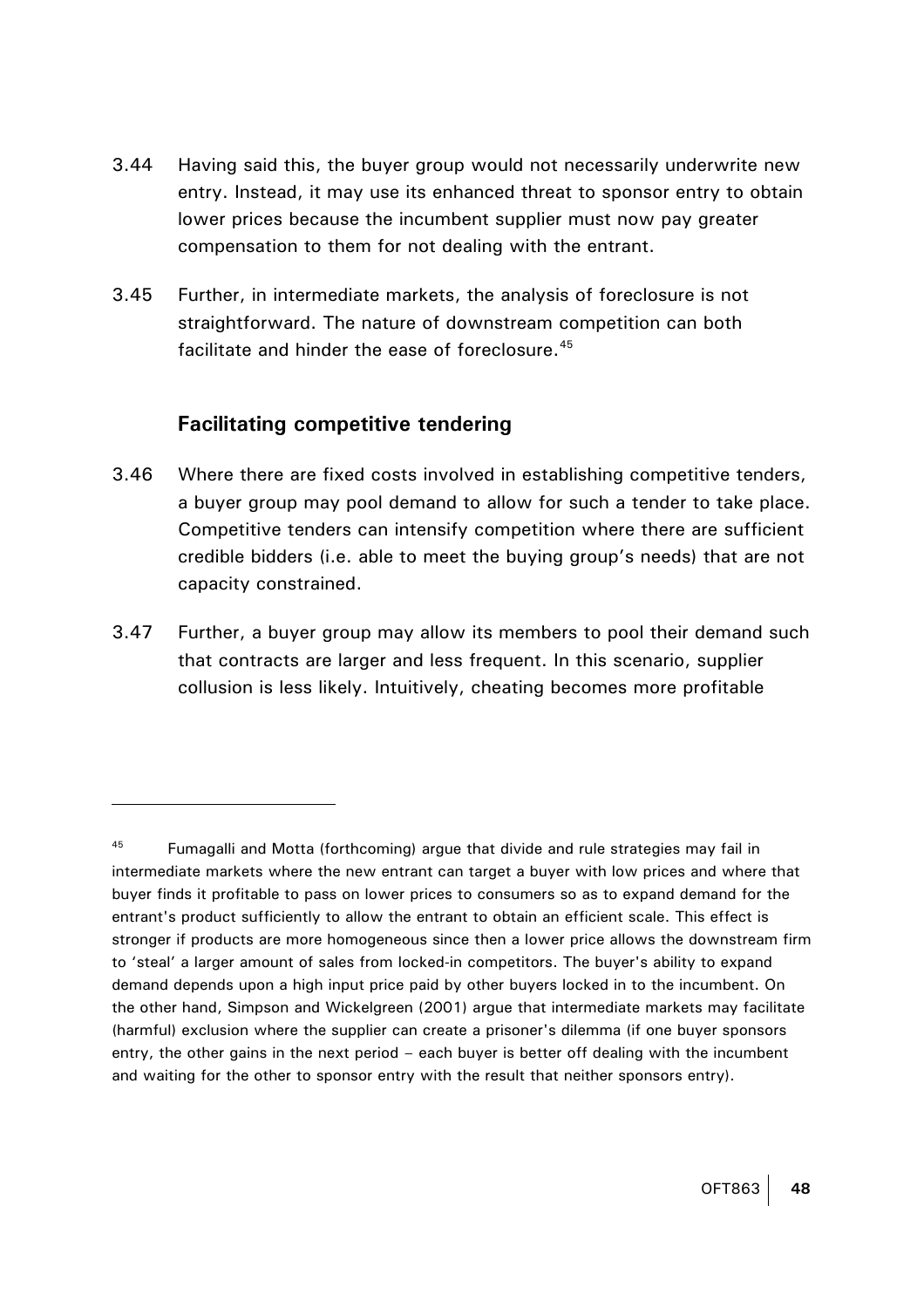because the 'prize' is larger and there are fewer opportunities for punishment.[46](#page-51-0)

#### <span id="page-51-0"></span>**Weakening the supplier's fallback option**

- 3.48 A buyer group may improve bargaining strength for its members by deteriorating the supplier's fallback option. We discuss two examples.
- 3.49 First, a supplier's access to the group might be important to obtain economies of scale, network effects or other benefits (e.g. quality assurance). In some cases, the group may cover such an important share of the key outlets for the supplier that it becomes the 'gateway' to market (i.e. failure to sell to the group denies the supplier the opportunity to operate effectively) and so the supplier's dependency on the buyer group allows the latter to dictate the terms of supply. $47$
- 3.50 If a supplier needed to strike a deal with the buyer group before it sold to other buyers, this could improve the scope for the group to act strategically – e.g. this might allow the buyer group to obtain a first mover advantage in negotiations.<sup>[48](#page-51-0)</sup>
- 3.51 Having said this, it is not necessarily the case that a 'pivotal' buyer group would obtain better terms (where pivotal means that access to the buyer group is a pre-requisite for production to take place).<sup>[49](#page-51-0)</sup> It depends

<sup>&</sup>lt;sup>46</sup> See Snyder (1996) and (1998), discussed at the endnote to this chapter.

<sup>47</sup> Armstrong (2005) discusses retailers as gateways in a two-sided market setting. A retailer can be thought of as a platform where manufacturers meet consumers.

 $48$  In theory, the buyer group may have a first mover advantage – e.g. the ability to contract with suppliers before other buyers (this might arise through being the 'gatekeeper' to market). On first mover advantage for powerful buyers or buyer groups, see Mathewson and Winter (1996), Gans and King (2002) and Majumdar (2005).

 $49$  See Raskovitch (2003). Note that if bargaining were sequential, the pivotal buyer could extract some of the surplus available from later bargains (i.e. those bargains that the supplier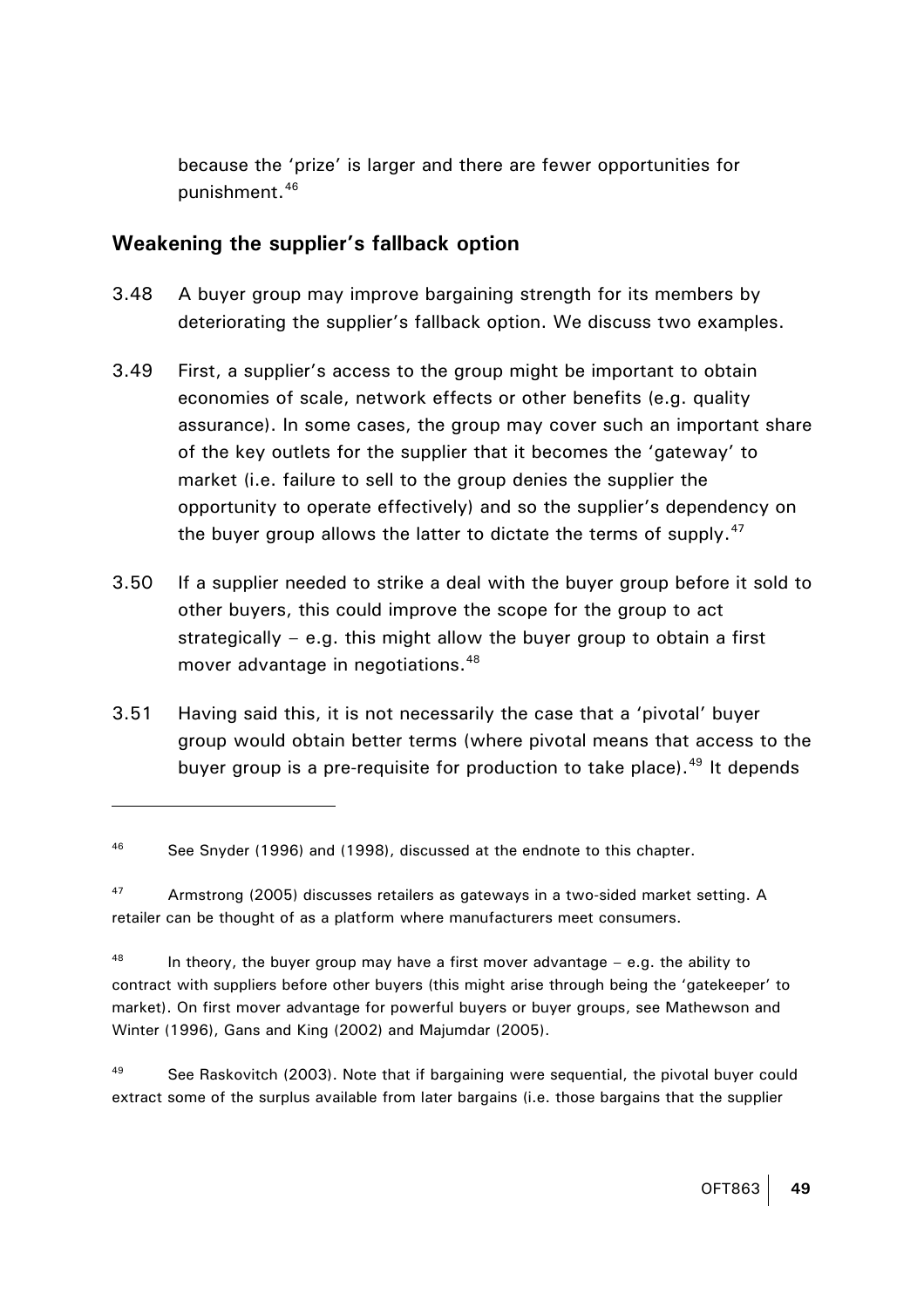<span id="page-52-0"></span>on the nature of bargaining. If bargaining is simultaneous and relates to the incremental surplus generated (taking other deals as being struck at their equilibrium levels<sup>[50](#page-52-0)</sup>), then being non-pivotal allows a buyer to freeride on an investment made by a larger buyer. $51$ 

#### **Influencing the profit sharing rule**

 $\overline{a}$ 

3.52 We have so far described the importance of outside options in the bargaining process. We now briefly review some other factors that may improve bargaining power (and thus, for a given bargaining pie, shift the profit sharing rule in favour of the buyer).  $52$ 

can strike with other buyers as a result of having secured a deal with the pivotal buyer). See, for example, Horn and Wolinksy (1988) who describe how a buyer may gain from first mover advantage if the supplier is in a hurry to strike a deal with both buyers. (Intuitively, the first buyer can delay the deal being struck with the second buyer and this enhances the first buyer's bargaining power.)

50 Whether such an assumption is reasonable or not has been discussed, *inter alia* in Horn and Wolinksy (1988), MacAfee and Schwartz (1994) and Rey and Verge (2004).

 $51$  In this context, buyer groups may be more likely to form where the 'gross surplus function is concave' (i.e. as the supplier strikes a deal with additional buyers, each additional bargain adds less value than the one before and so there is no point in free-riding on deals struck by other buyers). See, for example, Raskovitch (2003), Inderst and Wey (2003) and Chipty and Snyder (1999). (Snyder (2005) notes that a similar effect emerges where the supplier is risk averse as in De Graba (2003) and Chae and Heidhues (2004).) In a related setting, Inderst and Wey (forthcoming) assume that if a deal breaks down, a supplier (costlessly) renegotiates with all other buyers. This means that the supplier must channel more product through fewer outlets which, in the model, leads to diminishing returns, thereby weakening the supplier's fallback option. In a different type of model, Dobson and Waterson (1997) model buyer mergers (modelled by a reduction in the number of downstream firms). A reduction in buyers weakens the supplier's fall back option by 'destroying' an outlet through which sales could have been made (see Chapter 4).

 $52$  See Muthoo (2000) for a non technical introduction to bargaining theory.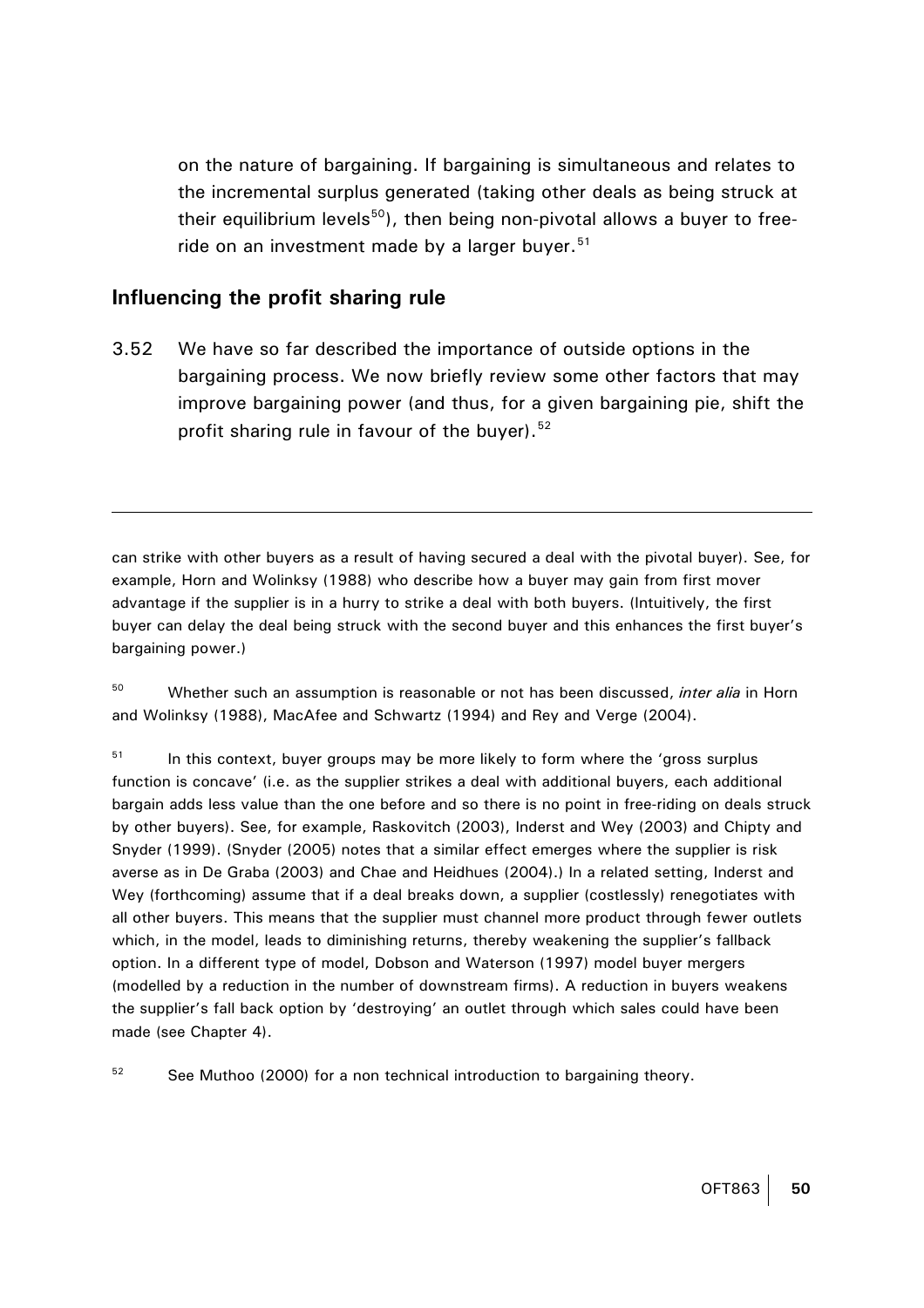- <span id="page-53-0"></span>3.53 Broadly speaking, bargaining strength is improved where a buyer group benefits from:
	- Better information. For example, where a buyer group is well informed about the costs of supply $53$ , but the supplier is relatively uninformed about the buyer's profitability downstream – the buyer may then be able to pretend the bargaining pie is smaller than it really is (and so, in effect, obtain a larger share of the true pie).  $54$
	- A better 'inside option' (this is the pay off received during the process of bargaining, before agreement is reached). For example, if the buyer enjoys bargaining, but the seller finds it stressful, the seller is more likely to be impatient to strike a deal (and thus more willing to cede a higher share of the bargaining pie to the buyer). This may be a factor where buyers have sophisticated procurement teams but sellers do not have a specialist sales team.
	- A reputation for 'toughness'. If a buyer has a reputation for being a hard negotiator, this may influence the seller to give in earlier rather than hold out to try to obtain better terms.
- 3.54 Buyer groups may be better placed to inform themselves about sellers, or to fund specialist negotiating teams or even to establish a reputation.
- 3.55 There is some support for the importance of reputation from experimental evidence. Ruffle (2005) surveys experimental evidence on

 $53$  This may be because members pool their knowledge on the supplier's costs, conduct joint research into the cost of production in the upstream market (e.g. as would be a prerequisite to backwards integration), or disclose historic input prices they have paid (which might allow those buyers that had traditionally paid higher prices to demand lower prices on the basis that other 'similar' buyers receive lower prices).

 $54$  Where asymmetric information is particularly severe, however, this can hinder bargaining – for example, it can prevent negotiations being struck where one party is unable to verify the quality of the good being traded. See the hold up problem described above.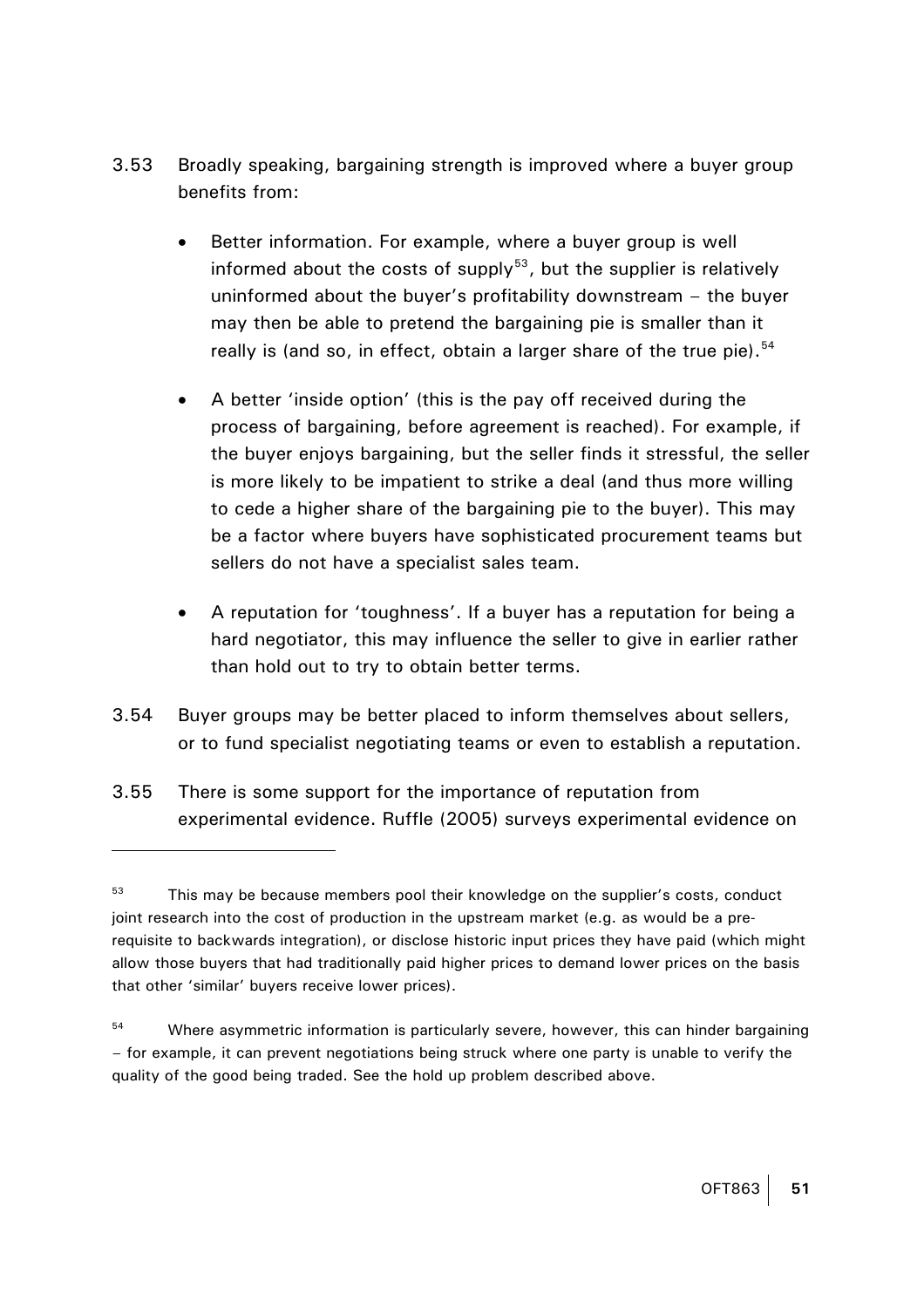<span id="page-54-0"></span>countervailing buyer power. Buyer power in these models arises from the ability to withhold demand or boycott purchasing. The types of experiments concerned relate to repeated interaction between buyers and one or more sellers in different environments (e.g. information varies, the number of buyers varies).

- 3.56 Ruffle (2005) notes that human buyers are more likely to withhold purchases than simulated computer buyers that follow a rule by which they purchase from the lowest price supplier whenever the price is below the buyer's valuation. Our interpretation is that human buyers seek to establish a tough bargaining stance early on in the game that allows them to obtain a higher share of the available surplus (this contrasts to the more myopic strategies of simulated buyers).<sup>[55](#page-54-0)</sup>
- 3.57 Another example of how a buyer group may change the 'sharing rule', even without a bargaining process, comes from standard auction settings. Here the participants gain because their joint bidding reduces the number of competing bids. Consequently, bidders can reduce their bids and the winner will obtain the item on average at a lower price.<sup>[56](#page-54-0)</sup>

 $\overline{a}$ 

 $56$  See, e.g. Krishna (2002, p.19, 30). This result holds for auctions among risk neutral, symmetric bidders which have independent valuations for the good which are only known to each person individually. This setting is known as symmetric, independent private values auction

<sup>&</sup>lt;sup>55</sup> Engle-Warnick and Ruffle (2005) provide experimental evidence that shows that even a monopolist may cede significant reductions in price when faced with fewer buyers. Their experiment suggests that the supplier is more cautious when faced with two buyers than when faced with four buyers. Engle-Warnick and Ruffle's results are perhaps surprising in that the buyers do not have a choice of supplier (and hence do not have a credible threat to switch to a rival). However, buyers do have the choice to purchase inframarginal units, while withholding marginal units for which their valuation is relatively low compared to the competitive price (and for which the supplier's valuation is somewhat higher). In our view, these studies provide an insight into how buyers and sellers may establish their relative 'toughness' (particularly at the start of a repeated supplier-buyer relationship). This would help to explain why buyers would often forgo a small increment in their own surplus to prevent a supplier obtaining a larger increment to its own surplus. Further, sellers are found to lower prices to prevent buyers withholding supplies (as theory would predict).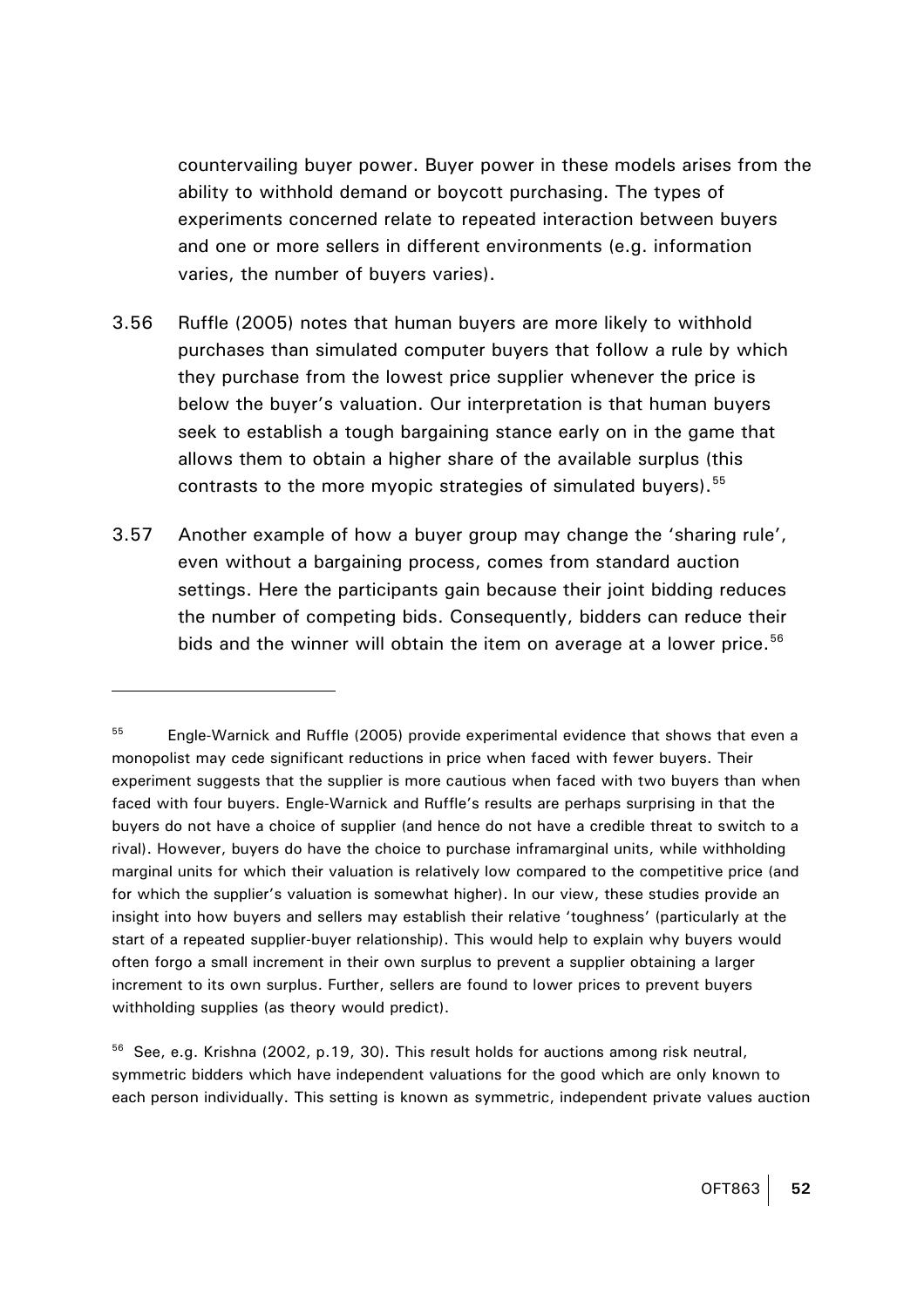<span id="page-55-0"></span>Since this is a transfer from the seller to the winning buyer, only the division, but not the size of the 'pie' is affected by the formation of a buying group.

#### **Exerting 'monopsony' power**

 $\overline{a}$ 

- 3.58 Moving away from bargaining models, another way that a buyer group can obtain better terms for its members is to exert 'monopsony' power.
- 3.59 When there is only one buyer of an input, that buyer is called a monopsonist in the input market. The textbook monopsonist story indicates that the buyer would withhold purchases so as to obtain a lower price. This result relies on the following conditions: (a) the buyer pays the same price for all of its inputs; (b) the industry supply curve slopes upwards (so purchasing an extra unit increases the purchase price); and (c) suppliers are perfectly competitive.
- 3.60 In these circumstances, the price that the buyer pays is determined by the marginal cost of producing the last unit. Buying an extra unit increases the price. Since that price is paid for all units, there is an adverse impact on the price paid for all previous units. As a result, the buyer has an incentive to withhold purchases below what would occur if there were atomistic buyers (i.e. numerous buyers whose individual purchases accounted for a negligible share of total purchases and so, individually, had no impact on the purchase price). $57$

(SIPV). As we point out in Chapter 7, however, in other settings additional effects might partly offset this decrease in competition among bidders, such as counter strategies by the seller.

 $57$  On a technical point regarding the definition of buyer power, it might be tempting to ask: if market power refers to a supplier's ability profitably to sustain prices above competitive levels (or sustain quality below competitive levels), then – turning this on its head – is buyer power the ability profitably to sustain input prices (or other terms of supply) below competitive levels? Such a definition is closely linked to the textbook monopsony view and so is not helpful other than in the specific conditions in which monopsony power is feasible. In a textbook monopsony scenario, a monopsonist purchases at a price below that which would occur if buyers were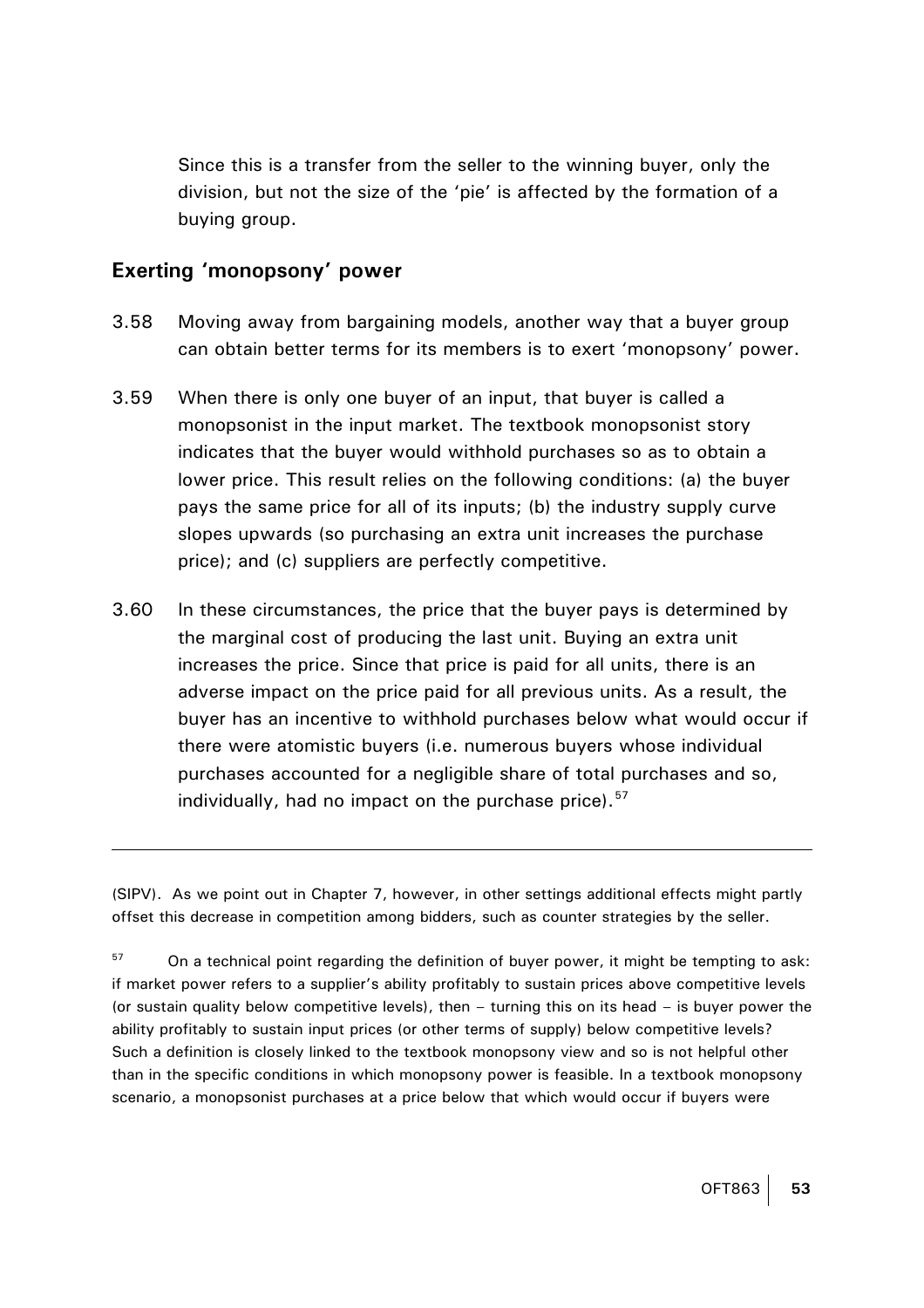- <span id="page-56-0"></span>3.61 A similar result (more likely to be relevant to buyer groups) applies with 'oligopsony', provided similar conditions apply. For example, if there are a few large buyers (one or more of which could be a buyer group) that must pay a higher price on each unit as they increase their purchases, each of the large buyers has an incentive to withhold purchases (compared to a situation where buyers are 'atomistic' and so their purchase decisions do not affect the purchase price).
- 3.62 There are some parallels with the textbook monopoly story. Just as a monopolist gains from reducing output to drive up the selling price, a monopsonist gains from withholding purchases to secure a lower purchase price. Further, in both cases, the reduction in output leads to a welfare  $loss.<sup>58</sup>$  $loss.<sup>58</sup>$  $loss.<sup>58</sup>$
- 3.63 However, while the intuition from the monopoly model applies fairly generally (i.e. if firms cut back output, prices rise), the monopsony model arguably has less empirical appeal. We expect that competition authorities are more likely to be confronted with situations where the monopsony assumptions fail. Final consumers tend to be too fragmented to have monoposony power, while – in intermediate markets – terms of supply are often negotiated (especially where there are relatively few

atomistic. In that sense, sustaining prices below the 'competitive price' is possible. In other situations, however, a buyer could not usually sustain input prices below competitive levels in the long term as that would induce suppliers to earn sub-normal profits and thus leave the industry.

 $\overline{a}$ 

<sup>58</sup> Note, however, that textbook monospsony models often assume that the downstream market is perfectly competitive and so end customers do not pay higher prices. (When the monopsonist also has market power in the downstream market, this enhances the incentive to restrict output.) See Blair and Harrison (1993) and Dobson, Waterson and Chu (1998).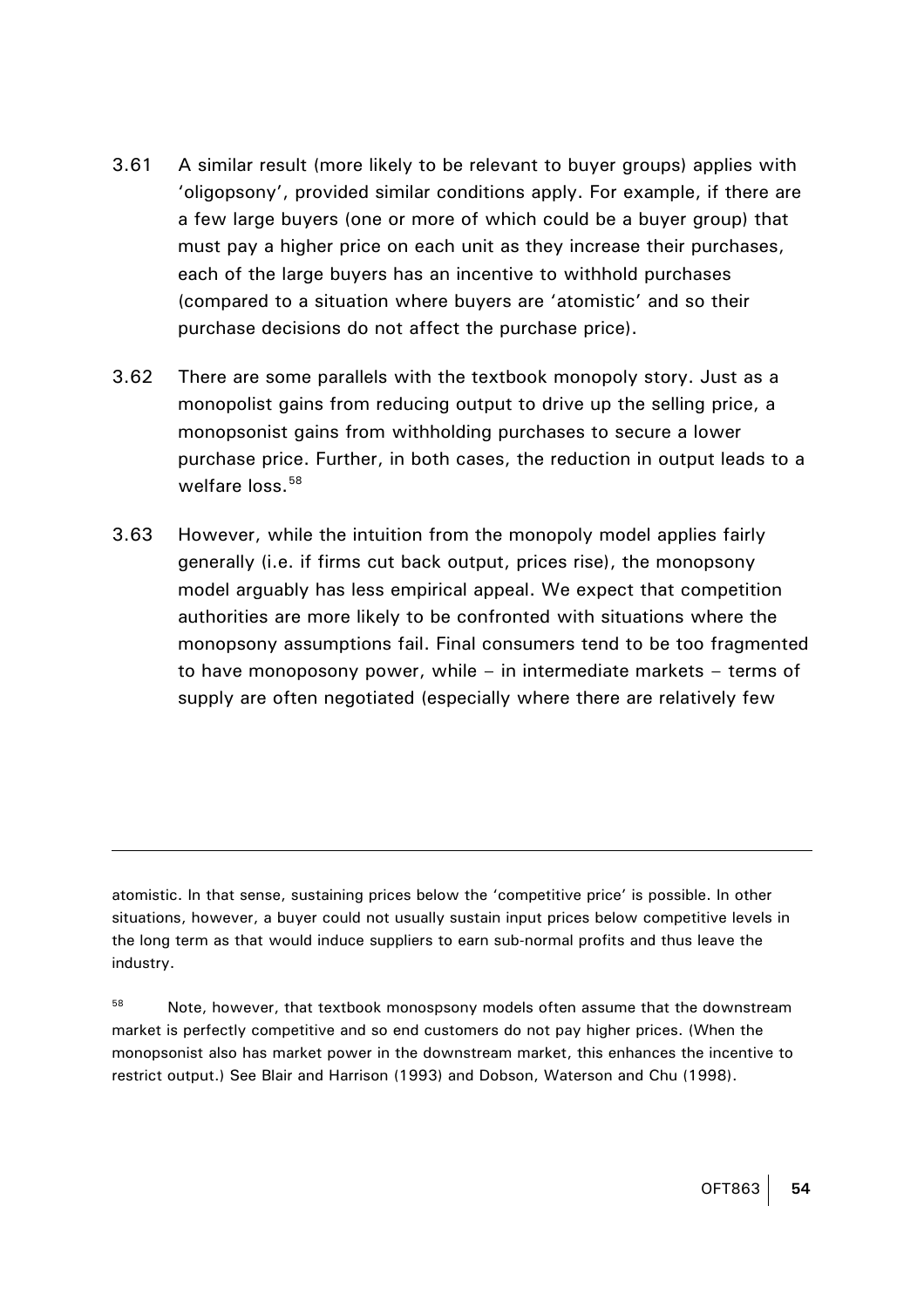suppliers) or subject to discounts which mean that prices fall as more purchases are made.<sup>[59](#page-57-0)</sup>

<span id="page-57-0"></span>3.64 Nevertheless, the monopsony model is relevant in certain situations.<sup>[60](#page-57-0)</sup> For example, monopsony effects may occur in certain commodity markets where there is a uniform input price. Further, cost raising strategies based on 'overbuying' (see Chapter 6) are more relevant in a setting where monopsony power is feasible.

<sup>&</sup>lt;sup>59</sup> Scope for bargaining defeats the textbook monopsony outcome. If there were no contracting costs, the monopsonist would not withhold purchases but would deal individually with each seller to achieve the perfectly competitive level of output.

 $60$  For example, monopsony power is recognised in the US 1992 Horizontal Merger Guidelines (revised April 8, 1997): 'Market power also encompasses the ability of a single buyer (a "monopsonist"), a coordinating group of buyers, or a single buyer, not a monopsonist, to depress the price paid for a product that is below the competitive price and thereby depress output.'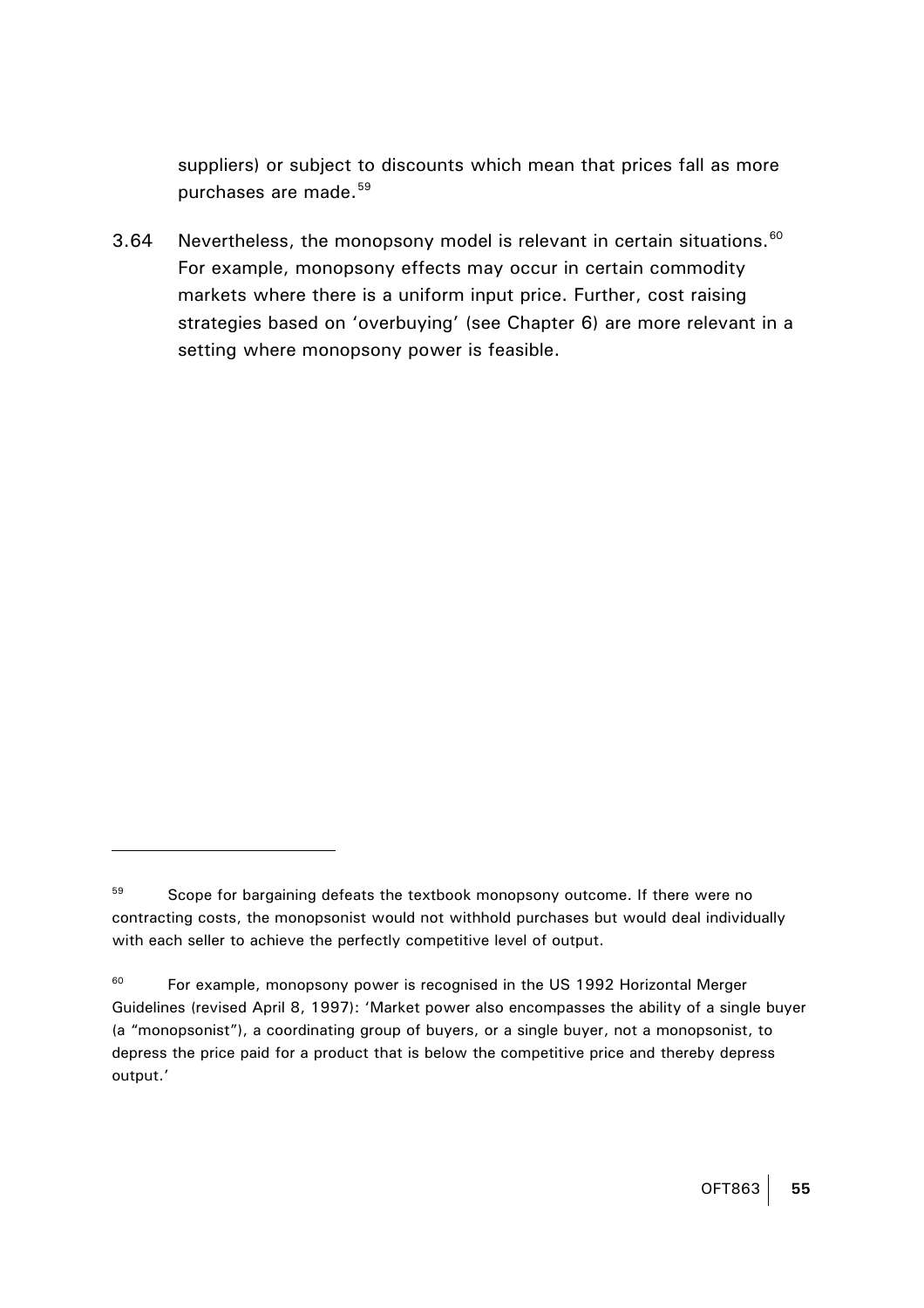# **Endnote to Chapter 3: Why do price setting suppliers offer volume discounts?**

- <span id="page-58-0"></span>3.65 There are many possible reasons why large buyers might be offered volume discounts. This endnote summarises reasons commonly cited in the economics literature.
- 3.66 First, many types of volume efficiencies are possible (as discussed in the main text).
- 3.67 Second, some models are just a straightforward extension of the standard result that where (a) suppliers determine prices and (b) price discrimination is possible, a monopoly suppler would charge higher margins to the least price sensitive buyers. Large buyers may be more price sensitive than smaller buyers due to having a credible threat to source from rival suppliers (see Katz, 1987).<sup>[61](#page-58-0)</sup>
- 3.68 Where buyers are not passive (i.e. can actively sponsor new entry), this impacts on the ability of an incumbent supplier to deter entry. The

 $61$  Katz (1987) considers an intermediate good monopolist that sells to a chain store that can backwards integrate and an independent buyer that does not have this option. The monopolist's offer relates only to the input price (i.e. there are no fixed fees). Katz compares regimes where price discrimination is allowed and where it is prohibited. Price discrimination is good for welfare when it deters integration that would have led to wasteful duplication of upstream fixed costs of production. However, allowing discrimination can reduce welfare by leading to higher prices for *both* downstream firms. This would not happen if both buyers were final consumers. In the intermediate market, however, the threat of backwards integration can mean that, absent price discrimination, the independent buyer benefits from the supplier's desire to ensure that the chain store does not integrate. In contrast, with price discrimination, the supplier can bribe the chain store not to integrate by charging higher prices to the independent – i.e. the chain store is willing to pay higher prices if the independent pays *sufficiently higher* prices. It should be noted that discrimination does not always favour the chain store. Where the chain store has an additional downstream cost advantage (e.g. lower costs of transforming the input into the final good), the supplier may charge it a higher price than the independent. This increases downstream competition and reduces the problem of double marginalisation.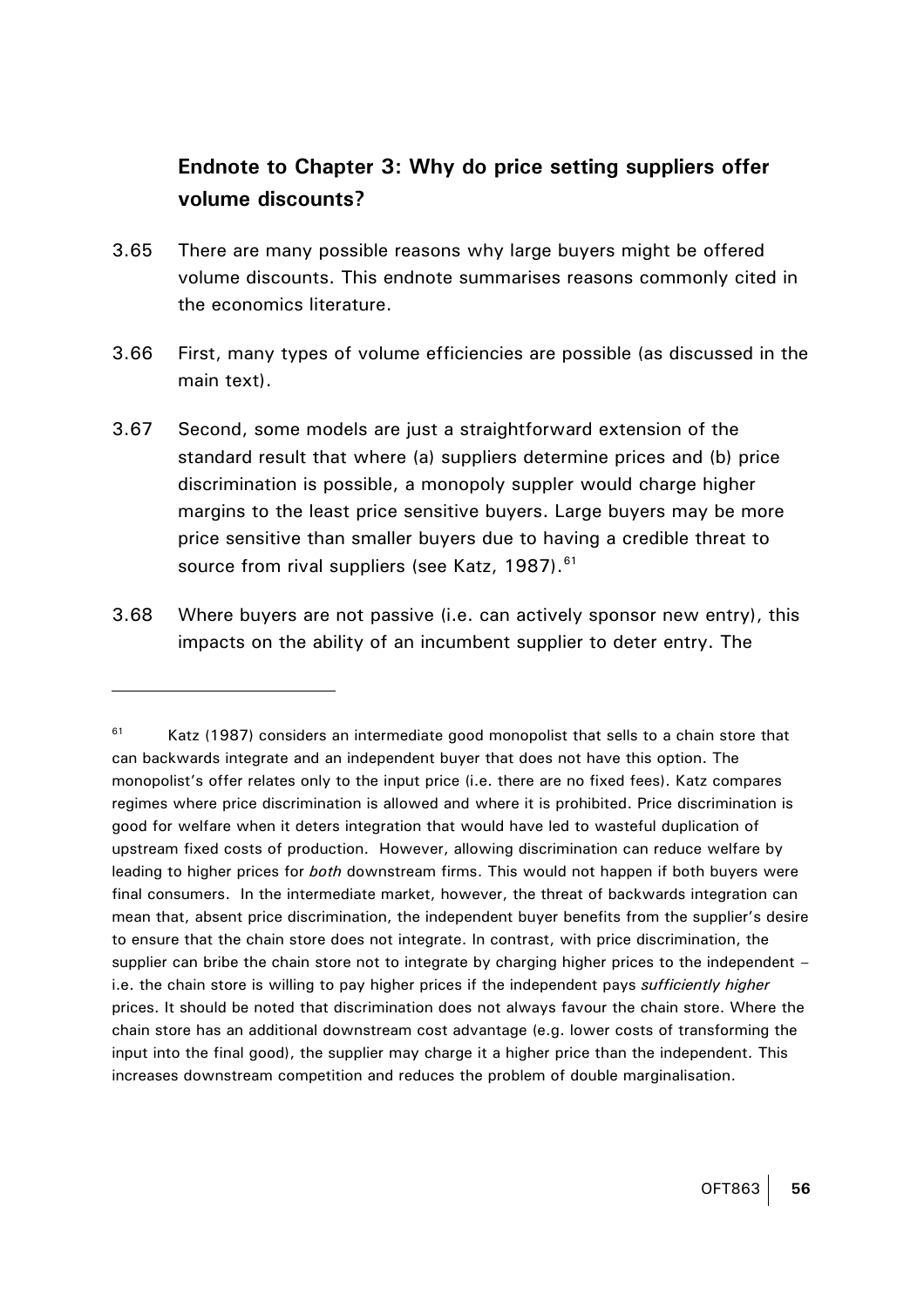<span id="page-59-0"></span>incumbent may for example offer a 'limit' price which leaves the buyer group indifferent between purchasing from the incumbent and sponsoring new entry.<sup>[62](#page-59-0)</sup>

- 3.69 Third, the economic literature suggests other possible reasons for discounts for large buyers:
	- Snyder (1996 and 1998) offers two related models in which larger buyers must be offered a lower price to ensure the sustainability of *upstream* collusion in an auction. In Snyder (1996), a buyer deals with colluding suppliers. Its buyer power is the credible threat to build up a backlog of orders to create an artificial boom during which the incentives for suppliers to cheat (i.e. break the collusive agreement) would be greater. To induce the buyer not to do this, the colluding suppliers offer it a lower price to purchase in every period. Snyder (1998) draws on a similar intuition to demonstrate why larger buyers may obtain discounts from colluding suppliers.<sup>[63](#page-59-0)</sup>
	- In contrast, Tyagi (2001) develops a model in which large buyers are offered a lower price by a monopolist to prevent *downstream*

 $62$  With a view to agricultural markets, Sexton and Sexton (1987) contrast entry deterrence strategies for a monopolist faced with the threat of new entry by a 'for profit' firm or entry underwritten by a cooperative of downstream buyers. They demonstrate that price reductions by an incumbent which might deter a 'for profit' entrant are beneficial for the buyers' cooperative since the latter benefit from lower input prices even in absence of entry. Scheffman and Spiller (1992) obtain a similar result, in that an incumbent sets a limit price to deter backwards integration. This contrasts with entry deterrence models where buyers are passive. For example, in the Spence and Dixit model of entry deterrence limit prices are not rational because it is the *post-entry* price that matters to would-be *suppliers* that face sunk costs of entry (unless current prices affect expectations of the post-entry price).

 $63$  In Snyder (1998), colluding suppliers are faced with successive orders from different sized buyers. Larger buyers are analogous to booms in the Rotemberg and Saloner (1986) model of collusion and so obtain lower prices to ensure collusion is sustainable. (Cheating is more profitable when demand is strong and so the collusive price must be lowered in a boom to deter cheating.)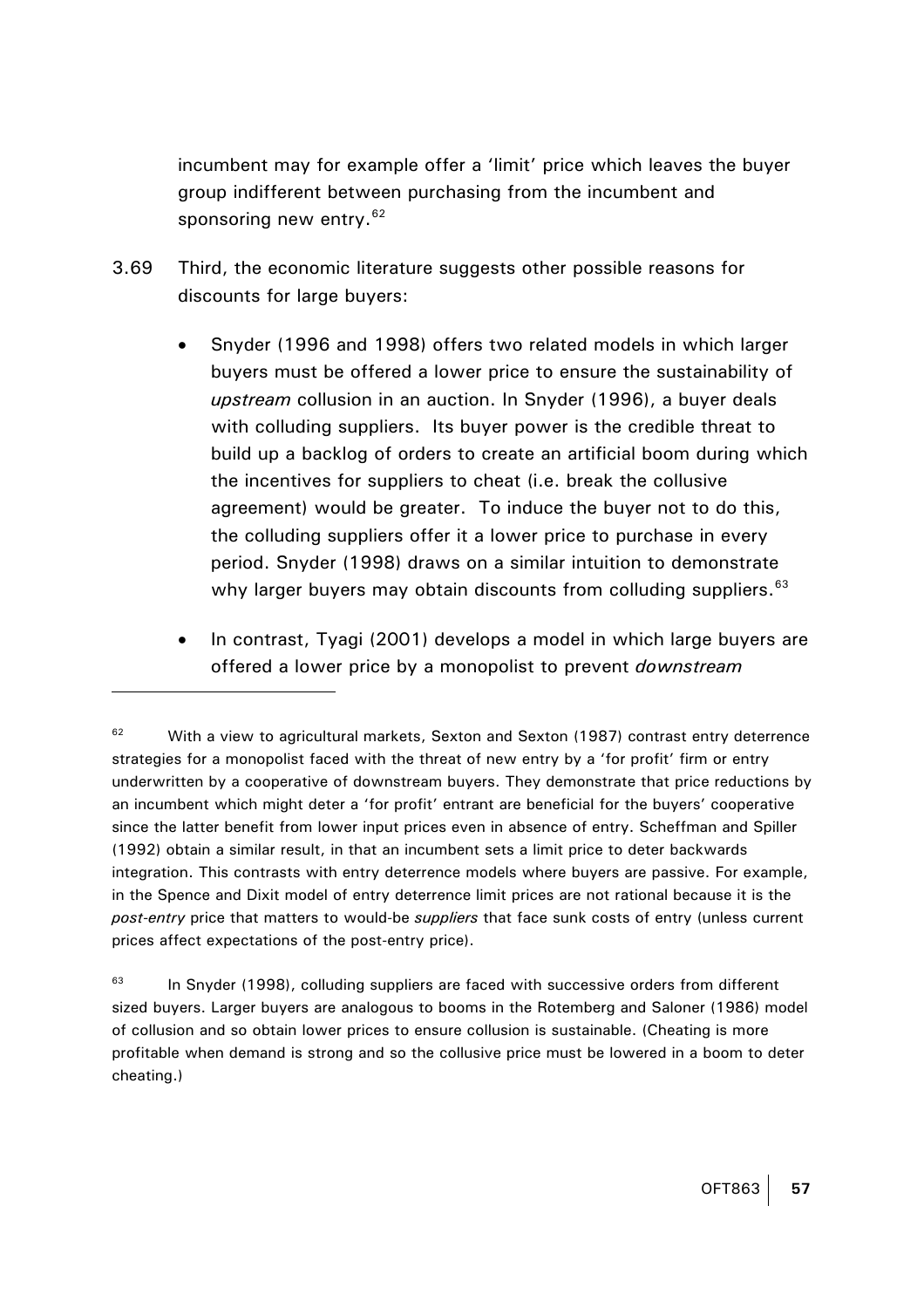<span id="page-60-0"></span>collusion. The idea is that the supplier wishes to enhance downstream asymmetries, which make downstream collusion harder. This benefits the supplier because output restrictions are less likely and so the supplier sells more goods.

• One model of second degree price discrimination often cited in the buyer power literature is Maskin and Riley (1984). These authors establish the condition in which a monopolist with asymmetric information on buyer types (i.e. whether buyers are large or small) would maximise profits by offering larger discounts to induce larger buyers to reveal themselves.<sup>[64](#page-60-0)</sup> While Maskin and Riley (1984) is an elegant piece of theory, sellers in intermediate markets would usually know whether their buyers are large or small – especially where buyers and sellers interact repeatedly and so the practical relevance of the model may be limited.

 $64$  A sketchy explanation is as follows. Suppose there are two buyers, large and small. The seller does not know which buyer is large and which is small. If the large buyer generates a greater joint surplus than the small buyer (e.g. due to the former's greater demand), then the large buyer can profitably pretend to be a small buyer (its higher demand means that its willingness to pay is higher than that for the small buyer). Therefore, it is important to induce the large buyer not to pretend to be a small buyer (as that would forego joint surplus). In order to induce the large buyer to report its true state, it must be offered some 'informational rent' in the form of a discount (provided that certain conditions apply). In contrast, the small buyer would not pretend to be a large buyer (over consumption is too costly) and so the small buyer is left earning its outside option.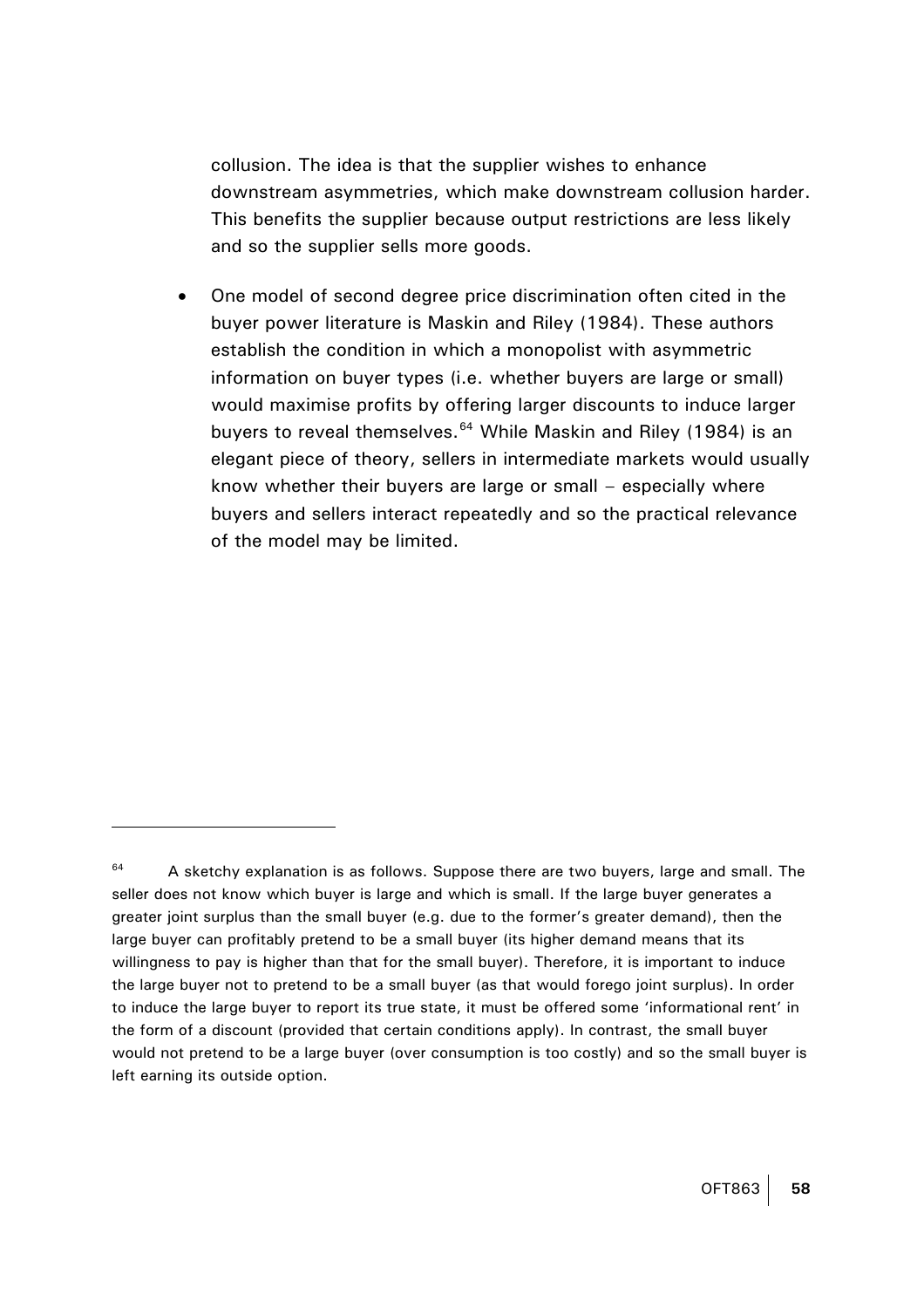# <span id="page-61-0"></span>**4 ISSUES IN PASS THROUGH**

# **Introduction**

- 4.1 In this chapter, we consider principles relevant to whether better terms of supply obtained by the buyer group are passed on to end customers.
- 4.2 Where final consumers exert buyer power to obtain better terms of supply, there is no issue of pass through. A buyer group among final consumers would typically be beneficial.<sup>[65](#page-61-0)</sup> Therefore, we concentrate on pass through in intermediate markets.

# **Lower input price**

- 4.3 Where the buyer group secures a lower input price (or higher quality for a given price), this leads to a reduction in the marginal cost of production (for a given level of quality) in the downstream market.
- 4.4 Given that the buyer group does not further restrict downstream competition, pass through is likely. The more widespread the coverage of the buyer group, the greater the likely pass through (since the marginal cost reduction is more industry wide).<sup>[66](#page-61-0)</sup>
- 4.5 Where the source of buyer power leading to a reduction in input price also increases market power at the downstream level (as might be the case in a horizontal merger), theory suggests that pass through will not

 $65$  Unless there is a 'rent shifting' effect, see Chapter 6.

 $66$  In a mergers context, Stennek and Verboven (2001) distinguish between firm-specific and industry-wide pass through and find that, *ceteris paribus*, firm-specific cost savings are generally passed on less.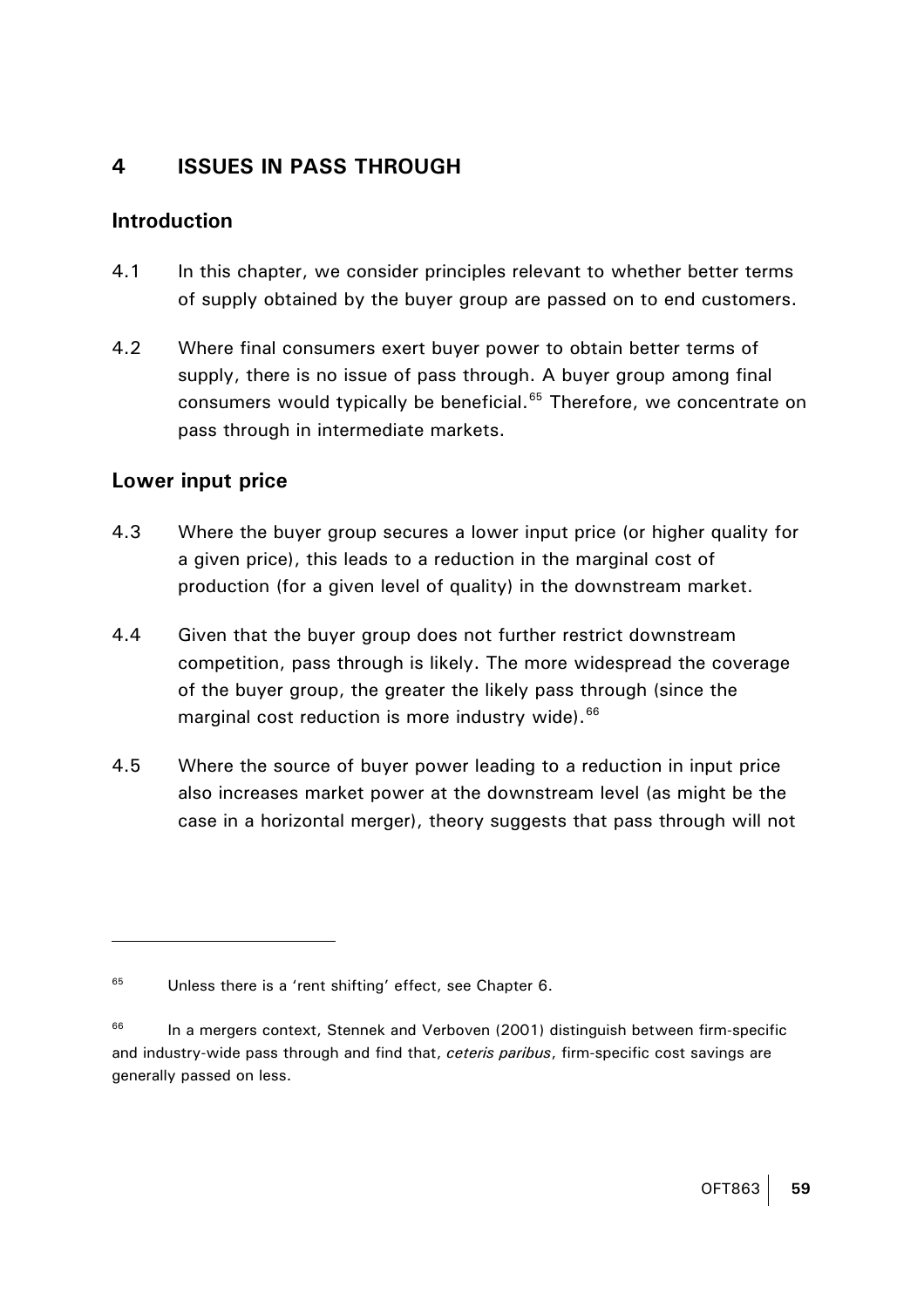benefit consumers unless downstream competition remains intense (see below) or the reductions in marginal cost are very large. $67$ 

<span id="page-62-0"></span>4.6 Pass through in a buyer power setting is examined by Dobson and Waterson (1997). The authors assume a monopoly supplier sells to symmetric, differentiated retailers in a single downstream market. A retailer's input price is determined by Nash bargaining with the supplier (there are no fixed fees). An increase in buyer power is modelled by a reduction in the number of retailers (i.e. a buyer merger 'destroys' a buyer). This typically reduces the supplier's bargaining power with a retailer by reducing its fall back option (i.e. the profit available from selling to other retailers). However, even though a decline in the number of retailers lowers the input price, it also raises market power in the retail market. The authors find that unless downstream competition is very intense (almost perfect), buyer mergers harm welfare because the market power effect dominates and consumers pay more.<sup>[68](#page-62-0)</sup>

#### **Demand expansion**

 $\overline{a}$ 

4.7 Where buyer groups lead to efficiencies which expand demand or provide the appropriate framework for investments, such efficiencies would be expected to benefit end customers through increasing output downstream.[69](#page-62-0)

 $67$  This follows from the analysis of efficiencies in merger simulation models, although it should be noted that the buyer group is unlikely to have as great an effect on the downstream market as would a merger, due to the difficulties of coordination, see Chapter 5. On efficiencies in merger simulation models, see Stennek and Verboven (2001) for example.

<sup>&</sup>lt;sup>68</sup> Von Ungern Sternberg (1996) obtains a similar result.

 $69$  For example, a buyer group might provide purchase assurances or solve coordination failures among buyers that would otherwise have restricted the scope for investment (including new entry) to take place.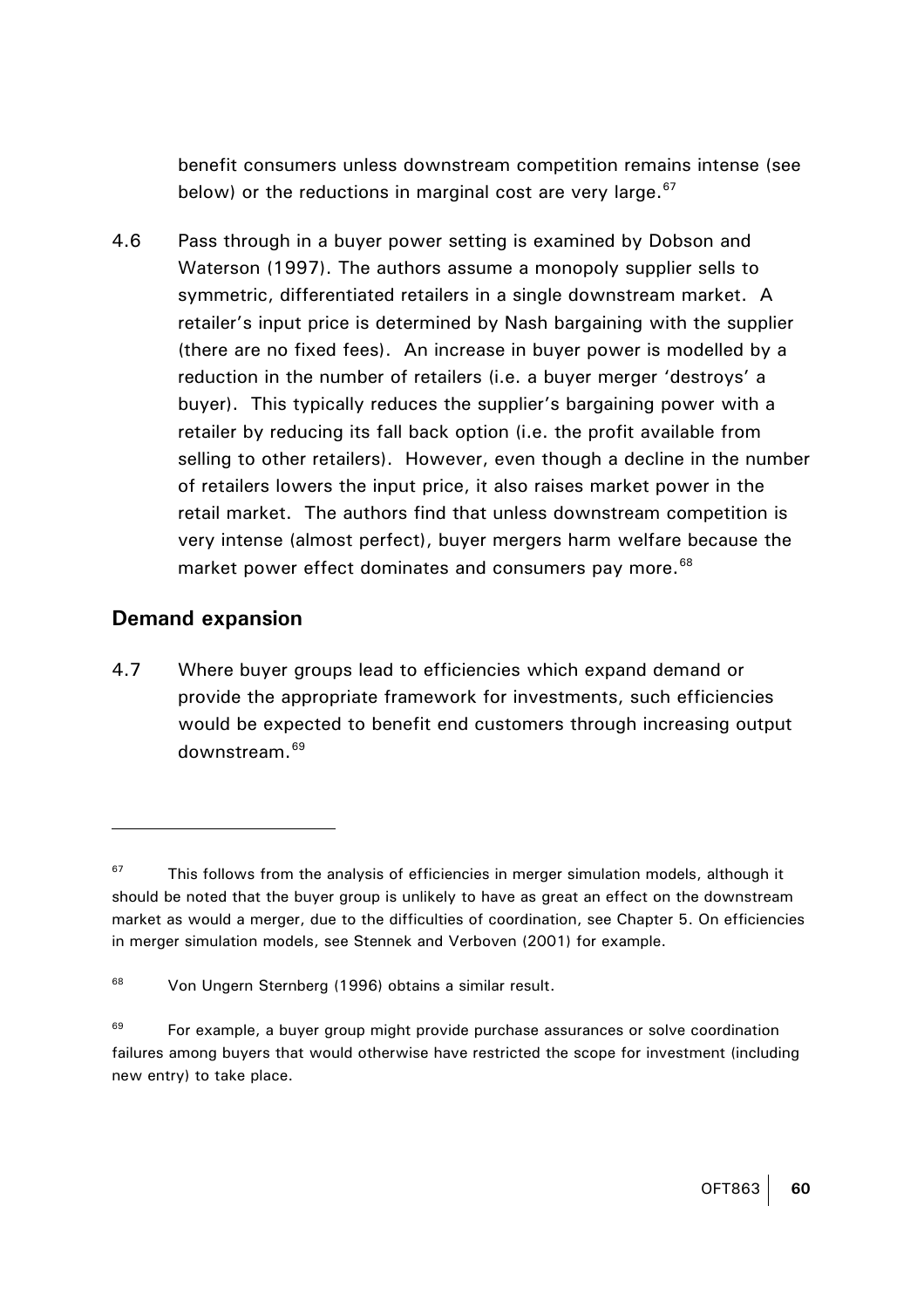# <span id="page-63-0"></span>**Fixed cost savings**

- 4.8 Where bargains are 'efficient' (e.g. involving both a fixed fee and a price per unit), it may be that buyers were already supplied at marginal cost (to maximise the available bargaining pie), and that improved bargaining strength leads to an increased share of the available bargaining pie (but without lowering input prices for each member). This can be thought of as a fixed cost saving. $70$
- 4.9 Where there is a fixed cost saving only, there is no change in the (short run) marginal cost of production in the downstream market and so the improvement in terms of supply may not pass through to the downstream market immediately.
- 4.10 However, fixed cost savings may be passed on in the following situations:
	- over the longer term (where a reduction in fixed costs translates into a reduction in long run marginal cost), e.g. lower fixed costs may allow more firms to operate profitably in the downstream market;
	- where intense competitive pressure downstream ensures that fixed cost savings are passed on through non price factors (e.g. investment in the customer base); $<sup>71</sup>$  $<sup>71</sup>$  $<sup>71</sup>$  or</sup>
	- where buyer group members negotiate with their end customers in the downstream market (providing scope for end customers to obtain a share of the buyer's fixed cost savings).<sup>[72](#page-63-0)</sup>

 $70$  In contrast, where the negotiation refers only to the input price and there are no fixed fees, improved bargaining strength leads to a lower input price (e.g. as in the models used by Dobson and Waterson (1997) and von Ungern Sternberg (1996)).

 $71$  Put differently, intense competition means that firms would be forced to re-invest fixed cost savings in trying to attract more customers.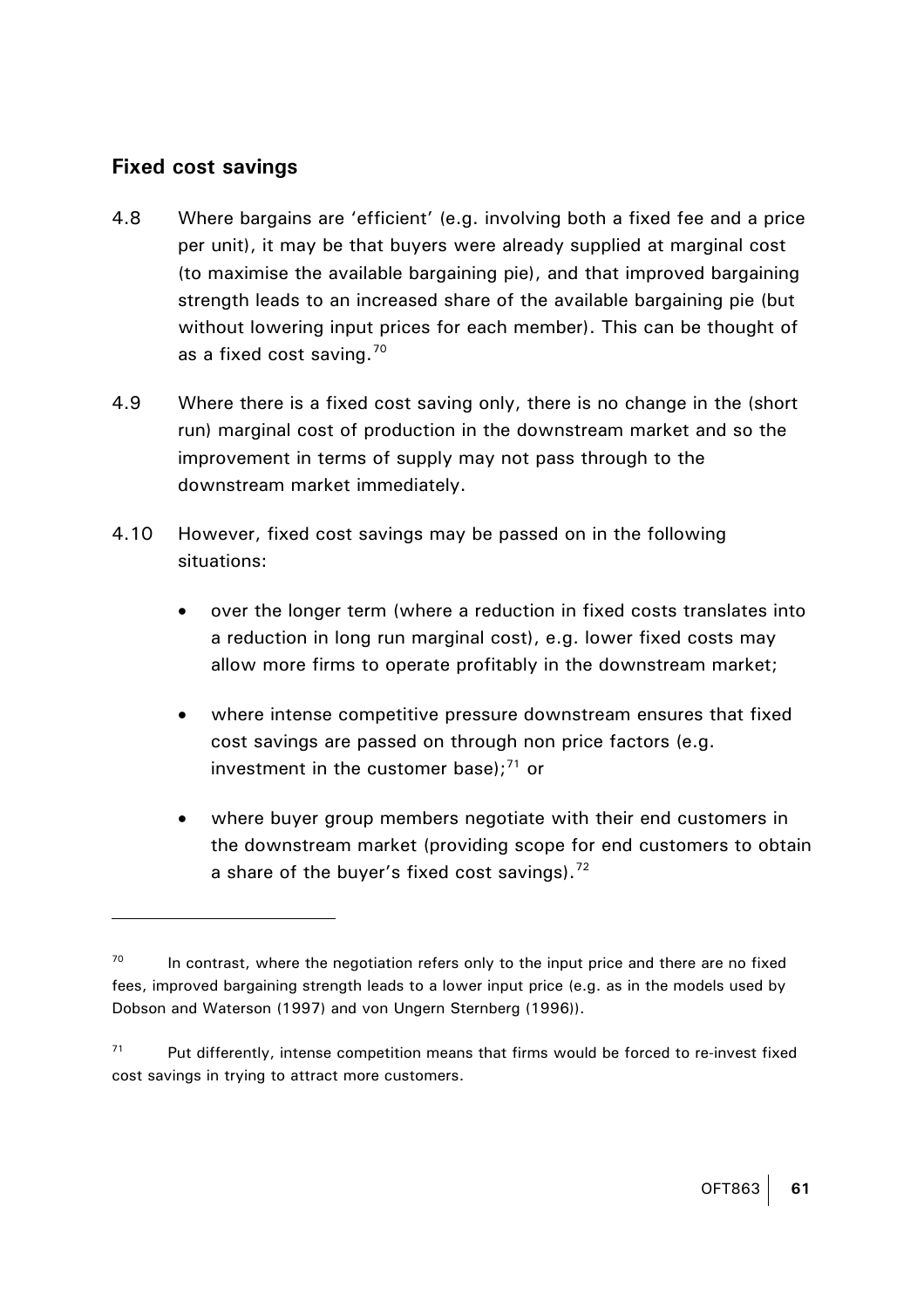# **5 THE IMPACT OF BUYER GROUPS ON COMPETITION AMONG GROUP MEMBERS IN THE DOWNSTREAM MARKET**

#### **Introduction**

 $\overline{a}$ 

- 5.1 In this chapter we consider possible implications for competition among members of the group in the downstream market that might arise directly from the organisation and operation of the buying group.
- 5.2 First we consider what features of the buying group might facilitate explicit or tacit collusion among its members when they sell into a downstream market. Second, we consider other possible 'reductions in rivalry' that might occur in the downstream market.
- 5.3 We assume prior knowledge of the basic economic theory on 'what determines collusion'. A brief review is provided at Annex A.

## **How might a buyer group facilitate explicit or tacit collusion?**

- 5.4 In coming to an assessment that a buyer group facilitates collusion among members of the group when they sell into a downstream market, it is necessary to show that:
	- explicit collusion already exists (in which case the buyer group is simply a façade to hide a downstream cartel);

 $72$  For example, an end customer might use a procurement auction for the right to obtain a long term exclusive supply contract. Suppose that the industry structure consists of manufacturer, wholesaler, and end customer. Suppose also that the manufacturer supplies wholesalers at marginal cost but requires them to pay an additional fixed fee which is negotiated individually with each wholesaler. A buyer group among wholesalers might succeed in securing a reduction in that fixed fee for each member. Even though it is not a reduction in (short run) marginal cost, it could benefit end customers where, say, end customers had procurement auctions for an exclusive supply contract. In this case, the members of the buying group would be better placed to offer lower bids, because they would not need to recover as much from the contract to pay the manufacturer's fixed fee.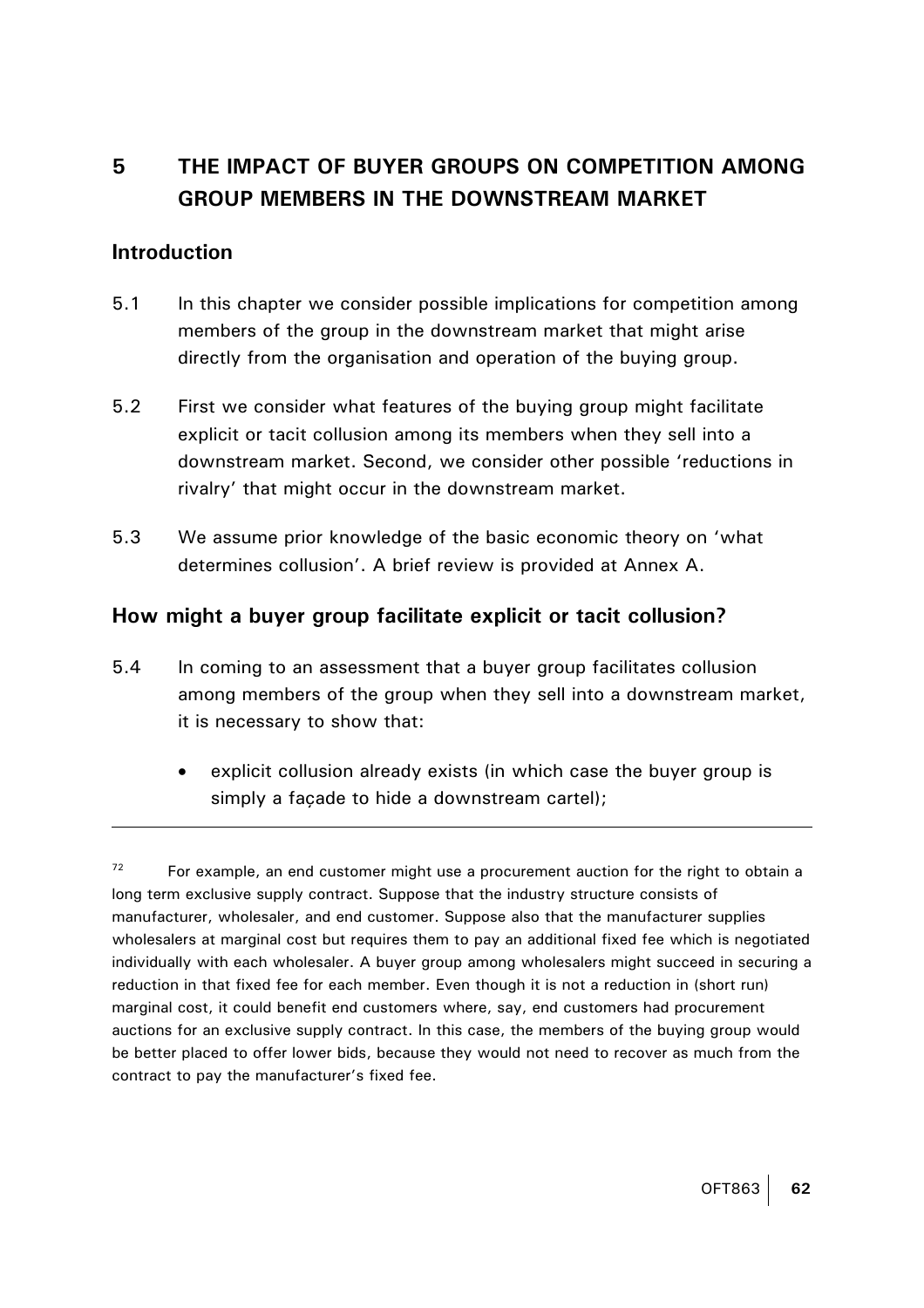- <span id="page-65-0"></span>• tacit collusion already exists in the downstream market and would be strengthened by the operations of the buyer group in the upstream market; or
- the buyer group flips the downstream market away from competitive behaviour towards collusive interactions.
- 5.5 Since explicit collusion is unlawful, we focus here on the scope for tacit collusion being strengthened by the buyer group.<sup>[73](#page-65-0)</sup> We note the parallels with the analysis of coordinated effects in mergers.
- 5.6 In making this assessment, it is not sufficient to tick boxes on a checklist: for example, it is not sufficient to state that the buyer group increases symmetry and thus collusion is more likely. There is no substitute for a proper analysis of the 'first principles'. Evidence must be presented which demonstrates the (likely) alignment mechanism and how the agreed strategy is (likely to be) both internally and externally stable.<sup>[74](#page-65-0)</sup>

# **Strong external constraints**

 $\overline{a}$ 

5.7 Collusion is not feasible where external constraints on the colluding group are effective. Thus, the buyer group would not raise concerns over collusion in the downstream market where:

 $73$  The theory underpinning both explicit and tacit collusion is similar. See Annex A.

 $74$  Sometimes a checklist approach to assessing collusion is advocated. Under this approach, the analyst considers a list of factors (such as those presented in the endnote to this chapter on what is required for collusion) and then 'ticks' how many apply. In our view, this approach potentially has some merit in ruling out cases where collusion is unlikely to occur (or unlikely to be effective, if it did occur). However, the checklist is not appropriate for determining that collusion *is likely*. There is a direct read across to the analysis of coordinated effects in mergers (where the standard of evidence required to demonstrate likely coordinated effects was raised substantially by the CFI in *Airtours*, 2002).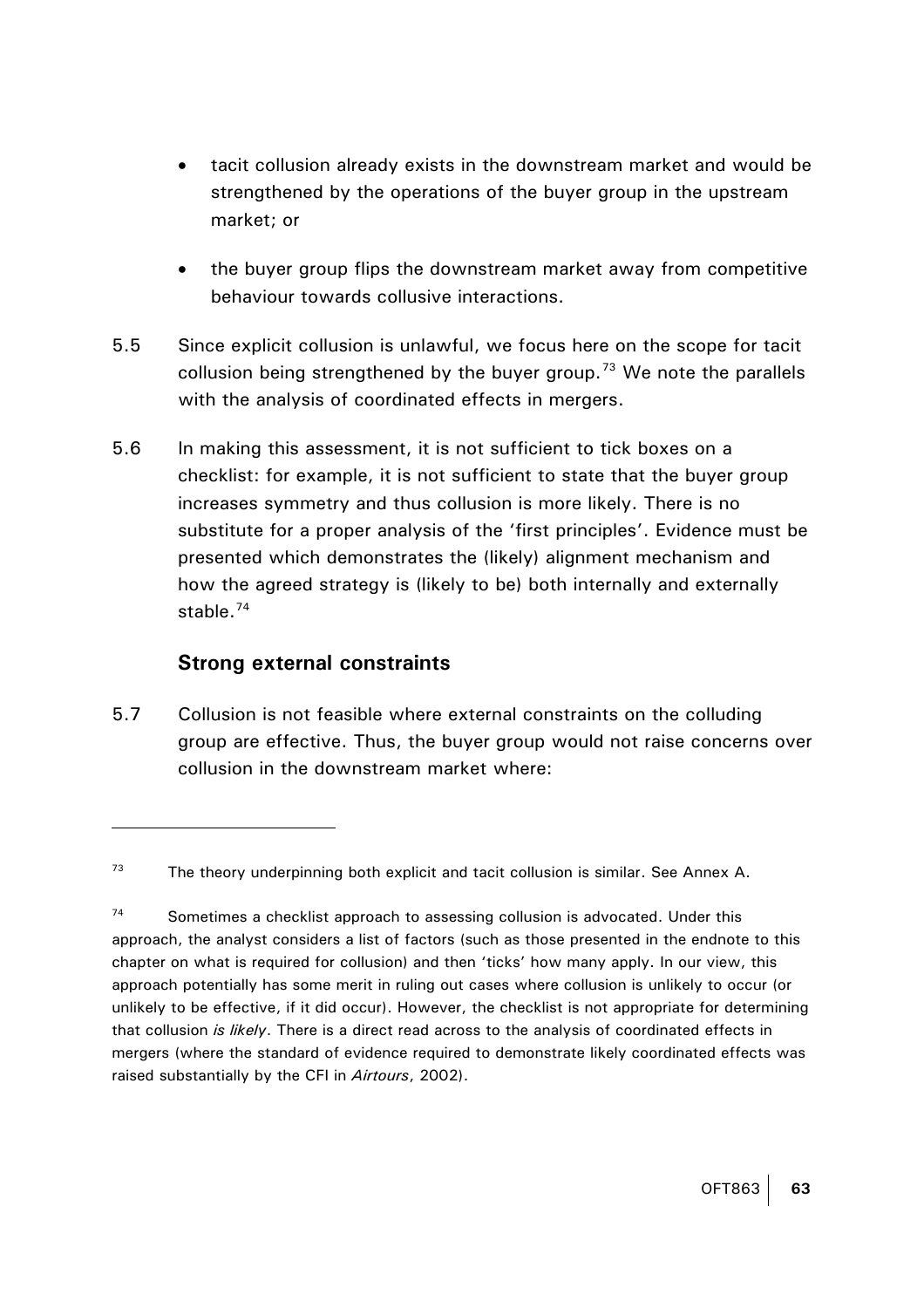- <span id="page-66-0"></span>• **members of buyer group sell into different downstream markets.** For example, some buying clubs procure goods and services that are used by many different sectors and therefore their members span a wide range of commercial activities.<sup>75</sup> Another example relates to pan European buying groups that involve one retailer from each EEA country. If the downstream (i.e. retail) market was no wider than national, there would be no overlap between members of the group in the downstream market. A similar issue arises where large buyers also procure for 'satellite' members.<sup>[76](#page-66-0)</sup> However, the authorities should be aware of the possibility that downstream collusion could lead to geographic market sharing such that the only reason that members of the buyer group sell into different downstream markets is as a result of a collusive agreement.
- **the combined market share of group members in the downstream market is too low to cause concern.** In the overview, we suggested that if the combined market share of group members in the downstream market(s) is 25% or less, there should be a presumption that no direct effects on downstream competition are likely.
- **other players in downstream market provide effective competition to the group.** This is an extension of the previous bullet. Even if the

 $75$  Possible examples of such buying groups are provided by Corporate United [\(www.corporateunited.com](http://www.corporateunited.com/)) and The Buying Group ([www.thebuyinggroup.com](http://www.thebuyinggroup.com/)), whose members can get deals on a range of goods and services such as office supplies, courier services and credit card processing.

 $76$  In the retail sector, clubs involving a large buyer and 'satellite' members are sometimes found. A report on buyer power in food retail sector published by the European Commission (1999) provides a number of examples of such buyer groups. For example Casino (one of the largest food retailers in France) is known to allow wholesalers for small stores to benefit from its purchase program. In this case, the buying group might be better viewed as a large buyer acting as a wholesaler that sells on to smaller satellite members. Presumably the motivation for selling on to satellite members is to expand sales in areas in which the large buyer's retail operations have a weak presence.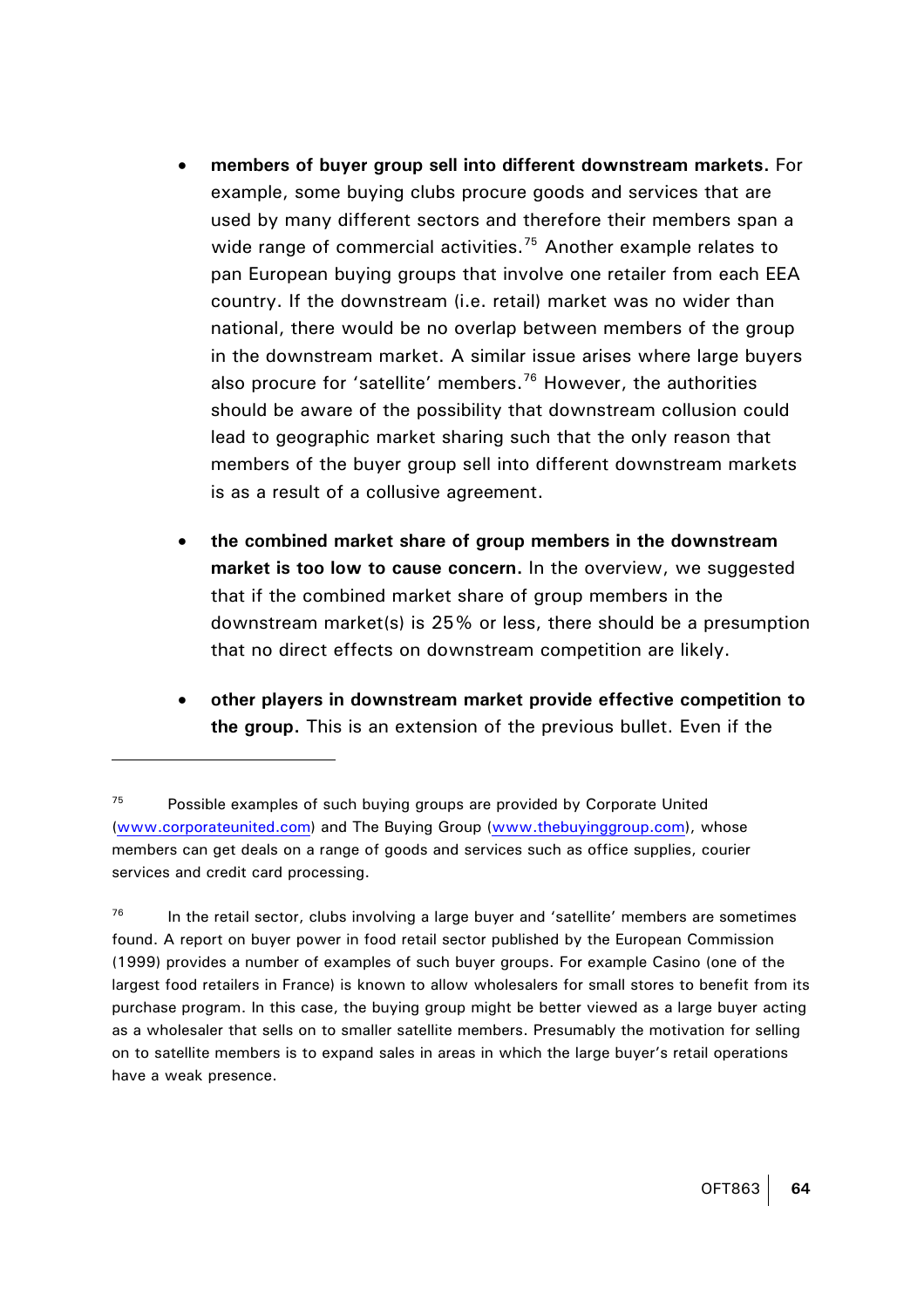<span id="page-67-0"></span>members of the buying group merged and the share exceed a screening threshold, there may be sufficient existing competition remaining in the relevant market(s) such that no competition concerns relating to collusion in the downstream market would arise (e.g. due to the absence of barriers to expansion for the 'fringe').

- **there are low entry barriers to the downstream market.** Even if the buying group acted as one in the downstream market, its attempts to increase price by colluding might be defeated by new entry. $<sup>77</sup>$  $<sup>77</sup>$  $<sup>77</sup>$ </sup>
- **buyer power of end-customers is effective.** Strategic responses by buyers could undermine the potential for collusion.

## **Impact on alignment and internal stability**

- 5.8 Where the analysis of external constraints does not allow an early dismissal of concerns over collusion, a further assessment of alignment and internal stability may be required.<sup>[78](#page-67-0)</sup>
- 5.9 Relevant questions to consider regarding whether the buying group has an impact on the scope for a stable collusive scheme are set out below:
	- **Nature of the agreement.** Is there an agreement on purchasing quantities, does this translate directly into an agreement to withhold output in the downstream market?<sup>[79](#page-67-0)</sup> What is the motivation for the

 $77$  Provided that the buyer group did not raise entry barriers, for example, through strategic behaviour in the procurement market to deny inputs to potential entrants. These issues are discussed in Chapter 6.

 $78$  As noted above, we emphasise that determining the scope for (tacit) collusion is not simply a matter of ticking one or more of the following factors. The checklist is better at ruling out collusion than ruling it in.

 $79$  The European Commission imposed fines on five companies active in the Spanish raw tobacco processing market for agreeing on prices and quotas relating to purchases of raw tobacco (Case COMP/C.38.238/B.2 Raw Tobacco Spain, 20 October 2004). The processors of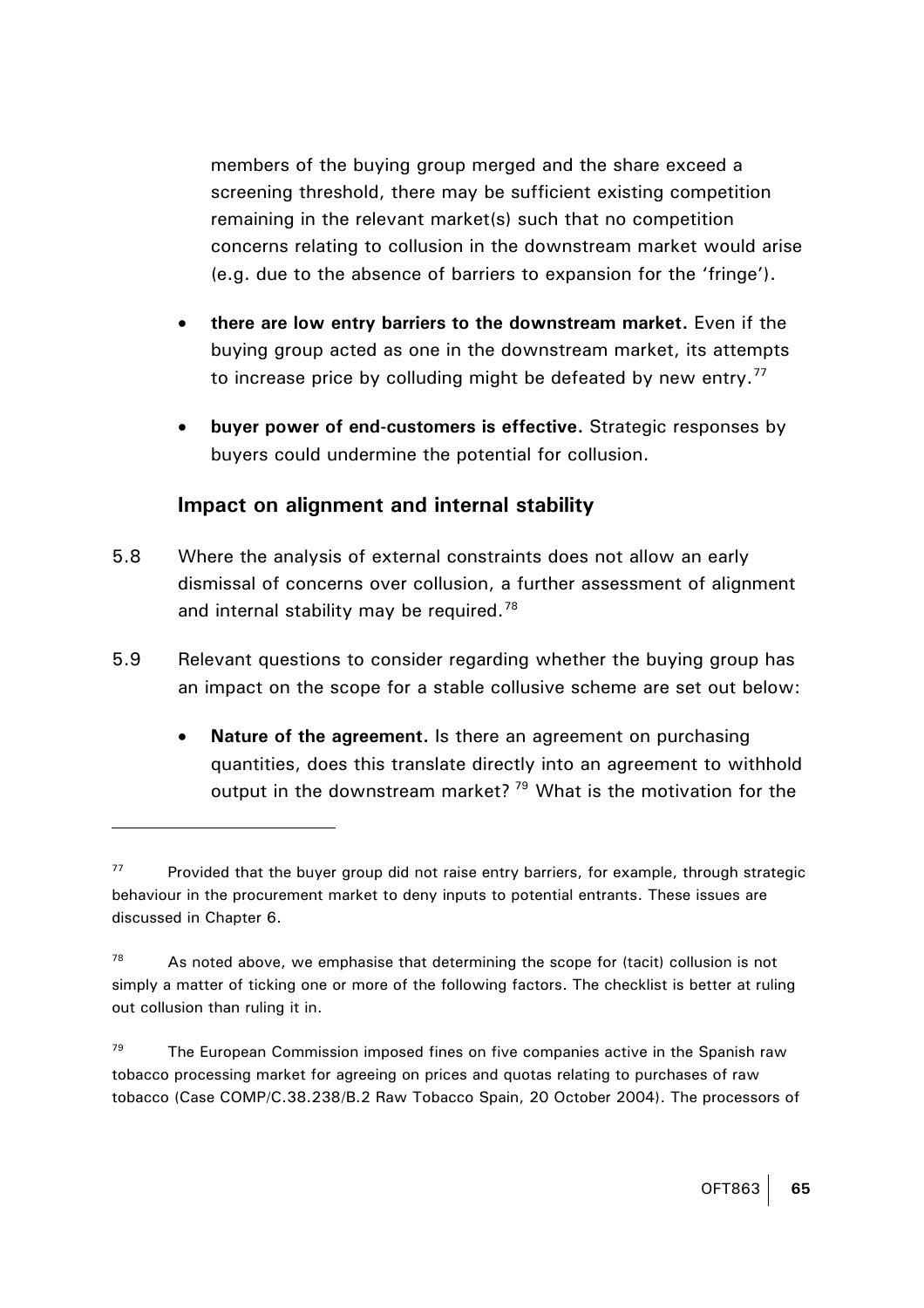buying group? An understanding of how, why and when the group was formed could be informative (e.g. as regards whether the group was created as a façade to hide downstream collusion).

- **Increased contact.** Does the buying group increase the contact between the firms? Is the procurement team largely separate from the team that decides upon downstream strategies or does the buying group lead to key decision makers meeting more often than before?
- **Information exchange.** What information is exchanged within the buying group? Does each member know about the input price obtained by the other? Does each member learn about the total quantities purchased by other members and does such information indicate likely output in the downstream market? Is there are firewall between the organisers of the buying group and the group members (i.e. which prevents sensitive information being exchanged)? Could

raw tobacco agreed on their shares of raw tobacco purchases and a maximum delivery price (i.e. the transaction price between producer and processor). In case 95/551/EC Stichting Certificatie Kraanverhuurbedrijf (SKN) and the Federatie van Nederlandse Kraanverhuurbedrijven (FNK) the Commission assessed agreements among Dutch crane-hire companies. Both organisations were organisationally linked and had virtually the same members. Furthermore, it was initially impossible and always more difficult for foreign firms to join. The agreement engaged in quality certification (SKN) and proscribed preferential hiring from and hiring out to members as well as adherence to recommended rates (FNK). Thus, it considerably exceeded the scope of a buyer group which would deal with hiring cranes only. In its decision the Commission ruled that the recommendation of rates amounted to downstream collusion by price fixing. Furthermore, the closed membership and the restriction not to hire cranes from non-members were found to be a restriction of competition which was not justified by increased incentives to invest or quality standards which exceeded legal requirements. In so far as these concerns regard the hiring of cranes they imply that the SKN-FNK as a buyer group harmed competition. Official Journal (1995), L 312/79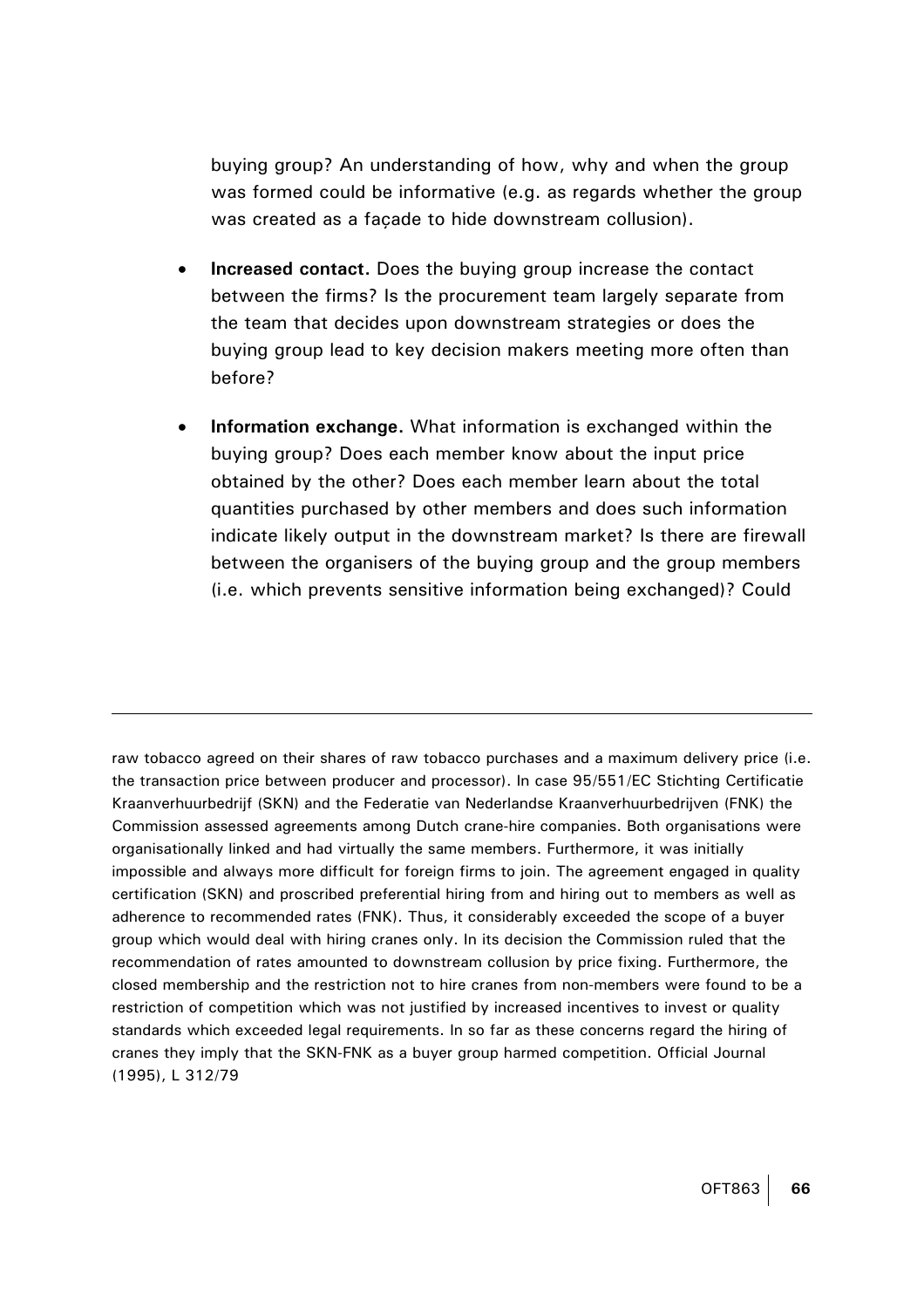<span id="page-69-0"></span>the information facilitate the detection and punishment of deviants to a collusive agreement?<sup>[80](#page-69-0)</sup>

- **Symmetry.** Do members of the buying group obtain symmetric terms? How important is the input in question as regards symmetry? If the cost of the input is not a major share of downstream marginal cost, symmetry is unlikely to be increased substantially, making collusion less likely. Groups with asymmetric terms are less likely to facilitate collusion.<sup>[81](#page-69-0)</sup>
- **Standardisation.** Does the buying group mean that members obtain standardised inputs with the effect that their downstream outputs are less differentiated? If so, does this reduce the number of dimensions of downstream competition on which a collusive group must agree? Furthermore, reduced differentiation is more likely to facilitate collusion since it makes the potential punishment by unrestricted competition more severe.
- **Number of members.** How many members of the group compete in the same relevant market? If there are several members, collusion is harder to sustain.

<sup>&</sup>lt;sup>80</sup> Foros and Kind (2006) show that buyer groups may use slotting allowances to dampen downstream competition. In theory, a powerful buyer may accept a higher wholesale price in return for a slotting allowance because the higher wholesale price is a commitment to set higher retail prices (see Shaffer, 1991). However, this requires that wholesale prices are observable. Foros and Kind (2006) argue that *within* a buyer group wholesale prices are more likely to be observable than *across* buyer groups. A buyer group might therefore agree to slotting allowances in return for higher wholesale prices in order to dampen downstream competition among its members. (On slotting allowances, see also Chapter 6.)

 $81$  In theory, asymmetries could sustain collusion where they substitute for side payments which compensate for differences in each member's interest as regards the optimal collusive strategy. Generally speaking, however, tacit collusion is more likely to arise where members of the colluding group have symmetric costs (and a similar outlook on industry conditions and profitability).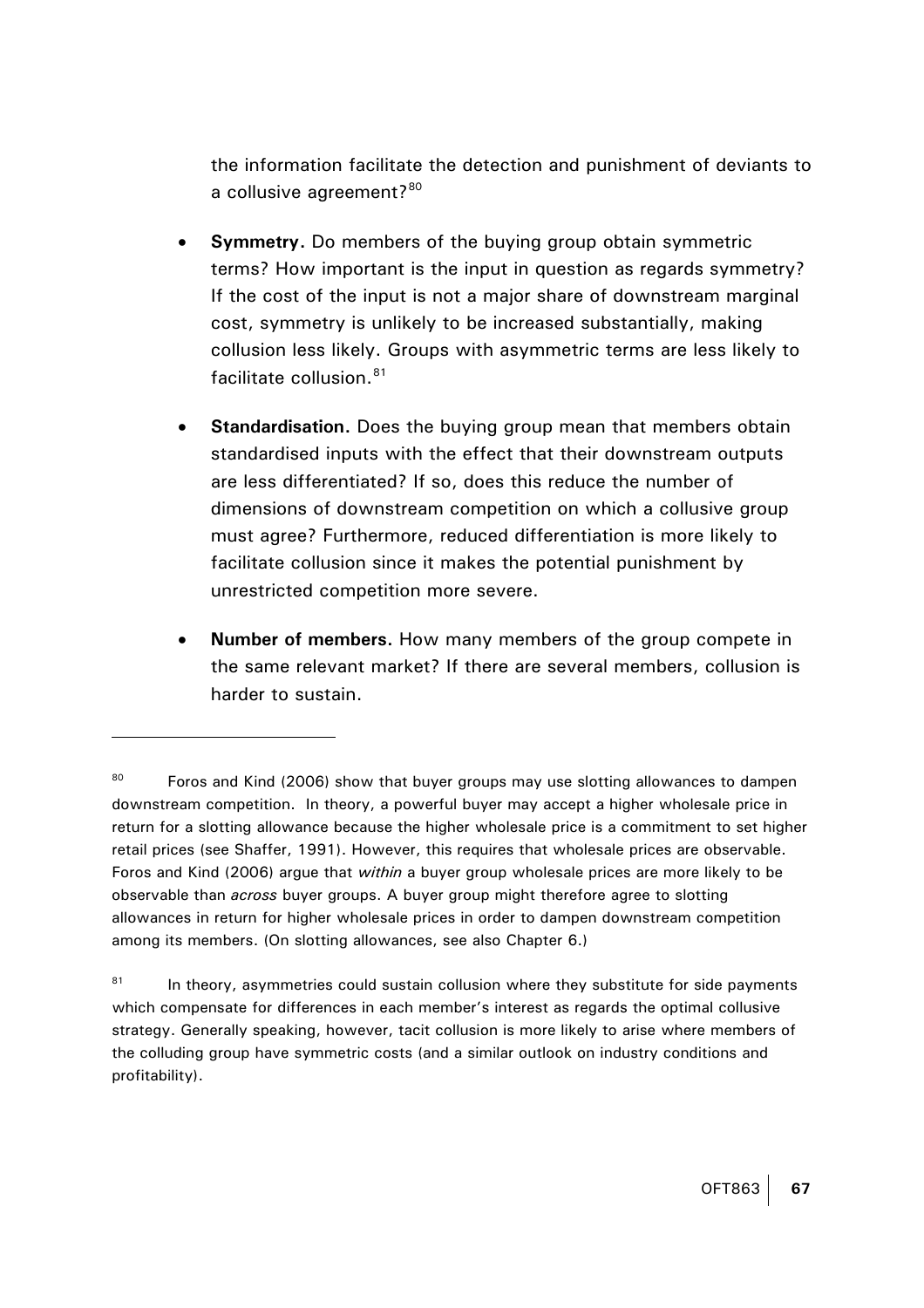- <span id="page-70-0"></span>**Open membership.** With open membership of the group, collusion may be harder to sustain. First, there is no credible threat to punish a deviant by throwing them out of the buying group. Second, open membership may mean that the number of members is large (see previous bullet). Third, open membership may mean that the group cannot exclude 'mavericks' (e.g. heavy discounters in the downstream market). <sup>[82](#page-70-0)</sup>
- **Other facilitating practices.** Are there any activities that the buyer group adopts that do not appear necessary to secure better terms of supply but which might increase the risk of collusion?
- **Nature of the buyer group.** Catalog hubs are less likely to give rise to concerns about downstream collusion. Their aim is to provide information to buyers on available suppliers (thus there is little scope to share sensitive information). Further, agreements are bilateral (between each group member and a supplier) and so terms are not necessarily symmetric.

Buyer groups with several 'atomistic' members (e.g. some types of agricultural cooperative) would usually have too many members to mean that downstream collusion is feasible.

Buying clubs created by a third party 'founder' may be less likely to facilitate collusion, as a third party should be better placed to ensure that sensitive information is not exchanged. $83$ 

 $82$  In some cases, how 'open' the group is will be a matter for debate. For example, a buyer group could claim to be 'open' when in fact there is no realistic prospect of another member joining.

 $83$  However, in theory, the third party might have an incentive to take strategic decisions to restrict access to the group in a way that maximises its revenues from membership fees.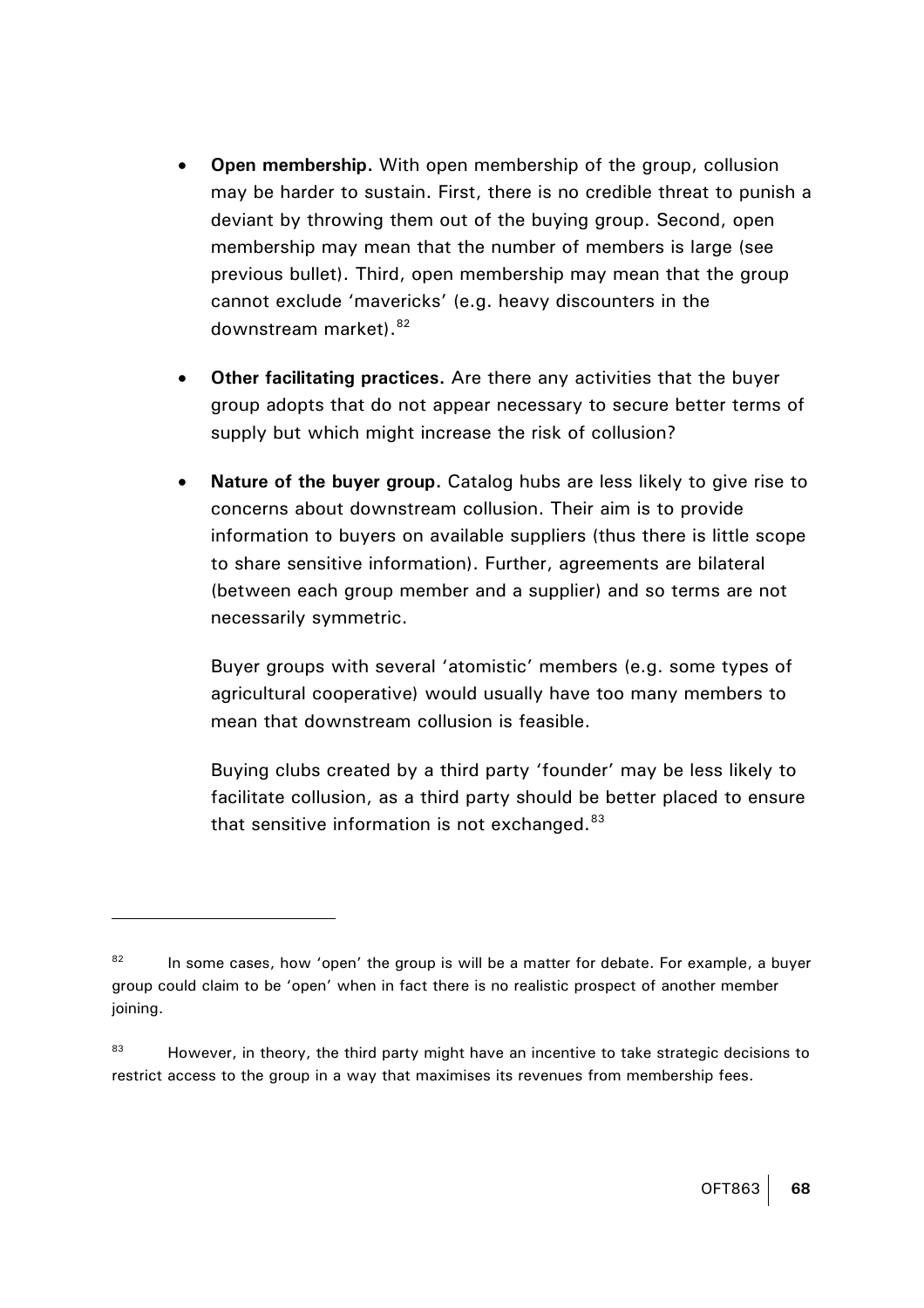# **Example: Electrical goods buying group**

- 5.10 In its report on domestic electrical goods (1997), the Competition Commission described the activities of Combined Independent Holdings (CIH). This was an organisation of 800 electrical goods retailers in the UK. Each retailer was a member of one of 21 local buying groups and the 21 local groups owned CIH. In turn, CIH was a member of a Europewide buying group, Euronics, which was able to negotiate discounts for its members.
- 5.11 CIH facilitated and guaranteed (subject to certain limits) payments to suppliers for orders made by individual retailers. The suppliers delivered directly to the retailer while CIH would settle the bill with the supplier (and then bill individual retailers). CIH also purchased goods in bulk which were then sold on to its members.
- 5.12 The Competition Commission noted that local groups operated under an approved membership policy. Notes from meetings of the local groups indicated: (a) a reluctance to admit a prospective new member whose business was in close proximity to an existing member; (b) a requirement that new members should be admitted only if acceptable to existing members; and (c) examples of retailers being rejected on account of their pricing policies (this appears to refer to their heavy discounting).
- 5.13 If these minutes reflect actual practice, it is arguable that the groups sought to dampen local price competition by excluding 'nearby' discounters from the preferential terms (i.e. preventing entry by a 'maverick' that could undermine collusion). However, attempts to sustain collusion may not have been effective due to competition with other electric goods retailers (such as multiples that were able to negotiate competitive terms with their suppliers without being a member of the buying group).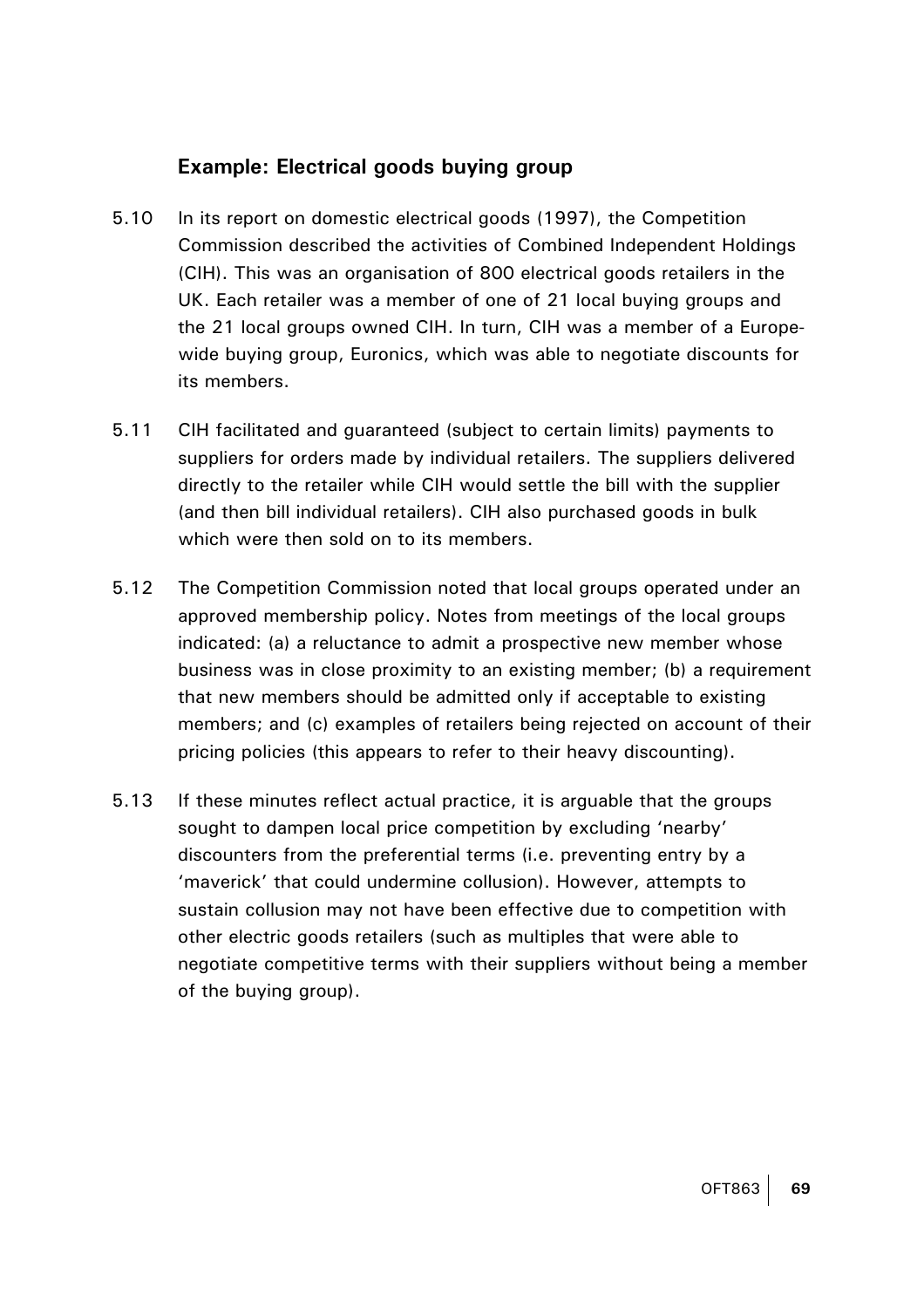## <span id="page-72-0"></span>**Other ways of reducing rivalry**

 $\overline{a}$ 

5.14 In this section we explore how buying groups may impact on reducing rivalry (without explicit collusion) among members of the buying group.

## **Example 1: Joining the group versus organic growth**

- 5.15 It might be argued that joining a buyer group that aggregates its members' volumes to obtain discounts from a pre-determined list price is the 'easy option'. The argument might be that, instead of joining the group, the buyer should have attempted to sell more in the downstream market by lowering its price. Such 'organic' growth would have allowed the buyer to qualify for larger discounts. 84
- 5.16 Yet, even if there is the possibility for 'organic' growth, a profit maximising firm would still participate in a buyer group which obtains a volume discount if that were more profitable than organic growth. In fact, if the firm passes on the discount by charging a lower price it is likely to contribute to the 'organic' demand growth which may not otherwise have occurred.
- 5.17 Furthermore, it might be argued that small buyers would not rationally expect organic growth would allow them to qualify for substantial volume discounts. For example, suppose that smaller buyers compete with large buyers (and in the downstream market they are, respectively, small sellers and large sellers). It may be that the smaller firms lack the financial resources to invest in growing market share to the necessary degree to obtain the same discounts as the larger firms. In this case,

 $84$  This is analogous to a horizontal merger where the merging parties claim that purchasing efficiencies will arise as a result of a merger but the authorities consider that the efficiencies are not merger specific.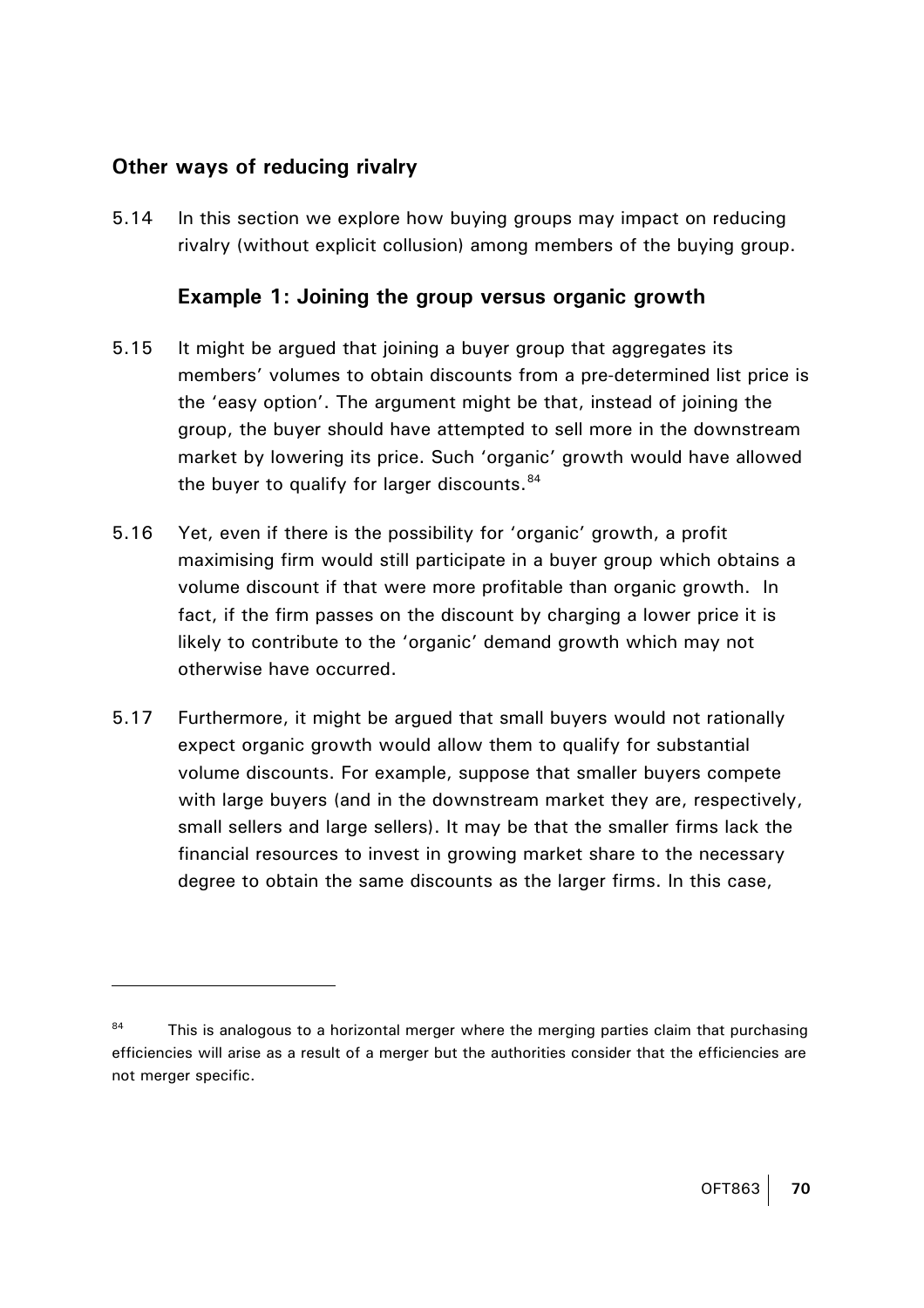<span id="page-73-0"></span>allowing smaller firms to use a buying group so as to benefit from the same discounts as the larger firms may enhance competition.<sup>[85](#page-73-0)</sup>

# **Example 2: Impact on downstream incentives to reduce costs further**

- 5.18 Similarly, one might be concerned that the cost reduction gained by members of a buyer group decreases their incentive to reduce costs further by investing, e.g. in R&D or distribution thereby reducing productivity. In particular, the concern might be that the wider the coverage of the buyer group, the greater the risk of 'rigidifying' the market. The fear here might be that the group brings the majority of procurement under the aegis of a single buying group this could damage innovation by reducing the incentives for buyers to seek out better procurement practices so as to steal a march on their rivals.
- 5.19 On the other hand, if the buyer group delivers its members better terms of supply then the preceding argument amounts to suggesting that these short term gains come at the expense of longer term innovation (a proposition that could be hard to prove).
- 5.20 Further, given that firms aim to maximise their profits, members would be expected to take up a profitable opportunity to lower costs or improve distribution efficiency. In particular, the above concern is diminished where members of the buying group face effective downstream competition from firms outside of the buying group. In that case, in order to remain competitive in the downstream market (with firms that potentially employ different procurement strategies to the buying group), members would be keen to pursue the most efficient procurement practices themselves.

 $85$  This discussion implicitly assumes that the supplier's discount schedule is given. If not, it should be noted that the supplier might react to the formation of a buying group by changing its pricing offer.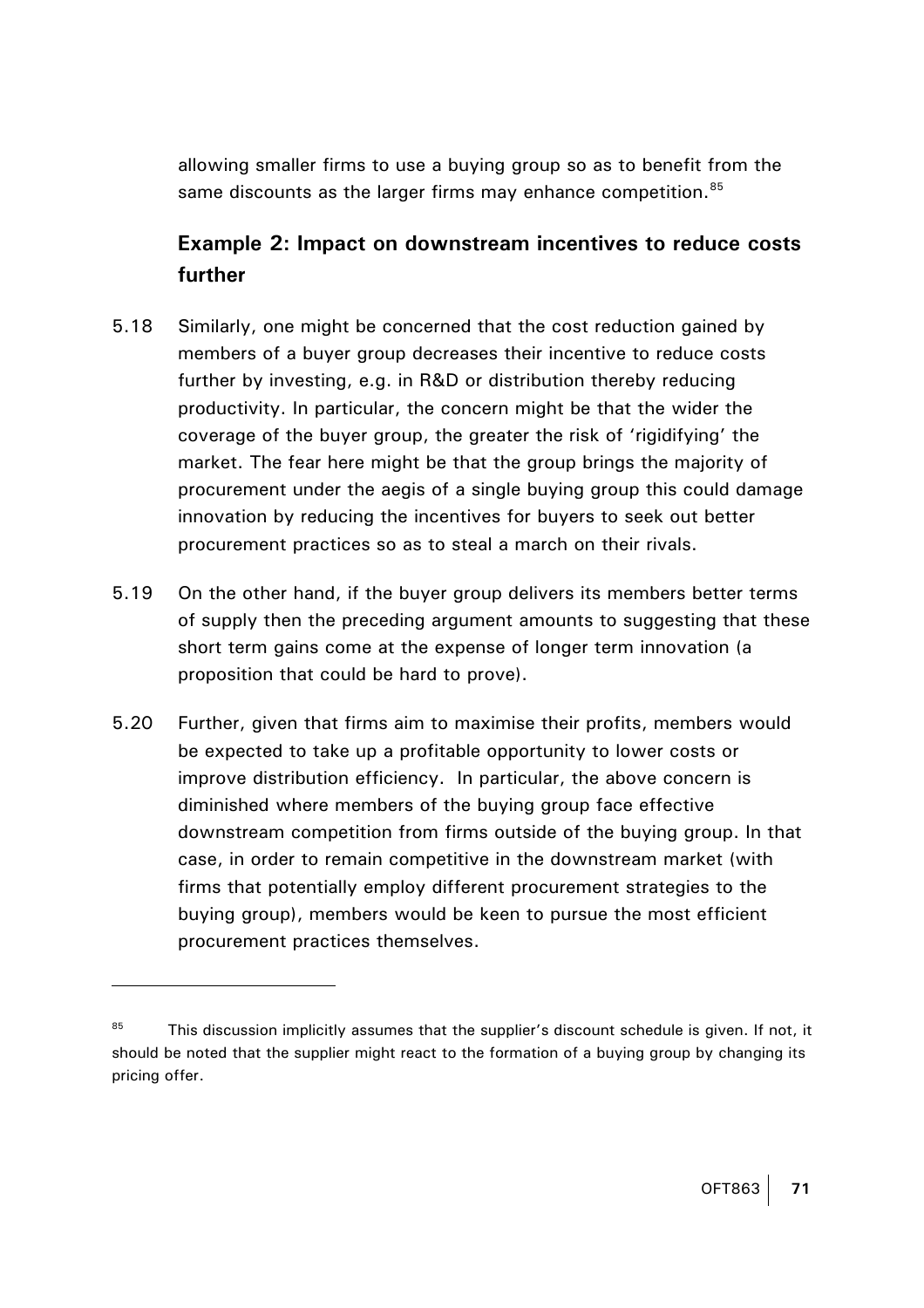- 5.21 A related concern is that the buyer group could diminish incentives to pursue efficiencies if any gains made by an individual member were shared among group members (e.g. where growth by one member improves volume discounts for all members).
- 5.22 However, the buyer group could also improve the ability to invest through generating better terms of supply, which in turn lead to greater funds for investment. The latter would be important where group members faced borrowing constraints.
- 5.23 Further, the buyer group may facilitate the adoption of best practice (e.g. by disseminating information on 'best practice' or through helping smaller buyers pool R&D into procurement). In a similar vain, for large and/or risky investments, contract specific consortia (i.e. buyer groups formed for a specific project) may be important in allowing smaller buyers to share the risks of investments with one or more other buyer(s). So long as such consortia did not cover a large share of prospective buyers in a relevant market, they could well facilitate investment and R&D.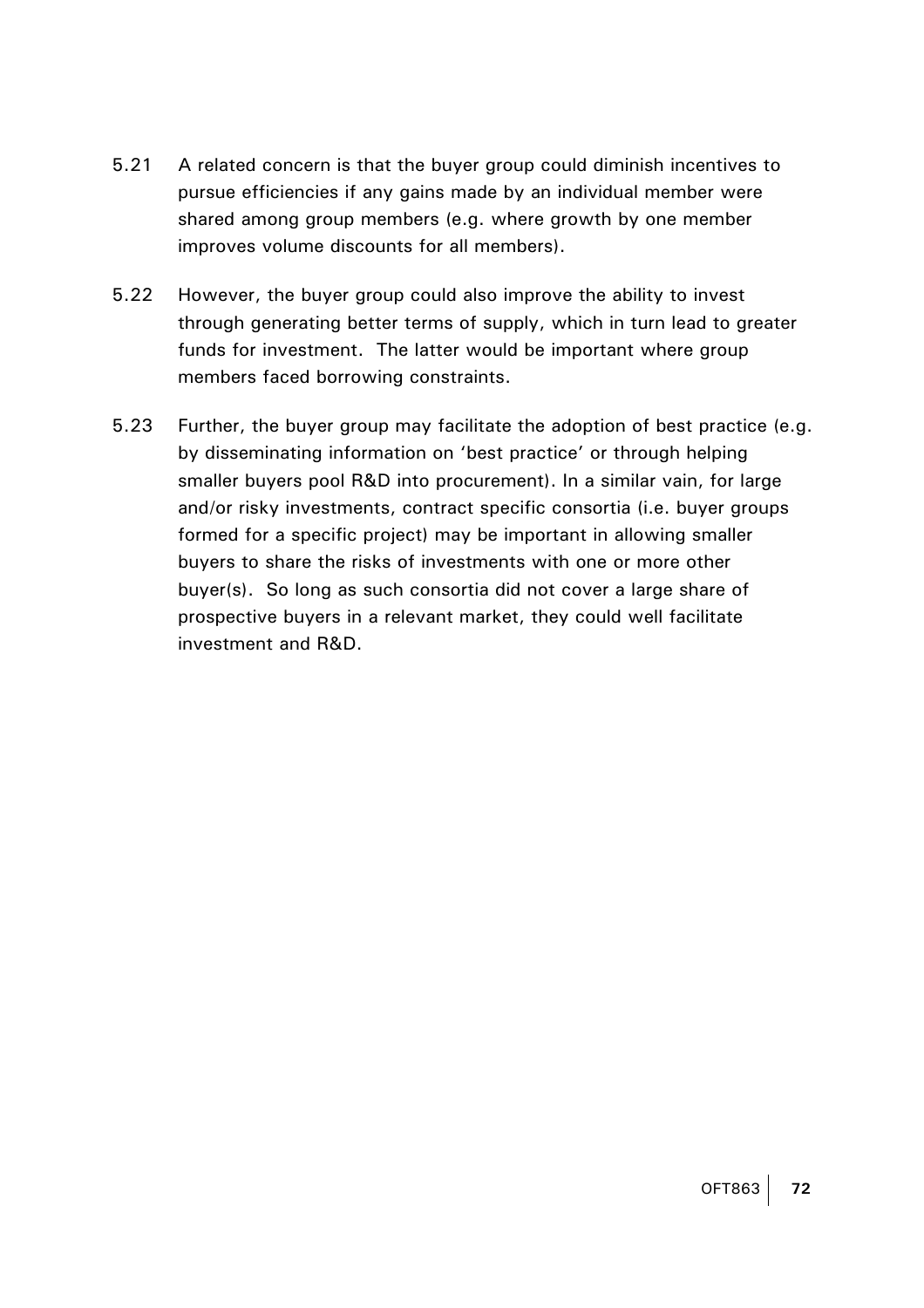# <span id="page-75-0"></span>**6 STRATEGIC BEHAVIOUR BY BUYING GROUPS TO HARM THE TERMS OF SUPPLY FOR OTHER BUYERS**

### **Introduction**

- 6.1 In this chapter we consider possible strategies a buying group may employ to affect competition among their suppliers, such that (a) buyers outside the group pay higher prices and (b) this weakens competition among suppliers at the downstream level. For this discussion, we assume that the buyer group does not have a direct impact on harming competition in the downstream market, i.e. it does not give rise to the collusive behaviour or reduction in rivalry described in the previous chapter.
- 6.2 An important principle to bear in mind when considering these theories is that buyer groups generally do not have an incentive to harm upstream competition because that would harm their own interests.<sup>[86](#page-75-0)</sup> Further, buyer groups may face problems in meeting the potentially divergent demands of their members with the effect that cost raising strategies are harder to achieve for buyer groups than they would be for individual purchasers with substantial buyer power.
- 6.3 However, in some specific circumstances, buyer groups with substantial buyer power may weaken upstream competition (or innovation) where the adverse effect falls disproportionately on rival buyers. Such

<sup>86</sup> We acknowledge that buyers are not always able to protect their own collective self interest. For example, even where buyers are powerful, they may still be subject to a 'coordination failure' whereby their private interest to pursue (say) very low prices undermines the upstream sector with the overall effect that buyers' collective interest is harmed. However, a buying group would tend to mitigate such a coordination failure rather than enhance it (see the discussion of solving coordination problems in Chapter 3). We also note that buyer groups may harm consumers without harming competition, some examples are discussed in Chapter 7.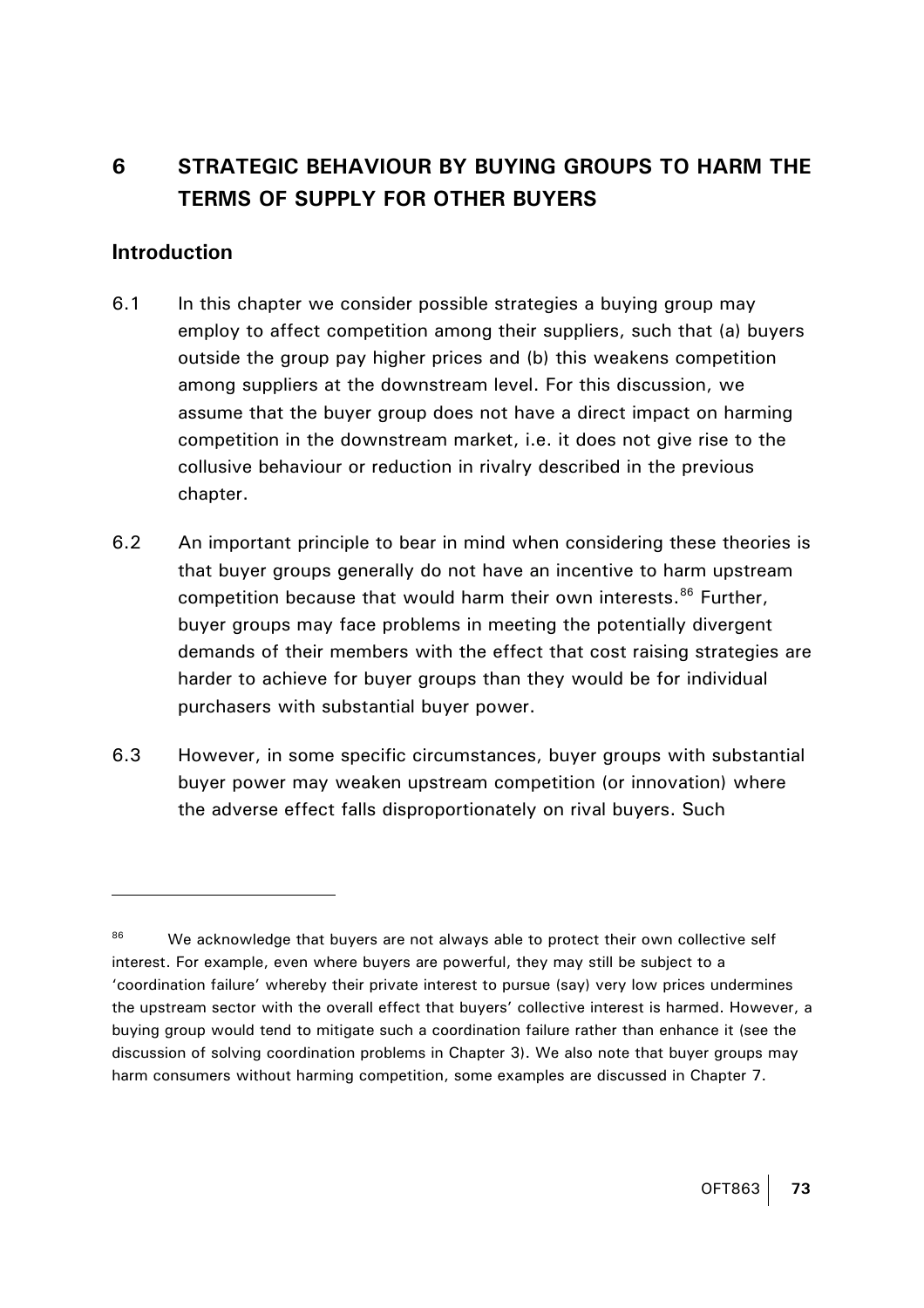strategies have been dubbed 'raising rivals' costs' or 'reducing rivals' henefits' <sup>[87](#page-76-0)</sup>

- <span id="page-76-0"></span>6.4 These strategies are likely to apply primarily in intermediate markets.<sup>[88](#page-76-0)</sup> When buyer groups are formed by end customers (whether firms, consumers or the government), there is less likely to be an incentive to harm other buyers other than with rent shifting strategies (discussed below).
- 6.5 Further, the strategies to be discussed are feasible primarily where a buyer group has substantial buyer power – i.e. while the group can switch easily between alternative suppliers, suppliers are dependent on the group due to its 'gatekeeper' role (see the overview chapter for a more precise definition). The strategies are unlikely to be pursued by buyer groups that simply pool volumes to obtain discounts from a given price list but which do not negotiate with suppliers. Further, as we explain below, buyer groups that are open and offer 'symmetric' terms to all members are less likely to engage in these strategies.

#### 6.6 In this chapter we discuss:

- input foreclosure
- waterbed effects
- refusal to purchase

 $87$  On cost raising strategies, see the seminal paper by Salop and Scheffman (1983).

<sup>&</sup>lt;sup>88</sup> We do not discuss networks of agreements. However, in principle, there could be (say) a number of local buying groups pursuing similar policies, which have an indirect impact on the downstream market. Further, our analysis assumes that the buyer group does not include vertically integrated buyers. A vertically integrated member of a buying group might have an incentive to harm competition in the upstream market to weaken the competition faced by the upstream business of the integrated firm.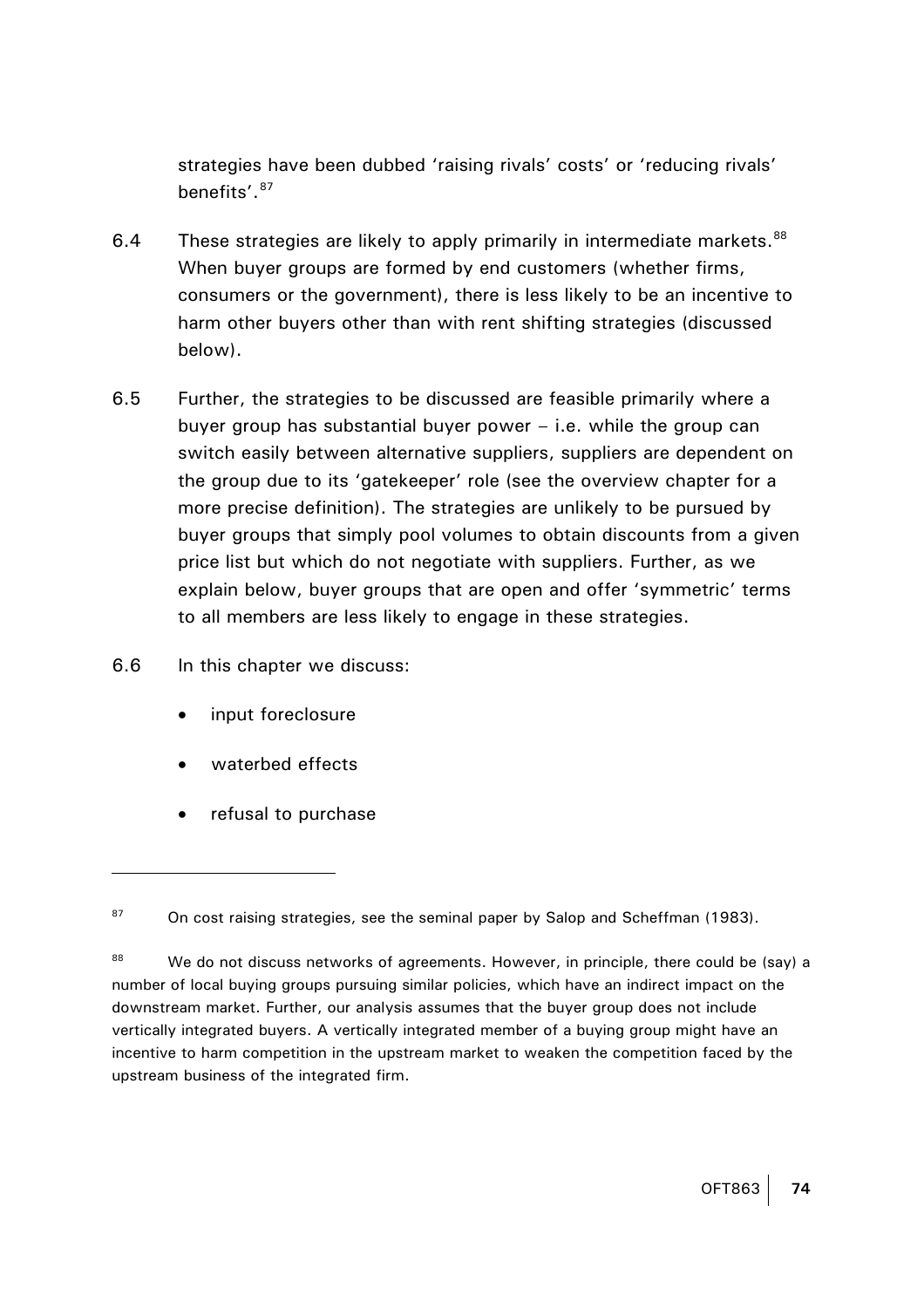- rent sharing
- rent shifting
- <span id="page-77-0"></span>6.7 The end notes to this chapter provide examples of the issues described in the main text.

## **Input foreclosure**

- 6.8 The most likely form of cost raising strategy that a buyer group would employ is input foreclosure (whether absolute or through driving up the price of the input). In the same way that a dominant supplier may foreclose a rival supplier by denying that supplier access to key distribution outlets, a powerful buyer may deny rival buyers access to key inputs.<sup>[89](#page-77-0)</sup>
- 6.9 It is straightforward to see how a buyer group might raise its rivals' costs. Consider two examples. First, a buyer group could pay the owner of an important resource not to supply anyone other than the buyer group. However, whether it would be profitable for the buyer group to employ such a strategy is another matter. The owner of the resource would need to be compensated for giving up the right to supply other buyers. Thus the strategy of denying other buyers access to the input would have to generate incremental profits for the buyer group (e.g. as a result of reduced downstream competition) that exceed the necessary compensation payment.<sup>[90](#page-77-0)</sup>

<sup>&</sup>lt;sup>89</sup> For a detailed discussion of foreclosure of downstream outlets, see the discussion paper on selective price cuts and fidelity rebates written for the OFT by RBB Economics (Office of Fair Trading, 2005).

 $90$  Similar principles apply when the agreement is near exclusive. For example, a buyer group may require the supplier to meet the group's needs before serving other buyers. If the supplier is capacity constrained, other buyers may not be able to source their total needs from the supplier in question (or they may need to pay a substantially higher price to obtain their needs).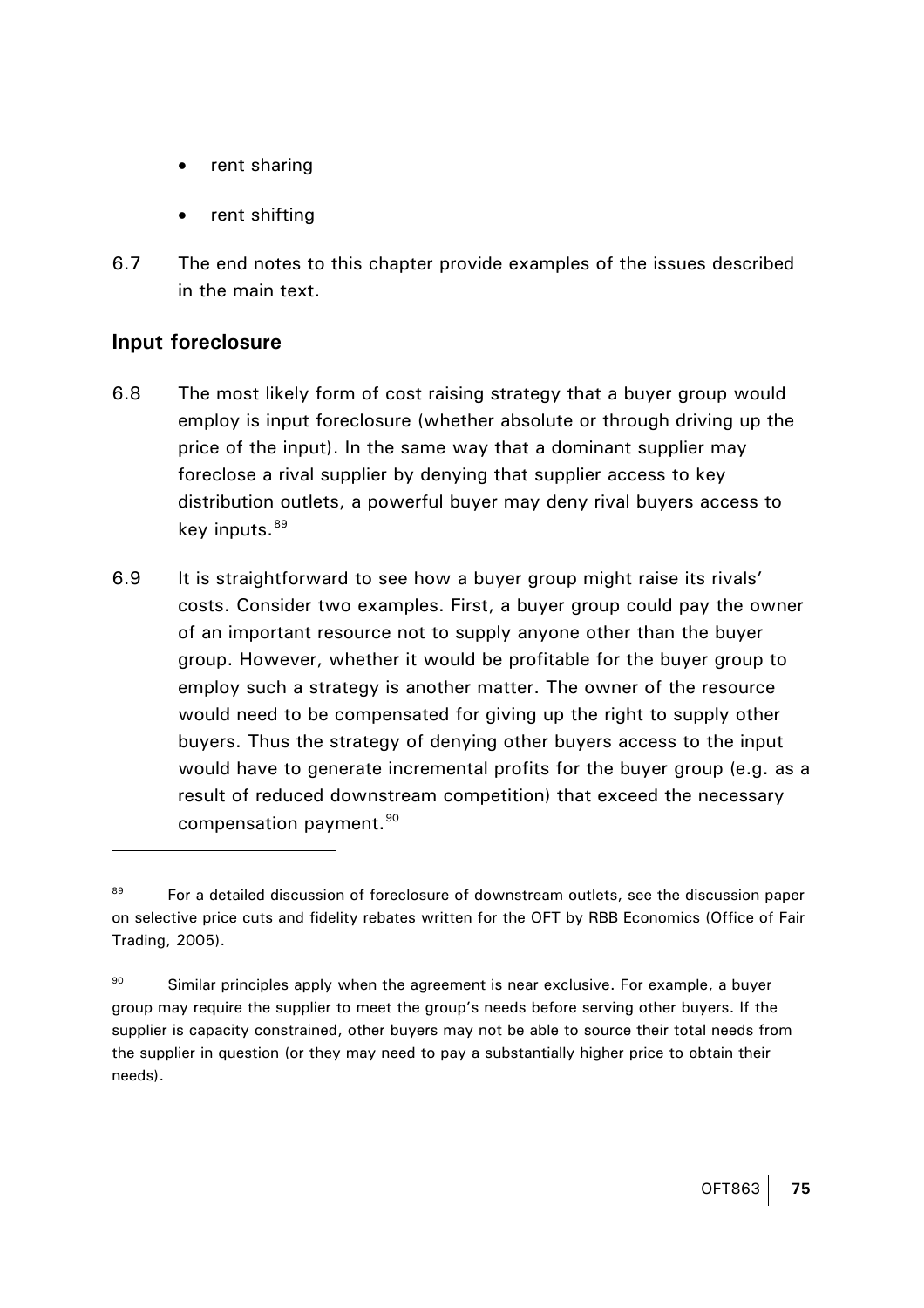<span id="page-78-0"></span>6.10 Second, a buyer group could over-purchase an input. For example, suppose a buyer group covers firms which used widgets and gadgets to make a final good. Suppose rival buyers have a different technology which allows them to make the same final good only from widgets. If the buyer group purchased more widgets than it needed in order to drive up the price of widgets, this may disproportionately harm its rivals due to their greater reliance on widgets. $91$  In this example, the buyer group raises its own costs and so would have to be compensated by substantially reduced downstream competition.<sup>[92](#page-78-0)</sup>

### **Checklist – input foreclosure**

 $\overline{a}$ 

6.11 The preceding key points indicate that the following checklist of questions will often by useful for assessing whether input foreclosure would lead to harmful effects in the downstream market through raising rivals' costs or reducing rivals' benefits.<sup>[93](#page-78-0)</sup>

<sup>91</sup> See Salop (2005) on strategic overbuying. Such a strategy requires that when a powerful buyer group increases its purchases, the effect is to drive up the price for other buyers, for example, because suppliers' marginal cost curves slope upwards (steeply). Salop notes that overbuying to raise rivals' costs may be profitable where the input is used disproportionately more by rival buyers, where the strategic buyer is partially integrated with the input supplier, or where downstream profit functions are such that an increase in marginal cost for both firms is profitable (perhaps because this induces a large downstream price increase due to the inelasticity of downstream demand). Salop also considers the possibility of predatory overbuying – a strategy to harm rival buyers so as to maintain monopsony power in an input market. He distinguishes the latter from a strategy directly aimed at raising rivals' costs, arguing that the raising rivals' cost strategies are more likely to be harmful.

<sup>92</sup> Theoretical models of cost raising strategies are often not robust in that they rely on profit functions in which buyers' profits are not so much determined by absolute cost levels but by *relative* costs. Such profit functions can be highly dependent on the choice of parameters (cf. Mason, 2002).

 $93$  This checklist does not address a type of input foreclosure that may arise in theory (but for which the practical implication is unclear in relation to buyer groups). We mention two important theoretical papers for completeness. Consider a monopoly manufacturer dealing with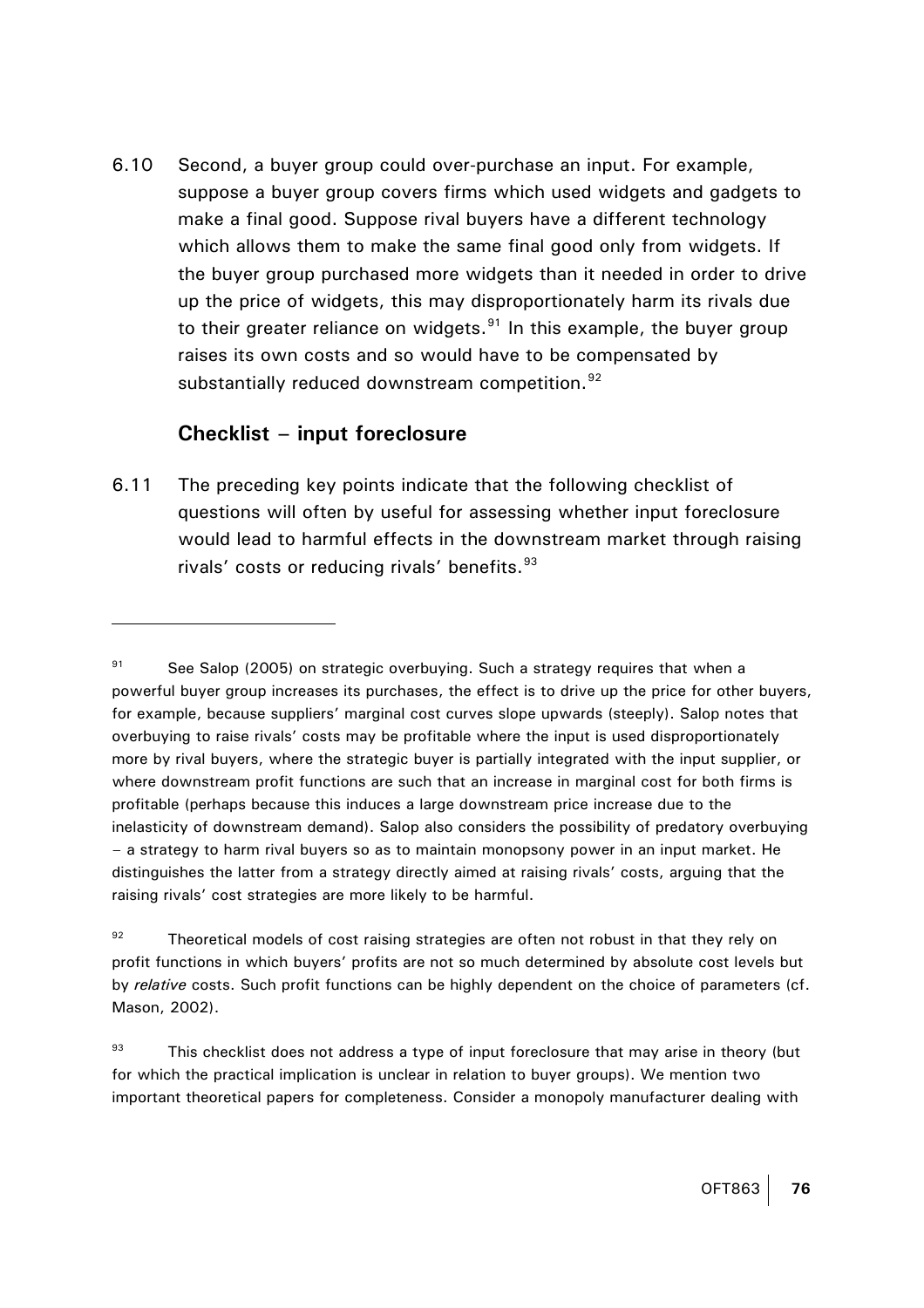- 6.12 **Does the supplier have pre-existing market power?** If not, then denying access to the supplier is unlikely to harm other buyers. If the upstream market has strong existing competition or low barriers to entry and expansion, input foreclosure is less likely.
- 6.13 **Does the buyer group create market power for the supplier?** In some circumstances, access to the buyer group could be crucial for achieving economies of scale (or network effects). If so, the buyer group may be able to create market power for a supplier by choosing to deal with that supplier and refusing to purchase from other suppliers (and hence denying them economies of scale – see the discussion of refusal to deal below). The buyer group may also create 'monopsony' power, where it has a large share of a market in which higher purchases push up the input price paid by all purchasers.
- 6.14 **What is the source of the buyer power?** Does the buyer group have substantial buyer power? What credible threats does the buyer group have to switch to alternative suppliers, sponsor new entry by rival suppliers, or otherwise strategically withhold purchases (e.g. that would

 $\overline{a}$ 

two differentiated retailers. Marx and Shaffer (2004) and Rey *et al* (2005) consider whether 'common agency' would arise (i.e. whether both, or just one, of the retailers will sell the manufacturer's good) where the two competing retailers make contractual offers to the monopoly supplier. Marx and Shaffer (2004) show that one retailer will fail to secure supply where retailers cannot offer contracts that are *conditional on exclusivity* (i.e. contractual terms which vary according to whether the other retailer is supplied or not). Rey *et al* (2005) show that if such 'conditional' contracts are allowed then common agency will arise if slotting allowances are combined with conditional two part tariffs. Moreover, this outcome will eliminate downstream competition completely. This may be beneficial if common agency would not have occurred with simpler contracts. However, where common agency would have arisen anyway, the complex contracts serve only to eliminate competition and thereby harm consumers. Relating these insights to buyer groups, the formation of a buyer group might allow retailers to strike more complex contracts with their suppliers. While more complex contracts may allow for contracting efficiencies which benefit competition (e.g. reducing double marginalisation, see Chapter 3), where the buyer group has substantial buyer power, they may also be harmful because they provide greater flexibility for powerful retailers to harm competition.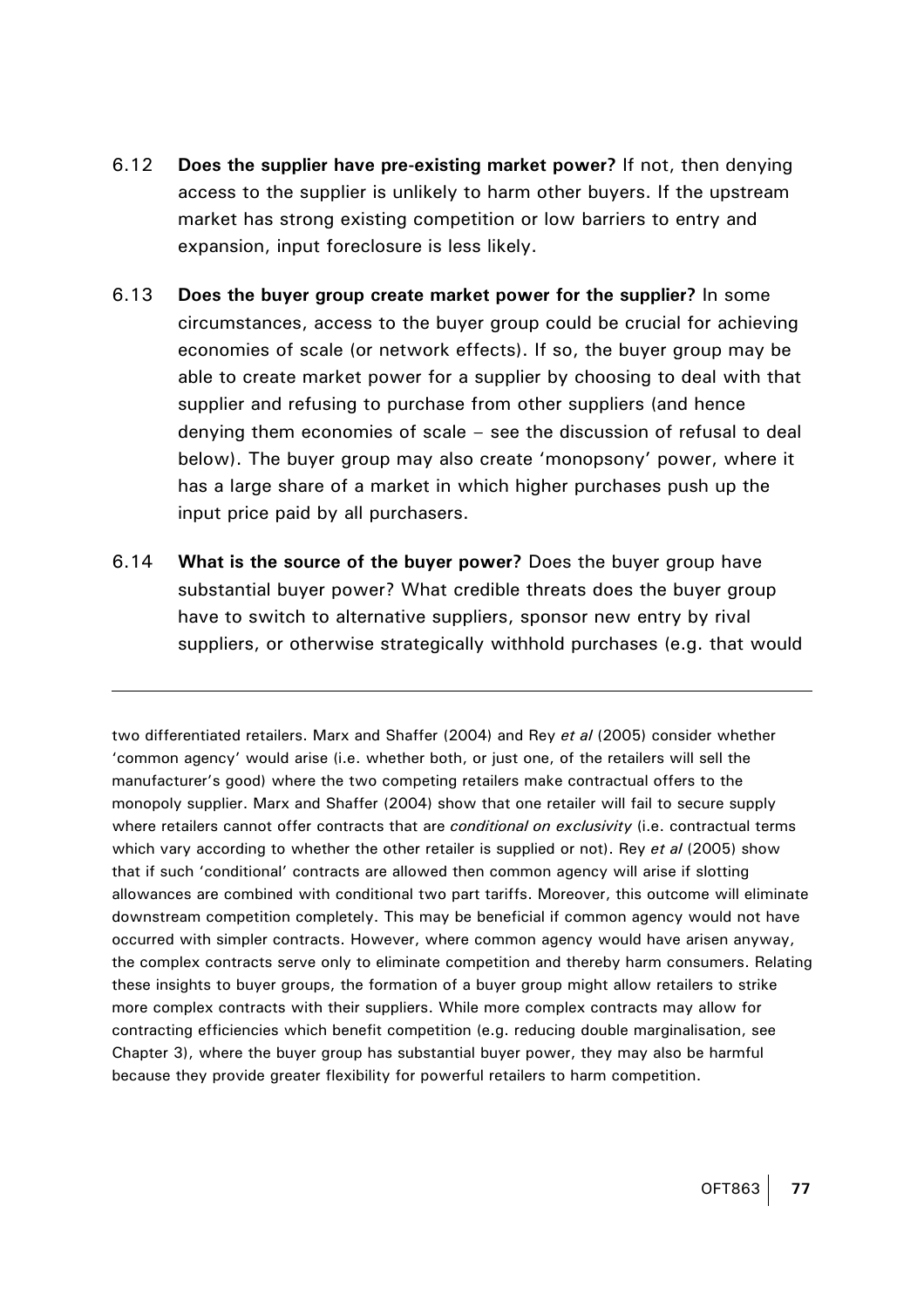deny the supplier economies of scale)? Does the buyer group have a 'gatekeeper' role or 'monopsony' power?

- <span id="page-80-0"></span>6.15 **How do rival buyers suffer**? By rival buyers, we mean buyers that purchase the same input and compete in the same downstream market. If access to the input requires joining the group, it is natural to ask whether the group is 'open' or 'closed'. Can rival buyers join the buying group and on what terms? Where access to the buyer group is open to all potential buyers on equal terms, raising rivals costs is unlikely (other buyers could join the group and obtain the same terms). Alternatively, are rival buyers forced to pay more through strategies of over-purchasing by the buyer group or because the buyer group has (partially) foreclosed access to a cheap source of supply?
- 6.16 **To what extent do rival buyers have access to suitable alternative inputs?** As explained above, rival buyers are likely to suffer only where they are (partially) foreclosed from a key input, for which there are no (competitively priced) suitable alternatives. On the other hand, where substitute inputs are available at competitive prices, input foreclosure is not likely to be feasible.
- 6.17 **What is the nature of the buying group?** Is it closed? An open buying group that allowed each member to benefit from the same terms would mean that rival buyers are less likely to be disadvantaged, as they could join the group to obtain the same terms as existing members.
- 6.18 **To what extent does any impact on rivals' costs affect downstream marginal costs?** Where the price, quality or other terms of supply of the input in question has a marked impact on the downstream marginal cost of production, it is more likely to have an impact on downstream competition.[94](#page-80-0)

 $94$  To see why, suppose that the buying group increased rival buyers' input prices by 50%. If the input in question accounted for 100% of the downstream marginal cost of production, marginal cost would increase by 50%. However, if the input cost was only 10% of total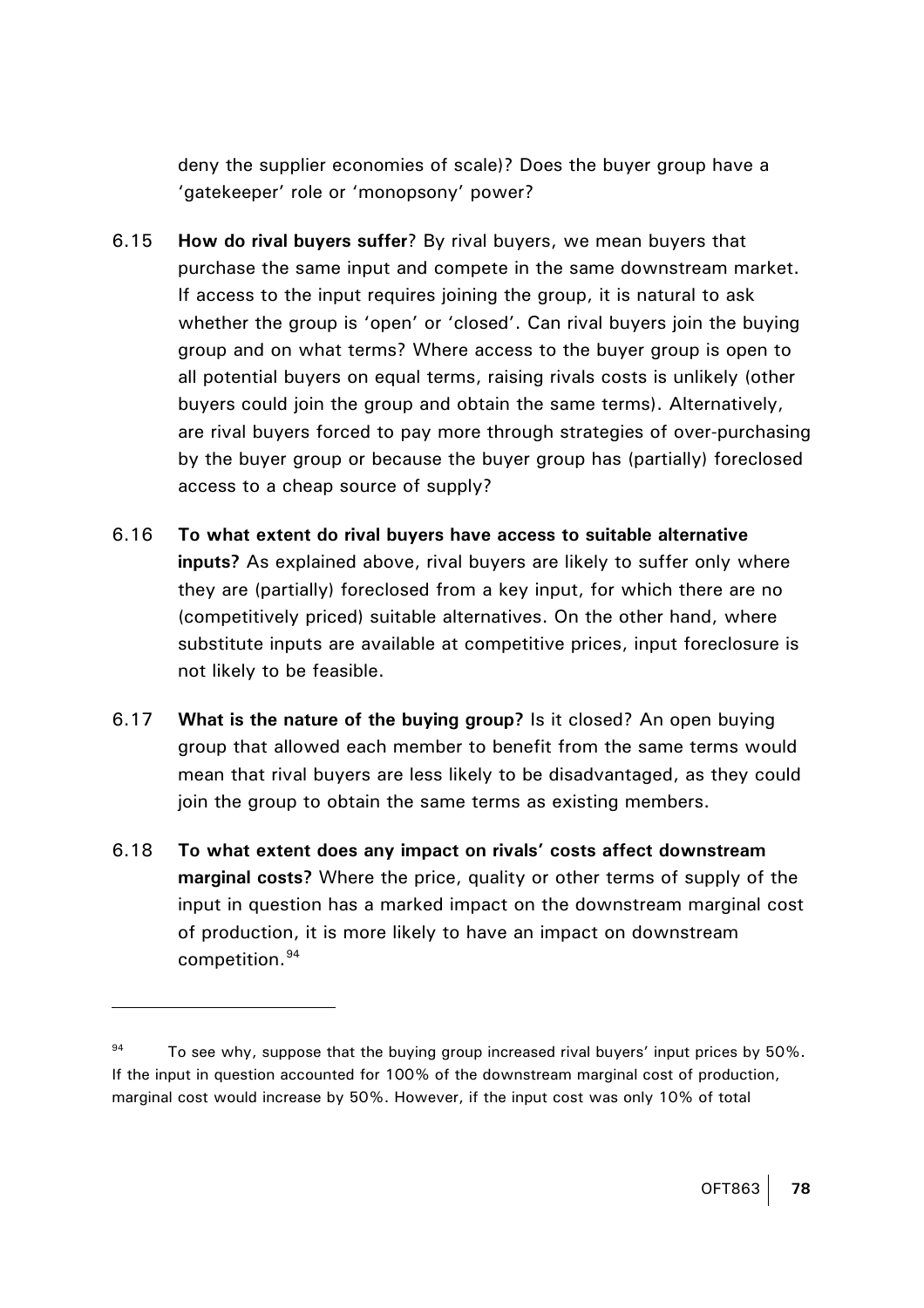- <span id="page-81-0"></span>6.19 **To what extent are the buyers that might have been harmed, important competitors in the downstream market?** Even if the buying group succeeds in significantly raising the costs of rival buyers, whether downstream competition is affected depends on the importance of those buyers in ensuring that downstream competition is intense.<sup>[95](#page-81-0)</sup> For example, if the members of the buying group compete intensely with each other in the downstream market, this may be sufficient to deliver competitive prices to end customers (irrespective of whether other sellers are now weakened by their adverse buying terms). <sup>[96](#page-81-0)</sup>
- 6.20 **Are there entry barriers to the downstream market? If not, does the buyer group create entry barriers for new entrants at the downstream level?** Harm to end customers is unlikely where potential competition would defeat attempts by existing competitors in the downstream market to increase prices. However, if the buyer group harms the ability of existing buyers to compete, it may also harm potential downstream entrants that need access to the same input. On the other hand, if new entrants could enter with a different technology and avoid the need for the input in question, they may still provide effective competition.

marginal cost, the latter would increase only by 5%. Note that even a small increment in marginal cost can harm a rival's ability to exert a competitive constraint where margins are very small because end customers are very price sensitive.

 $\overline{a}$ 

 $95$  We focus here on the impact on downstream competition. In principle, however, other buyers could face higher costs in markets where they do not compete with the members of the buyer group. See the discussion of rent shifting.

 $96$  It is worth noting that similar issues may arise in relation to claims that countervailing buyer power is sufficient to clear a supplier merger. Suppose that two manufacturers merge and claim that the countervailing power of retailers is very strong. It may be that larger retailers could protect themselves against higher prices after the merger, but smaller retailers could not. If the smaller retailers are an important constraint on the larger retailers in the downstream market, final consumers are more likely to be harmed by the merger.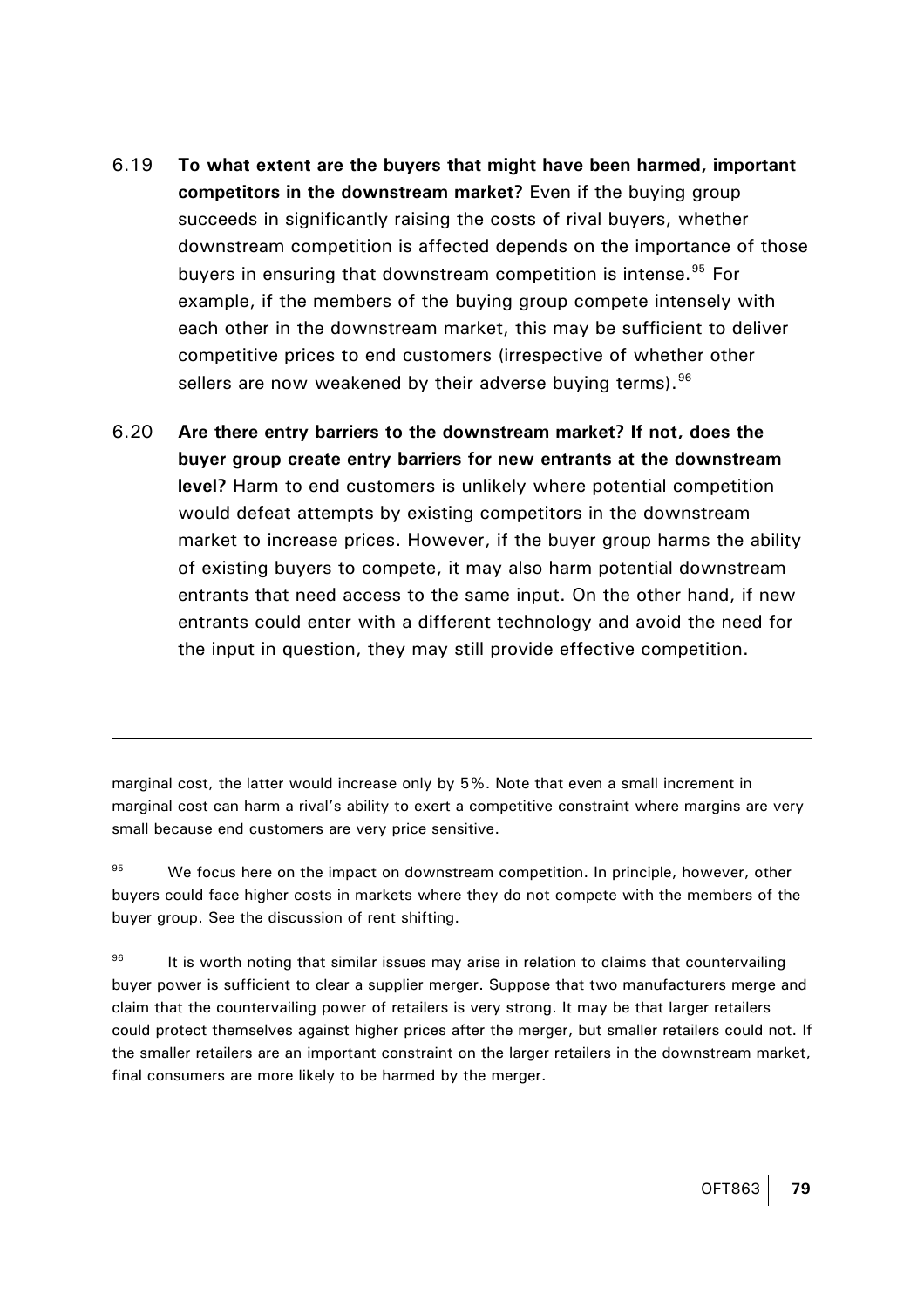- <span id="page-82-0"></span>6.21 **To what extent are the impacts on rival buyers a side effect of the buying group's pursuit of efficiency?** We discussed in Chapter 3 examples of how buyer groups can generate efficiencies. For example, an exclusive supply contract may be important to prevent other buyers accessing an innovation that had been funded by the buyer group. Where exclusive supply contracts are important in providing a framework for investments, the fact that rival buyers are denied access to the input is less likely to be a concern.<sup>[97](#page-82-0)</sup>
- 6.22 **Are end customers powerful enough to protect themselves?** In some markets the end customer may be powerful enough to prevent any harm to downstream competition. For example, suppose that there is just one end customer, e.g. a government buyer, the end customer may be in a position to prevent any pass through of higher prices. Alternatively, powerful end customers may be able to influence competition not only among their immediate suppliers but also among their suppliers' suppliers.<sup>[98](#page-82-0)</sup>
- 6.23 At the first endnote to this chapter, we provide a hypothetical example where we apply this checklist.

### **Waterbed effects**

 $\overline{a}$ 

6.24 An interesting extension to the raising rivals' costs literature is the so called 'waterbed effect'. According to this theory, an increase in buyer

<sup>&</sup>lt;sup>97</sup> Where the buyer group demonstrably secures better terms for its members through the pursuit of efficiencies, it is less likely that any adverse side effects on rival buyers were deliberately pursued.

<sup>&</sup>lt;sup>98</sup> Consider two possible examples where buyers have been argued to have material influence on their suppliers' suppliers. First, automobile manufacturers are often argued to have a high degree of control over their component suppliers which in turn impacts on the types of inputs that component suppliers can use. Second, supermarkets are often argued to have a material influence on farmers, even where supermarkets do not deal with farmers directly but deal with processors.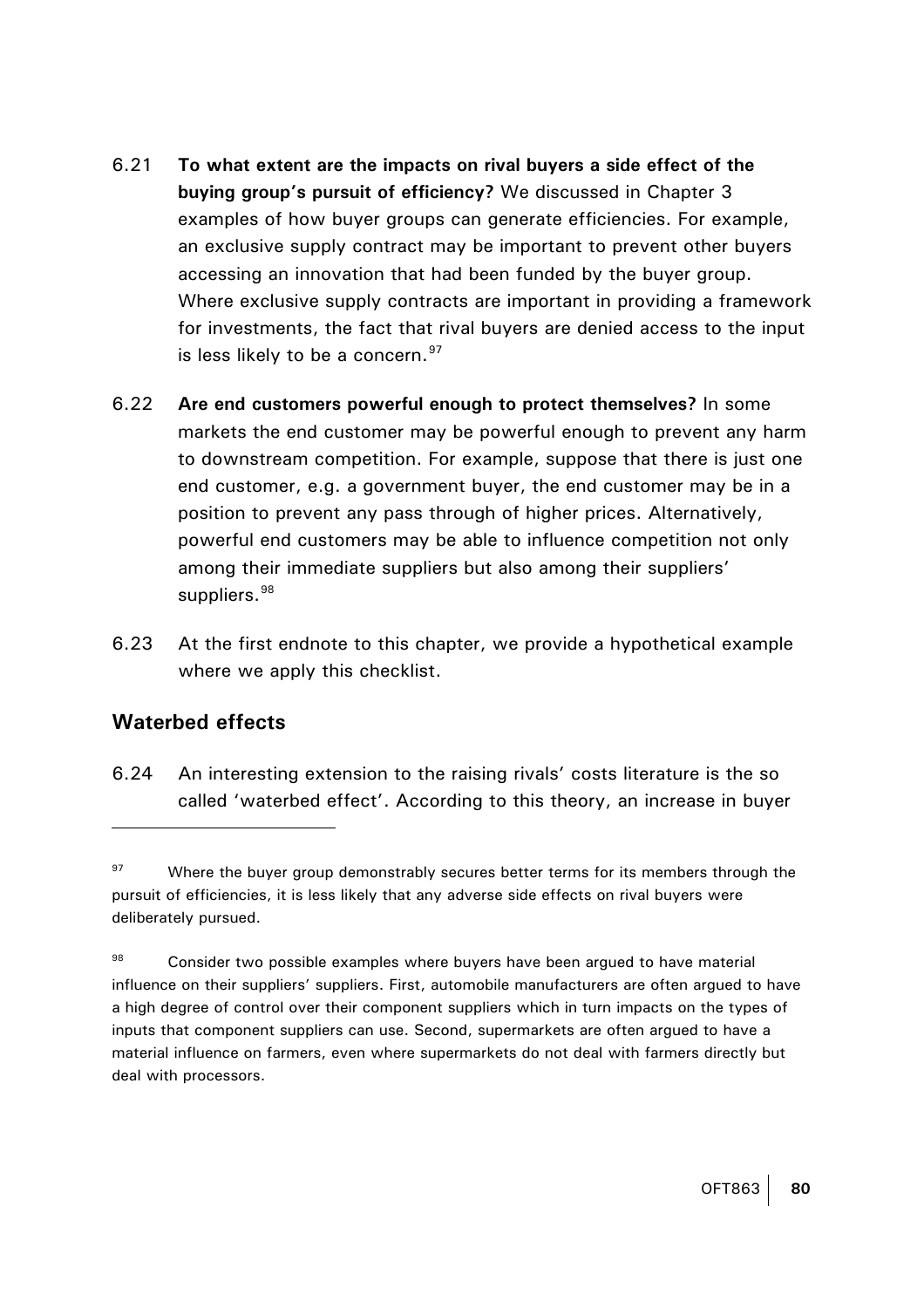power can lower costs for a group of buyers (or merging buyers) and raise costs for the buying group's rivals.<sup>[99](#page-83-0)</sup>

- <span id="page-83-0"></span>6.25 Consequently, the rivals may find it increasingly difficult to compete with the buying group. If, as a result, they become marginalised in the downstream market, the buyer group would benefit both from the lower input price it obtains and the reduced competitive constraint it faces downstream.
- 6.26 Consumers would not necessarily suffer. Whether they do or not depends on whether weaker competition in the downstream market from buyers outside the group offsets the incentives for members of the group to reduce their downstream selling prices (since their input costs are now lower).

## **Theory**

- 6.27 Robust models of waterbed effects are relatively difficult to derive. This is due to a simple intuition: if suppliers could charge other buyers more, why are they not already doing it?
- 6.28 For example, suppose that a retail buying group obtains lower prices from a manufacturer. The question is then whether the manufacturer can charge 'rival retailers' higher prices.

<sup>99</sup> The waterbed effect is prominent in the European Commission's Guidelines on the applicability of Article 81 of the EC Treaty to horizontal cooperation agreements (2001/C 3/02), paragraph 126 and in particular 135. The waterbed effect was considered by the Competition Commission in two recent mergers. The United Kingdom Competition Commission (CC), during an investigation of several prospective supermarket mergers, stated: 'The exercise of buyer power by the merged entity would have adverse effects on other, smaller, grocery retailers through the "waterbed" effect - that is, suppliers having to charge more to smaller customers if large retailers force through price reductions which would otherwise leave suppliers insufficiently profitable' (CC (2003) paragraph 2.218). The CC also considered that a similar effect might occur as a result of a merger in the private health care market (CC (2000) paragraph 2.180 b).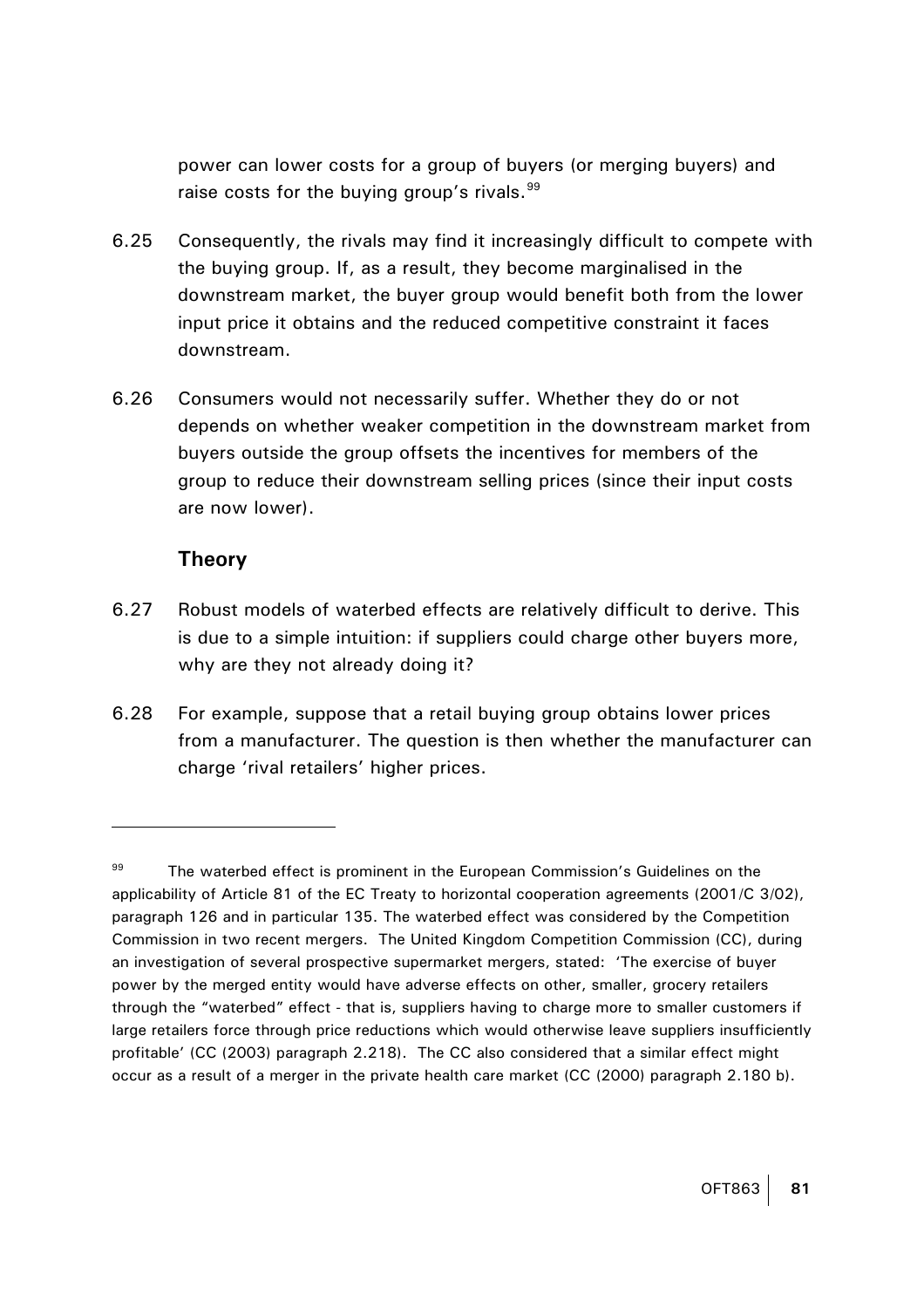- <span id="page-84-0"></span>6.29 If the buying group obtains lower prices, then (other things equal) its members become more competitive in the downstream market. As a result, group members would take demand away from the rival retailers. Since demand from rival retailers declines, the manufacturer often has a weakened incentive and ability to charge them more than was the case prior to the formation of the group.
- 6.30 To derive a waterbed effect requires that the decline in demand from rival sales channels allows the manufacturer to charge a *higher price* to those channels. One possibility is where the decline in demand prevents a potential new entrant at the manufacturing level achieving an efficient scale of production. In that case, the rival retailers could have a weaker threat to switch to alternative suppliers, allowing the manufacturer to charge them more than before.<sup>[100](#page-84-0)</sup> Lower volumes may also mean that rival buyers now have a weaker credible threat to switch to backwards integrate or sponsor entry (allowing an incumbent supplier to charge them more than before).<sup>[101](#page-84-0)</sup>
- 6.31 It is also important to emphasise that the buyer group's lower input prices may ultimately benefit consumers, especially if there is no restriction of competition between members of the buyer group when they sell in the downstream market.<sup>[102](#page-84-0)</sup>

 $100$  This is the driver of the waterbed effect in Majumdar (2005). Another possibility is that rival buyers fail to qualify for discounts that they otherwise would have done (e.g. where suppliers offer discounts for bulk buying).

<sup>&</sup>lt;sup>101</sup> See Inderst (2006) for a version of a waterbed effect by which a reduction in demand can weaken rival buyers' fallback options. See also Inderst and Valletti (2006).

 $102$  However, in principle, there could be an effect on other downstream markets where rival buyers do not compete with members of the buyer group. See Majumdar (2005) for example.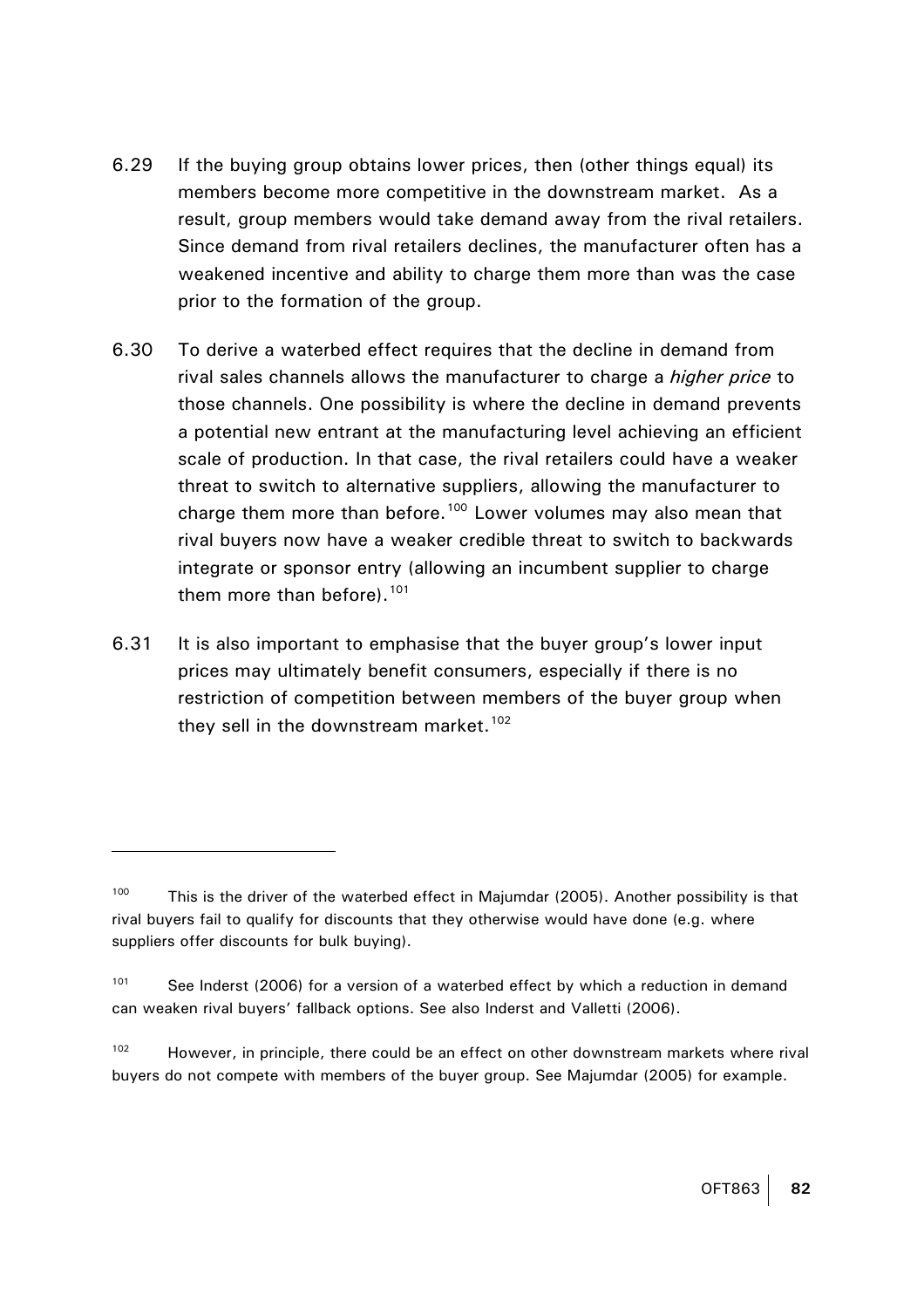<span id="page-85-0"></span>6.32 A hypothetical example of a waterbed effect is provided at the second endnote to this chapter.<sup>[103](#page-85-0)</sup>

## **Implications**

- 6.33 Theory indicates that the challenge is to specify a coherent model, supported by the facts, which explains how a buyer group gives rise to a situation where suppliers are willing and able to charge other buyers a higher price than prior to the merger. Further, we must then demonstrate how end customers will end up paying higher prices as a result, even though the members of the buying group now have better terms of supply than before.
- 6.34 As a result, we expect that in the large majority of cases where buyer groups secure better terms of supply for their members, harmful waterbed effects will not arise.

## **Refusal to purchase**

- 6.35 Where a buyer group covers so many important buyers that access to that group is crucial to access the market or to obtain economies of scale or network effects, the buyer group may be in a position to harm competition by refusing to purchase from one or more suppliers.
- 6.36 For example, suppose that a retail buying group is supplied by a manufacturer, M1. The retail buying group refuses to purchase from

 $103$  The term waterbed effect has also been used in relation to multiproduct firms where price caps are imposed. Broadly speaking, the idea is that if a multiproduct firm is subject to a break even constraint (e.g. due to rate of return regulation or due to intense competition from other similar firms) then capping the price on one line of business may allow a price rise on another line of business (i.e. a price rise that previously would have been ruled out by the profit constraint). See Littlechild (2004) for a discussion of waterbed effects in a regulated setting.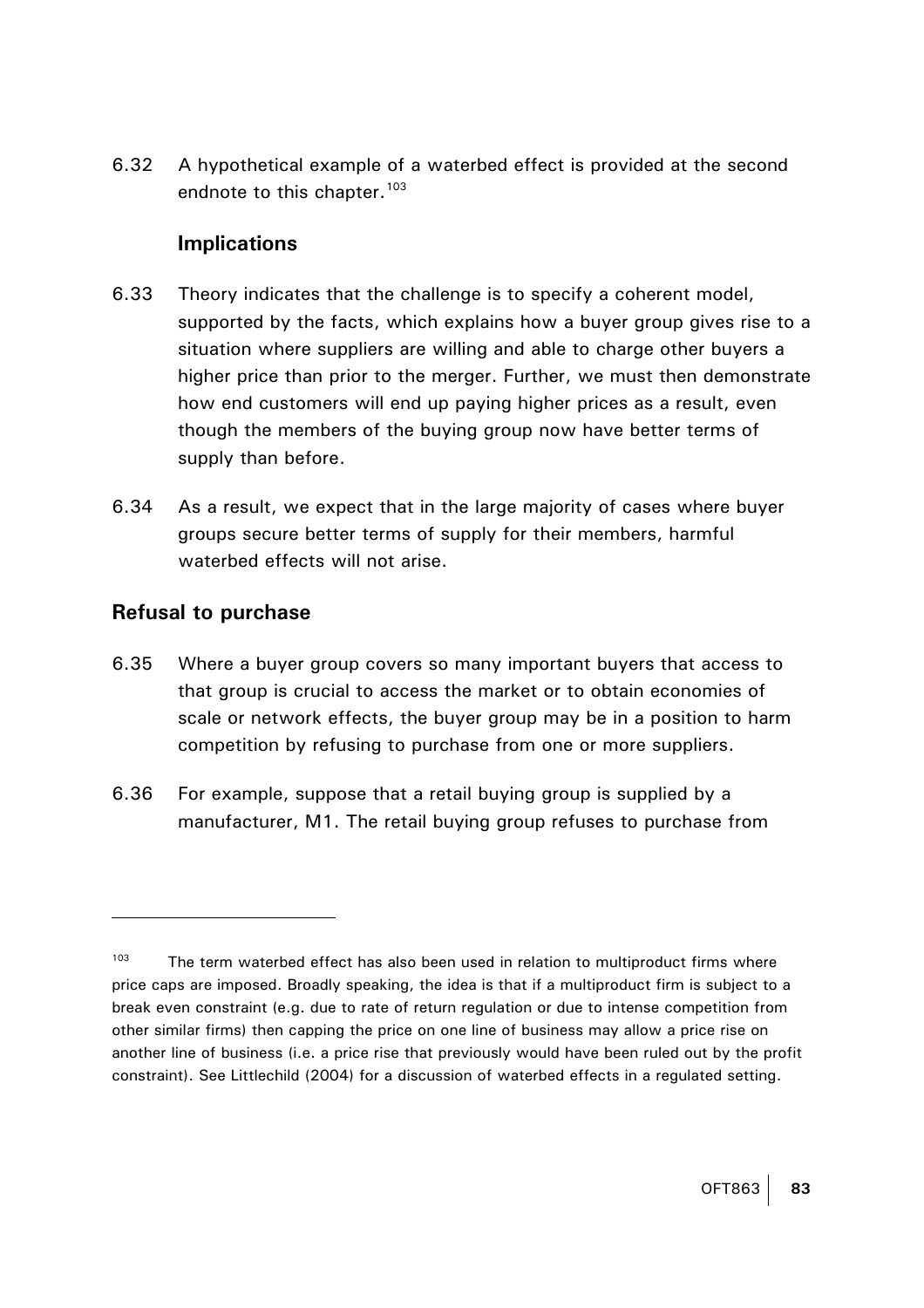M1's rival, M2. If, as a result, M2 operates at a less efficient scale, this could affect competition where all of the following conditions apply.<sup>104</sup>

- <span id="page-86-0"></span>6.37 First, sales to the buyer group are crucial to M2 operating at an efficient level. If not, the buyer group cannot strategically harm M2's ability to operate efficiently.
- 6.38 Second, M2 must be a very important supplier for 'rival' retailers that compete with the buying group in the downstream market. If not, then rival retailers can switch to other suppliers (including M1).
- 6.39 Third, rival retailers must face worse terms of supply as a result of the buying group's actions. One possibility is that even though rival retailers could switch to other suppliers, these suppliers are able to charge a higher price than before because they know that M2 is a weaker competitive constraint.
- 6.40 Essentially, the refusal to purchase story outlined above is a variant of the raising rivals' costs or reducing rivals' benefits theories.

#### **Rent sharing or 'vertical collusion'**

 $\overline{a}$ 

6.41 In principle, a buyer group and a powerful supplier might agree to a cost raising strategy that harms downstream competition. The supplier and the buyer group would then share the extra profit that results ('rent sharing').<sup>[105](#page-86-0)</sup>

<sup>&</sup>lt;sup>104</sup> See Gans and King (2002) for a related example (although their example does not relate to intermediate markets).

 $105$  Our aim here is to distinguish between behaviour that is largely unilateral, e.g. where a powerful buyer group can impose anti-competitive terms on its rivals, with situations where the buyer group requires the explicit cooperation of one or more sellers in order to achieve its anticompetitive aim.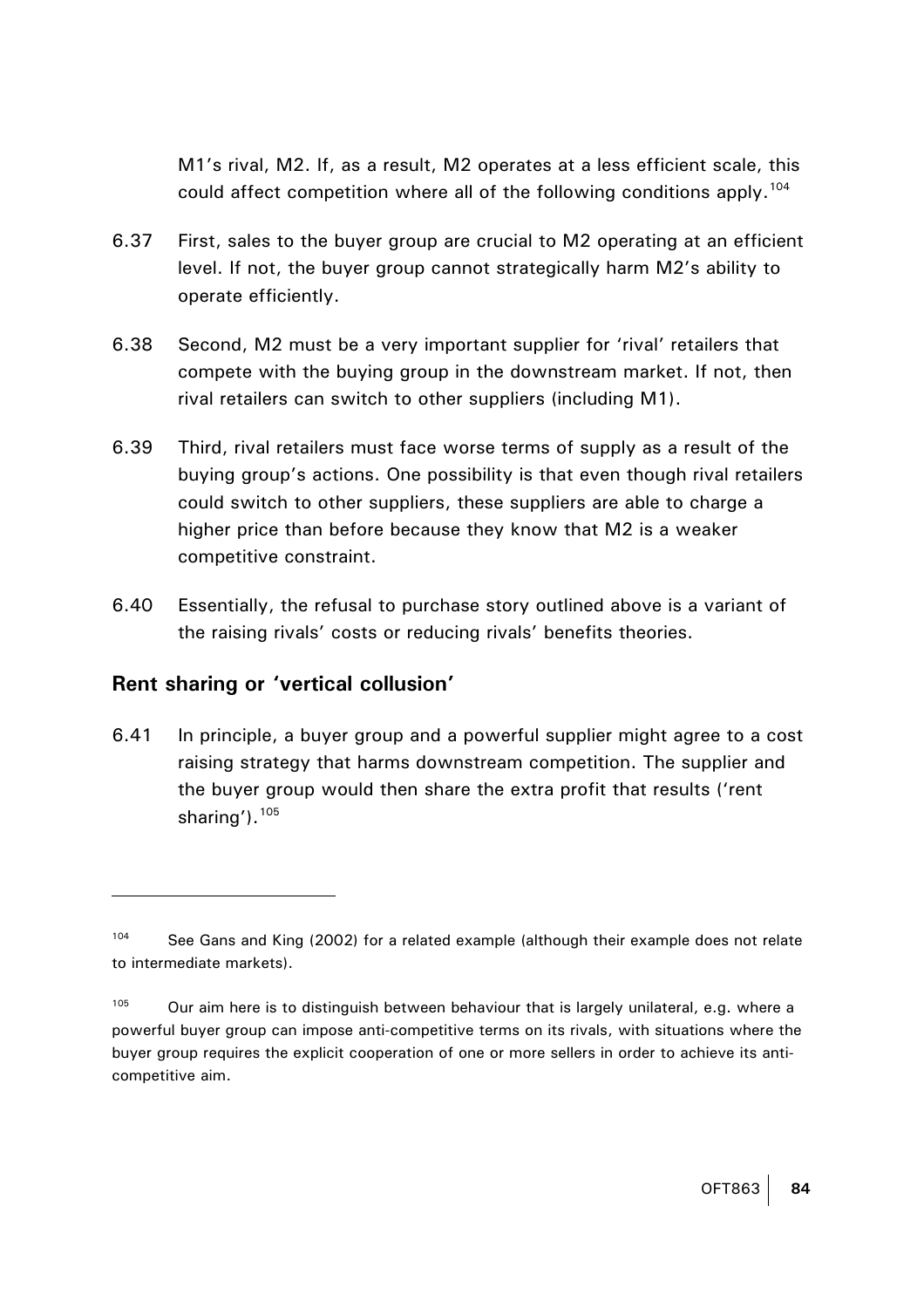- 6.42 At the third endnote to this chapter we provide a related example. It does not involve a buyer group, but it involves a powerful buyer (Toys 'R' Us) that was the 'gateway' to market for toy manufacturers in the US. Toys 'R' Us facilitated collusion among manufacturers, ensuring that they restricted supplies to warehouse clubs and thereby dampening an important, growing competitive constraint on Toys 'R' Us.
- 6.43 Manufacturers presumably also gained perhaps as a result of reduced upstream competition or through higher wholesale prices paid by Toys 'R' Us and/or greater marketing contributions from Toys 'R' Us.

#### **Rent shifting**

- 6.44 The theories of harm discussed above relate to harm to the end customers served by the members of the buying group. However, a buyer group may harm buyers and their end customers in a different downstream market (i.e. one where members of the buyer group do not operate), through affecting competition among their suppliers.
- 6.45 Suppose there are two manufacturers serving upstream markets A and B. In the largest market, A, there is a buyer group that is the 'gateway' to the downstream market, such that if one manufacturer does not deal with the buyer group it fails to operate at an efficient scale. Further, suppose that if a manufacturer fails to operate at an efficient scale in market A, it will also be inefficient when serving the smaller market B.
- 6.46 In this scenario, even if a buyer group's purchases are large enough to allow both manufacturers to operate at an efficient scale in markets A and B, the group may choose to deal exclusively with just one manufacturer. By so doing, the buyer group would ensure that the chosen manufacturer would earn more profits in market B (since the other manufacturer would operate at an inefficient level in market B). This would allow the buyer group to demand an additional payment from its chosen manufacturer that allows it to gain some of that manufacturer's profits earned in market B. In this way profits are 'shifted' from the B market (where the buyer group does not operate) to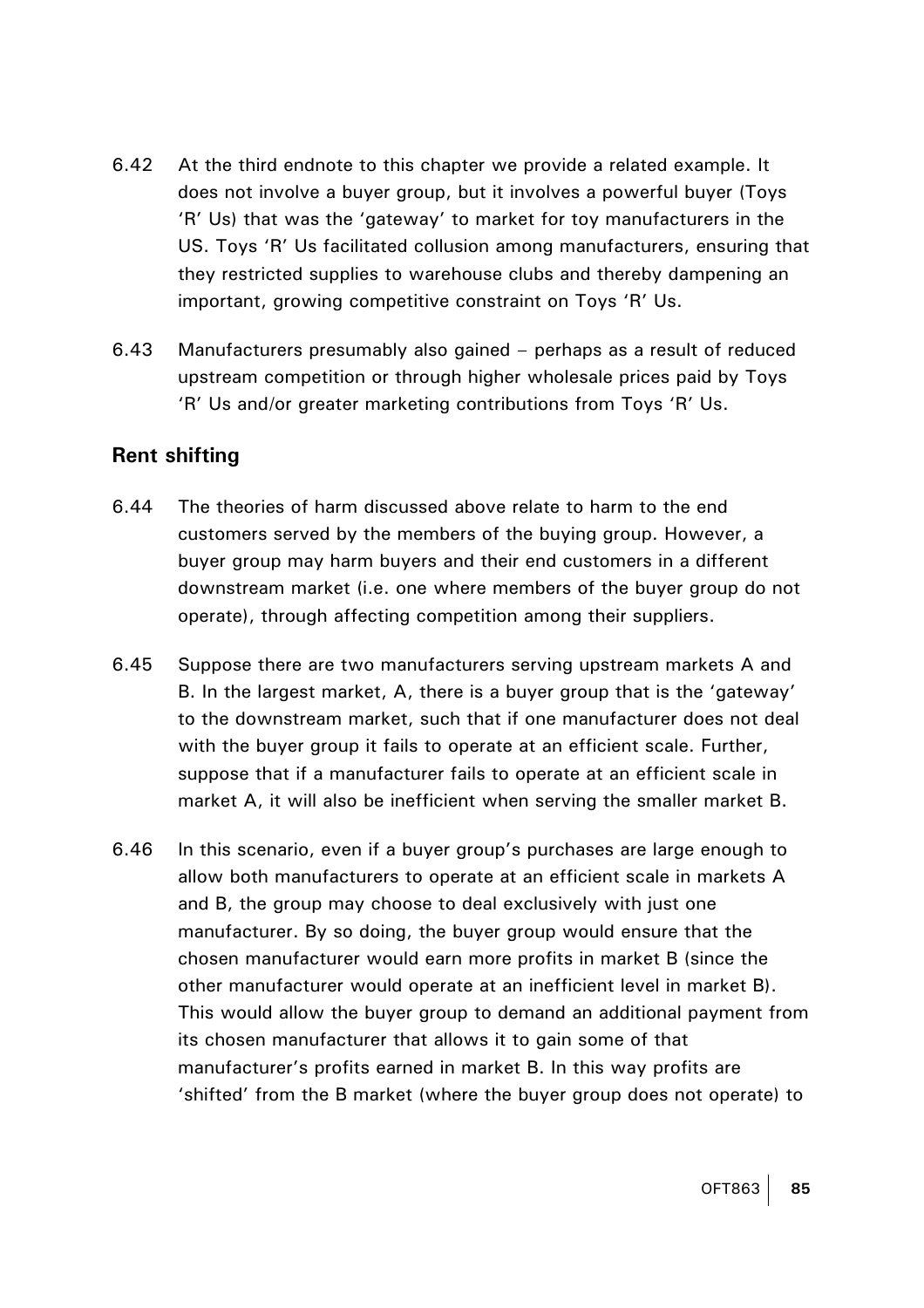<span id="page-88-0"></span>the A market (where the buyer group exists). Hence the term rent shifting. Buyers in market B suffer because had the buyer group dealt with both manufacturers in market A, competition in market B would have been more intense.<sup>[106](#page-88-0)</sup>

6.47 A related example could be where a buyer cartel rigs a government auction. Here, the government obtains lower revenues which may have to be recouped in 'different' markets (e.g. from general taxation).

<sup>&</sup>lt;sup>106</sup> This is a version of an anti-competitive effect described in Bernheim and Whinston (1998).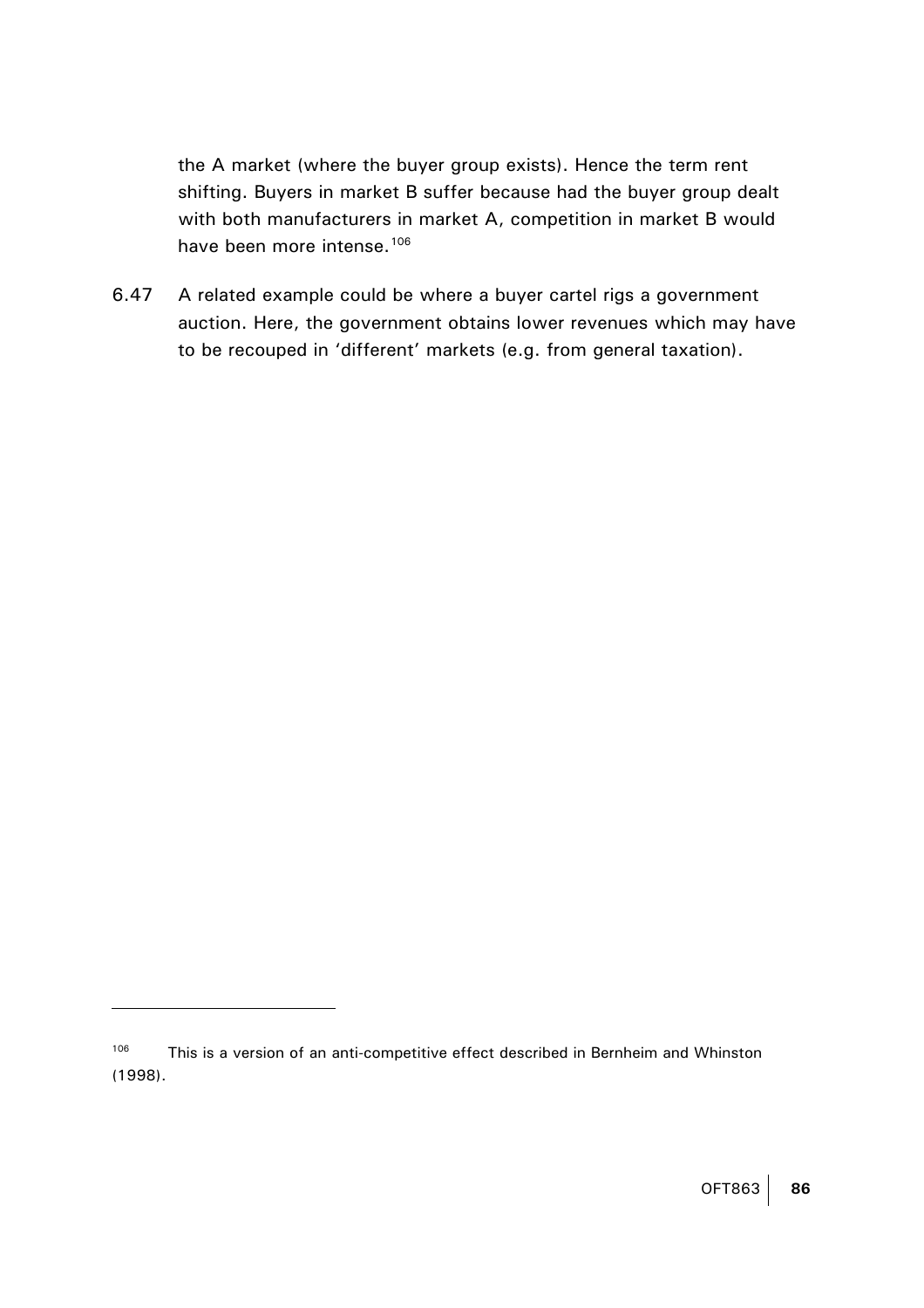# **Endnote 1 to Chapter 6: A hypothetical example of input foreclosure**

6.48 In the following hypothetical example, we consider an allegation that a raising rivals' costs strategy harms competition. First we provide some background information. Second we apply the checklist of questions set out in the main text and discuss the likelihood of foreclosure.

### Background

- 6.49 A government body invites tenders from IT firms to complete a complex, large scale project.
- 6.50 The government body has a preferred supplier list of IT companies. For this particular type of contract, only four companies are listed. Two of these form a joint-venture (JVCo) specifically limited to this contract.
- 6.51 In order to meet the government body's terms of reference, any bidder must use highly specialist programmers. There is a limited supply of such programmers and little prospect of additional programmers being available in the near future.
- 6.52 JVCo wins the contract. The contract represents a very substantial share of demand for specialist programmers. Indeed, three months later, JVCo has contracted with 75% of the available specialist programmers to work on the project. The contracts have a clause that specifies that these specialist programmers do not work for a rival firm in the next five years. The founder members of JVCo would not be able to use the specialist programmers for a separate project without the consent of the other member.
- 6.53 JVCo claims that the contracts are necessary because the project is likely to take up to three years and will require sharing important trade secrets with these programmers.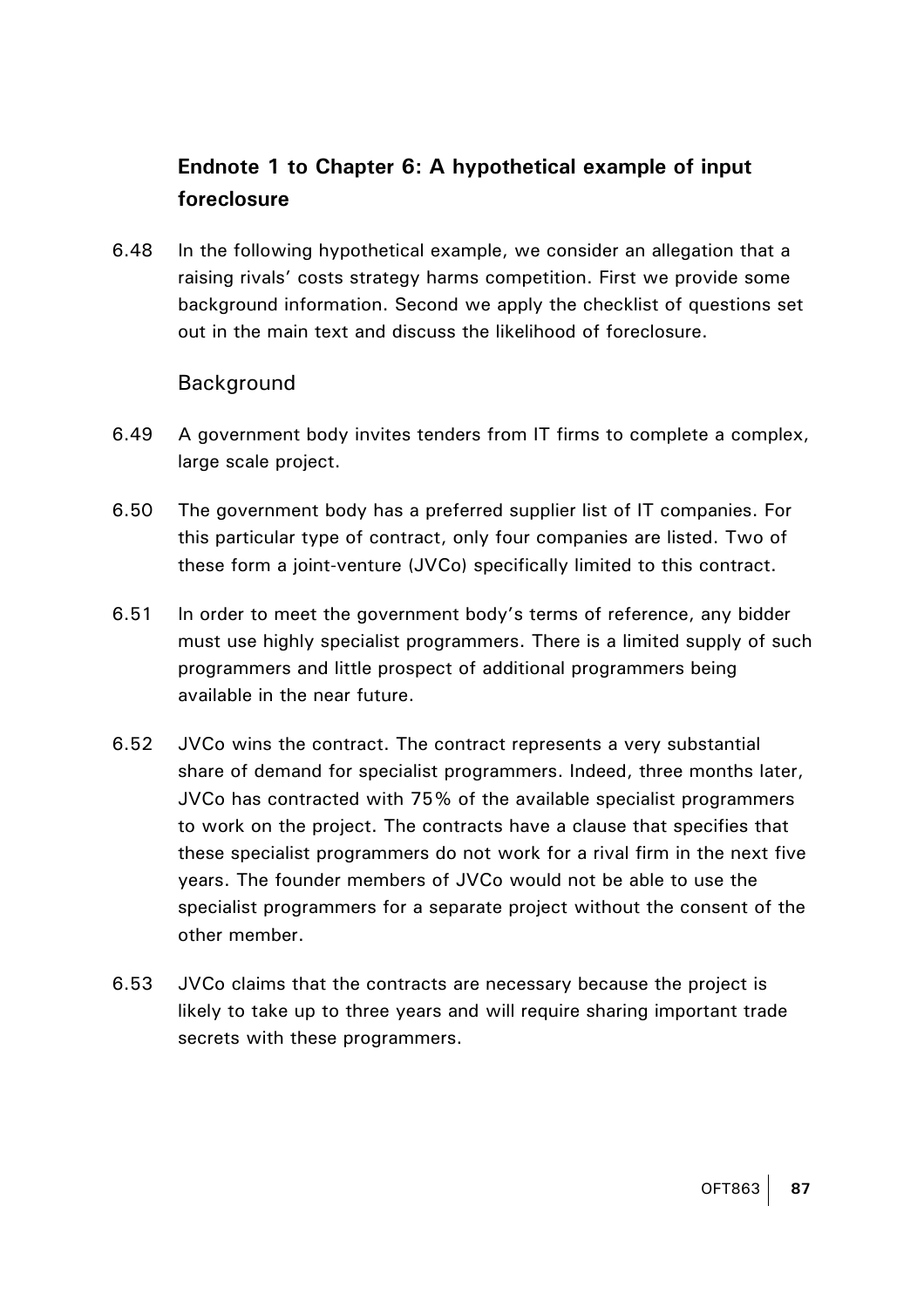- 6.54 JVCo publicises its success in winning the large scale contract and makes it widely known not only that it has contracted with around three quarters of the available supply of specialist programmers but also that these programmers are locked in for five years.
- 6.55 One of the other rival IT companies (RivalCo) complains to the Competition Authority that it will not be able to place competitive bids at forthcoming tenders due to JVCo having foreclosed the supply of specialist programmers. RivalCo asserts that there are three future large scale contracts that are likely to arise over the next five years for which it would not be well placed to bid.

### Applying the checklist

- 6.56 Does the supplier have pre-existing market power? In this case, the suppliers in question are specialist IT programmers. They were probably too fragmented to exert market power (unless they were represented by a trade body, which we have assumed not to be the case).
- 6.57 Does the buying group create market power? By locking-in 75% of the specialist programmers (and making that lock-in public), the remaining programmers could well realise that they are in a better position to demand higher wages. It is therefore possible that the buyer group has increased market power for those IT specialists that it did not contract with.
- 6.58 What is the source of the buyer power? Since JVCo's needs are less than the available pool of IT specialists, JVCo can play the programmers off against each other. JVCo's bargaining strength would also be enhanced if the specialists did not have good prospects working on other contracts in the near term. (Note that although JVCo accounts for a very substantial share of the demand for specialist programming services, 'size' does not necessarily increase JVCo's buyer power – indeed, it could hinder its power if JVCo's large requirements mean that it had little scope to trade suppliers off against each other.)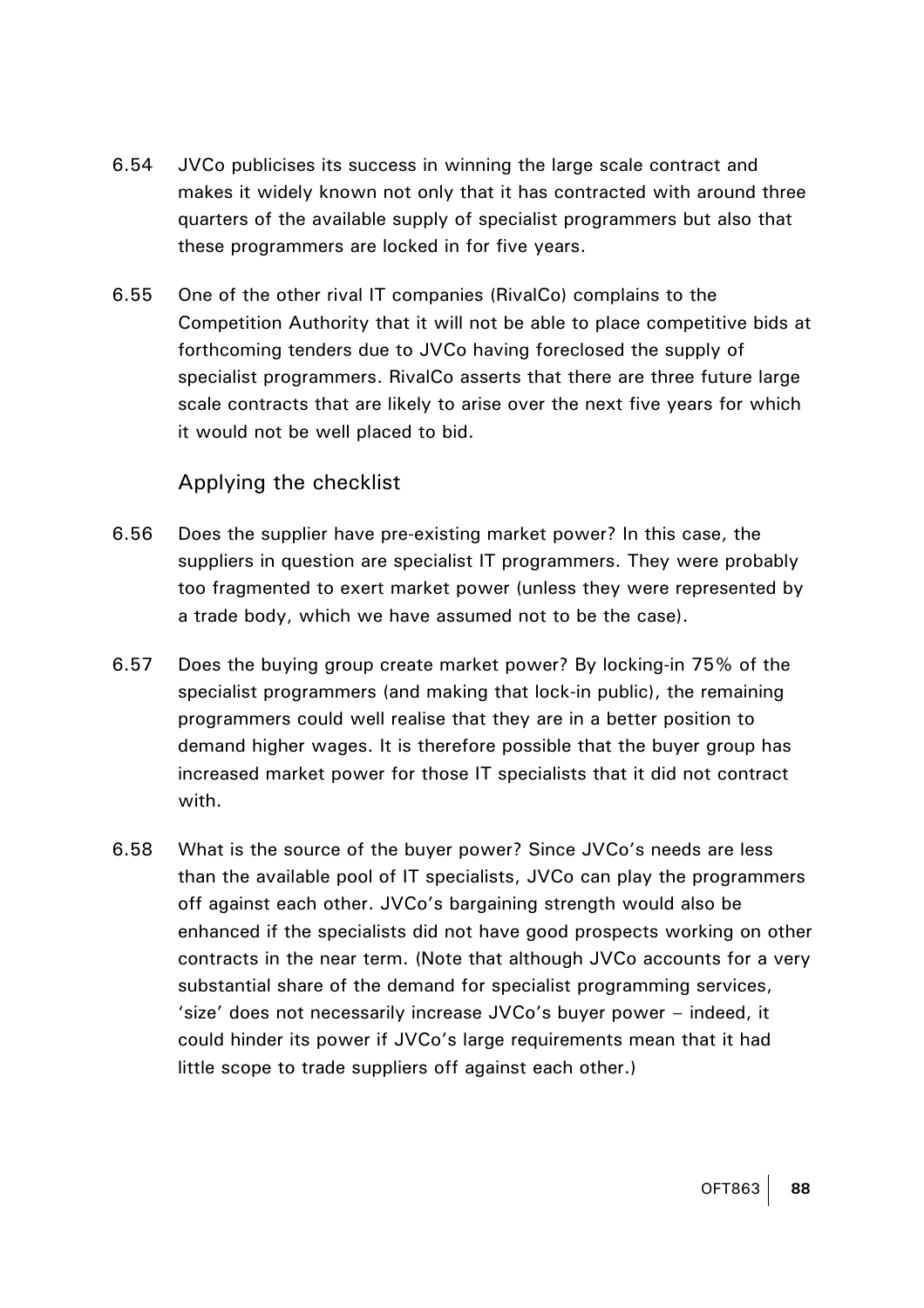- <span id="page-91-0"></span>6.59 How do rival buyers suffer? As explained above, the contracts preclude other buyers from 75% of the available supply, leaving just 25% of the specialist programmers available for the next five years. If this enhances the bargaining position of the remaining 25% of programmers, rival buyers could find it more expensive to hire programmers and may not obtain sufficient programmers to fulfil particularly large projects.<sup>[107](#page-91-0)</sup>
- 6.60 JVCo is a joint venture and so no other buyers can benefit from JVCo's input agreements – i.e. other buyers cannot join the 'buying group' so as to access the other 75% of the supply base.
- 6.61 To what extent does any impact on rivals' costs affect their downstream marginal cost? The larger the impact on downstream marginal cost, the greater the scope for harming downstream competition – key questions are: (a) are there sufficient 'free' programmers for rivals to place a credible bid and (b) what share of the overall cost of meeting the project requirements would be accounted for by payments to the specialist programmers.
- 6.62 To what extent are the buyers that might have been harmed, important competitors in the downstream market? This depends on the future contracts that are due to be put out to tender. It may be that RivalCo is now a weaker competitor because it cannot access sufficient numbers of specialist programmers to place a credible bid on a large project. Further, if there are relatively few firms that could place a credible bid in the future as a result of JVCo's contracts with the programmers, downstream competition may well be harmed.
- 6.63 Are there entry barriers to the downstream market? If not, does the buyer group create entry barriers for new entrants at the downstream

<sup>&</sup>lt;sup>107</sup> Note that before agreeing to deal with JVCo, the other 75% of specialists should rationally consider whether they would be paid more staying outside of the joint venture. It is possible that those who agree to exclusive dealing with JVCo are paid lower wages but are employed more regularly, making it rational to agree to lock-in.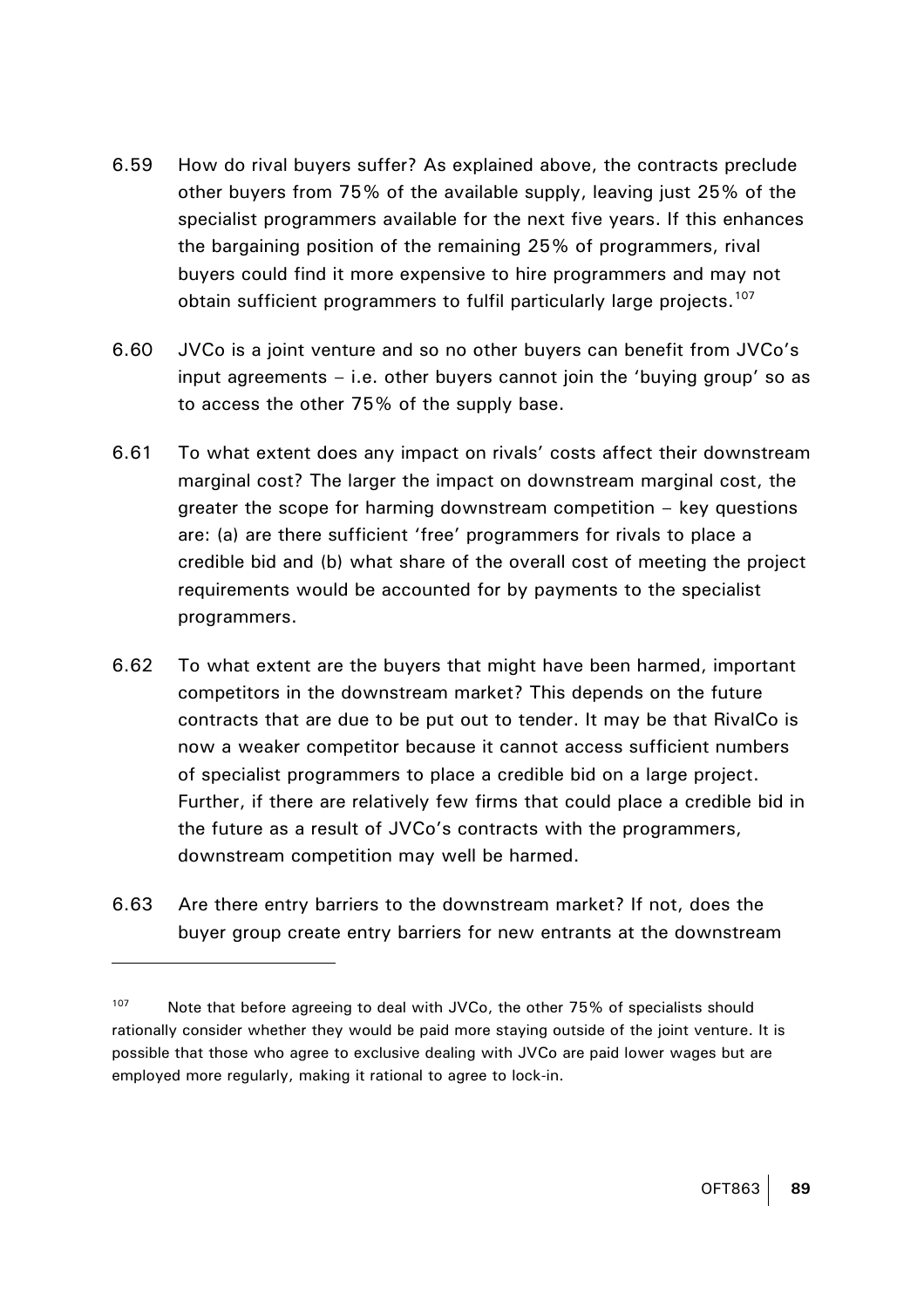<span id="page-92-0"></span>level? JVCo argues that there are several IT firms that could potentially bid for future contracts. RivalCo acknowledges this but states that the ability of new entrants to compete for certain contracts is limited due to the fact that 75% of the specialist programmers are locked-in to JVCo.

- 6.64 To what extent are the impacts on rival buyers a side effect of the buying group's pursuit of efficiency? In this case, this is a difficult question. JVCo claims that the non-compete clauses are essential due to the IP transfer from JVCo to the programmers. This would have to be assessed. If it can be shown that there is no substantial IP transfer from JVCo to the programmers then the JV's justification for the contracts is weak. Where JVCo does transfer substantial IP to the programmers, it would be relevant to consider whether confidentiality undertakings not to divulge that IP to a competitor would be sufficient (perhaps not if such undertakings were not easily monitored). If the non compete obligations seem necessary, a harder question to resolve is how long they should last and how wide their coverage should be.
- 6.65 Are end customers powerful enough to protect themselves? The government body should be in a position to protect itself from reduced competition among its suppliers at a later stage (e.g. it could have divided up the tender into smaller projects if that would help competition at the bidding stage). However, in this case, the incentives to do so are weakened because the government body is not expecting to contract out similar work for the next five years.<sup>[108](#page-92-0)</sup> Thus, if there are adverse side effects on other buyers, the government department might not take them into account.

<sup>&</sup>lt;sup>108</sup> The 'knock on' effects of government procurement is considered in detail in OFT (2004b).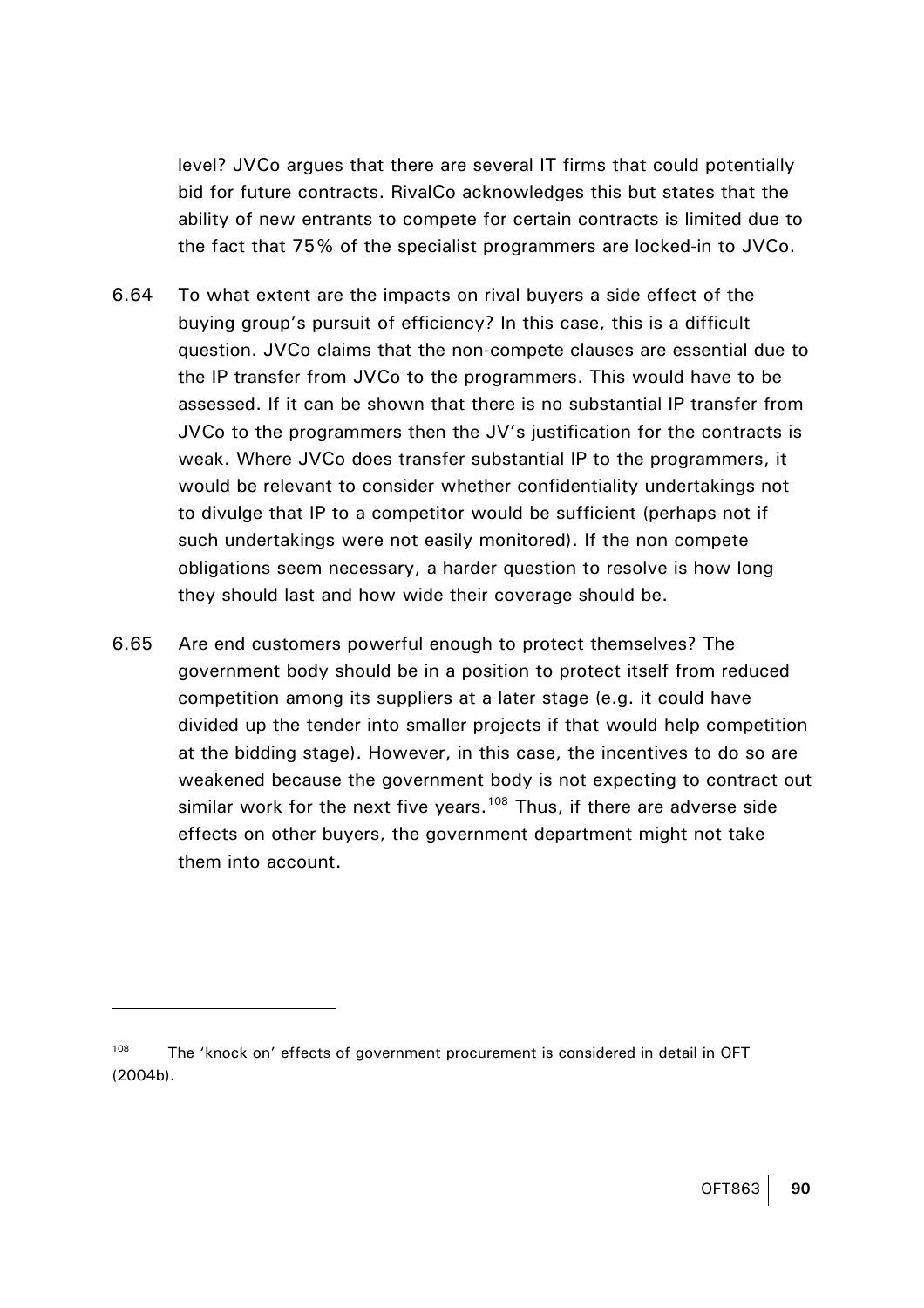### Conclusion

- 6.66 In this hypothetical example, the case for intervention turns on following key pieces of information. First, we would like to know (a) the extent to which there is sufficient access to the remaining 'free' specialist programmers to make future credible bids (as, by assumption, it is too costly to train up new programmers) and (b) the share of total costs that payments to the programmers would account for. Second, we would like further information on the importance of the non-compete clauses in protecting JVCo's IP and how important the loss of that IP to a competitor would actually be in practice.
- 6.67 If harm to competition can be demonstrated, it is due to the use of exclusionary input contracts by the buying group. Thus, the formation of the buying group, in itself, is not necessarily the problem (e.g. that might have been required to make a competitive bid during the tender process). Rather, it was the way that having won the contract, the buyer group then locked-in a very large share of an important input.

# **Endnote 2 to Chapter 6: A possible example of a Waterbed effect**

- 6.68 Two UK firms produce an identical product that is used as an important input in the production of widgets. Currently, the domestic price of the input is £12 due to duopolistic competition between firms A and B, whose costs of production are respectively £9 and £11.
- 6.69 The input can be obtained from France at £9 per unit but there is a large fixed cost involved in shipping the product to the UK. Each of the UK widget producers can ship the input from France at a cost of £4 per unit and so they are better off purchasing from UK suppliers than importing.
- 6.70 Scale economies would reduce the transport cost to £1 per unit if a large share of UK demand is imported. A group of buyers form a purchasing group which endows them with a credible threat to import the input at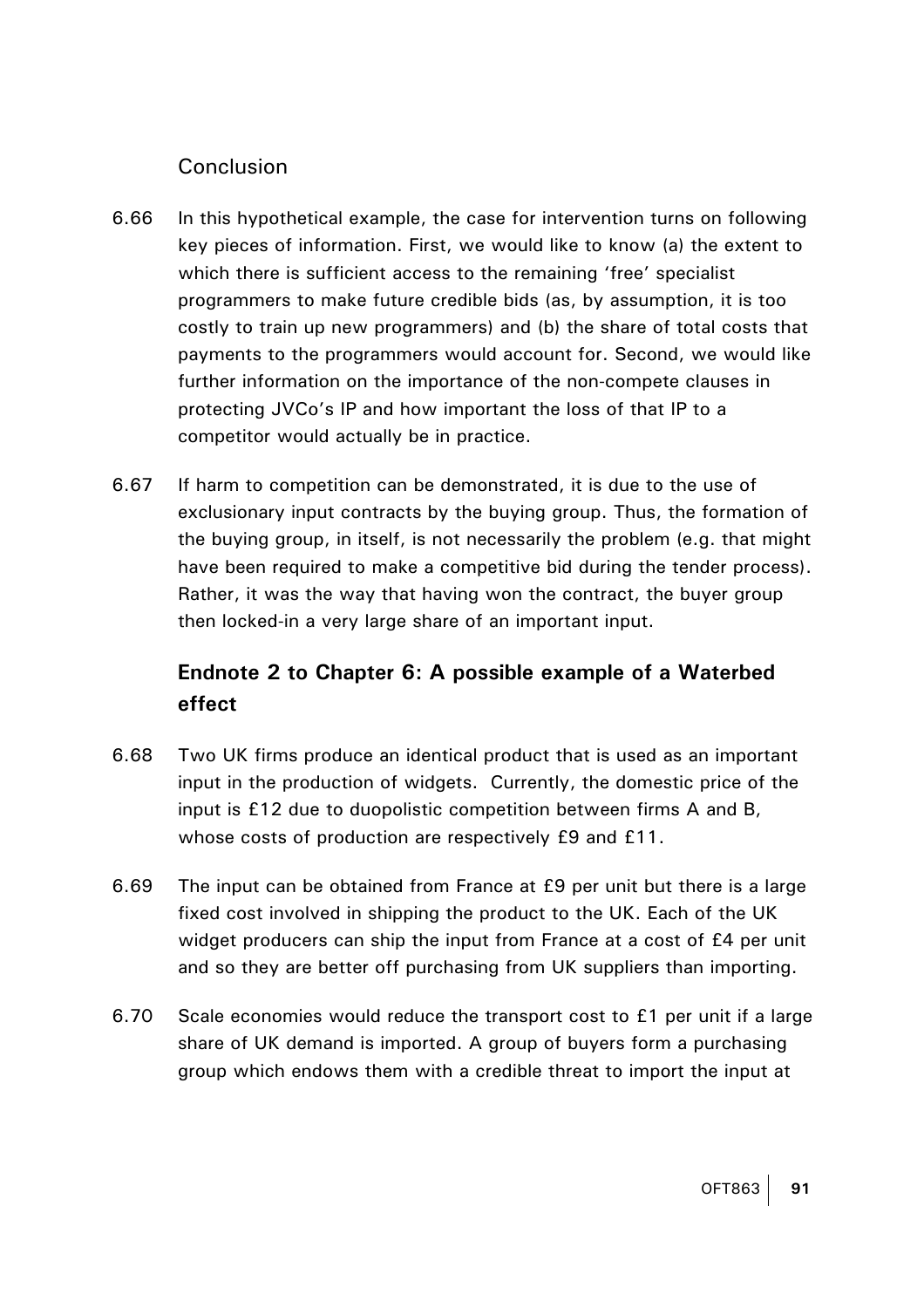£10 per unit. They approach the UK producers and demand the same price.[109](#page-94-0)

- <span id="page-94-0"></span>6.71 Firm A offers to match the price. However, Firm B cannot profitably serve the buying group.
- 6.72 Firm B can still serve UK widget producers outside of the buying group. However, if economies of scale are important it may be that Firm B's cost of production increases because it has lost demand from a substantial share of the market. As a result, Firm B becomes a weaker constraint on Firm A when serving 'outsiders', i.e. buyers outside the buying group. In turn, this may allow Firm A profitably to set a higher price to outsiders.
- 6.73 In the latter case, the buyer group has led to both a lower price for itself and a higher price for outsiders – in other words there has been a socalled 'waterbed effect'.
- 6.74 Whether this harms competition or not is another matter. (Recall the input foreclosure checklist above.) For example, it may be that the lower prices achieved by the buying group mean that widgets are on average sold at lower prices in the UK and so UK consumers benefit.
- 6.75 UK consumers would be likely to suffer only if the higher input prices paid by outsiders, weakened downstream competition for the sale of widgets by a degree strong enough to lead to an increase in the price of widgets.

 $109$  By 'approaching' the UK producers, the implication is that the buyer group has allowed buyers to negotiate with suppliers when beforehand they were too fragmented to do so. However, this assumption is not necessary. The key point is that the buyer group has improved its members' fallback option and so will obtain a lower price from Firm A even if suppliers make 'take it or leave it' offers.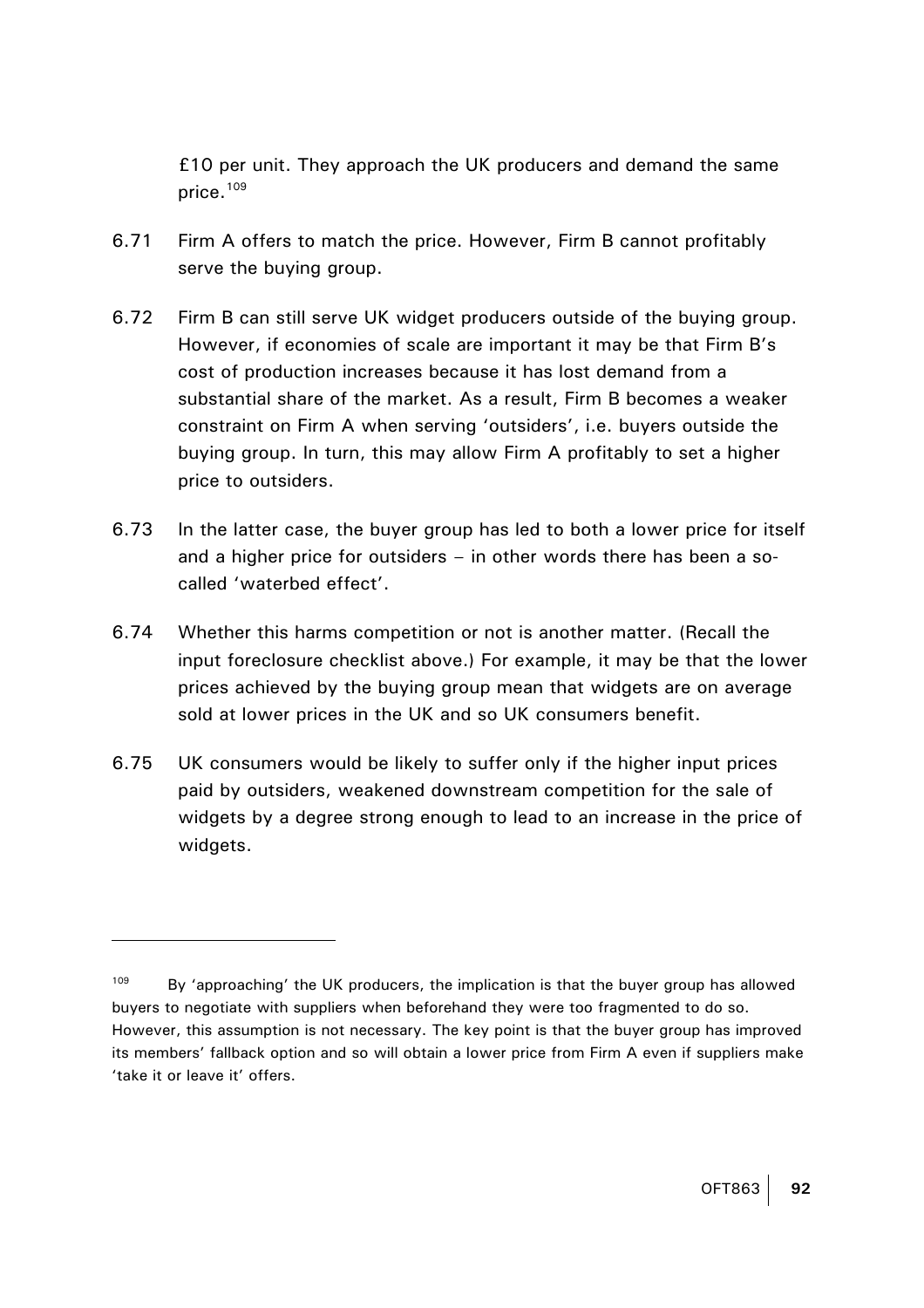### **Endnote 3 to Chapter 6: The Toys 'R' Us case[110](#page-95-0)**

- <span id="page-95-0"></span>6.76 This case is concerned with the claim that Toys 'R' Us ('TRU') used its position as a powerful buyer and retailer of toys in the United States to induce toy manufacturers to stop selling desirable toys to warehouse clubs. TRU thereby weakened its competitors which led to a reduction in competition and to a detriment in consumer welfare.
- 6.77 At the time, TRU was the largest US toy retailer with about 650 stores in the US and about 300 stores in foreign countries. On average TRU bought 30% or more of the total output of the toy manufacturers and was usually their most important customer. Moreover, toy manufacturers would have found it difficult to replace TRU.
- 6.78 Warehouse club stores such as Price-Costco, Sam's Club, and BJ's Wholesale Club were a relatively recent retail phenomenon in the US. In the late 1980s these clubs became the fastest growing retail outlets of toys. These clubs were able, as a result of a lean cost structure, to offer branded products at discounted prices compared even to major discount retailers in the US. The FTC found that TRU's average retail margins were close to 30% while the clubs sold with mark ups as low as 9%.
- 6.79 In the past TRU had faced competition from Wal-Mart, Target and other regional or national discount chains and had typically responded by lowering its prices. The FTC found that rather than lowering its prices, TRU responded to the threat from lower priced warehouse clubs by adopting anti-competitive behaviour.
- 6.80 In 1989 and 1990 TRU attempted to eliminate the competitive threat from clubs and began discussions with some of its suppliers with the aim of restricting or cutting off the clubs' supply of key products. The

<sup>110</sup> Toys 'R' Us, Inc., Docket No. 9278 (Final Decision and Order, October 13, 1998); Decision of the United States Court of Appeals For the Seventh Circuit, No. 98-4107, Toys 'R' Us v. Federal Trade Commission (argued May 18, 1999, decided August 1, 2000).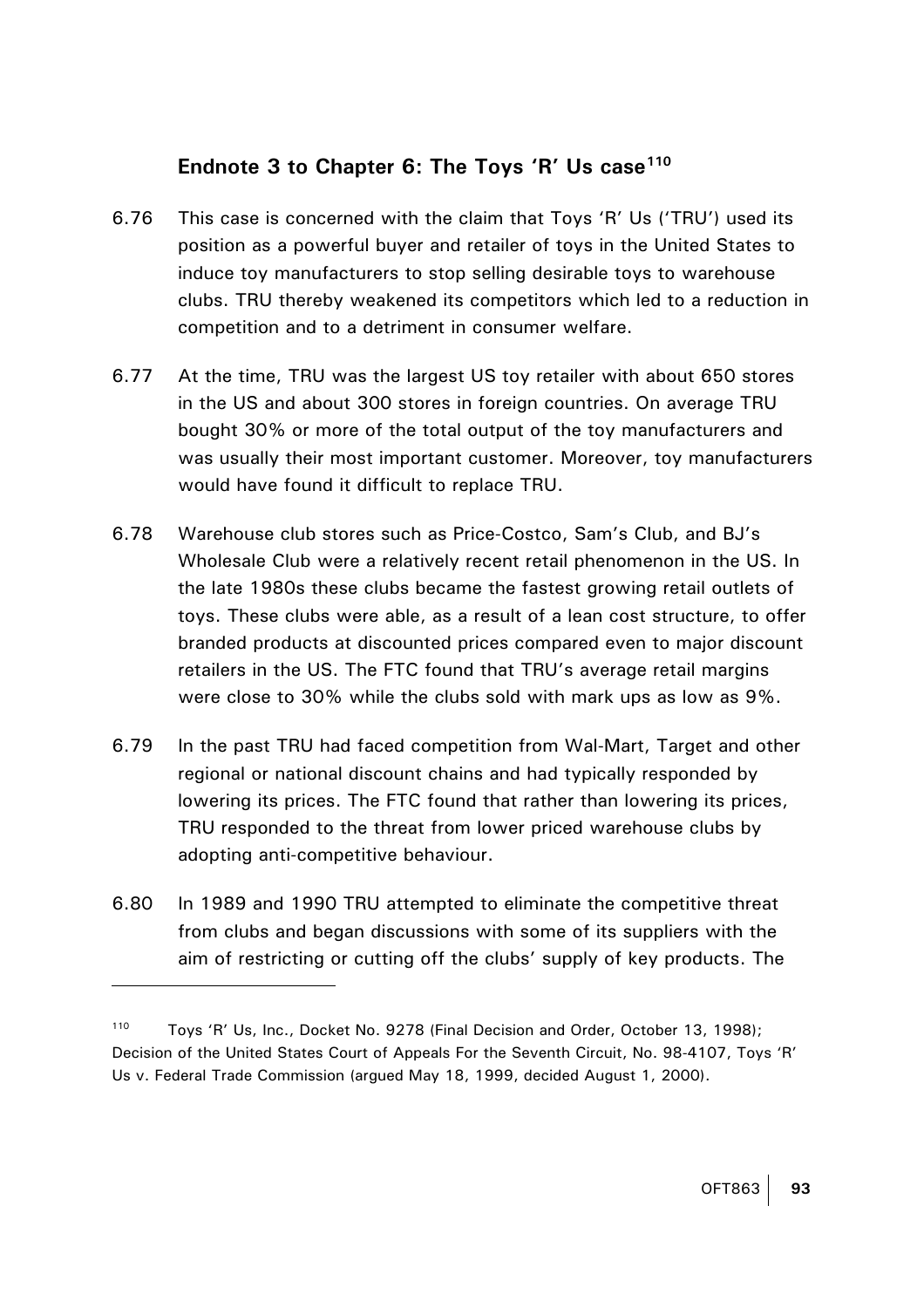<span id="page-96-0"></span>FTC found that TRU did this by inducing its suppliers to sell to the clubs only toys that were unique and highly differentiated from the toys sold to TRU. Part of this differentiation was TRU's requirement only to sell more expensive bundles of products (so-called 'combo' packages) to the clubs. The main purpose of the restriction was to impede the final customers' ability to compare prices directly, and thus, to reduce price competition between TRU and the clubs. The FTC found that in 1992 ten manufacturers entered into vertical agreements with TRU to restrict sales to clubs.<sup>[111](#page-96-0)</sup>

- 6.81 To ensure compliance with the policy of restricting supply to warehouse clubs TRU orchestrated a horizontal agreement whereby suppliers monitored each other and informed TRU about breaches of the agreement. TRU enforced the agreement by threatening to stop buying from a deviant supplier. The FTC found evidence that at least seven manufacturers adhered to TRU's restrictions.<sup>[112](#page-96-0)</sup>
- 6.82 The impact of the agreement was found to be substantial. TRU halted a pattern of rapid growth of toy sales clubs. Furthermore, TRU was not forced to reduce prices further which would likely have been the case had it not stifled the competition with the warehouse clubs.
- 6.83 TRU's defence was mainly based on an efficiency argument whereby warehouse clubs were free-riding on TRU's advertising and 'showroom' status. The FTC found that it was not the retailer that invested in advertising but usually the manufacturer. It argued that if TRU engaged in marketing activities, it was compensated by the manufacturers.

<sup>&</sup>lt;sup>111</sup> The ten manufacturers were Mattel, Hasbro, Fisher Price, Tyco, Little Tikes, Today's Kids, Tiger Electronics, VTech, Binney & Smith and Sega.

<sup>&</sup>lt;sup>112</sup> The seven manufacturers were Mattel, Hasbro, Fisher Price, Tyco, Little Tikes, Today's Kids, and Tiger Electronics.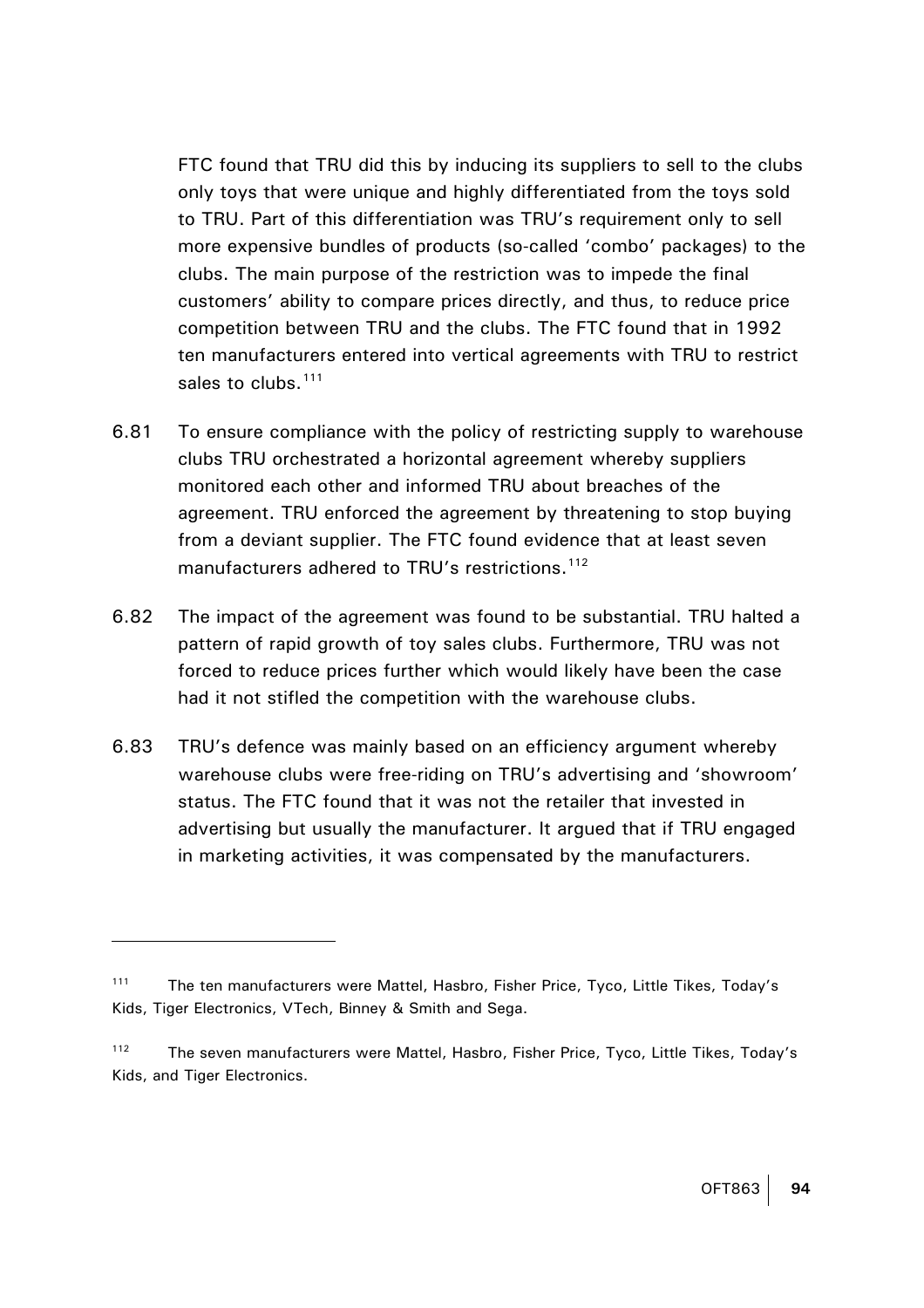6.84 The FTC found that that the agreement or orchestrated boycott 'had harmful effects for the clubs, for competition, and for consumers' and that there was 'no business justification for a boycott that had a pronounced anticompetitive effect.' Following the FTC's decision TRU appealed at the United States Court of Appeals For the Seventh Circuit, which upheld the FTC's decision.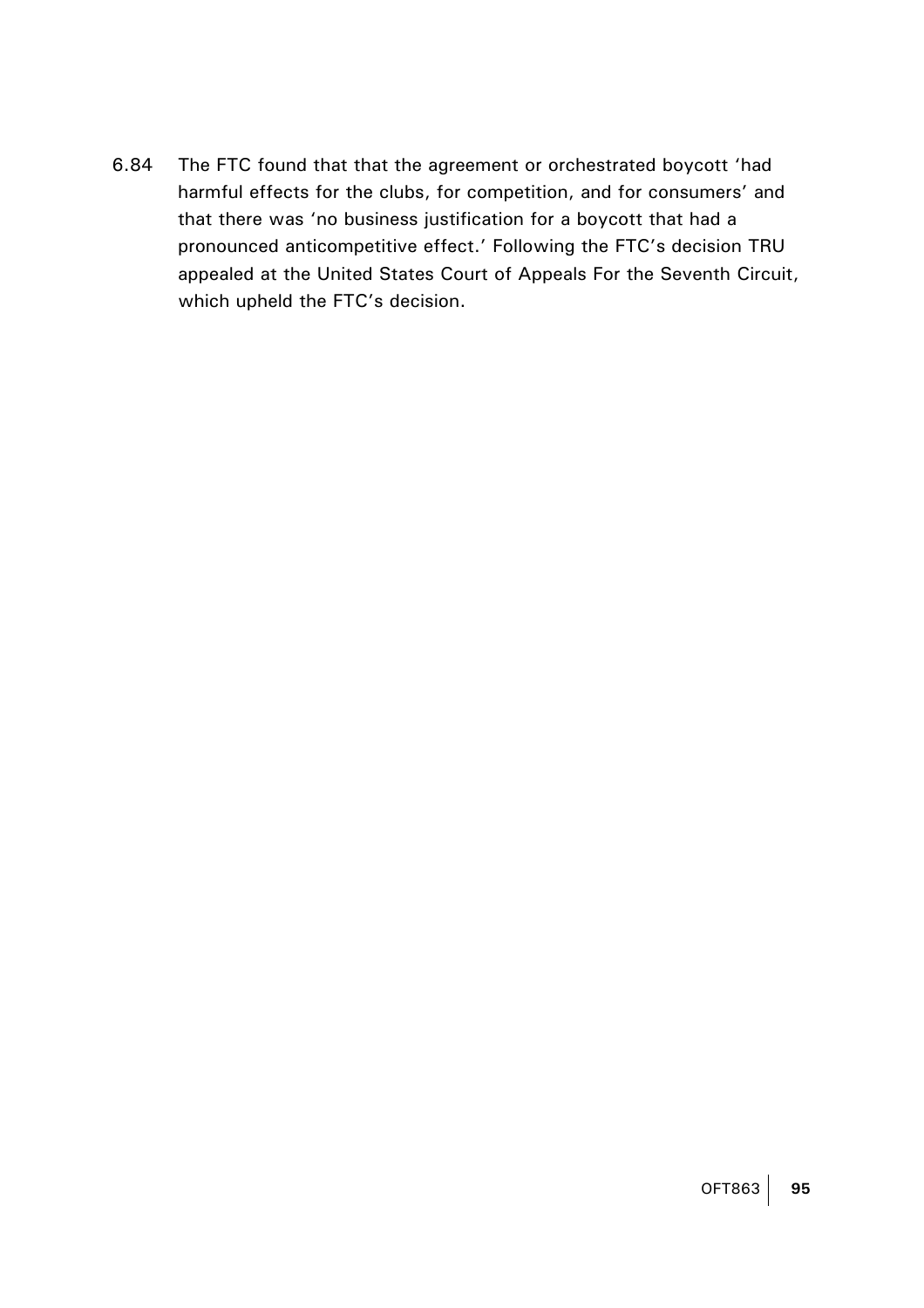## **7 OTHER POSSIBLE CONCERNS RELATING TO BUYER GROUPS**

- 7.1 This chapter briefly reviews some concerns that are commonly voiced about buying groups (and buyer power more generally) that have not already been covered explicitly (although many have been covered implicitly).
- 7.2 We consider the following questions:
	- Could the buyer group leave suppliers insufficient funds to invest and innovate, or even undermine profitability so much that they exit the upstream market?
	- Could buyer groups encourage standardisation of inputs that harms end customers through a reduction in diversity?
	- Could establishing a buyer group incentivise suppliers to pursue 'counter-strategies', such as merging in order to strengthen their bargaining position – and would the increase in concentration harm competition?
	- Could buyer groups mask private valuations of a product, leading to scarce resources being misallocated (e.g. in an auction setting)?
	- Could buyer power lead to a vicious circle (a 'spiral effect') in which powerful buyers get bigger and bigger, eventually driving other buyers from the market?

# **Reduced funds for investment, innovation and existing competition in the upstream market**

7.3 Concerns are often raised that buyer power extracts so much profit from suppliers that they have reduced incentives to invest and innovate, and may even earn insufficient profits to remain in the market.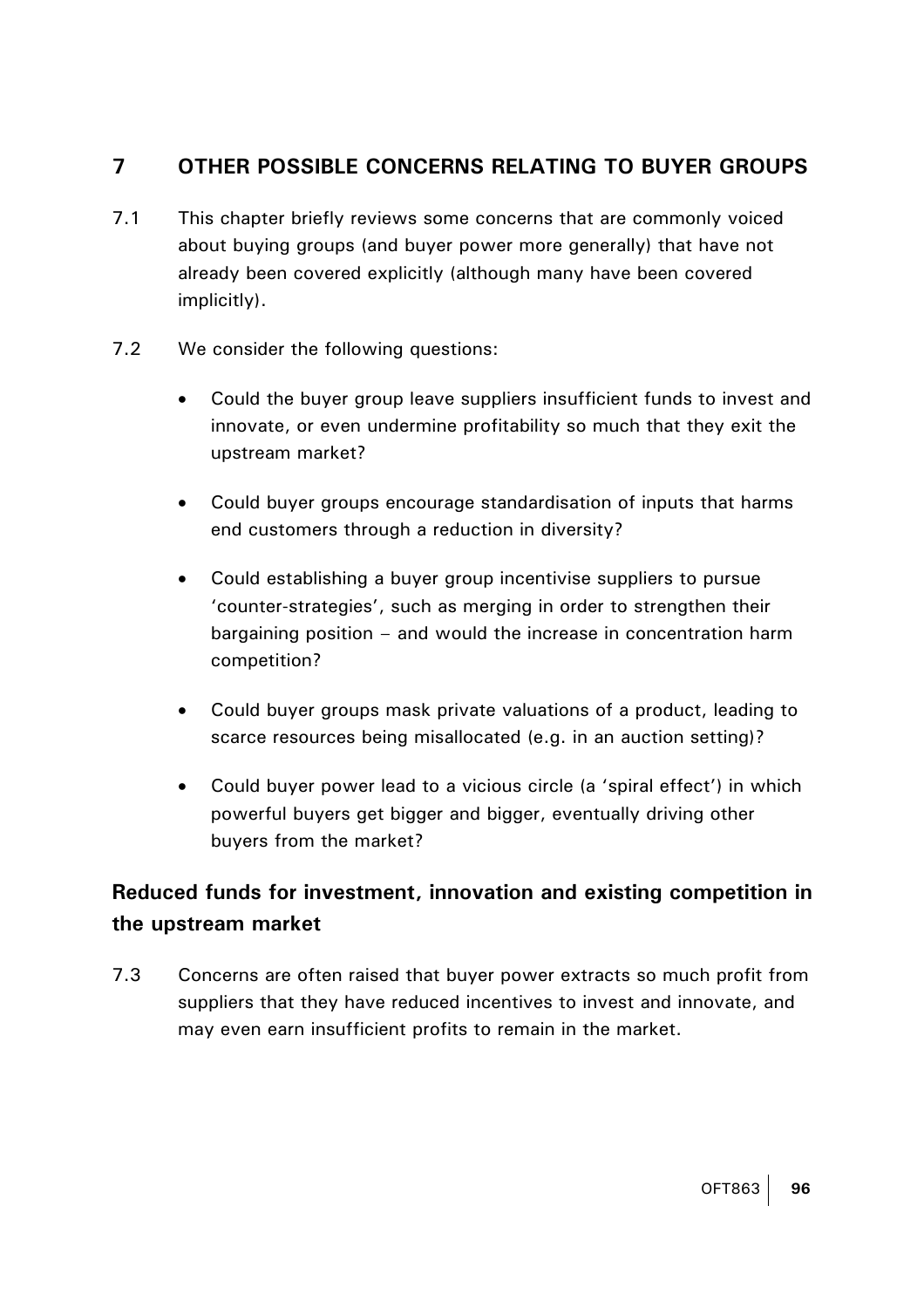- <span id="page-99-0"></span>7.4 However, a powerful buyer group would not usually have the incentive to harm competition among its suppliers or to discourage investments and innovations that would be valued by end customers in excess of their cost, and which therefore generate incremental joint profit.<sup>[113](#page-99-0)</sup> Although, this will not always be the case (perhaps due to suppliers and members of the buyer group having different information on the value of the investment).  $114$
- 7.5 Indeed, we described the efficiencies that buyer groups could generate in Chapter 3. These include the possibility that investment and innovation will be increased.<sup>[115](#page-99-0)</sup> Some empirical studies on innovation are consistent with the view that where buyers are more concentrated this facilitates

<sup>&</sup>lt;sup>113</sup> Consider an example. If final consumers are willing to pay £10 more for a higher quality product and if the cost of improving quality is £3 per good, then the investment is profitable – the incremental surplus is £7, i.e. the bargaining pie increases by £7 per unit. Thus, both the supplier and the buying group can be made better off by ensuring that investment and innovation take place. Even if the buyer is so powerful that it takes nearly all of the extra £7, it would be foolish to try to take more than £7 per good – that would prevent the investment taking place.

 $114$  In Chae and Heidhues (2004) a buyer group may lead to under-investment because bargaining means that suppliers will share the gain from an investment partially with their customers (i.e. the higher bargaining power of the buyer group may give rise to a situation where the investment is lower if customers form a group instead of bargaining independently). However, the authors do not consider whether the buyer group would limit their power to prevent the situation occurring. (Put differently, forming the buyer group allows buyers to benefit from earning a larger share of a smaller bargaining pie. However, an efficient bargain would maximise the size of the bargaining pie providing scope to make the buyer group no worse off and the supplier better off. It is not clear in Chae and Heidhues (2004) model why this outcome would not be achieved.)

 $115$  For theoretical models of how a large buyer (or buyer group) can benefit innovation see Inderst and Wey (2005) and Inderst and Wey (forthcoming).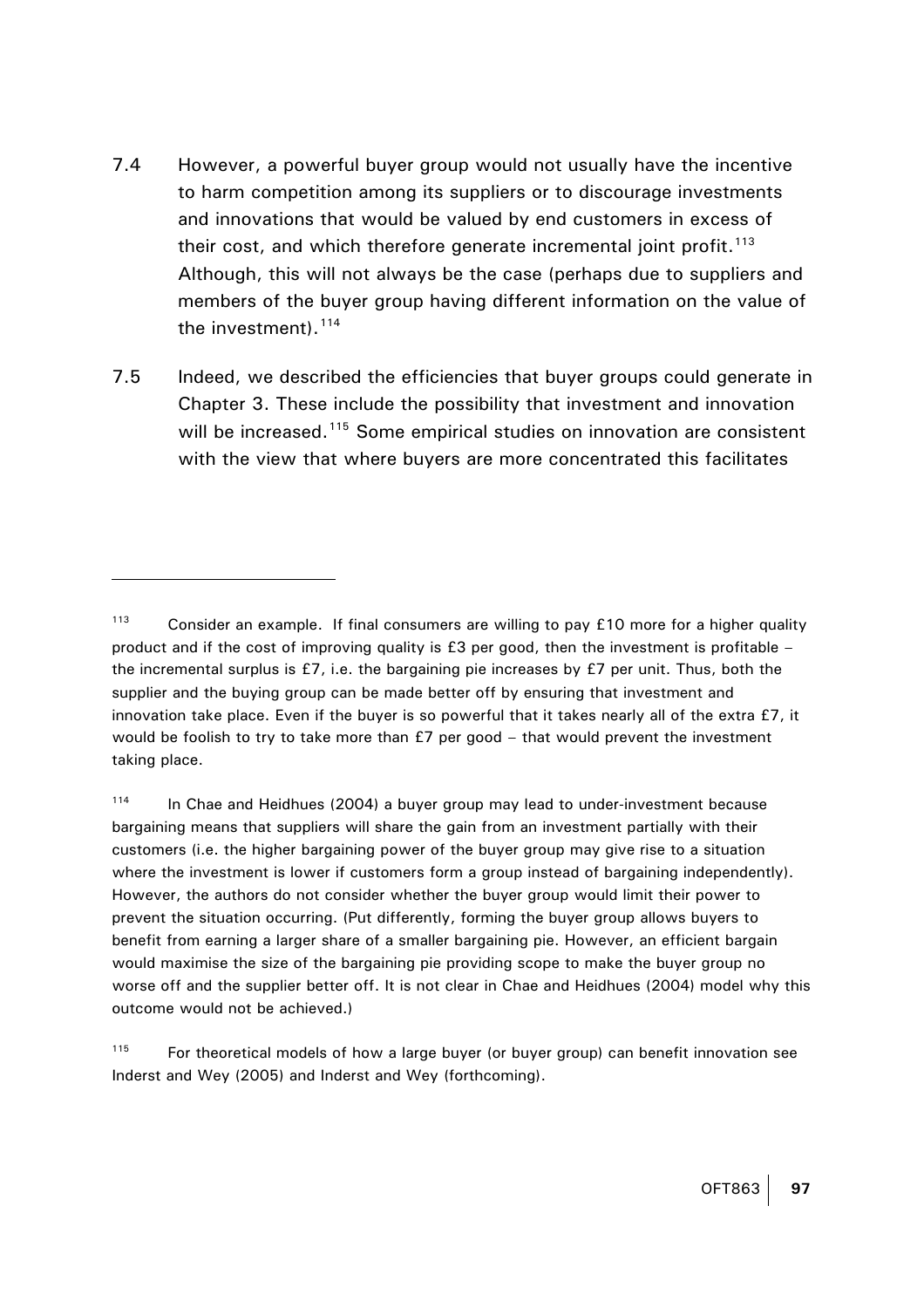investment (perhaps due to a reduced scope for coordination failures or through providing a more stable base of demand).  $116$ 

- <span id="page-100-0"></span>7.6 Some argue that the principal concern about innovation relates to small suppliers, as such firms could be particularly vulnerable to having their profits squeezed by large buyers (or buyer groups).<sup>[117](#page-100-0)</sup> A supplier might, for example, rely on selling nearly all of its output to a particular buyer. Where the small supplier has made specific investments to meet that buyer's needs (making it difficult to sell to rival buyers), the supplier may be 'economically dependent' on that buyer. This, in turn, might leave the buyer in a strong position to drive the small supplier's profits down to zero.
- 7.7 This begs the question: why did the supplier agree to lock itself in, when, having done so, its bargaining position would be weak? One possible answer is that the small seller was an innovative 'start up' company that would be unlikely to be as effective at bargaining as an established large buyer with a specialist procurement department. Further, such a firm might be reliant on the buyer for funds because it would be relatively risky from a lender's point of view. In this case, it is feasible that innovative small suppliers – including potential entrants – could be discouraged from developing new products on the basis that the expected return from their innovation falls due to the reputation of large buyers for being tough negotiators.
- 7.8 Whether innovation in the market as a whole was harmed or not would depend on the following factors. First, access to the powerful buyers (or buyer groups) might not be essential for an innovation to be made popular (i.e. alternative sales channels might exist for potential entrants

<sup>&</sup>lt;sup>116</sup> Farber (1981) analyses 50 US four digit industries and finds that for concentrated seller industries, R&D activity increases with buyer concentration. Peters (2001) finds a similar result from survey data on innovation processes of suppliers of German auto parts.

<sup>117</sup> See Clarke *et al*, (2002), p188 for example.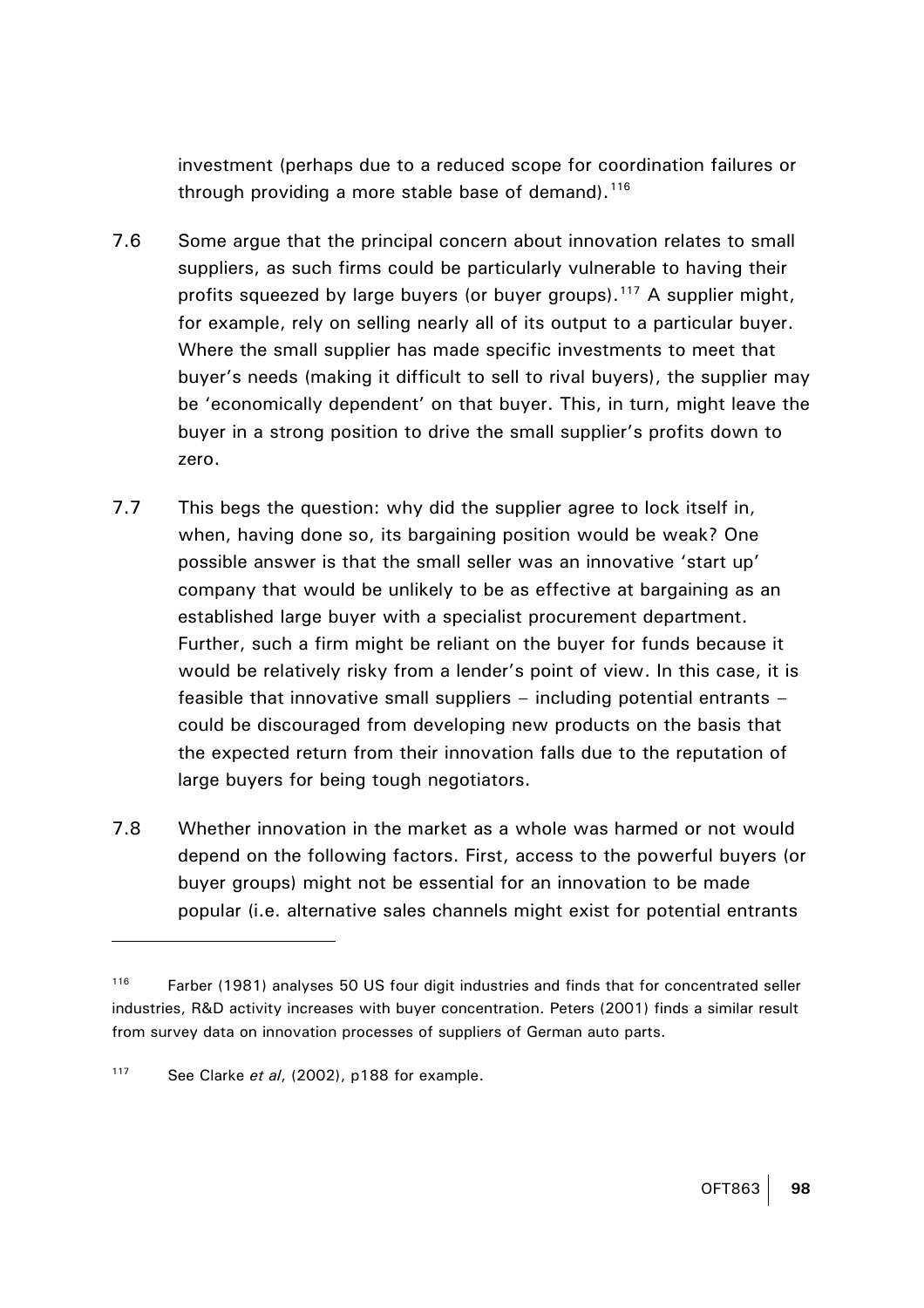through which they could distribute their innovations). Second, even if access to the powerful buyer is important, larger suppliers might have sufficient incentives to innovate. Third, buyers might commit to 'fair terms for their suppliers' in order to encourage more innovation or might backwards integrate and innovate for themselves.

- 7.9 Where buyer groups act strategically to undermine upstream investment, we would expect this to be a variant of the cost raising and benefit reducing strategies described in Chapter 6. For example, a buyer group might seek to block an innovation by a supplier that would substantially aid a rival.
- 7.10 We acknowledge that in theory a powerful buyer group may profitably prevent innovation even without a raising rivals' costs (or reducing rivals' benefits) motive. For example, it may be that the innovation would primarily benefit end customers in different markets such that the buyer group's willingness to pay for the innovation is less than the social value of the innovation. If the supplier is unable to 'make up the difference' from the remaining beneficiaries of the innovation (perhaps because they wish to free ride on payments made by others) then the innovation does not take place. However, this would not appear to be a competition concern as the buyer group has not acted strategically to weaken competitive constraints. Further, it is not clear why the buyer group should be expected to pay more than its valuation of the investment just because there would be other beneficiaries.
- 7.11 Summing up, we expect that competition concerns as regards the impact of a buyer group on upstream investment, innovation and concentration would usually be linked to the exclusionary behaviour described in Chapter 6. Whether or not intervention should proceed against buyer groups which are believed to harm investment and innovation but which do not harm competition is beyond the scope of this report.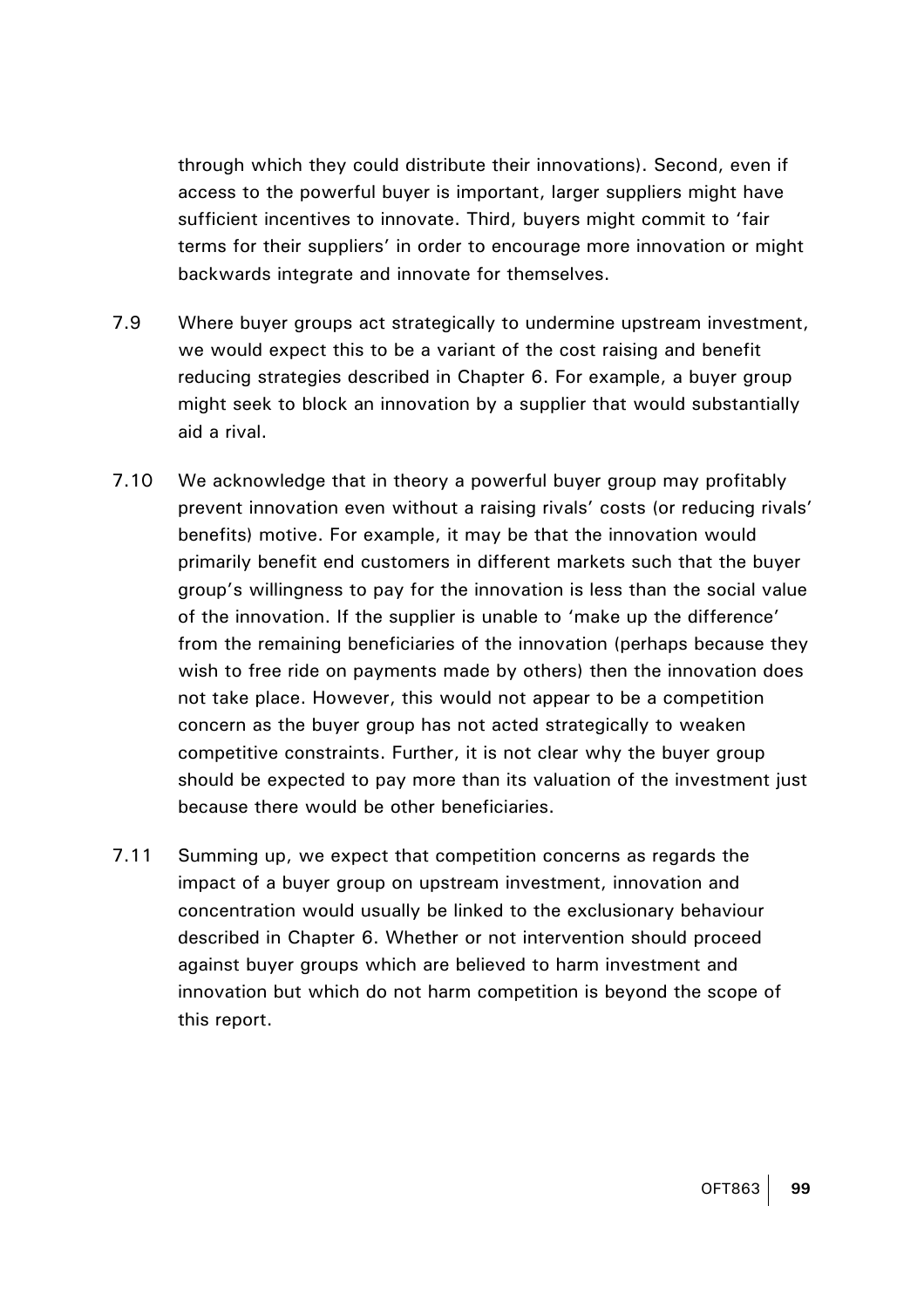## **Diversity**

- 7.12 Sometimes buyer power is frowned upon due to its alleged affect on diversity. From a competition perspective, it is important to distinguish between a reduction in diversity that results from a reduction in competition and a reduction in diversity of buying practices that arises simply because a buying group adopts a more uniform buying strategy to obtain better terms of supply for its members.
- 7.13 Put differently, if buyer power harms competition it will be likely to harm consumers, and one way that consumers could suffer is through a reduction in diversity. However, just because a reduction in competition may cause a reduction in diversity, it does not follow that a reduction in diversity implies a reduction of competition.
- 7.14 Our starting point as regards diversity in the upstream market is the same as with upstream competition more generally. If consumers value diversity in the upstream market, then a buying group would be careful not to harm these features, where they would adversely impact on the profitability of the buying group.
- 7.15 Usually, the competition issue boils down to whether the buying group uses a reduction in diversity to raise rivals' costs leading to an adverse effect on competition in the downstream market (see Chapter 6).

### **Theoretical models**

- 7.16 It is possible to develop theoretical models in which buyer power harms consumers through a reduction in diversity, without necessarily raising rivals' costs. These are discussed briefly below.
- 7.17 Inderst and Shaffer (2004), for example, show in a stylised model, where outlets as well as products differ to some extent, that a retail merger which leads to single sourcing may adversely affect product variety. If a merged retailer sources only one variety of the good for all outlets, total industry profit is lower since this good is not the preferred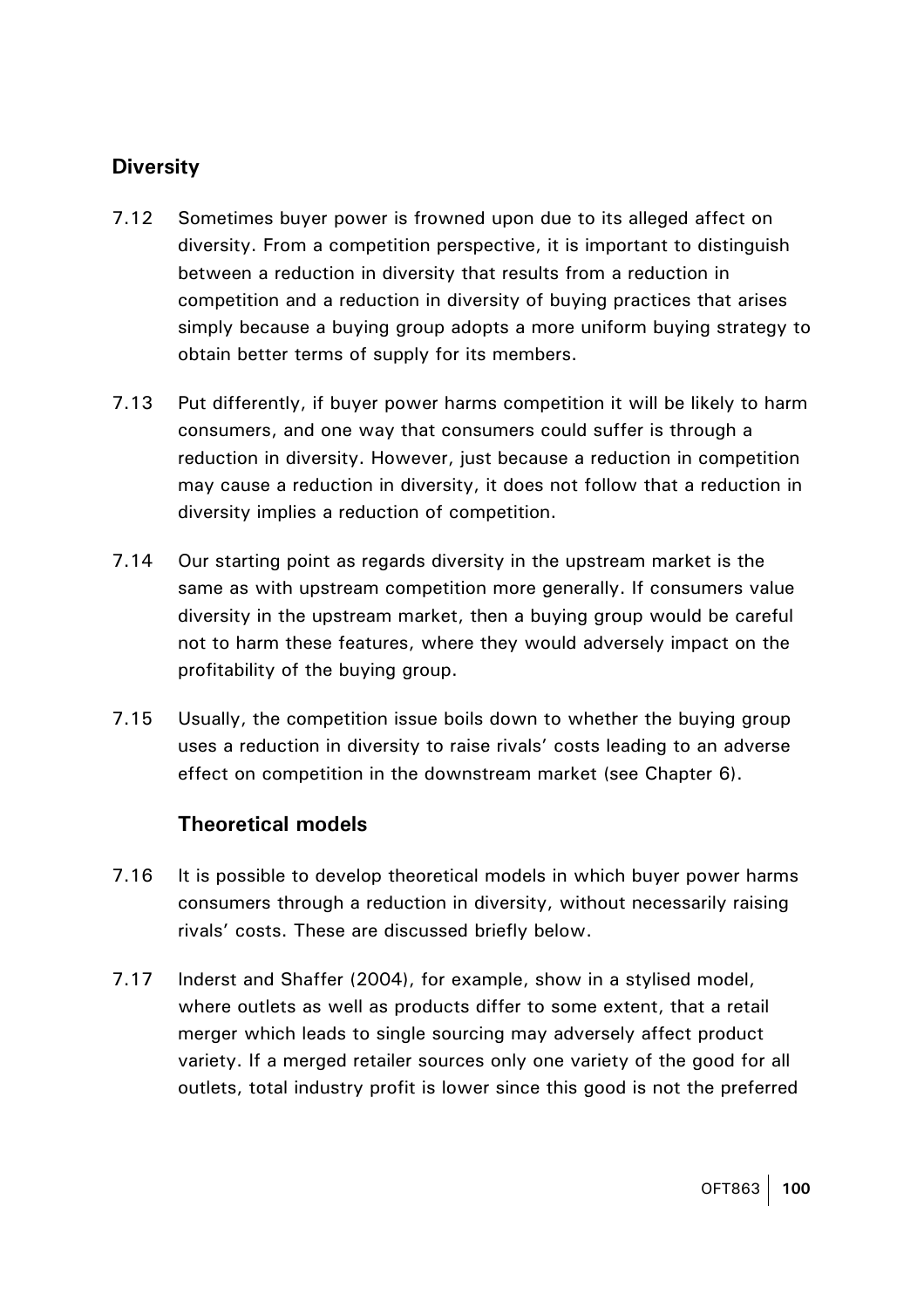<span id="page-103-0"></span>good for all outlets. However, by sourcing a single variety, the buyer makes the sellers more homogeneous and thereby intensifies competition between sellers. As a result, the merged buyer increases its profit. (The strategy of single sourcing reduces the overall profit pie but allows the buyer to take a larger share of that pie.)

- 7.18 Inderst and Shaffer's model could be applied to a buying group which can mimic the sourcing policy of the merged retailer. However, there may be coordination problems because if each retailer has a different customer base (i.e. a different preferred good), then it will be difficult to agree on the product to be single sourced.
- 7.19 Dana (2004) considers a similar model of buyer groups which bundle their demand and source from a single supplier. He shows that a buyer group is beneficial since it allows participants to aggregate their heterogeneous demand and source as if they were only interested in price. This is all the more true if participants have opposing preferences which 'net out' within the buyer group. Again, the expected gains from increased competition between sellers more than offsets the disadvantage that some buyers receive a variety which they value less than the one they would have bought in absence of the buyer group.<sup>[118](#page-103-0)</sup>
- 7.20 These papers indicate how buyer groups that intensify competition can deliver too little diversity. In contrast, Matthewson and Winter (1996) demonstrate how a buyer group can restrict upstream competition

<sup>&</sup>lt;sup>118</sup> Dana (2004) extends O'Brien and Shaffer (1997) by endogenising buyers' decisions to form a group. O'Brien and Shaffer showed that if a buyer (or buyer group) committed to purchase exclusively from one supplier, this would benefit the buyer by increasing competition even though the buyer would not purchase its desired allocation (which would be to purchase from more than one supplier).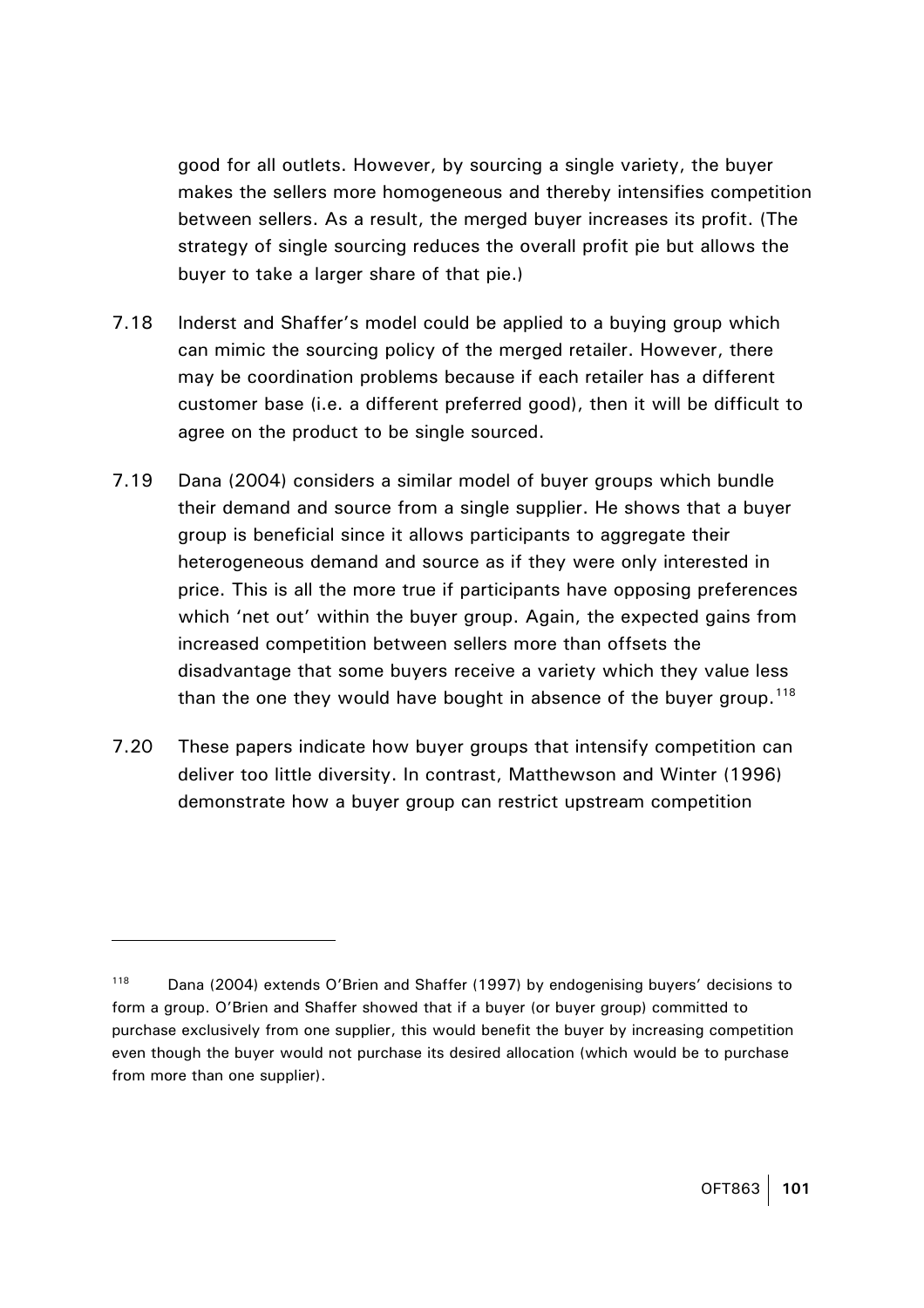leading to a reduction in diversity. This may lead to a welfare gain by reducing excessive entry.<sup>[119](#page-104-0)</sup>

<span id="page-104-0"></span>7.21 An example of how buyer groups can lead to socially inefficient outcomes which do not obviously arise from restrictions of competition could be where the organiser of the buyer group faces a trade off between securing larger volumes and including buyers with diverse preferences. For example, a smaller group of like minded buyers might allow the group organiser to find a supplier deal that closely matches the preferences of all group members. On the other hand, a wider group might allow greater negotiation strength but mean that the final deal struck with requires group members to compromise on certain features that they value. A possible example is the organisation of health care plans for individual buyers by a 'sponsor' who deals with health care providers on behalf of a group of buyers.<sup>[120](#page-104-0)</sup>

## **Practical implications**

 $\overline{a}$ 

7.22 In theory, buyer groups may not support the optimum level of diversity from society's point of view. However, for this to amount to a

<sup>&</sup>lt;sup>119</sup> Matthewson and Winter (1996) consider a reduced form model of symmetric monopolistic competition with free entry. All suppliers are assumed to charge the same price and enter the market only if profits cover their fixed cost of production. Where no buyer has a first mover advantage, all buyers pay the same price, and all suppliers break even. However, where the buying group can make a take-it-or-leave-it-offer to suppliers, it may restrict the number of suppliers it deals with in order to benefit from a lower price, P<sub>1</sub>. The buying group offers P<sub>1</sub> only if the lost utility due to the reduction in the number of suppliers is more than compensated by the lower price. In order to break even, the restricted number of suppliers must charge outsiders a *higher price*. In this case, only the firms that deal with the buying group supply the market. The authors argue that where there is excessive entry in the benchmark case, the fact that the buying group limits supply may increase welfare. The authors argue that their model might relate to a buying group acting on behalf of its clients to purchase health care services.

<sup>&</sup>lt;sup>120</sup> See Che and Gale (1997) for a formal treatment. See also Marvel and Yang (2006) for an example of how buyer groups can improve consumer surplus.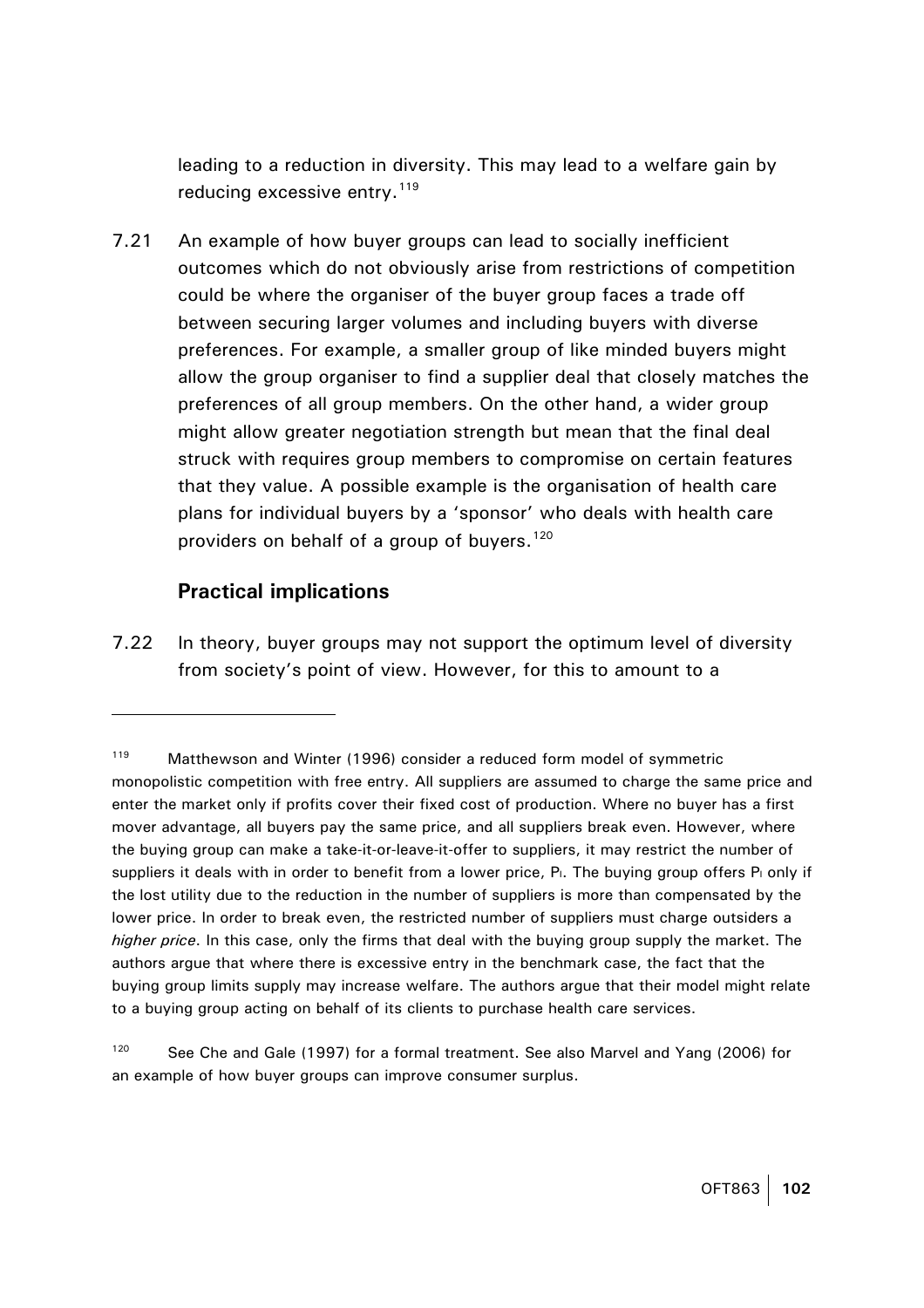competition concern would usually require the buyer group's effect on reducing diversity to be linked to reducing a rival's ability to compete.

<span id="page-105-0"></span>7.23 Absent good evidence of this exclusionary motive, judging whether the buyer group has harmed welfare by affecting diversity would be difficult, as it would require very detailed information on consumer preferences. Further, where downstream competition is effective, markets would typically respond to consumer desires for more (or less) diversity. An example is provided at the first endnote to this chapter.

### **Counterstrategies by suppliers**

- 7.24 A concern sometimes raised in relation to buyer power is that it leads to adverse counter-strategies by suppliers.
- 7.25 For example, if buyer power increases, suppliers may then merge to bolster their own bargaining power. This, so the story goes, may increase concentration and harm competition.
- 7.26 However, this view is rather speculative. First, if adverse counter strategies are expected, the buyer group should limit its buyer power. Second, higher concentration and reduced competition are not synonymous – even if the merger occurs, there are several reasons why that would not imply that supplier competition is reduced. Third, if the supplier merger was truly harmful, the authorities could block it.  $121$
- 7.27 Finally, if the merger was profitable, harmful and likely to be cleared, why would it not have taken place anyway? Why would the supplier

 $121$  For example, even if the buyer group could protect itself from higher prices after a supplier merger, the authorities may be concerned that weaker buyers would suffer, particularly where weaker buyers are important competitive constraints on the stronger buyers in a downstream market.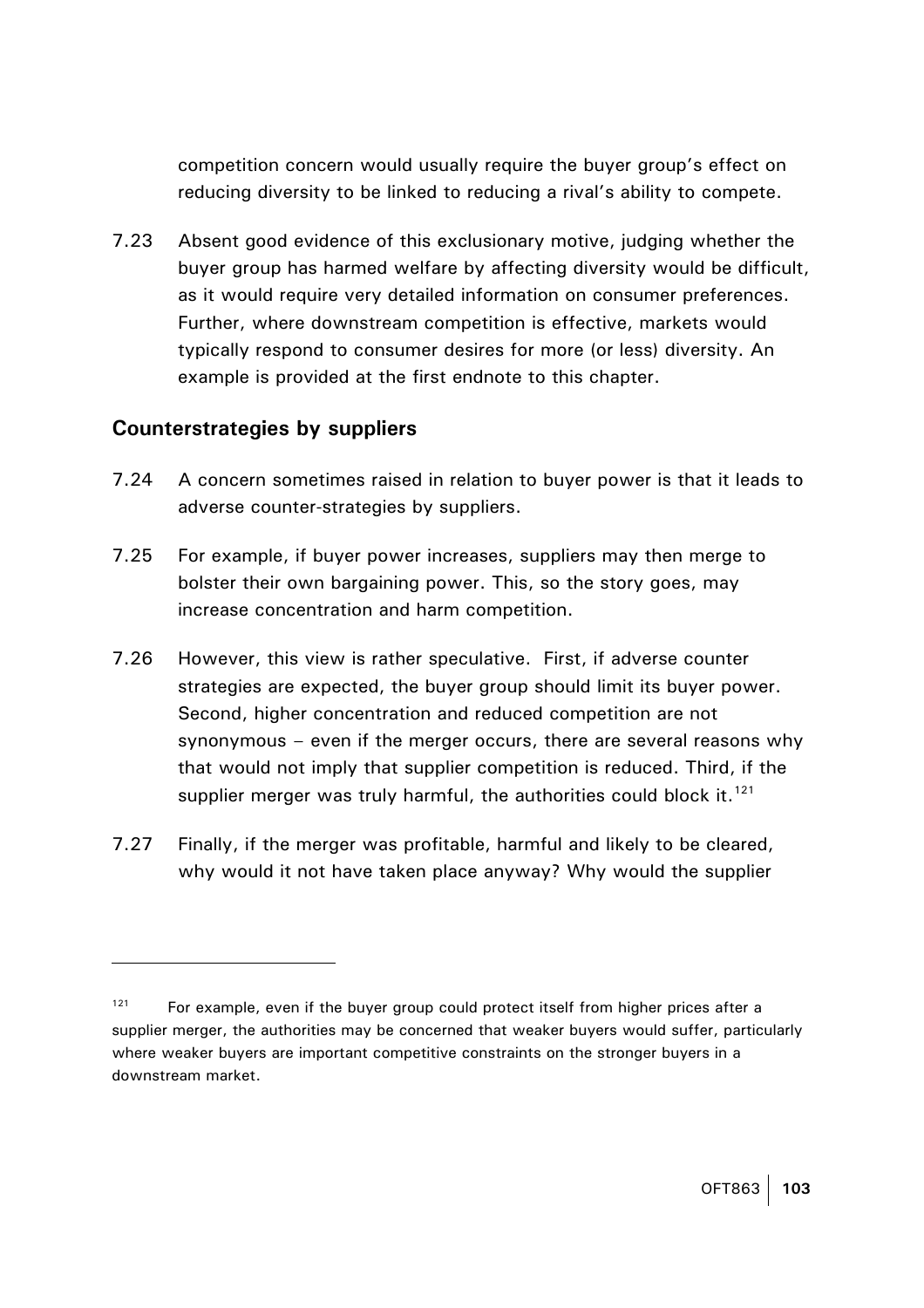merger be triggered only due to an increase in buyer power arising from the formation of the buver group? $122$ 

<span id="page-106-0"></span>7.28 There is no basis for a presumption that harmful counter strategies will arise. In particular, rational buyers should anticipate supplier counter strategies. Nevertheless, counter strategies can be harmful (as we discuss in the next section). Overall, therefore, a case-by-case assessment is required.

#### **Adverse resource allocation**

- 7.29 In theory, a buyer group could induce counter strategies or mask private valuations of a scarce product, leading to adverse resource allocations.
- 7.30 For example, in certain single unit auctions, a seller who faces a buyer group may set a higher reserve price than he otherwise would have done, in an attempt to counter the effect of the group in lowering prices. Thereby, the seller trades the higher probability of not selling the item against a higher expected price.<sup>[123](#page-106-0)</sup> Then, the buyer group will be formed if the expected price remains lower as a result. In this case, the buyer group is better off.
- 7.31 However, ex post, buyers may suffer from the higher reserve price. In particular, if the highest valuation of the bidders is lower than this higher reserve price, the item will not be sold. If trade does not take place, the

 $122$  In theory, it is possible that there is (say) some cost to merging that is not worth incurring in the absence of downstream buyer power but is worth incurring where the presence of buyer power substantially lowers the unmerged suppliers' profits. In addition, if it were the case that because of the existence of downstream buyer power, the authorities were more likely to mistakenly clear an anti-competitive merger, then perhaps the downstream buyer group would induce an anti-competitive merger. However, the possibility of both factors occurring together seems rather distant.

 $123$  This was shown by Graham, Marshall (1987) for second-price auctions and by McAfee, McMillan (1992) for first-price auctions.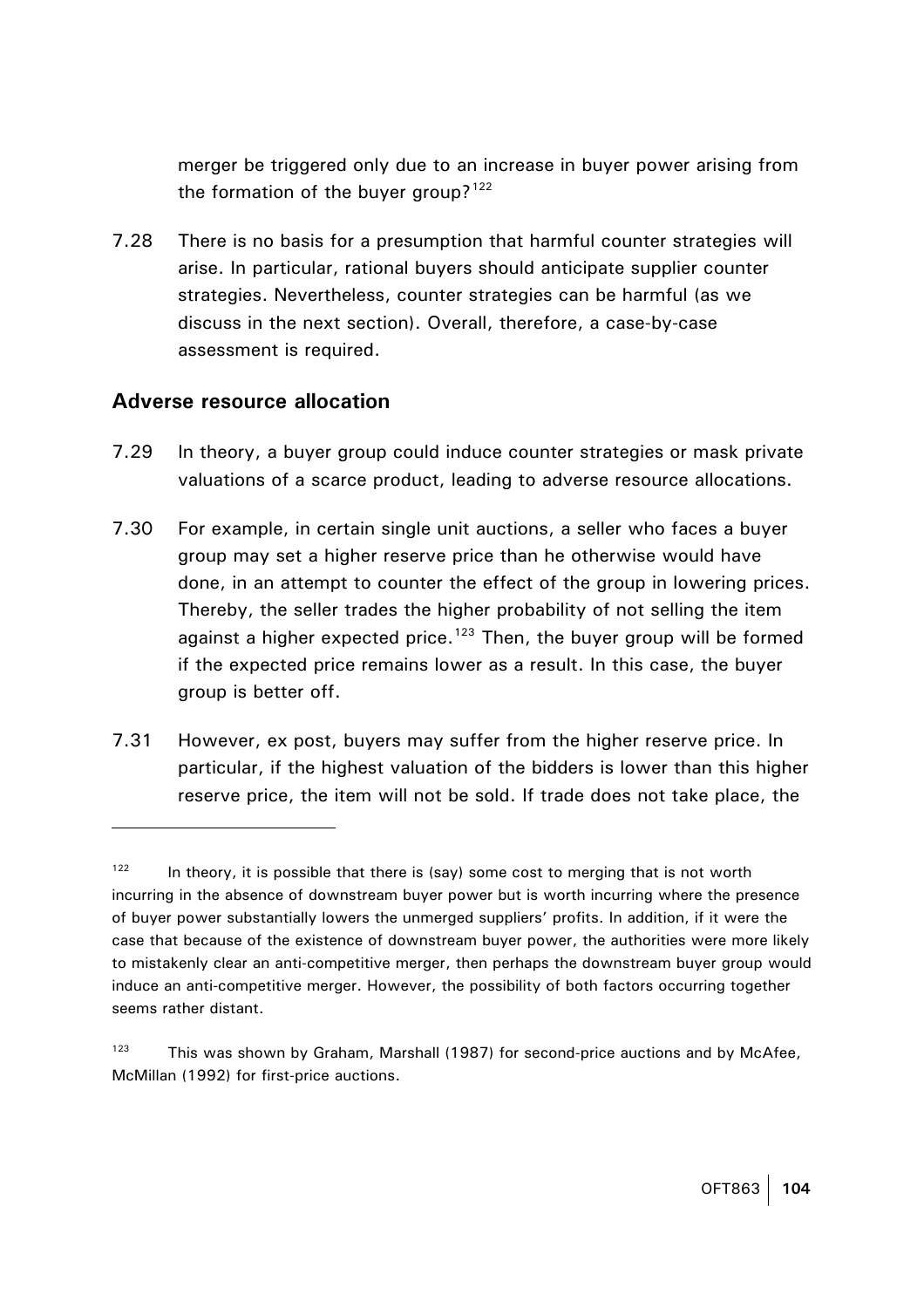<span id="page-107-0"></span>consumer surplus might be reduced since a bidder might have gained the item at a price below his valuation in absence of the buyer group (because the reservation price would be lower). In that case, the seller's surplus would also be lower since his true valuation of the item is below the willingness to pay of one or more of the buyers.<sup>[124](#page-107-0)</sup> Whether this adverse effect actually arises must be assessed in each individual case – this would be hard to do in practice due to the information requirements.

- 7.32 There is no scope to review the auction literature in this report. We note that this literature is complex and many effects rely heavily on the specific assumptions (e.g. the type of auction). We note the theoretical possibility that a buyer group could impact on the allocation of a scarce resource by auction.<sup>[125](#page-107-0)</sup>
- 7.33 Resource allocation issues need not be confined to auctions.<sup>[126](#page-107-0)</sup> An example in a different setting is provided at the second endnote to this chapter. Further, buyer groups may improve resource allocation (through

 $124$  Absent the buying group, the reserve price would be lower and the average selling price paid by the group members higher. However, since more trades would take place, this is better for total welfare. The higher average selling price would be a transfer between the buyer and the seller and so have no impact on total welfare. The basic problem of some trades not taking place arises from any reserve price since the revenue maximising resale price is typically higher than the seller's valuation for the object (cf., e.g. Krishna (2002), p27). The buyer group is detrimental only to the extent that the reserve price is increased and the number of trades is lowered further.

 $125$  For another example of how joint bidding can affect welfare in auctions see, Waehrer (1999).

<sup>&</sup>lt;sup>126</sup> If discounts are awarded on the basis of size (see Chapter 3), then, in theory, a buyer group of 'inefficient' firms could lead to an adverse allocation of resources in that output will be shifted towards 'inefficient' producers (see Inderst, 2006). However, if the discount for the buyer group's members allows them to place more competitive pressure on 'efficient' firms in the downstream market, this could nevertheless benefit consumers overall.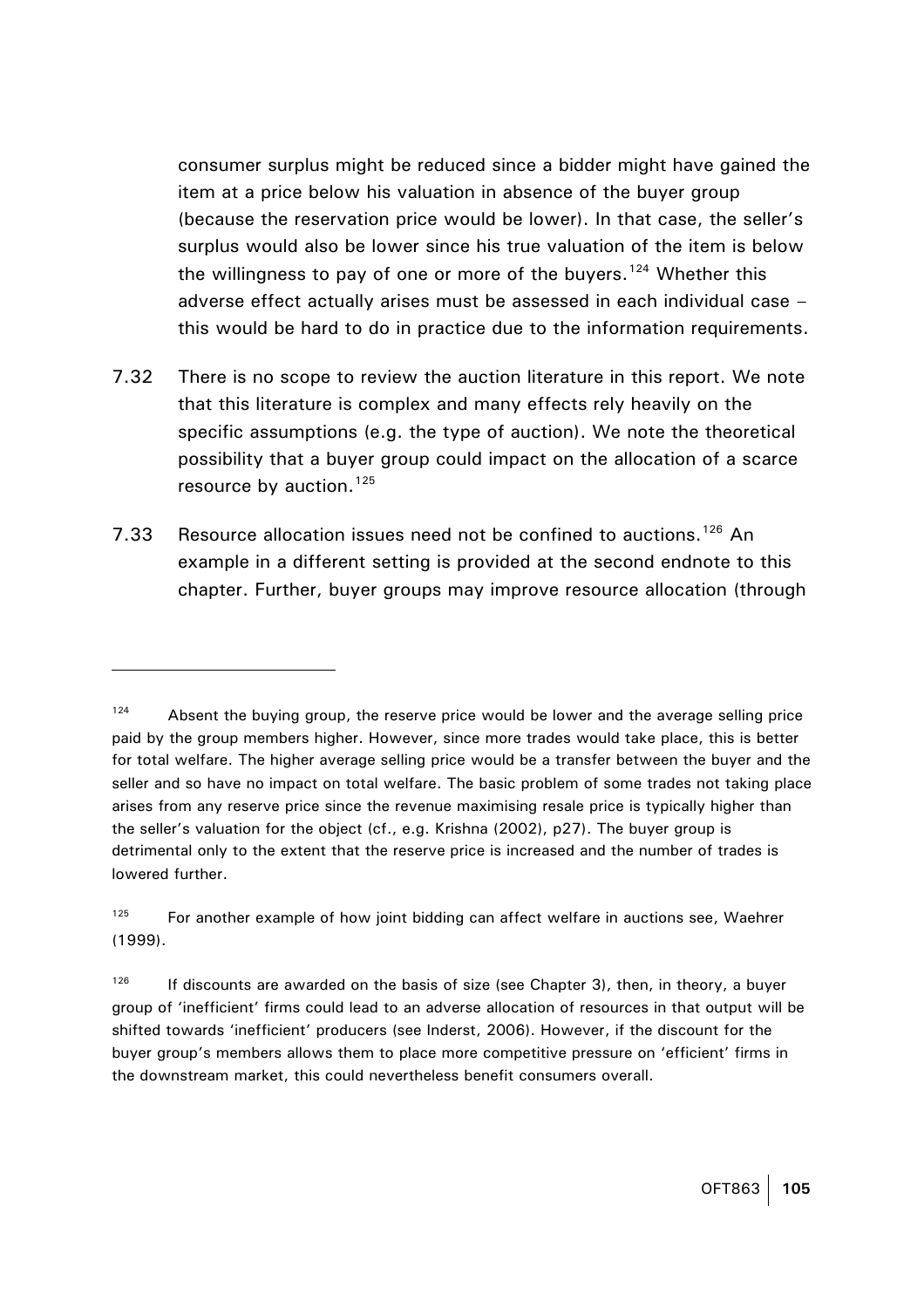generating efficiencies as described in chapter 3 or through reducing rent seeking behaviour $127$ ).

## <span id="page-108-0"></span>**'Spiral effects'**

- 7.34 It has been suggested that buyer power could create a spiral in which powerful buyers obtain lower prices, this in turn makes them larger in their downstream markets which in turn allows them to secure even better terms.<sup>[128](#page-108-0)</sup> To our knowledge, such a spiral effect has not been modelled formally in theory.
- 7.35 Moreover, it is not clear that such an effect would be necessarily harmful. The spiral effect could simply be a process in which lower prices are passed on to end customers allowing a buyer group's members to grow. If such growth allows the buyer group to obtain even lower prices, which are then passed on to end customers once again, this would be a virtuous circle that benefits end customers.
- 7.36 If the fear is that more efficient firms drive out weaker retailers, this would simply reflect the process of competition. If the issue is predatory pricing, where (say) there is a real risk that an equally efficient firm is driven out of the market with a longer term harmful effect on consumers, this is not a concern with buyer power per se (unless the buyer group adopts exclusionary behaviour by raising rival's costs or

127 See Ellingsen (1991)

 $\overline{a}$ 

 $128$  This 'spiral effect' of increasing concentration was put forward by the EC Commission as an expected consequence of the proposed *Kesko/Tuko* and *Rewe/Meinl* mergers. In *Kesko/Tuko*, the EC Commission stated that the high post-merger market share of Kesko-Tuko and strong position of Kesko in cash-and-carry wholesaling 'create a gate-keeper effect' which would be increased by the combination of the merging parties' strong private label products and knowledge on customer behaviour gained from loyalty schemes (which were used as a bargaining tool in negotiation with other suppliers). The EC Commission argued that this would allow the merged Kesko-Tuko to achieve lower purchase prices and would discourage its rivals to compete on price (at paragraph 133).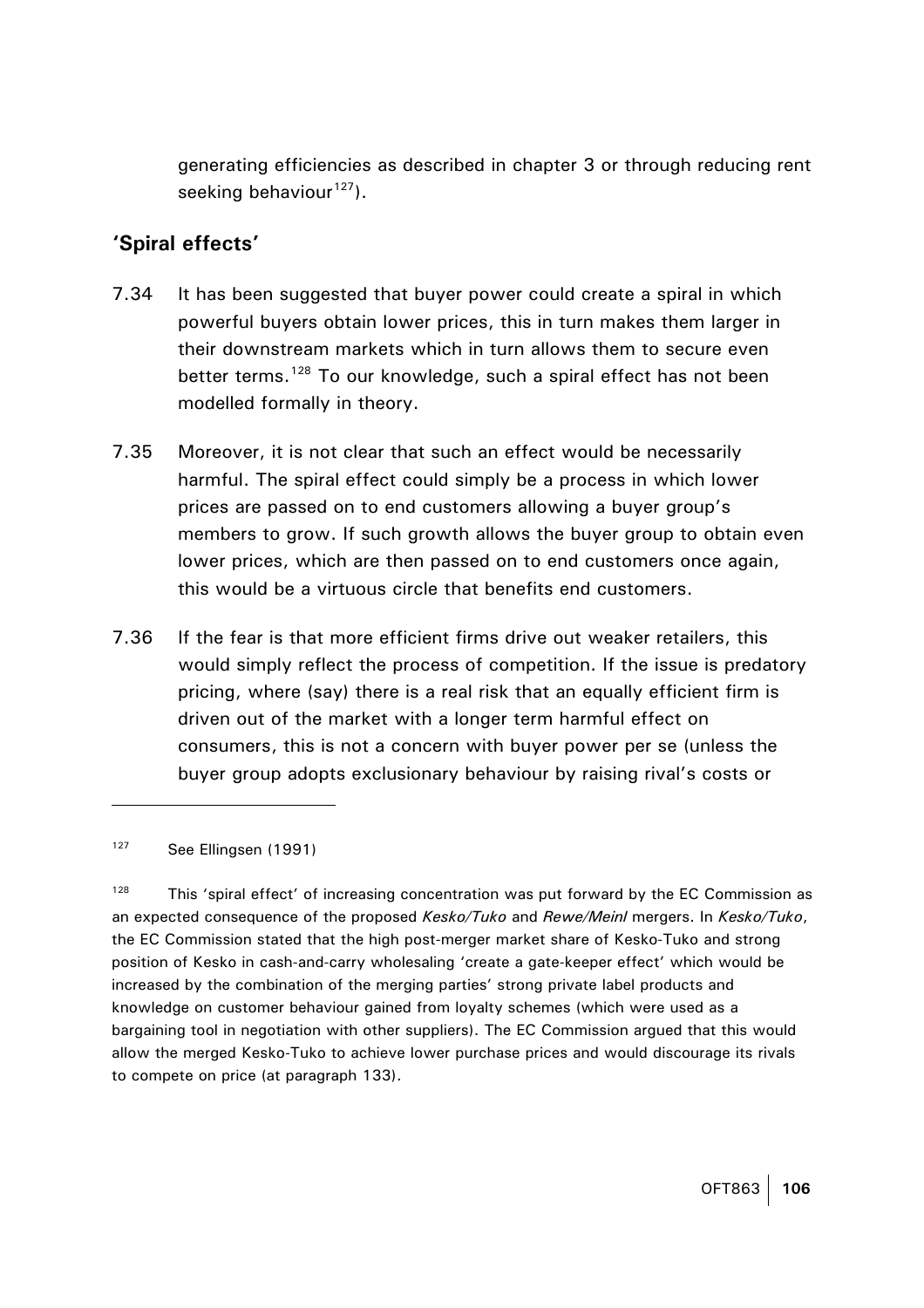reducing rivals' benefits as discussed in Chapter 6). Moreover, intervention to 'nip in the bud' growth of the buyer group would greatly risk penalising firms that pursue efficiencies, which is an integral part of the competitive process.

## **Endnote 1 to Chapter 7: An example of how a buyer group may reduce diversity, in response to changing consumer preferences**

- 7.37 This endnote provides an example of how a buyer group could be induced to reduce diversity through being reactive to changing consumer preferences.
- 7.38 Suppose that a buying group brings together a group of purchasers who, if acting alone, would purchase different specifications of an input. Suppose that in order to obtain a better price, the buying group purchases a reduced number of specifications to allow suppliers to benefit from economies of scale.
- 7.39 It might then be argued that the buying group has lessened diversity because purchasers acting independently would have chosen to purchase a wider range of inputs. But does that reduction in diversity matter? The following example explains how a reduction in diversity can be driven by consumer choice.
- 7.40 Suppose that inputs X and Y are used to produce two substitute products, x and y (respectively), which are sold in a local downstream market. There are no substantial entry barriers to the production of inputs X and Y.
- 7.41 A buyer group forms (with open membership). The buyer group encourages a supplier that had previously produced equal amounts of X and Y, to produce only X. As a result of specialisation, the supplier benefits from returns to scale and so the buyer group benefits from a lower price. Members of the buyer group compete effectively in the downstream market.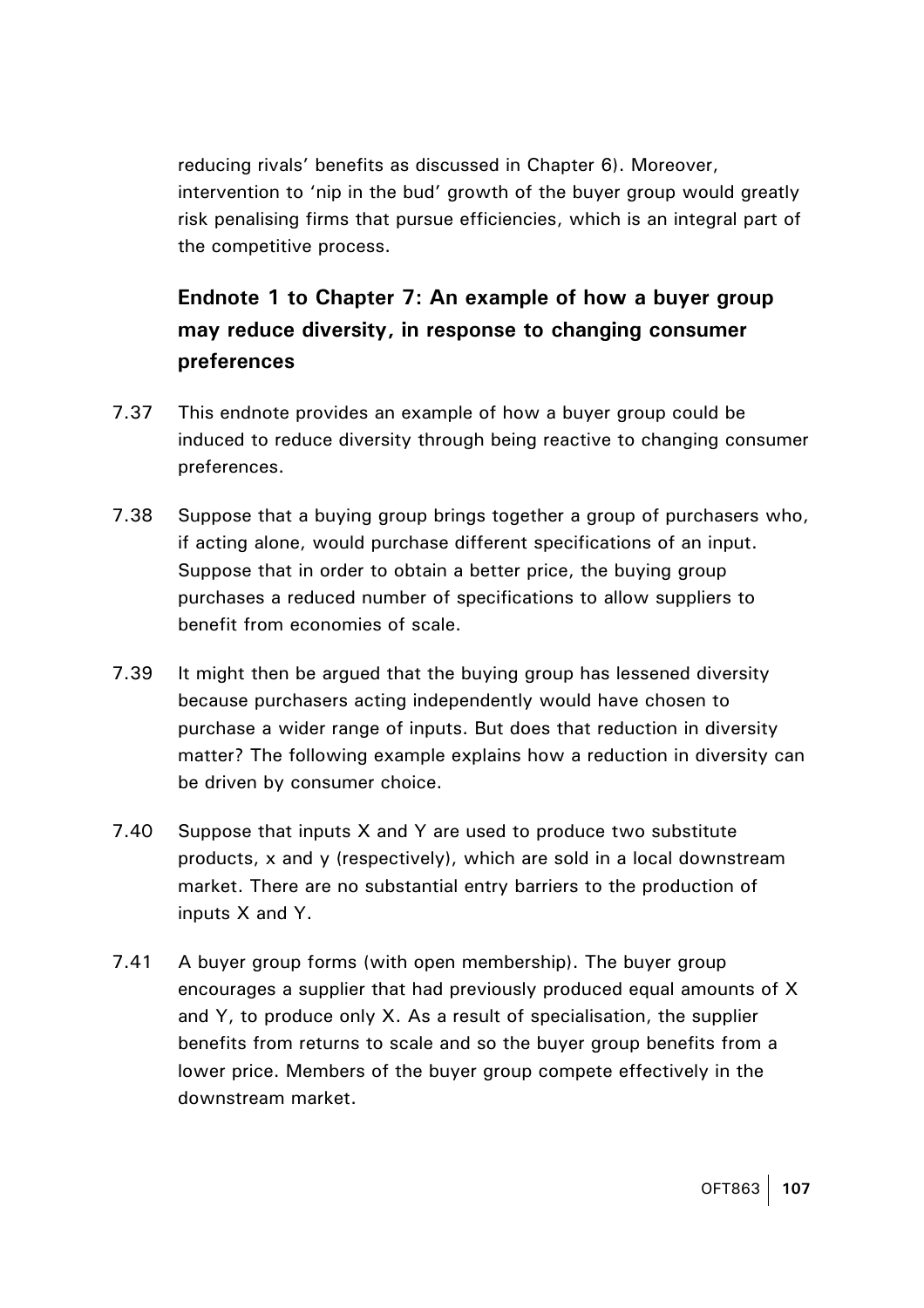- 7.42 A buyer outside the group (the 'outsider') that used to purchase input Y from the supplier complains to the Competition Authority that it can no longer obtain the product that it wants from its preferred supplier.
- 7.43 The outsider complains that Y is more expensive to purchase because it must be sourced from a supplier further away and that, as a result, it is not profitable to sell the downstream product y. In the end, the outsider joins the buying group and produces only product x.
- 7.44 As a result of the buying group's decision to focus on purchasing the input X, the local market is served only with the final product x. However, this is not driven by competition concerns: there are no entry barriers to producing X and Y. Further, downstream competition is effective.
- 7.45 The reason that the outsider could not profitably sell y is due to insufficient demand. The buyer group secured a lower price for X and so the price of the final product, x, fell. This reduced demand for y, meaning that there was insufficient demand in the local market even for a niche retailer of y.
- 7.46 Some consumers who valued y a lot more than x are made worse off. Even the lower price for x does not compensate them for the loss of y. Several of them (some encouraged to write in by the outsider) write to the Competition Authority raising their concern at this 'loss of diversity'. They argue that the absence of product y was a 'measurable and demonstrable loss' that could not be offset by the uncertain benefits for other consumers.
- 7.47 The Competition Authority raises this issue with the buying group. The latter states that members of the buying group realised that demand for y had been flagging for a long time and simply responded to the change in aggregate consumer preferences.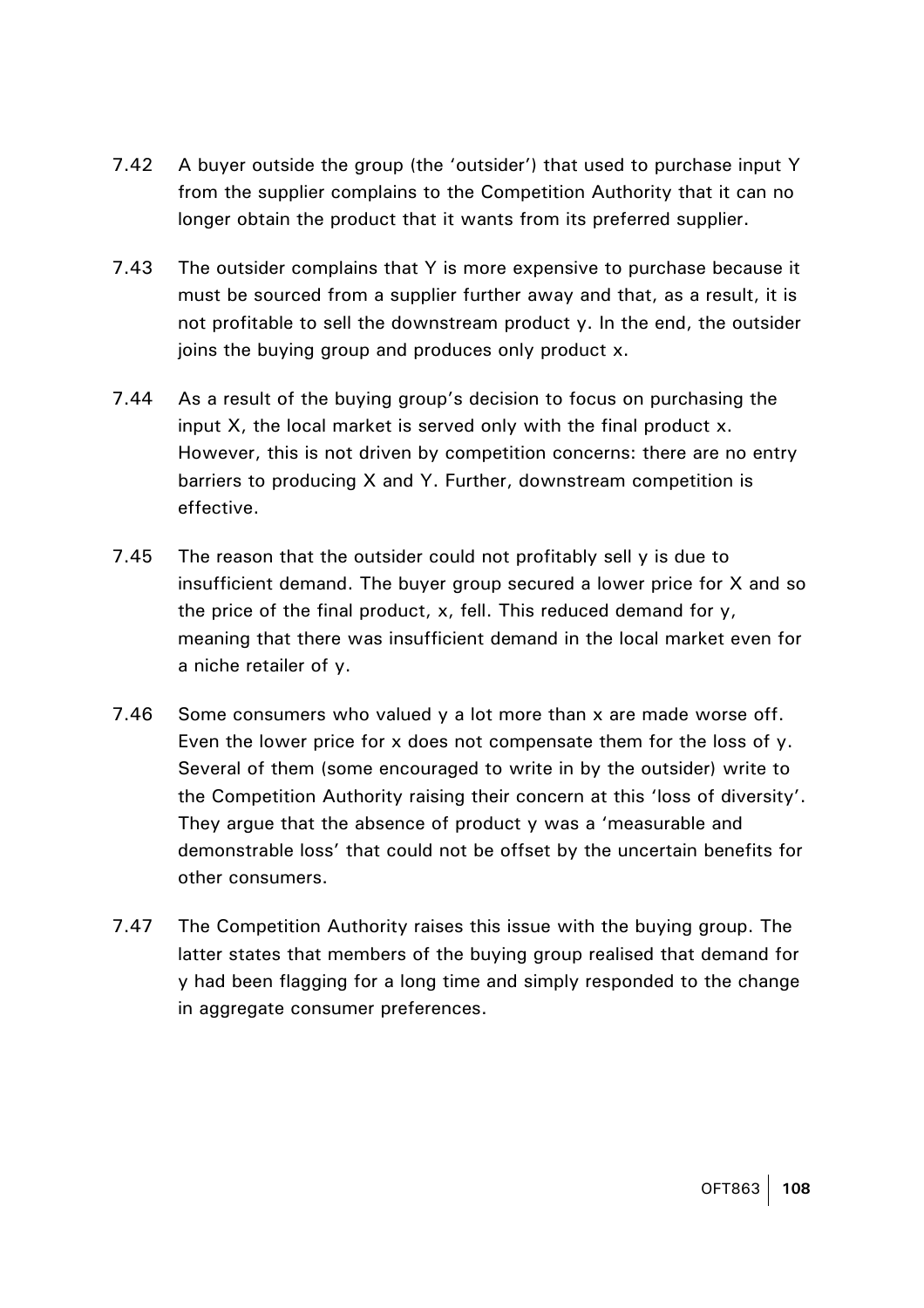- <span id="page-111-0"></span>7.48 The Competition Authority dismisses the complaint that there is a loss of diversity. It decides that its role is to protect competition and that there is no evidence of harm to competition.
- 7.49 It states that if the buyer group did not pass on the cost reduction, then it is likely that product y could profitably be re-introduced. (Prior to the cost reduction, i.e. at higher prices of product x, the local market had supported demand for product y.) Ultimately, the less diversified structure is a reflection of effective competition responding to changing consumer preferences.

# **Endnote 2 to Chapter 7: An example of how a buyer group can affect resource allocation**

- 7.50 This endnote provides an example of how a buyer group can affect resource allocation.
- 7.51 A case in question is the National Sulphuric Acid Association, members of which, until 1997, sourced at least 25% of their requirements of sulphur through the organisation.<sup>[129](#page-111-0)</sup> The joint sourcing guaranteed to the suppliers a sales volume that made investments in port facilities viable. Thereby, it enlarged the number of UK ports from which members could be supplied which increased supply security and reduced transport costs. Furthermore, it assured supply to  $-$  especially small  $-$  members at a time when demand surpassed supply and thus avoided temporary stops in the production of members. Due to large fixed costs of supply, small producers may not have been likely to obtain supplies in the absence of the buyer group.
- 7.52 Since 80% of the production cost of sulphuric acid was accounted for by the cost of sulphur and up to 75% of requirements could be obtained

<sup>&</sup>lt;sup>129</sup> This requirement was removed in 1997 (cf. case No IV/36.759).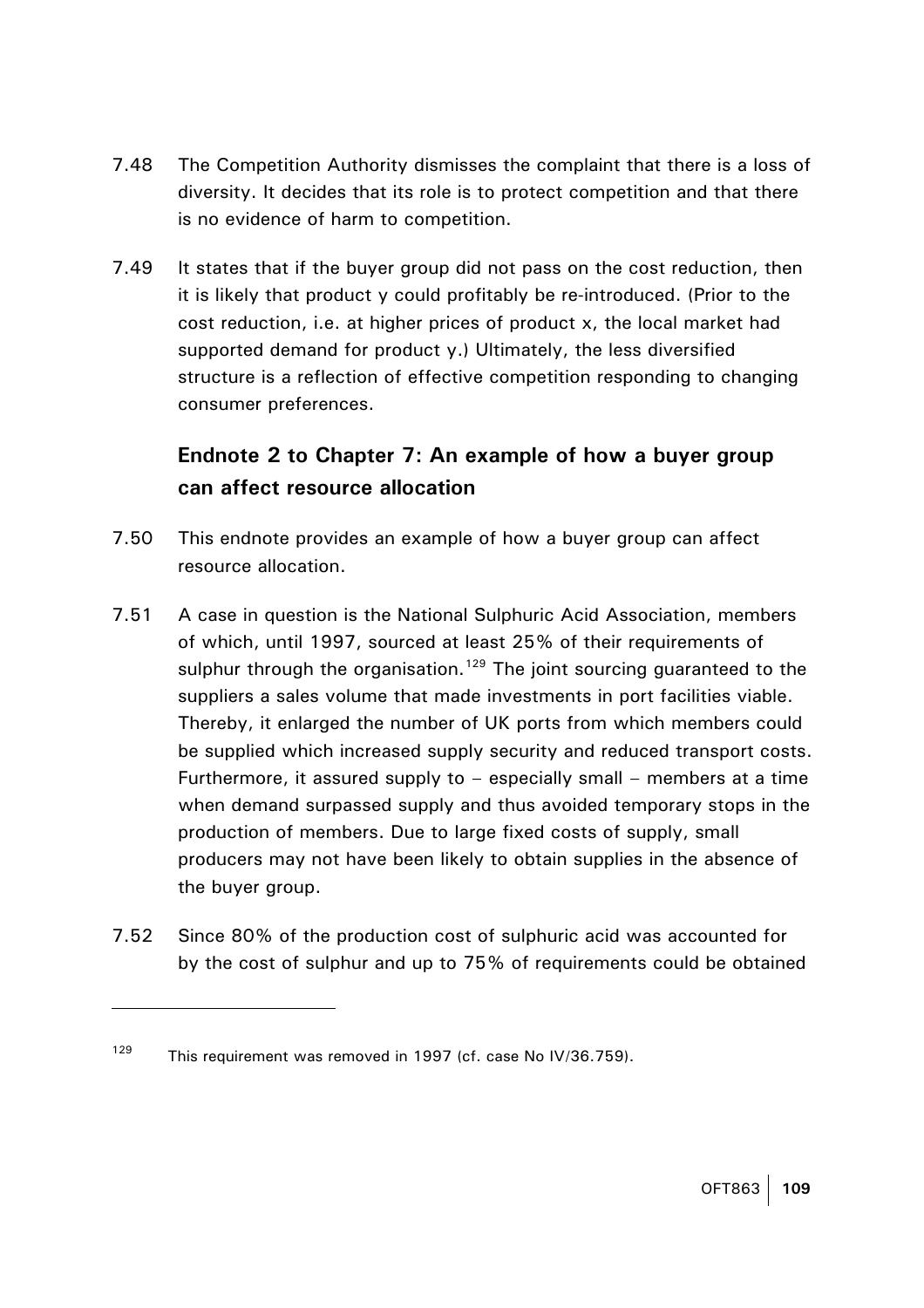from other sources the Commission found that the efficiency gains outweighed the reduced competition for better terms of sulphur supply and exempted the Association based on Article 85(3) in 1980 (case IV/27.958).

7.53 Put differently, rather than allocating scarce supplies to the highest bidder (as might have occurred absent the buyer group), the group managed supplies to ensure that all its members obtained a certain amount. In the short term, this 'managed process' may have been inefficient. However, in the long term – through generating increased investment and developing its members' sources of supply, the buyer group may have protected downstream competition.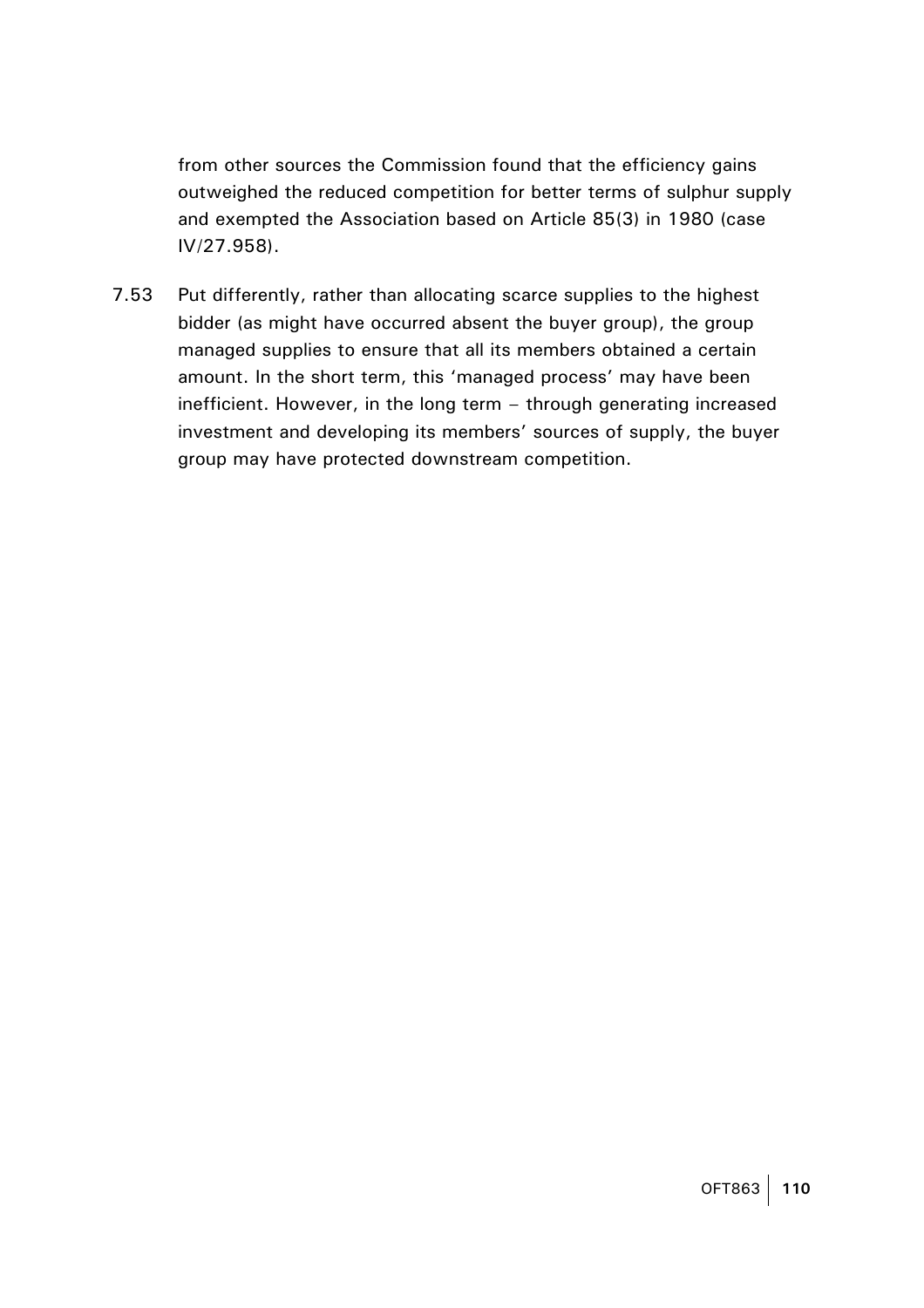## <span id="page-113-0"></span>**A WHAT IS REQUIRED FOR COLLUSION? A BRIEF REVIEW.**

- A.1 In this section we discuss the factors that make collusion among competitors more likely and sustainable.<sup>[130](#page-113-0)</sup>
- A.2 The essence of collusion is that each firm forgoes the higher short term profits from deviating from the collusive strategy due to the allure of higher longer term profits from collusion (which would be unattainable if that firm deviated or "cheated").
- A.3 The economic underpinnings of explicit and tacit collusion are the same. We can think of there being a continuum of types of collusion, with explicit collusion being an extreme form of tacit collusion which allows for explicit and direct communication between the members of the colluding group.
- A.4 Collusion requires three aspects:
	- alignment, i.e. reaching a collusive agreement;
	- internal stability, i.e. a mechanism that detects and punishes deviant firms; and
	- external stability, i.e. the absence of strong competitive constraints acting upon the collusive group.

## **Alignment**

 $\overline{a}$ 

A.5 Alignment refers to the colluding group having a common understanding with the other firms as regards the collusive strategy. There are several possible collusive strategies, which include agreements: not to undercut

 $130$  The factors which facilitate collusion are reviewed in standard industrial organisation textbooks and so are not discussed in great detail here. For a more detailed but accessible discussion see Church and Ware (2000), upon which the following discussion draws.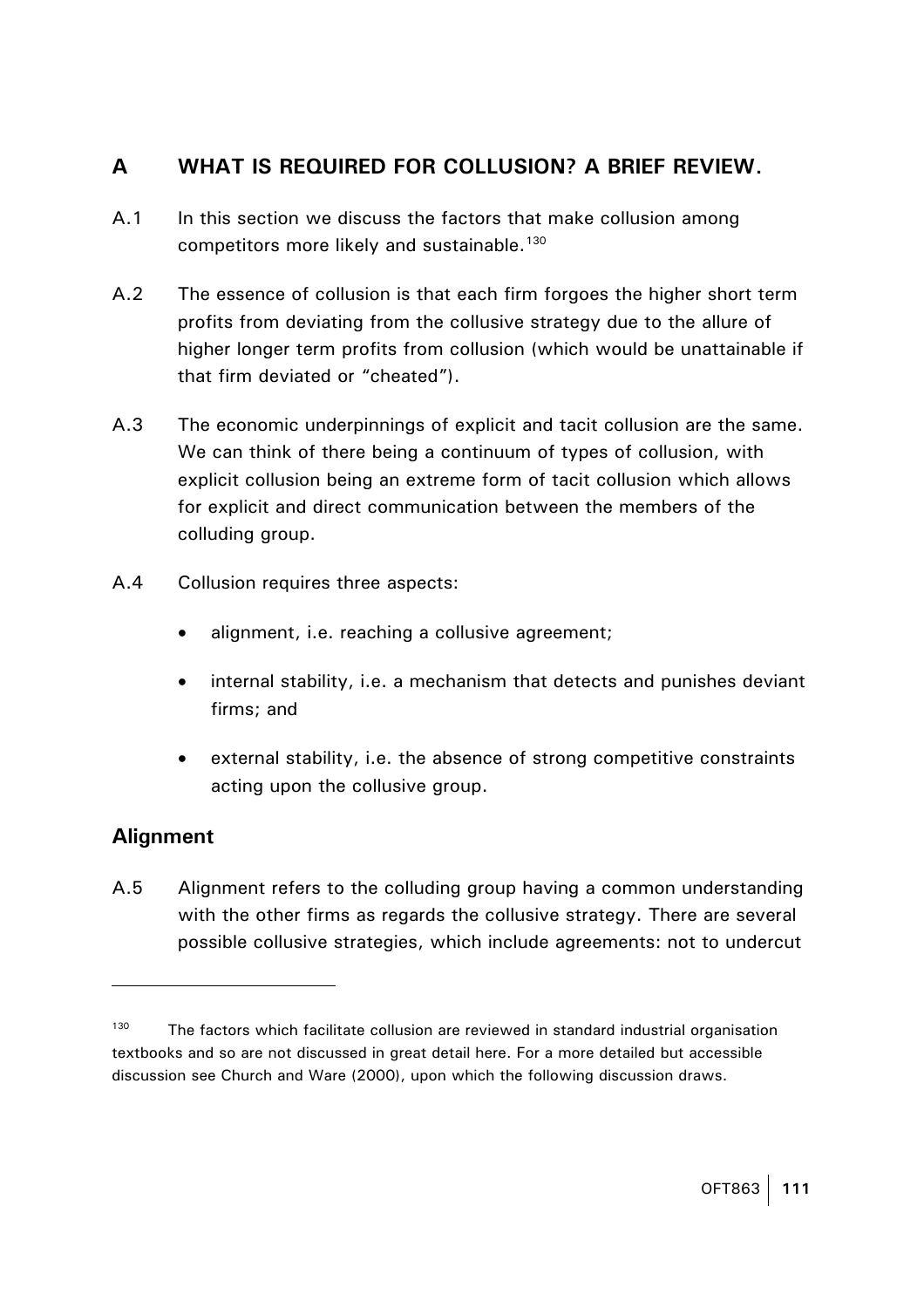an agreed price; to stick to production quotas; to allocate territories or segments of the market; or to rig bids in an auction.

- <span id="page-114-0"></span>A.6 For collusion to be sustainable it is crucial that each member of the collusive group (a) comes to an agreement and (b) understands exactly the conditions of the collusive agreement.<sup>[131](#page-114-0)</sup> This is easier to achieve when firms can explicitly communicate with each other.
- A.7 However, even in explicit cartels, several factors can make coming to an agreement problematic:
	- different cost structures, e.g. a higher cost firm would tend to prefer a higher collusive price than a lower cost firm (in the same way that a higher cost monopolist charges a higher monopoly price than would a lower cost monopolist);  $132$
	- stable demand and cost structures, e.g. if demand and cost is volatile, then the optimal collusive price is not stable (in particular, where demand and cost shocks are not predictable and do not affect each member of the collusive group in the same way);  $133$

 $131$  Textbook models of collusion draw on the prisoner's dilemma game. They show that when the game is played only once, collusion is not sustainable because each firm finds it more profitable to cheat. However, if the game is repeated infinitely and firms have a high enough valuation of profits in the future, there are countless strategies that can support collusive outcomes. Paradoxically, a problem for colluding firms is not whether a collusive strategy exists, but how to agree on which one of the possible strategies that they could adopt.

 $132$  In the extreme, a low cost firm could pay a high cost firm not to produce (or compensate it for lower production using 'side payments'). However, side payments may be undesirable where they substantially increase the risk of detection.

<sup>&</sup>lt;sup>133</sup> Sometimes it is argued that collusion is more likely to be found in "mature industries". This is because in such industries demand is more likely to be stable and cost structures known.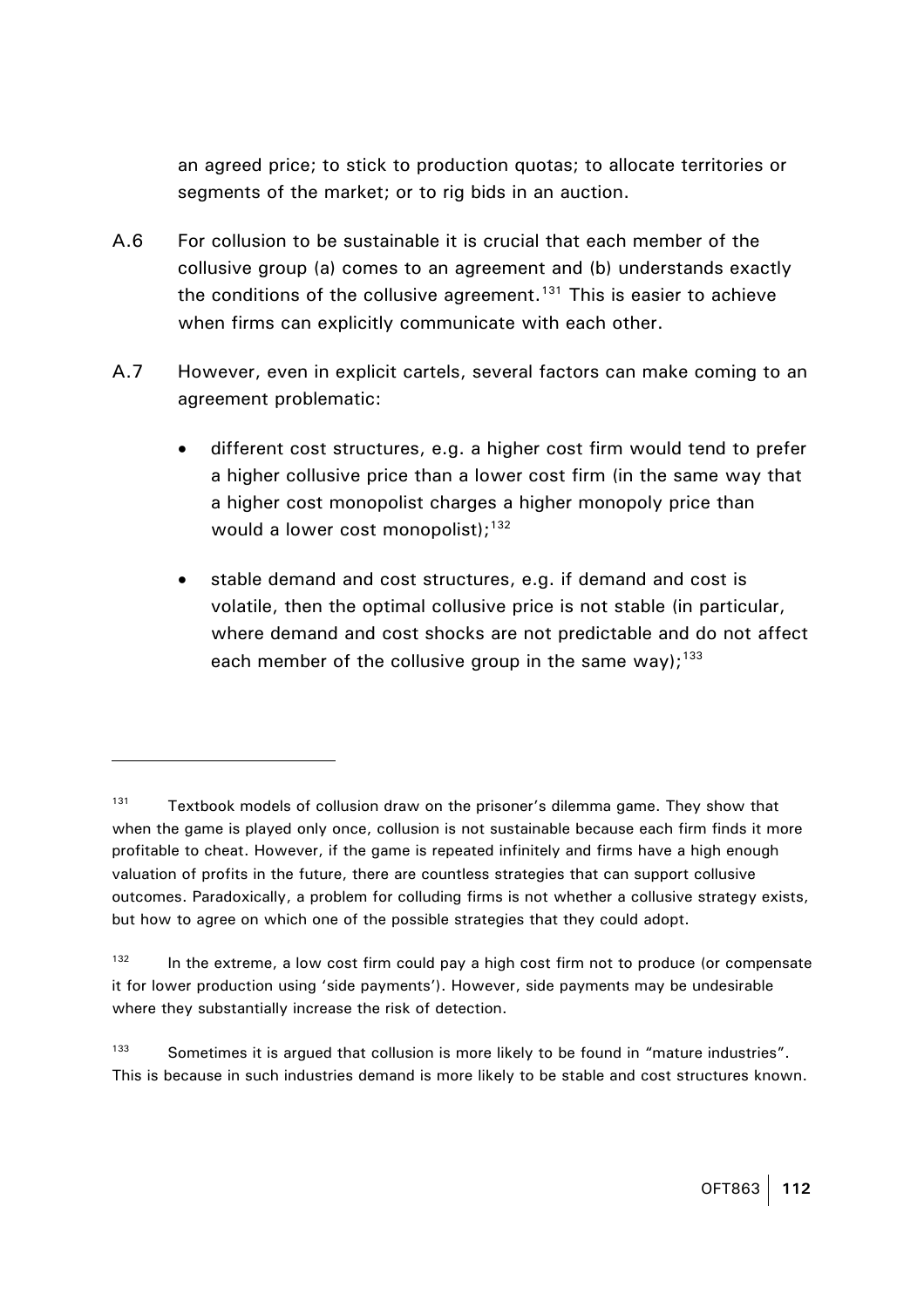- <span id="page-115-0"></span>• common information, e.g. if one member of the collusive group is better informed than the rest (e.g. about future demand), that member has an incentive to present the information that best suits its own objectives but not necessarily the collusive group as a whole;
- common (high) valuation of profits, e.g. if the longer term profit incentive is not valued highly by some members, the incentive to cheat is stronger;
- few dimensions of competition, e.g. agreement may be easier to achieve where price is the only dimension of competition and harder to achieve if the collusive group must also determine quality and service standards as well;  $134$
- supportive industry social structure, e.g. trade bodies or other social forums in which the colluding parties meet, may facilitate information exchange;
- absence of 'mavericks', e.g. the absence of firms with a very different outlook (e.g. who are very unwilling to collude as, if caught, the adverse impact would spill over to other markets where they have sought to develop an 'honest' reputation);
- previous successful collusion, e.g. firms understand the collusive mechanism because the industry has supported collusion before;
- relatively few firms, e.g. with more firms the collusive profits are split more ways.

 $134$  Reduced differentiation can mean that the punishment strategy is more effective as the non-collusive equilibrium is more competitive. See, for example, Häckner (1996) for spatial differentiation and Albaek, Lambertini (2002) for the standard model of horizontal differentiation (as introduced by Bowley).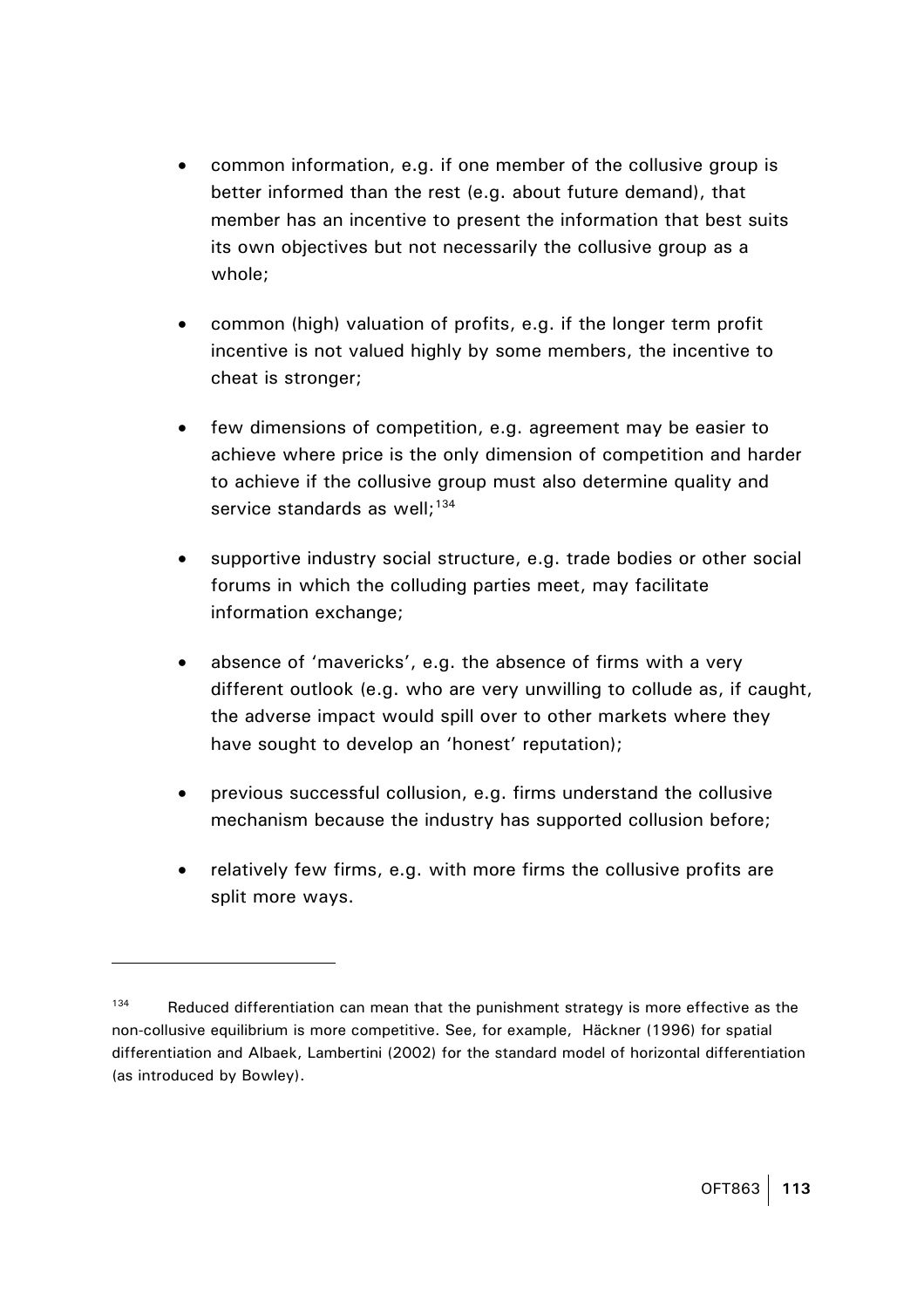- A.8 These issues create tensions which can prevent explicit collusion i.e. even when firms talk through these issues in 'smoke filled rooms' they may not be able to resolve them. Thus, for alignment to be successful without explicit collusion, this requires that there is a signalling mechanism (to allow the collusive strategy to be communicated and agreed upon) and that there is substantial symmetry between members of the group.
- A.9 Intuitively, differences in firms (i.e. asymmetries) lead to differences in opinions on what the collusive price should be. Since the communication mechanisms are imperfect with tacit collusion, it is harder to resolve such differences of opinion (cf., e.g. Compte, Jenny and Rey, 2002, on asymmetric capacities and Rothschild, 1999 or Vasconcelos, 2005 on asymmetric costs).

#### **Internal stability**

- A.10 After finding an agreement, the next hurdle to successful collusion is socalled internal stability. Each firm is only willing to be part of the collusive group if it is better off colluding compared to competing. Many of the factors described above which make alignment difficult, also make internal stability harder (because if firms would prefer a different collusive strategy, they may have an incentive to cheat).
- A.11 Intuitively, the more severe the consequences for not following the collusive agreement the *easier* it is to sustain a collusive agreement. It is thus important that firms are able to monitor each other and – in case they detect a deviant firm – be able to punish that firm.
- A.12 Monitoring is easier where prices are transparent (e.g. list prices are published and there are no secret discounts to the list price). Similarly, where output by each firm is easy to observe, cheating is less likely to go unnoticed.
- A.13 Monitoring is more difficult when market conditions change unpredictably (e.g. an increase in output could be a response to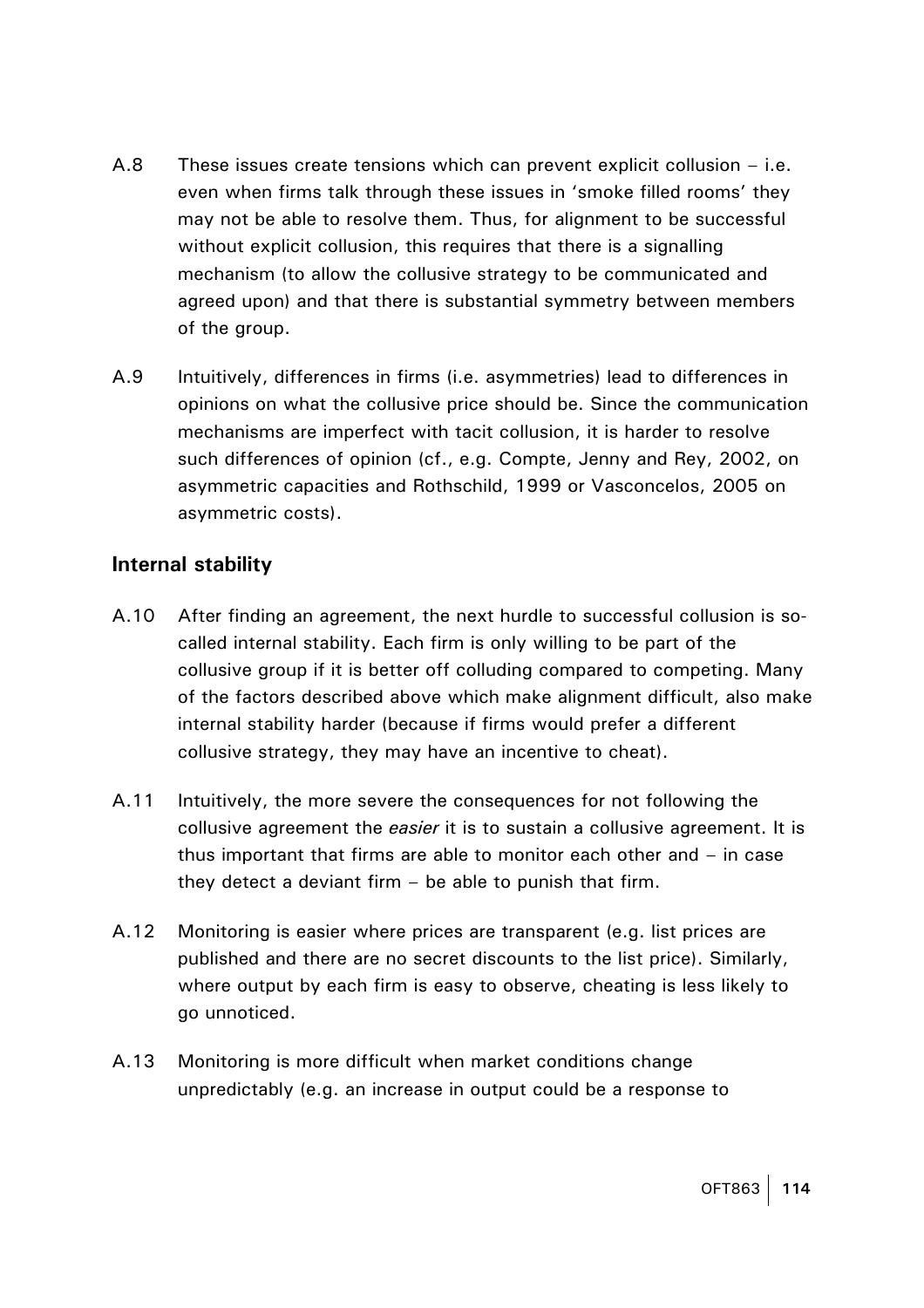<span id="page-117-0"></span>unforeseen higher demand or an attempt to cheat). Also, if information on competitor's prices and outputs is revealed only after a time delay, this delays the implementation of the punishment strategy – deterring cheating requires rapid and effective monitoring.

- A.14 Having detected cheating, the collusive group must punish the deviant. One mechanism could be to engage in a price war. Punishment may be more effective if firms meet in a number of different markets.<sup>[135](#page-117-0)</sup>
- A.15 However, for punishment to be an effective deterrent, it must be credible. For example, if all but the cheating firms operate at their capacity limits, punishing a deviant by flooding the market with output (so as to lower price) would be very costly and less likely to be credible.
- A.16 Factors which facilitate punishment may also encourage cheating. A firm has a greater incentive to cheat, the larger the share of market demand it would win. This requires that the firm has capacity to supply the increase in demand. But the same excess capacity could make punishment more credible.
- A.17 Where punishment relies on the coordinated action of other firms, colluding firms must both understand the punishment mechanism and have the incentive to apply it.
- A.18 Finally, punishment also has to be sufficiently severe. For example, suppose that punishment involves returning to the non-collusive scenario. If the latter involves relatively high profits, collusion is harder

<sup>&</sup>lt;sup>135</sup> Bernheim and Whinston (1990) show how 'multi market contact' could facilitate collusion, where each market is not identical. The intuition is that asymmetries could 'net out' or that there may be economies of scope in collusion. Monitoring could be targeted on those markets most susceptible to cheating. Punishment strategies can be richer when punishment is applied across several (non identical) markets. Collusive strategies may become simpler too if, for example, market sharing is easier when there are more markets (e.g. spheres of influence can be awarded).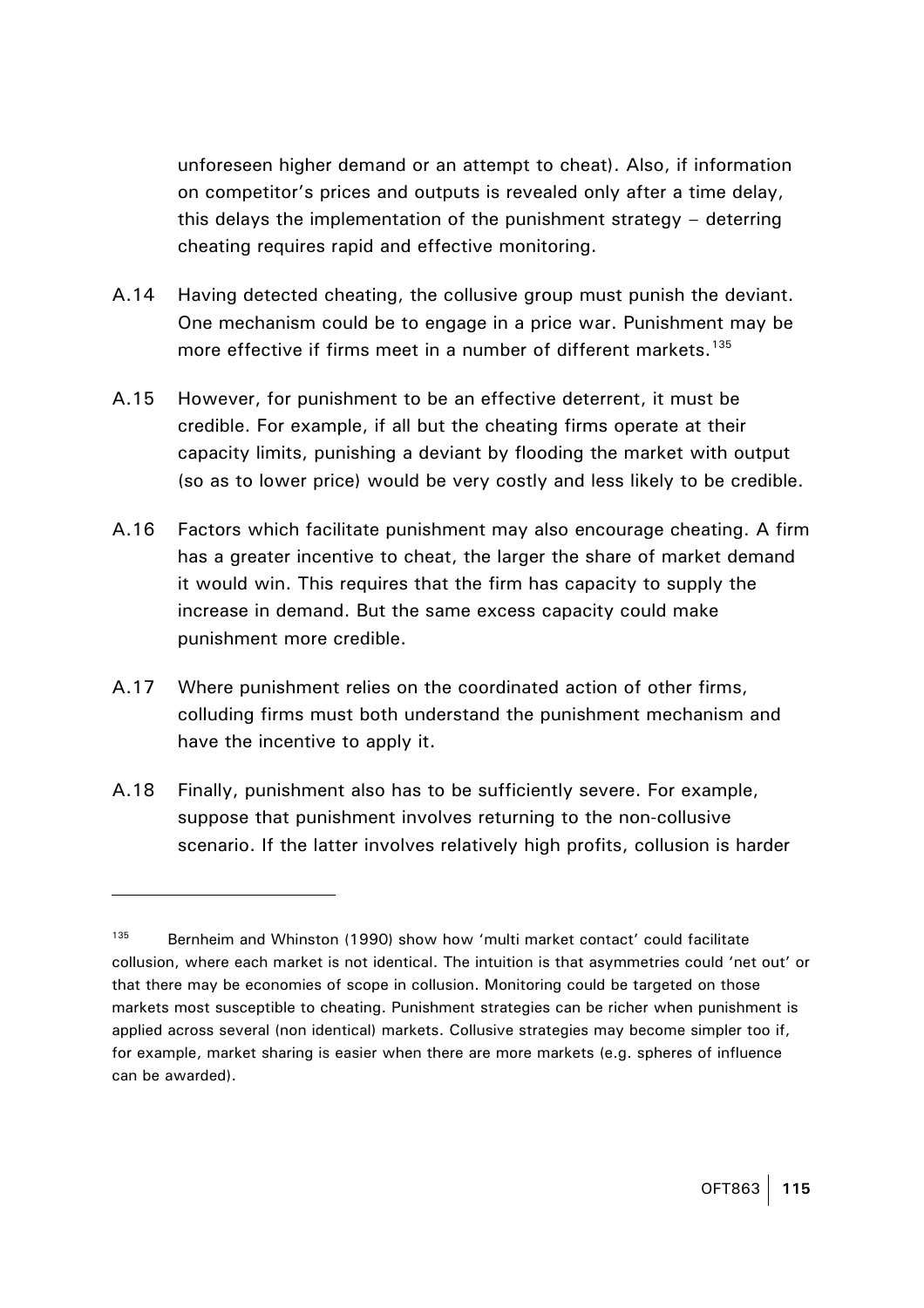to sustain because the incremental benefits of collusion are relatively low.

#### **External stability**

- A.19 If firms collude perfectly, they would behave as if they were a single firm. A collusive group attempts to behave like a firm with substantial market power.
- A.20 It follows that where competitive constraints exist which would prevent the collusive group as a whole from profitably sustaining higher prices, collusion is not feasible. Such competitive constraints are:
	- existing competition (from firms already in the relevant market that are not part of the collusive group);
	- potential competition (from firms that would enter the market to defeat an attempted price rise by the collusive group); and
	- buyer power (resulting from strategic responses by buyers to defeat attempts by the collusive group to increase prices – this includes strategies to encourage cheating among cartel members).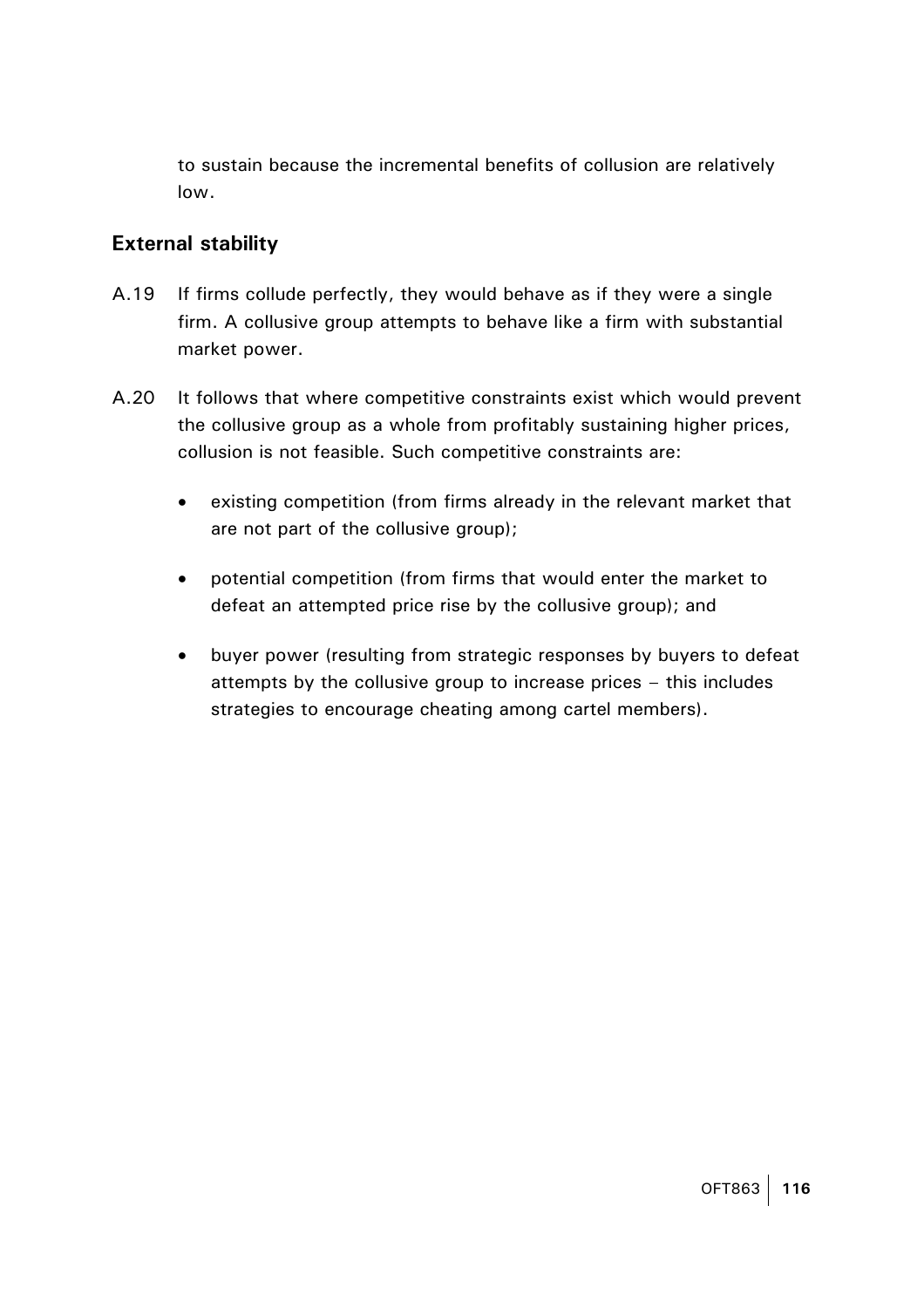#### **B REFERENCES**

Aghion P, C. Harris, P. Howitt P. and J. Vickers (2001), 'Competition, Imitation and Growth with Step-by-Step Innovation', *Review of Economic Studies* 68(3), 467-492.

Albaek, J. and L. Lambertini (2002), 'Collusion in Differentiated Oligopoly Revisited', *Economics Letters*, 59, 305-308

Armstrong, M. (2005), 'Competition in Two-Sided Markets', mimeo.

Bernheim, B. D. and Whinston, M. B. (1990), 'Multimarket Contact and Collusive Behavior', *RAND Journal of Economics*, 21, 1-26.

Bernheim, B. D. and Whinston, M. B. (1998), 'Exclusive Dealing', *Journal of Political Economy*, 106, 64-103.

Blair, R. and J. Harrison (1993), *Monopsony: Antitrust law and economics*, Princeton University Press: Princeton, N.J.

Brock, L. M. and Smith, J. L. (1983), 'Joint Bidding, Information Pooling, and the Performance of Petroleum Lease Auctions', *Bell Journal of Economics,* 14, 395-404

Chae, S. and P. Heidhues (2004), 'Buyers' Alliances for Bargaining Power', *Journal of Economics and Management Strategy*, 13, 731-54.

Che, Y. and I. Gale (1997), 'Buyer Alliances and Managed Competition', *Journal of Economics and Management Strategy*, 6, 175-200.

Chen, Z. (2003), 'Dominant Retailers and the Countervailing-Power Hypothesis', *RAND Journal of Economics*, 34, 612-625.

Chipty, T. and C.M. Snyder (1999), 'The Role of Firm Size in Bilateral Bargaining: A Study of the Cable Television Industry', *The Review of Economics and Statistics*, 81, 326-340.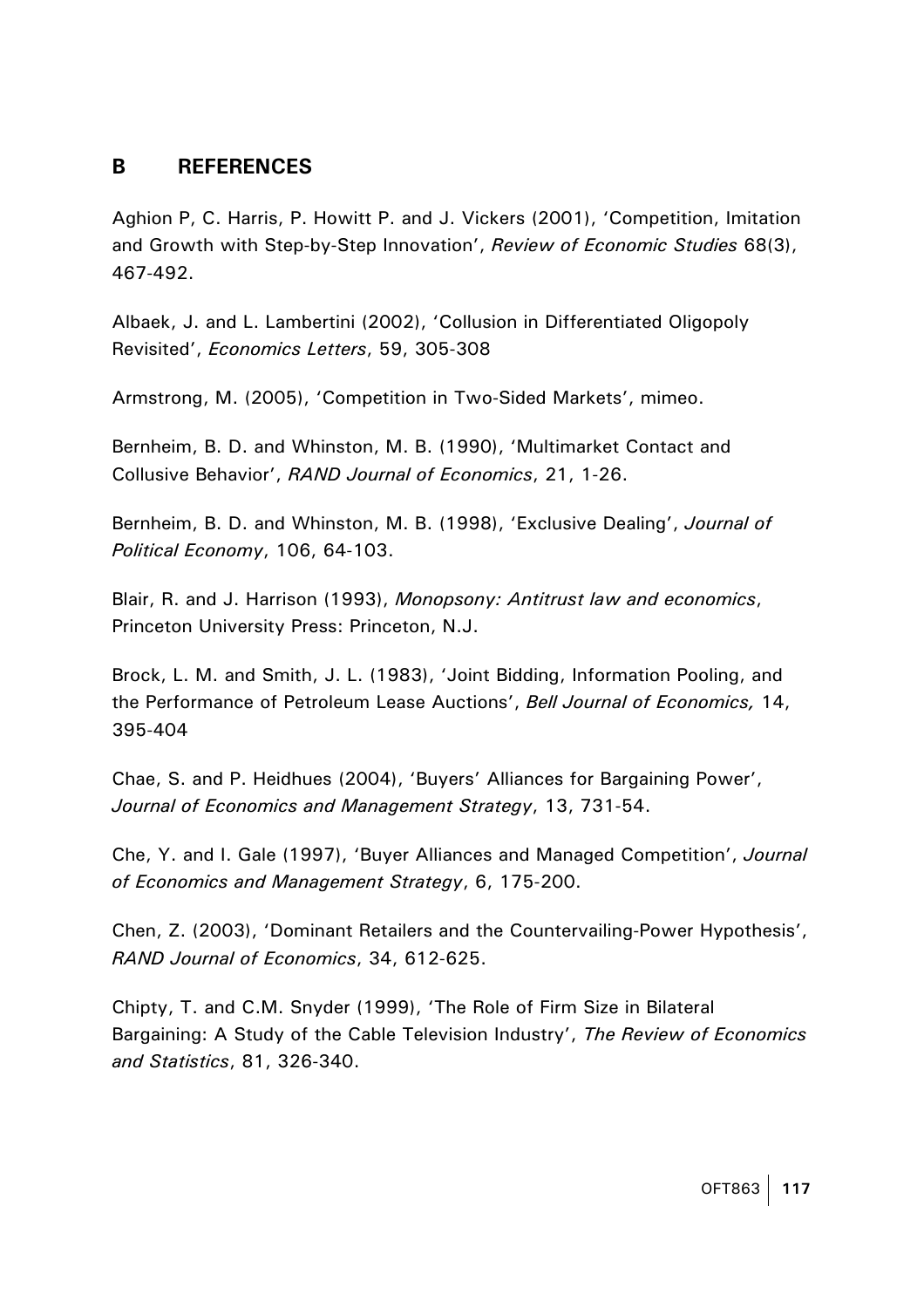Church, J.R. and R. Ware (2000), 'Industrial Organization: A Strategic Approach', McGraw-Hill/Irwin: Boston.

Clarke, R., S. Davies, P. Dobson and M. Waterson (2002), '*Buyer Power and Competition in European Food Retailing*', Edward Elgar Publishing Inc., Cheltenham, UK.

Competition Commission (1997a), 'Domestic electrical goods I: A report on the supply in the UK of televisions, video cassette recorders, hi-fi systems and camcorders', London. [http://www.competition-commission.org.uk/](http://www.competition-commission.org.uk/ rep_pub/reports/1997/402elec.htm#full)  [rep\\_pub/reports/1997/402elec.htm#full.](http://www.competition-commission.org.uk/ rep_pub/reports/1997/402elec.htm#full)

Competition Commission (1997b), 'Domestic electrical goods I: A report on the supply in the UK of washing machines, tumble dryers, dishwashers and cold food storage equipment', London. [http://www.competition](http://www.competition-commission.org.uk/rep_pub/reports/1997/403elec.htm#full)[commission.org.uk/rep\\_pub/reports/1997/403elec.htm#full.](http://www.competition-commission.org.uk/rep_pub/reports/1997/403elec.htm#full)

Competition Commission (2000), 'British United Provident Association Limited and Community Hospitals Group plc: A report on the proposed merger; and British United Provident Association Limited, Salomon International LLC and Community Hospitals Group plc; and Salomon International LLC and Community Hospitals Group plc: A report on the existing mergers', Cm 5003, HMSO, London.

[http://www.competition-commission.org.uk/rep\\_pub/reports/2000/](http://www.competition-commission.org.uk/rep_pub/reports/2000/) 449bupa.htm#full.

Competition Commission (2003), 'Safeway plc and Asda Group Limited (owned by Wal-Mart Stores Inc); Wm Morrison Supermarkets PLC; J Sainsbury plc and Tesco plc: A report on the mergers in contemplation', London, Cm5950, HMSO. [http://www.competition-commission.org.uk/](http://www.competition-commission.org.uk/rep_pub/reports/2003/481safeway.htm#full) [rep\\_pub/reports/2003/481safeway.htm#full.](http://www.competition-commission.org.uk/rep_pub/reports/2003/481safeway.htm#full)

Compte, O., F. Jenny and P. Rey (2002), 'Capacity Constraints, Mergers and Collusion', *European Economic Review*, 46,1-29.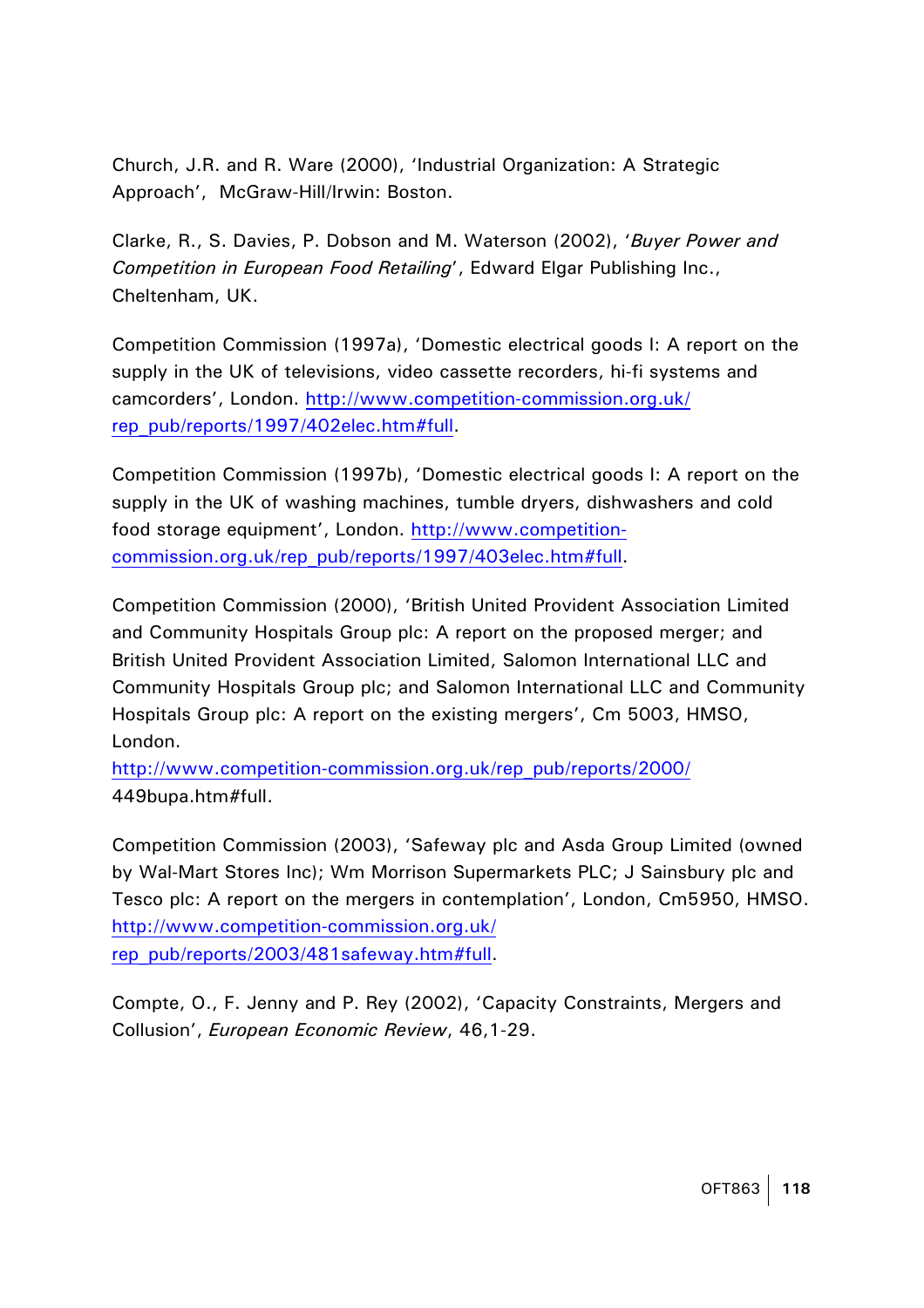Court of First Instance (2002), Judgment in Case T-342/99, Official Journal 10.8.2002, C 191/24, [http://europa.eu.int/eur](http://europa.eu.int/eur-lex/pri/en/oj/dat/2002/c_191/c_19120020810en00240024.pdf)[lex/pri/en/oj/dat/2002/c\\_191/c\\_19120020810en00240024.pdf](http://europa.eu.int/eur-lex/pri/en/oj/dat/2002/c_191/c_19120020810en00240024.pdf).

Court of First Instance (2002), Judgement of 6 June 2002 in Case T 342/99 Airtours plc v Commission of the European Communities. *Official Journal*, C 191/24.

Dana, J. (2004), 'Buyer Groups as Strategic Commitments', *Kellogg School of Management*, Working Paper, Evanston, IL.

[http://www.kellogg.northwestern.edu/faculty/dana/htm/papers/DanaBuyerGroup](http://www.kellogg.northwestern.edu/faculty/dana/htm/papers/DanaBuyerGroups.pdf) [s.pdf](http://www.kellogg.northwestern.edu/faculty/dana/htm/papers/DanaBuyerGroups.pdf).

DeBrock, L., and J. Smith (1983), 'Joint Bidding, Information Pooling, and the Performance of Pertoleum Lease Auctions', *Bell Journal of Economics*, 14. 395- 404.

DeGraba, P. (2003), 'Quantity discounts from risk averse sellers'. U.S. Federal Trade Commission mimeo.

DG Competition (1999), 'Buyer power and its impact on competition in the food retail distribution sector of the European Union', *A Report by Dobson Consulting for DG Competition*, Brussels. [http://europa.eu.int/comm/ competition/](http://europa.eu.int/comm/%20competition/%20publications/studies/bpifrs/)  [publications/studies/bpifrs/.](http://europa.eu.int/comm/%20competition/%20publications/studies/bpifrs/)

DG Enterprise and Industry (2005), 'The Efficiency-Enhancing Effects of Non-Horizontal Mergers. A Report by RBB Economics'. Brussels. [http://europa.eu.int/comm/enterprise/library/lib-competition/doc/](http://europa.eu.int/comm/enterprise/library/lib-competition/doc/%20non_horizontal_mergers.pdf)  [non\\_horizontal\\_mergers.pdf](http://europa.eu.int/comm/enterprise/library/lib-competition/doc/%20non_horizontal_mergers.pdf).

Dobson, P.W. and M. Waterson (1997), 'Countervailing Power and Consumer Prices', *Economic Journal*, 107, 418-430.

Dobson, P.W., M. Waterson and A. Chu (1998), 'The Welfare Consequences of the Exercise of Buyer Power', *Office of Fair Trading*, Research Paper 16, London.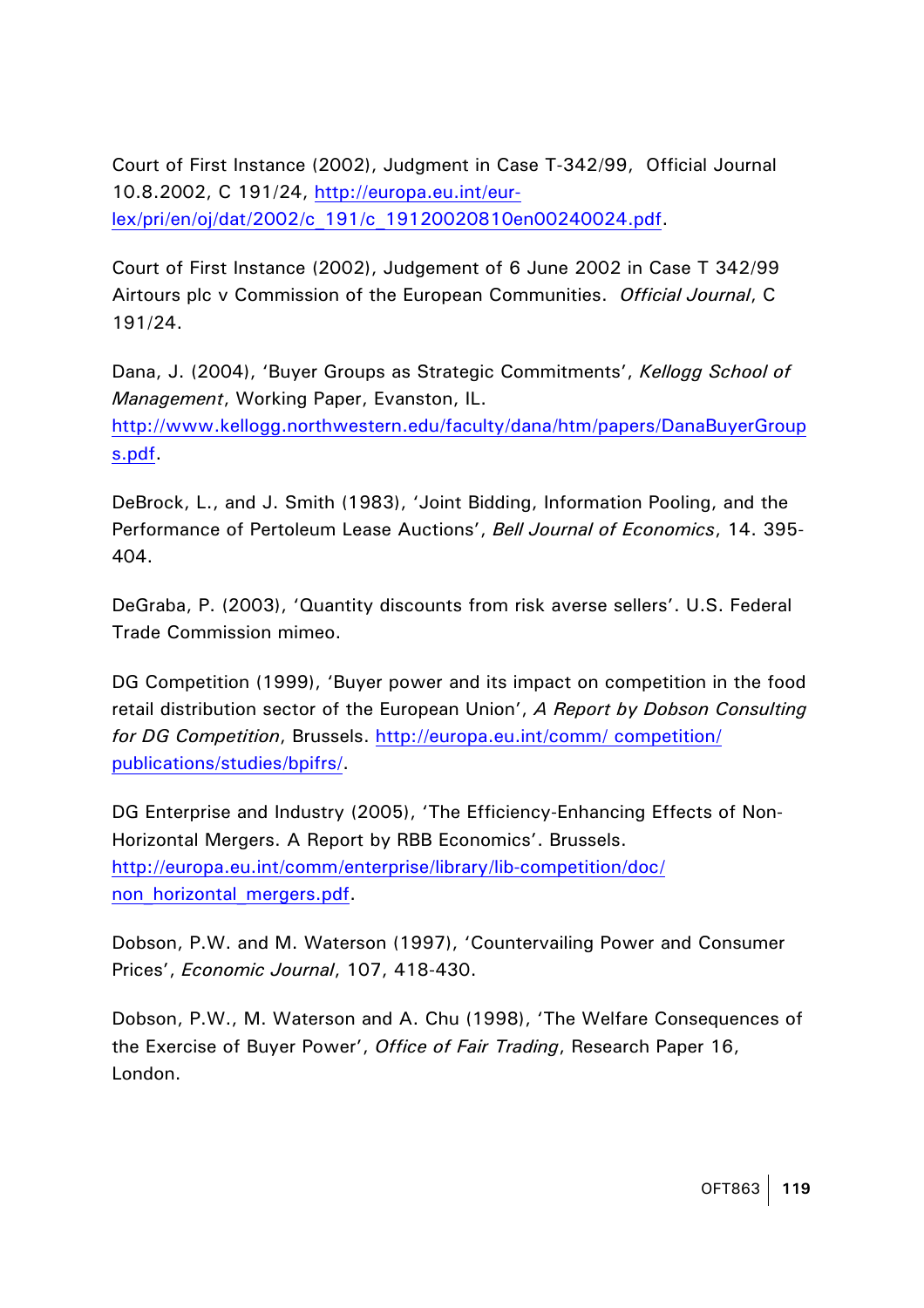Dobson, P.W. and M. Waterson (1999), 'Retailer Power: Recent Developments and Policy Implications', *Economic Policy*, April, 135-164.

Dobson, P.W., R. Clarke, S. Davies and M. Waterson (2001), 'Buyer Power and its Impact on Competition in the Food Retail Distribution Sector of the European Union', *Journal of Industry, Competition and Trade*, 1, 247-281.

Ellingsen, T. (1991), 'Strategic Buyers and the Social Cost of Monopoly, American Economic Review, 81(3), pp648-657.

Ellison, S. and C. Snyder (2001), 'Countervailing Power in Wholesale Pharmaceuticals', *Working Paper, MIT*. Cambridge, MA, [http://www.econ.yale.edu/seminars/apmicro/am02/ellison-020227.pdf.](http://www.econ.yale.edu/seminars/apmicro/am02/ellison-020227.pdf)

Engle-Warnick, J. and B. Ruffle (2005), 'Buyer Concentration as a Source of Countervailing Power: Evidence from Experimental Posted-Offer Markets', *Working Paper*.

[http://econ.bgu.ac.il/facultym/bradley/Publications/buyer\\_conc20sep\\_all.pdf](http://econ.bgu.ac.il/facultym/bradley/Publications/buyer_conc20sep_all.pdf)

European Commission (2001), 'Guidelines on the applicability of Article 81 of the EC Treaty to horizontal cooperation Agreements', *Official Journal C2/3*. [http://europa.eu.int/eur-lex/pri/en/oj/dat/2001/c\\_003/](http://europa.eu.int/eur-lex/pri/en/oj/dat/2001/c_003/%20c_00320010106en00020030.pdf)  [c\\_00320010106en00020030.pdf.](http://europa.eu.int/eur-lex/pri/en/oj/dat/2001/c_003/%20c_00320010106en00020030.pdf)

European Commission (2004a): Guidelines on the assessment of horizontal mergers under the Council Regulation on the control of concentrations between undertakings. Official Journal, C 31/5-18, ttp://europa.eu.int/eurlex/pri/en/oj/dat/2004/c\_031/c\_03120040205en00050018.pdf.

European Commission (2004b): Decision of 20.10.2004 relating to a proceeding under Article 81(1) of the EC Treaty, Case COMP/C.38.238/B.2, Raw Tobacco Spain, <http://europa.eu.int/comm/> competition/antitrust/cases/decisions/38238/en.pdf.

Farber, S. (1981), 'Buyer Market Structure and R&D Effort: A Simultaneous Equations Model', *Review of Economics and Statistics*, 63, 336-45.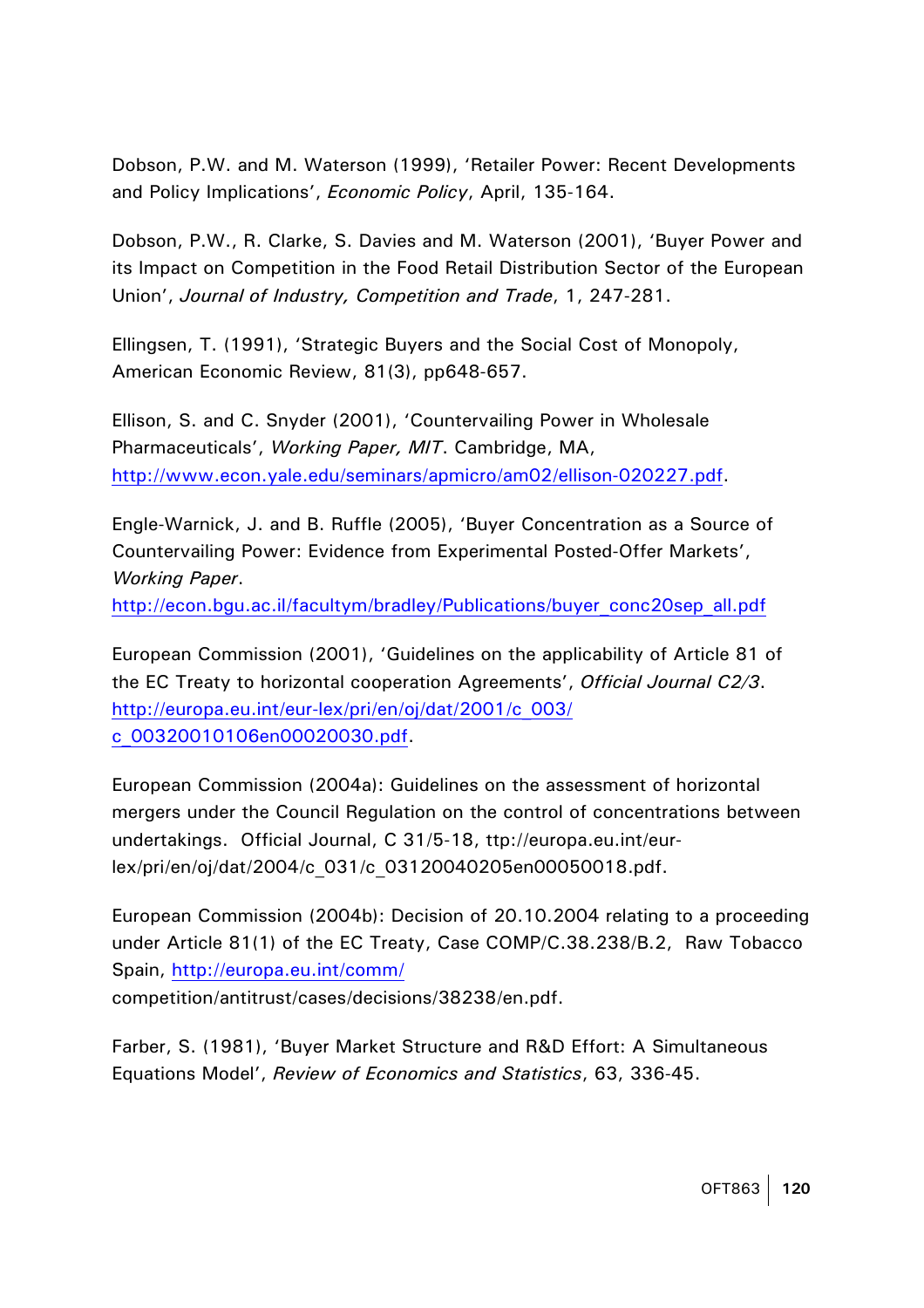Federal Trade Commission and the Department of Justice (2004), 'Improving Health Care: A Dose of Competition', Washington, DC.

Federal Trade Commission (2001), 'Report on the Federal Trade Commission Workshop on Slotting Allowances and Other Marketing Practices in the Grocery Industry: a report by federal trade commission staff', Washington DC, <http://www.ftc.gov.os/2001/02/> slottingallowancesreportfinal.pdf.

Foros, Ø. and H. J. Kind (2006), 'Do Slotting Allowances Harm Retail Competition', mimeo, available at [http://www.york.ac.uk/depts/econ/seminars/papers/foros\\_paper.pdf](http://www.york.ac.uk/depts/econ/seminars/papers/foros_paper.pdf)

Fumagalli, C. and M. Motta (2006), 'Buyers' Miscoordination, Entry, and Downstream Competition', *Centre for Studies in Economics and Finance (CSEF)*, Working Paper no. 152,<http://www.dise.unisa.it/WP/wp152.pdf>.

Fumagalli, C. and M. Massimo (forthcoming), 'Exclusive Dealing and Entry, when Buyers Compete', *American Economic Review*.

Gans, J.S. and S.P. King (2002), 'Exclusionary Contracts and Competition for Large Buyers', *International Journal of Industrial Organization*, 20, 1363-1381.

Graham, D.A. and R.C. Marshall (1987), 'Collusive Bidder Behavior at Single-Object Second-Price and English Auctions', *Journal of Political Economy*, 95, 1217-1230.

Häckner, J. (1996), 'Optimal symmetric punishments in a Bertrand Differentiated Products Duopoly', *International Journal of Industrial Organization*, 14, 611-630.

Horn, H. and Wolinsky, A. (1988), 'Bilateral Monopolies and Incentives for Merger', *RAND Journal of Economics*, 19, 408-19.

Inderst, R. (2006), 'Leveraging buyer power', mimeo, available at: [http://personal.lse.ac.uk/INDERST/bp\\_leverage.pdf](http://personal.lse.ac.uk/INDERST/bp_leverage.pdf)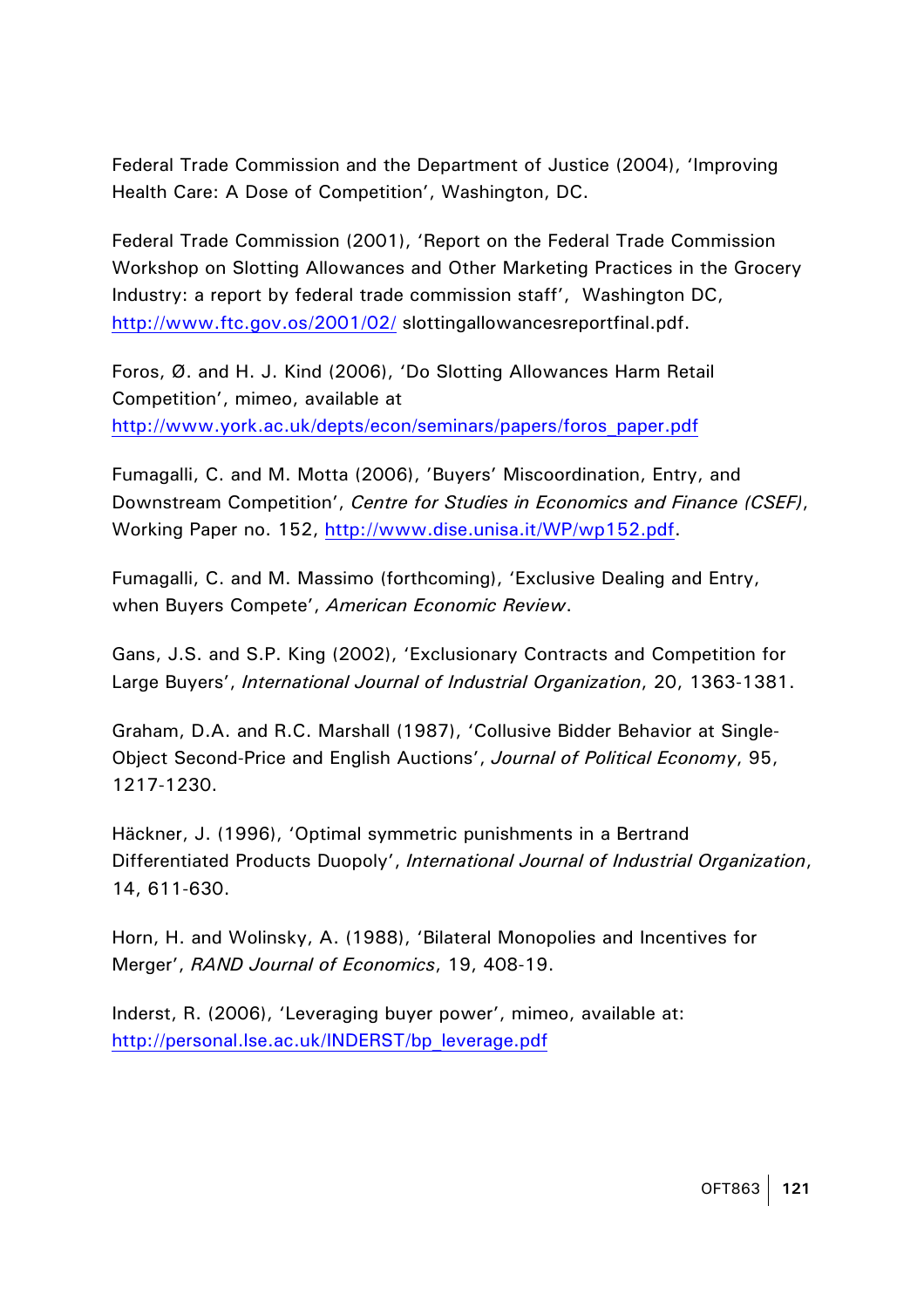Inderst, R. and G. Shaffer (2005), 'The Role of Buyer Power in Merger Control', manuscript prepared for the new ABA handbook.

Inderst, R. and G. Shaffer (2004), ' Retail Mergers: Buyer Power and Product Variety', *CEPR Discussion Paper no. 4236*, London.

Inderst, R. and T. Valletti (2006), 'Price Discrimination in Input Markets, mimeo.

Inderst, R. and C. Wey (forthcoming), 'Buyer Power and Supplier Incentives', *European Economic Review*.

Inderst, R. and C. Wey (2005), Countervailing Power and Upstream Innovation, mimeo.

Inderst, R. and C. Wey (2003), 'Bargaining, Mergers and Technology Choice in Bilaterally Oligopolistic Indistries', *RAND Journal of Economics*, 34,1-19.

Innes, R. and R. Sexton (1994), 'Strategic Buyers and Exclusionary Contracts', *American Economic Review*, 3, 566-84.

Katz, M. (1987), 'The Welfare Effects of Third-Degree Price Discrimination', *American Economic Review*, 77, 154-67.

Klemperer, P. (2003), 'Alfred Marshall Lecture: Using and Abusing Economic Theory', *Journal of the European Economic Association*, 1, 272-300.

Klemperer, P. (2005), ' Bidding Markets', *Competition Commission Occasional Paper*, London. [http://www.competition-commission.org.uk/](http://www.competition-commission.org.uk/our_role/analysis/bidding_markets.pdf) [our\\_role/analysis/bidding\\_markets.pdf.](http://www.competition-commission.org.uk/our_role/analysis/bidding_markets.pdf)

Krishna, V. (2002), *Auction Theory*. Academic Press: New York, San Francisco.

Krishna, V. and Morgan, J. (1997), '(Anti-)Competitiveness Effects of Joint Bidding and Bidder Restrictions', *Princeton University Woodrow Wilson School Discussion Paper in Economics no. 184*, Princeton, NJ.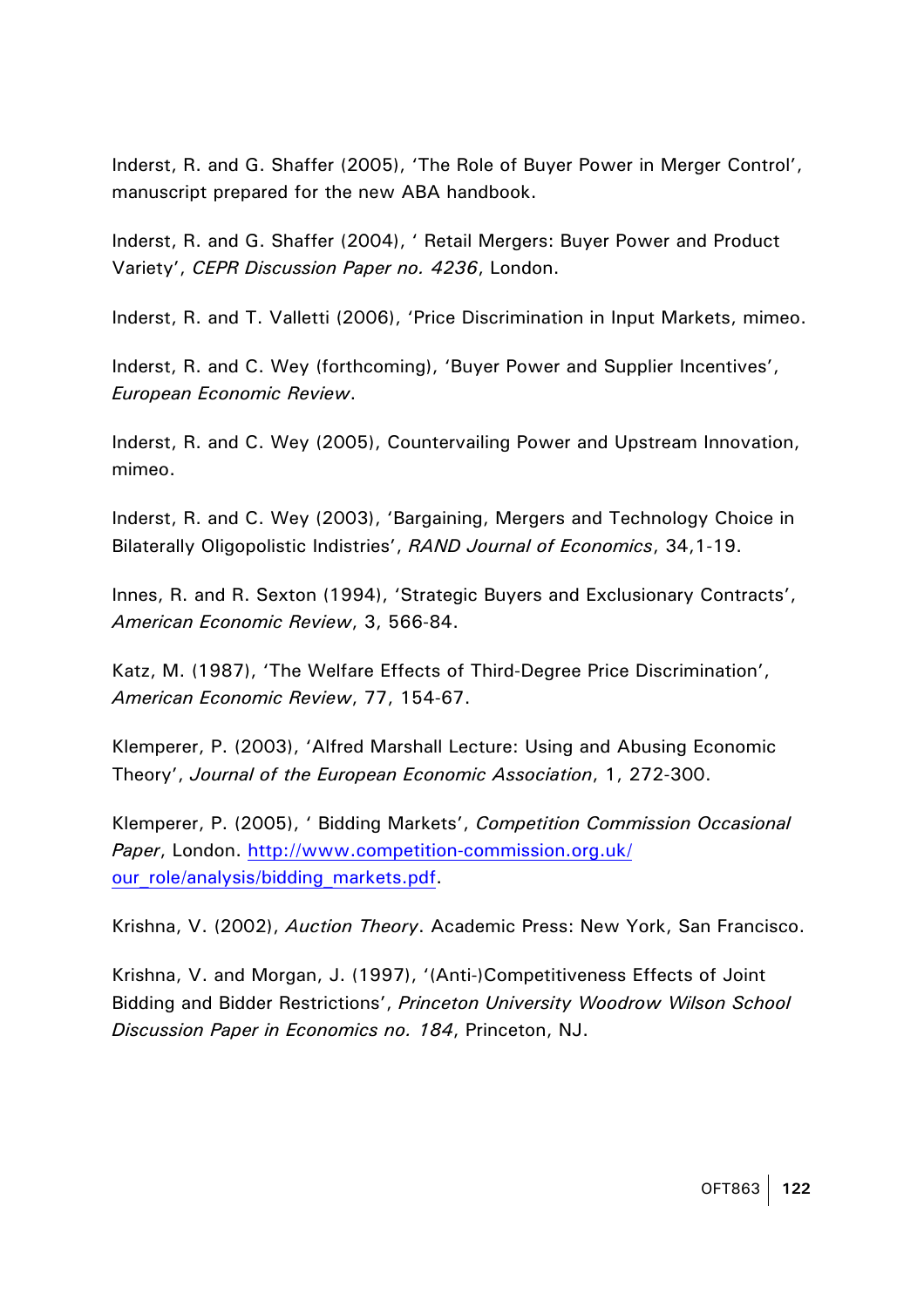Littlechild, S. (2004), 'Mobile Termination Charges: Calling Party Pays versus Receiving Party Pays', *Department of Applied Economics Working Paper 0426*, University of Cambridge.

Majumdar, A. (2005), 'Waterbed Effects and Buyer Mergers', *Centre for Competition Policy (CCP) Working Paper 05-7*, Norwich. [http://www.ccp.uea.ac.uk/public\\_files/workingpapers/CCP05-7.pdf](http://www.ccp.uea.ac.uk/public_files/workingpapers/CCP05-7.pdf).

Mares, V. and M. Shor (2003), 'Industry Concentration in Common Value Auctions: Theory and Evidence', *Working Paper*. [http://www2.owen.vanderbilt.edu/mike.shor/Research/AuctionsCV/CVAuction.p](http://www2.owen.vanderbilt.edu/mike.shor/Research/AuctionsCV/CVAuction.pdf) [df](http://www2.owen.vanderbilt.edu/mike.shor/Research/AuctionsCV/CVAuction.pdf).

Marvel H. P. and H. Yang (2006), 'Group Purchasing, Nonlinear Tariffs, and Oligopoly', mimeo, available at: [www.econ.ohio-state.edu/hyang/GPO.pdf](http://www.econ.ohio-state.edu/hyang/GPO.pdf)

Marx, L. and G. Shaffer (2004), 'Upfront Payments and Exclusion in Downstream Markets', mimeo.

Maskin, E. and Riley, J. (1984), 'Monopoly with Incomplete Information', *RAND Journal of Economics*, 15, 171-96.

Mason, R. (2002), 'Cost-Raising Strategies in a Symmetric, Dynamic Duopoly', *Journal of Industrial Economics*, 50. 317-35.

Matthewson, F. and R.A. Winter (1996), 'Buyer Groups', *The International Journal of Industrial Economics*, 15, 137-164.

McAfee, R.P., and J. McMillan (1992), 'Bidding Rings', *American Economic Review*, 82, 579-90.

Milliou, C. , E. Petrakis and N. Vettas (2004), 'Endogenous Contracts under Bargaining in Competing Vertical Chains', mimeo.

Muthoo, A. (1999): Bargaining Theory with Applications. Cambridge University Press: New York.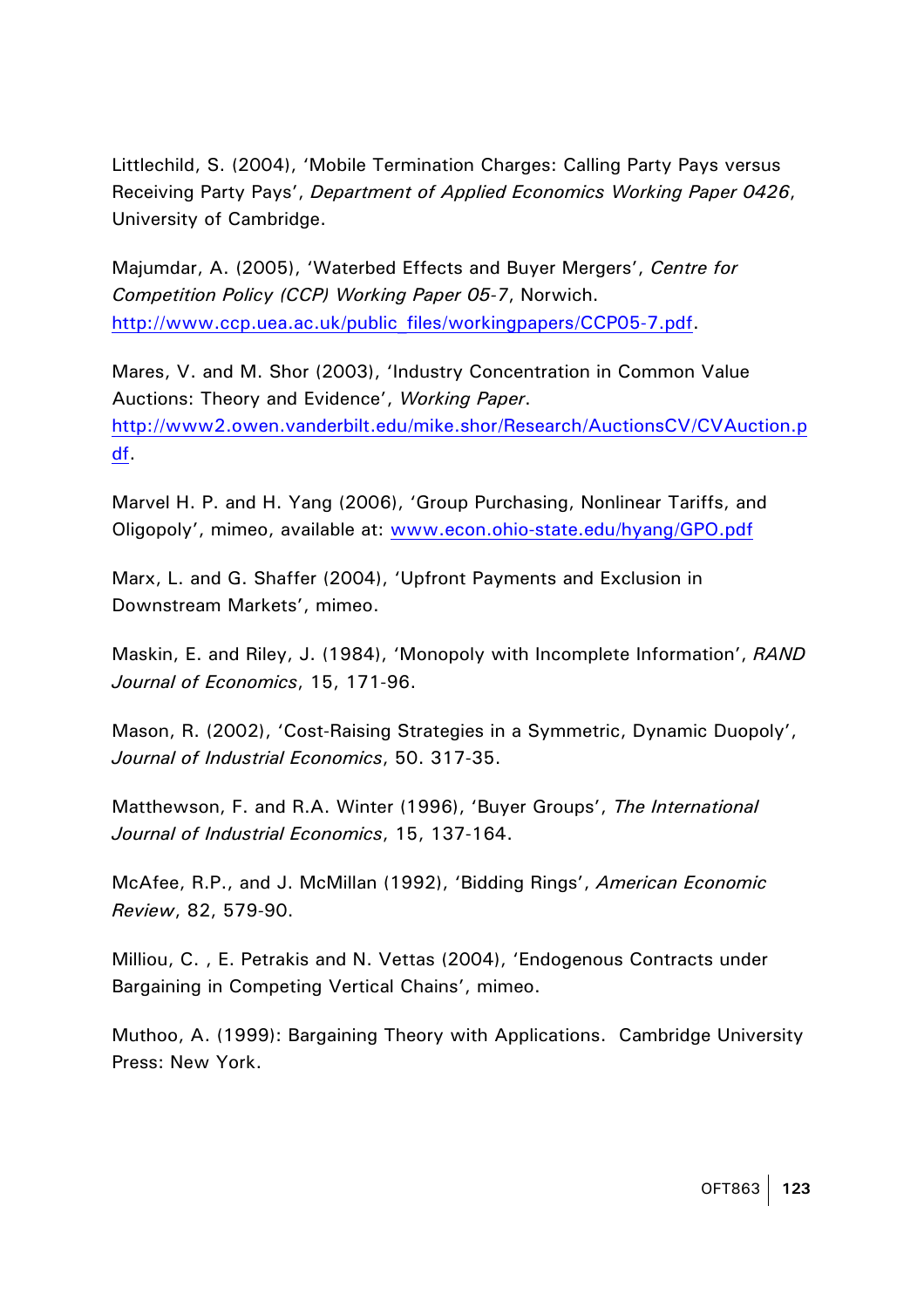O'Brien, D. P. and G. Shaffer (1997), 'Nonlinear Supply Contracts, Exclusive Dealing, and Equilibrium Market Foreclosure', *Journal of Economics and Management Strategy* (Winter), 755-785.

OECD (1998), 'Buyer Power of Large Scale Multiproduct Retailers', *Background paper by the Secretariat*, Roundtable on Buying Power, Paris.

Office of Fair Trading (2003), 'Mergers. Substantive assessment guidance', *Enterprise Act guideline OFT516a*, London.

Office of Fair Trading (2004a), 'Assessment of Market Power', *Competition Act guideline OFT415a*, London.

Office of Fair Trading (2004b), 'Assessing the Impact of Public Sector Procurement on Competition', Prepared for the Office of Fair Trading by econ (OFT742a).

Office of Fair Trading (2005), 'Selective price cuts and fidelity rebates. A report prepared for the Office of Fair Trading by RBB Economics. *Economic discussion paper OFT804*, London.<http://www.oft.gov.uk/NR/rdonlyres/>DB851D94-1FBE-46EA-85A4-53E4DA0BB0F8/0/oft804.pdf

Peters, J. (2000), 'Buyer Market Power and Innovative Activities: Evidence for the German Automobile Industry', *Review of Industrial Organization*, 16, 13-38.

Raskovich, R. (2003), 'Pivotal Buyers and Bargaining Position', *The Journal of Industrial Economics*, 51, 405-426.

Rasmusen, E., J. Ramseyer and J. Wiley (1991), 'Naked Exclusion', *American Economic Review*, 81, 1137-1145.

Rey, P., J. Thal, and T. Vergé (2005), 'Slotting Allowances and Conditional Payments', mimeo, available at [http://idei.fr/doc/conf/csi/papers\\_2005/rey.pdf](http://idei.fr/doc/conf/csi/papers_2005/rey.pdf)

Rey, P. and T. Verge (2004), 'Bilateral Control with Vertical Contracts', *RAND Journal of Economics*, The RAND Corporation, 35, 728-746.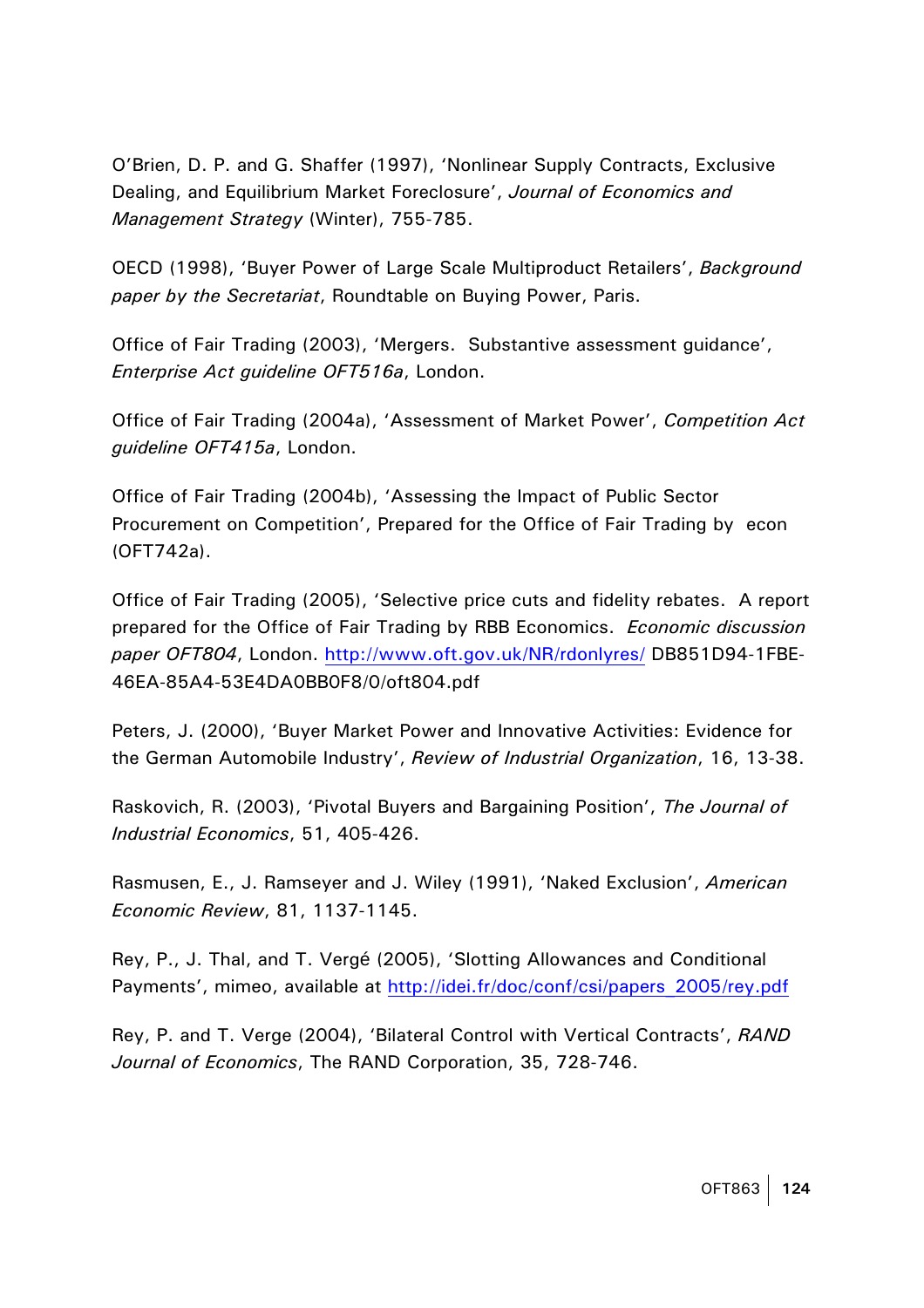Rotemberg, J. and G. Saloner (1986), 'A Supergame-Theoretic Model of Price Wars during Booms', *American Economic Review*, 76, 390-407.

Rothschild, R. (1999), 'Cartel stability when costs are heterogeneous', *International Journal of Industrial Organization*, 17, 717-734.

Ruffle, B. (2005), 'Buyer countervailing power: a survey of experimental evidence', *Discussion Paper no. 05-12, Monaster Centre for Economic Research*, Ben-Gurion University of the Negev, Beer Sheva, <http://www.econ.bgu.ac.il/>papers/204.pdf.

Salop, S.C. (2005), 'Anticompetitive overbuying by power buyers', 72 *Antitrust Law Journal* No. 2, 669-715.

Salop, S.C. and D.T. Scheffman (1983), 'Raising Rivals' Costs', *American Economic Review*, 73, 267-271.

Scheffman, D. and Spiller, P. (1992), 'Buyer's Strategies, Entry Barriers, and Competition', *Economic Inquiry*, 30, 418-36.

Segal, I. and M. Whinston (2000), 'Naked Exclusion: Comment', *American Economic Review*, 90, 296-309.

Sexton, R. and T. Sexton (1987), 'Cooperatives as Entrants', *RAND Journal of Economics*, 18, 581-595.

Shaffer, G. (1991), 'Slotting Allowances and Retail Price Maintenance: A Comparison of Facilitating Practices', *RAND Journal of Economics*, 22(1), 120- 135.

Simpson, J. and A.L. Wickelgreen (2001), 'The Use of Exclusive Contracts to Deter Entry', *Federal Trade Commission Working Paper 241*, Washington DC. <http://www.ftc.gov/be/workpapers/wp241.pdf>.

Snyder, C. (1996), 'A Dynamic Theory of Countervailing Power', *RAND Journal of Economics*, 27, 747-69